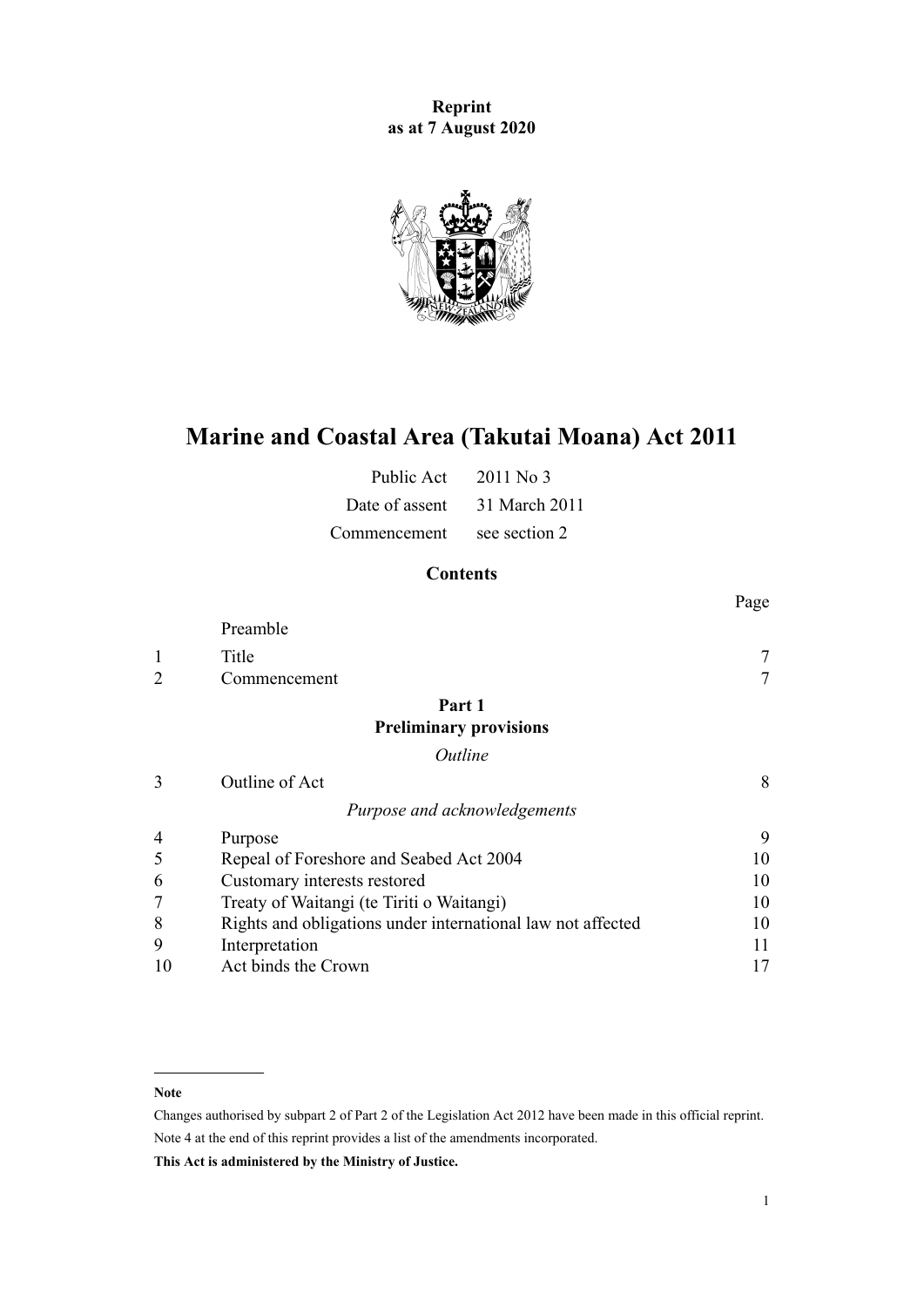## **[Part 2](#page-16-0)**

## **[Common marine and coastal area](#page-16-0)**

[Subpart 1—Interests in common marine and coastal area](#page-16-0)

| 11 | Special status of common marine and coastal area                                                                                   | 17 |
|----|------------------------------------------------------------------------------------------------------------------------------------|----|
| 12 | Areas acquiring status under certain enactments may vest in Crown                                                                  | 18 |
| 13 | Boundary changes of marine and coastal area                                                                                        | 18 |
| 14 | Roads located in marine and coastal area                                                                                           | 18 |
| 15 | No ownership in road that becomes part of common marine and<br>coastal area                                                        | 20 |
| 16 | Continued Crown ownership of minerals                                                                                              | 20 |
| 17 | Additions to common marine and coastal area                                                                                        | 20 |
| 18 | Rights of owners of structures                                                                                                     | 20 |
| 19 | Crown deemed to be owner of abandoned structures                                                                                   | 21 |
| 20 | Act does not affect existing resource consents or lawful activities                                                                | 22 |
| 21 | Certain proprietary interests to continue                                                                                          | 22 |
| 22 | Provisions relating to records of title wholly in common marine<br>and coastal area                                                | 23 |
| 23 | Provisions relating to record of title to land in common marine and<br>coastal area and land above line of mean high-water springs | 24 |
| 24 | Exclusion of interests in marine and coastal area founded on<br>adverse possession or prescriptive title                           | 25 |
| 25 | Local authorities may apply to Minister for redress for loss of<br>divested areas                                                  | 25 |
|    | Subpart 2—Public rights and powers over common marine and<br>coastal area                                                          |    |
|    | Rights of access                                                                                                                   |    |
| 26 | Rights of access                                                                                                                   | 26 |
|    | Rights of navigation                                                                                                               |    |
| 27 | Rights of navigation within marine and coastal area                                                                                | 26 |
|    | Rights of fishing                                                                                                                  |    |
| 28 | Fishing rights preserved                                                                                                           | 27 |
|    | Subpart 3-Reclaimed land                                                                                                           |    |
| 29 | Interpretation                                                                                                                     | 27 |
| 30 | Certain reclaimed land to vest in Crown                                                                                            | 28 |
| 31 | New status of existing reclaimed land                                                                                              | 28 |
| 32 | Minister may declare reclaimed land to be subject to Land Act<br>1948                                                              | 29 |
| 33 | Minister to administer reclaimed land subject to this subpart                                                                      | 29 |
| 34 | Granting and disposition of interests in reclaimed land subject to<br>this subpart                                                 | 29 |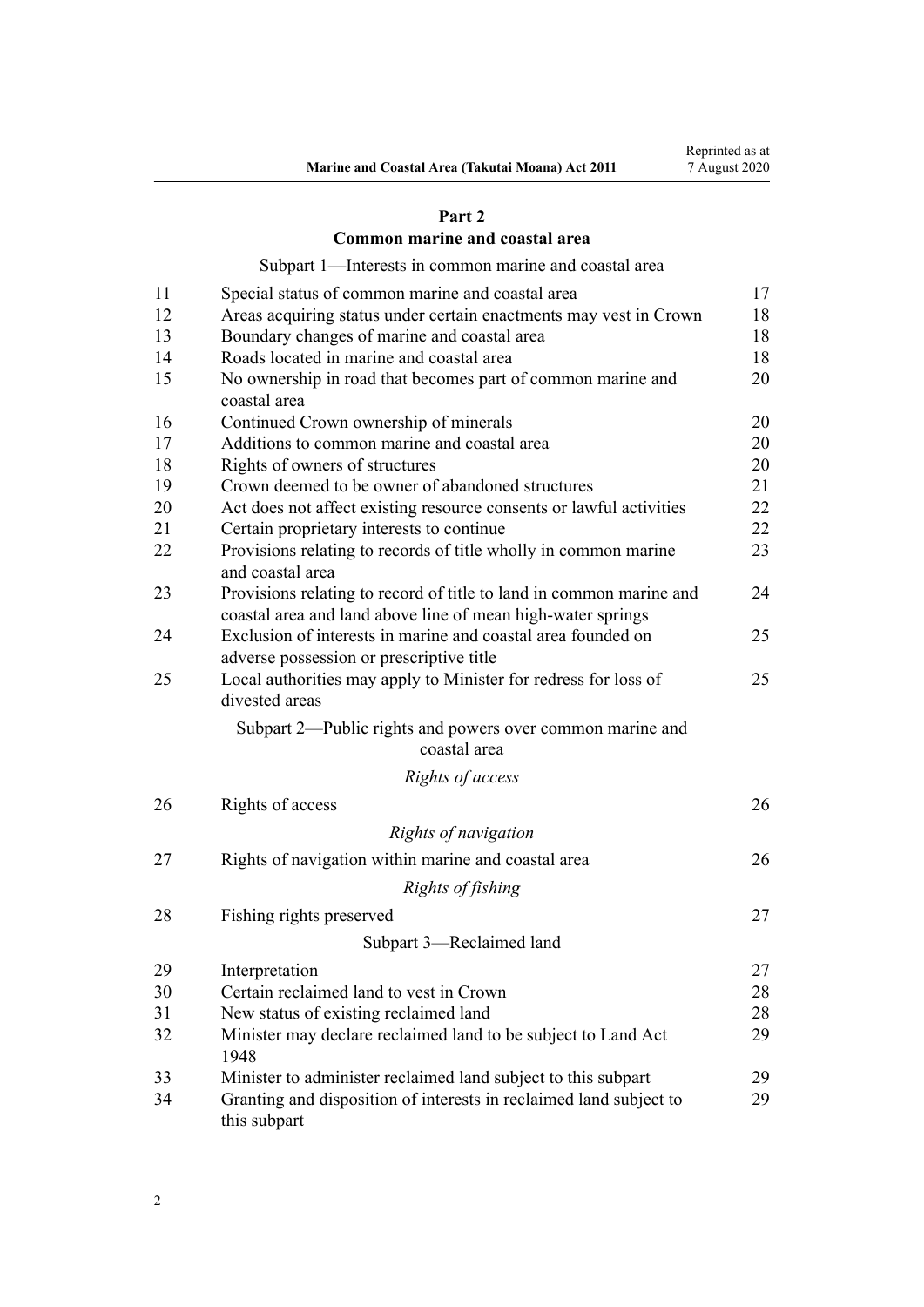|    | Reprinted as at<br>7 August 2020<br>Marine and Coastal Area (Takutai Moana) Act 2011                             |    |  |
|----|------------------------------------------------------------------------------------------------------------------|----|--|
| 35 | Eligible applicants for interests in reclaimed land subject to this<br>subpart                                   | 30 |  |
| 36 | Determination of application by Minister                                                                         | 30 |  |
| 37 | Presumption that certain applicants to be granted freehold interest<br>in reclaimed land subject to this subpart | 31 |  |
| 38 | Notification of determination and variation                                                                      | 32 |  |
| 39 | Vesting of interest in reclaimed land subject to this subpart                                                    | 32 |  |
| 40 | Application for renewal of interests less than freehold                                                          | 33 |  |
| 41 | Pending applications under Resource Management Act 1991 that<br>relate to reclaimed land                         | 34 |  |
| 42 | Savings                                                                                                          | 34 |  |
| 43 | Land reclaimed from customary marine title areas by customary<br>marine title groups                             | 35 |  |
|    | Rights of first refusal                                                                                          |    |  |
| 44 | Restrictions on disposition of freehold interest                                                                 | 36 |  |
| 45 | Offers to Minister, iwi or hapu, or public                                                                       | 37 |  |
|    | Part 3                                                                                                           |    |  |
|    | <b>Customary interests</b>                                                                                       |    |  |
| 46 | Overview of this Part                                                                                            | 38 |  |
|    | Subpart 1—Participation in conservation processes in common<br>marine and coastal area                           |    |  |
| 47 | Participation in conservation processes                                                                          | 38 |  |
| 48 | Notification of conservation process                                                                             | 39 |  |
| 49 | Obligation on decision maker                                                                                     | 40 |  |
| 50 | Stranded marine mammals                                                                                          | 40 |  |
|    | Subpart 2—Protected customary rights                                                                             |    |  |
| 51 | Meaning of protected customary rights                                                                            | 40 |  |
| 52 | Scope and effect of protected customary rights                                                                   | 41 |  |
| 53 | Delegations and transfers of protected customary rights                                                          | 42 |  |
| 54 | Limitations on exercise of protected customary rights                                                            | 42 |  |
| 55 | Effect of protected customary rights on resource consent<br>applications                                         | 43 |  |
|    | Controls                                                                                                         |    |  |
| 56 | Controls on exercise of protected customary rights                                                               | 44 |  |
| 57 | Notification of controls                                                                                         | 44 |  |
|    | Subpart 3—Customary marine title                                                                                 |    |  |
|    | Determination of whether customary marine title exists                                                           |    |  |
| 58 | Customary marine title                                                                                           | 45 |  |
| 59 | Matters relevant to whether customary marine title exists                                                        | 46 |  |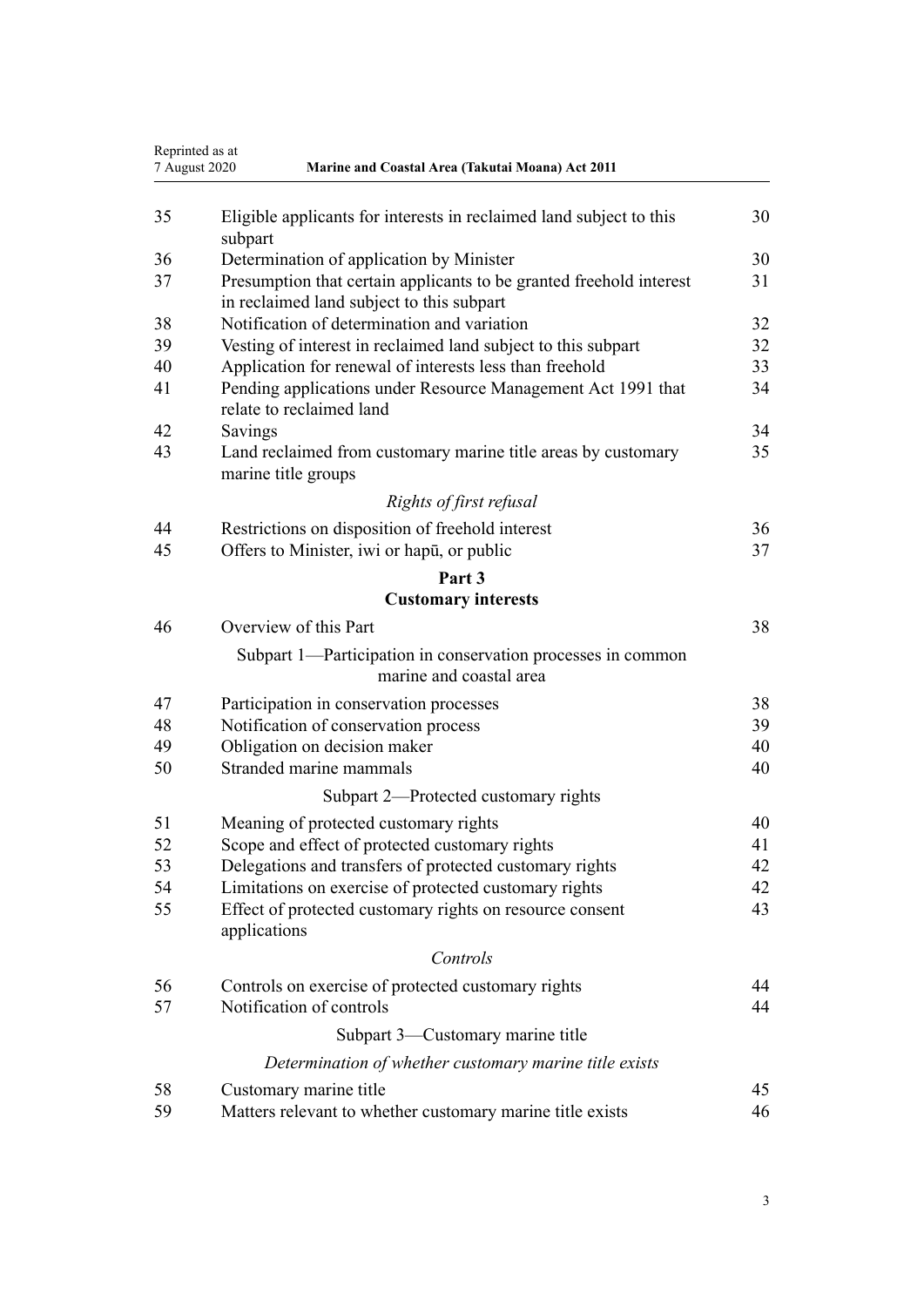|    | Marine and Coastal Area (Takutai Moana) Act 2011                                                    | Reprinted as at<br>7 August 2020 |
|----|-----------------------------------------------------------------------------------------------------|----------------------------------|
|    | Rights under customary marine title                                                                 |                                  |
| 60 | Scope and effect of customary marine title                                                          | 47                               |
| 61 | Delegation and transfer                                                                             | 48                               |
| 62 | Rights conferred by customary marine title                                                          | 48                               |
|    | Accommodated activities                                                                             |                                  |
| 63 | Interpretation                                                                                      | 49                               |
| 64 | Accommodated activities                                                                             | 51                               |
| 65 | Deemed accommodated activities                                                                      | 52                               |
|    | RMA permission right                                                                                |                                  |
| 66 | Scope of Resource Management Act 1991 permission right                                              | 53                               |
| 67 | Procedural matters relevant to exercise of RMA permission right                                     | 54                               |
| 68 | Effect of RMA permission right                                                                      | 55                               |
| 69 | Offence and penalty provision                                                                       | 55                               |
| 70 | Environment Court may make enforcement orders                                                       | 56                               |
|    | Conservation permission right                                                                       |                                  |
| 71 | Scope and effect of conservation permission right                                                   | 56                               |
| 72 | Obligation to refer proposals for conservation activity if<br>conservation permission right applies | 57                               |
| 73 | Obligations when conservation permission right is exercised                                         | 58                               |
|    | Protection purposes                                                                                 |                                  |
| 74 | Priority of protection purposes                                                                     | 58                               |
| 75 | Matters relevant to determining protection purposes                                                 | 58                               |
|    | Marine mammal watching permits                                                                      |                                  |
| 76 | Decisions on grant of marine mammal permits                                                         | 59                               |
|    | New Zealand coastal policy statement                                                                |                                  |
| 77 | Consultation                                                                                        | 60                               |
|    | Wāhi tapu protection right                                                                          |                                  |
| 78 | Protection of wahi tapu and wahi tapu areas                                                         | 60                               |
| 79 | Wāhi tapu conditions                                                                                | 60                               |
| 80 | Wardens and fishery officers                                                                        | 61                               |
| 81 | Compliance                                                                                          | 62                               |
|    | Ngā taonga tūturu                                                                                   |                                  |
| 82 | Newly found taonga tūturu                                                                           | 63                               |
|    | Status of minerals                                                                                  |                                  |
| 83 | Status of minerals in customary marine title area                                                   | 64                               |
| 84 | Status of existing privileges within common marine and coastal<br>area                              | 64                               |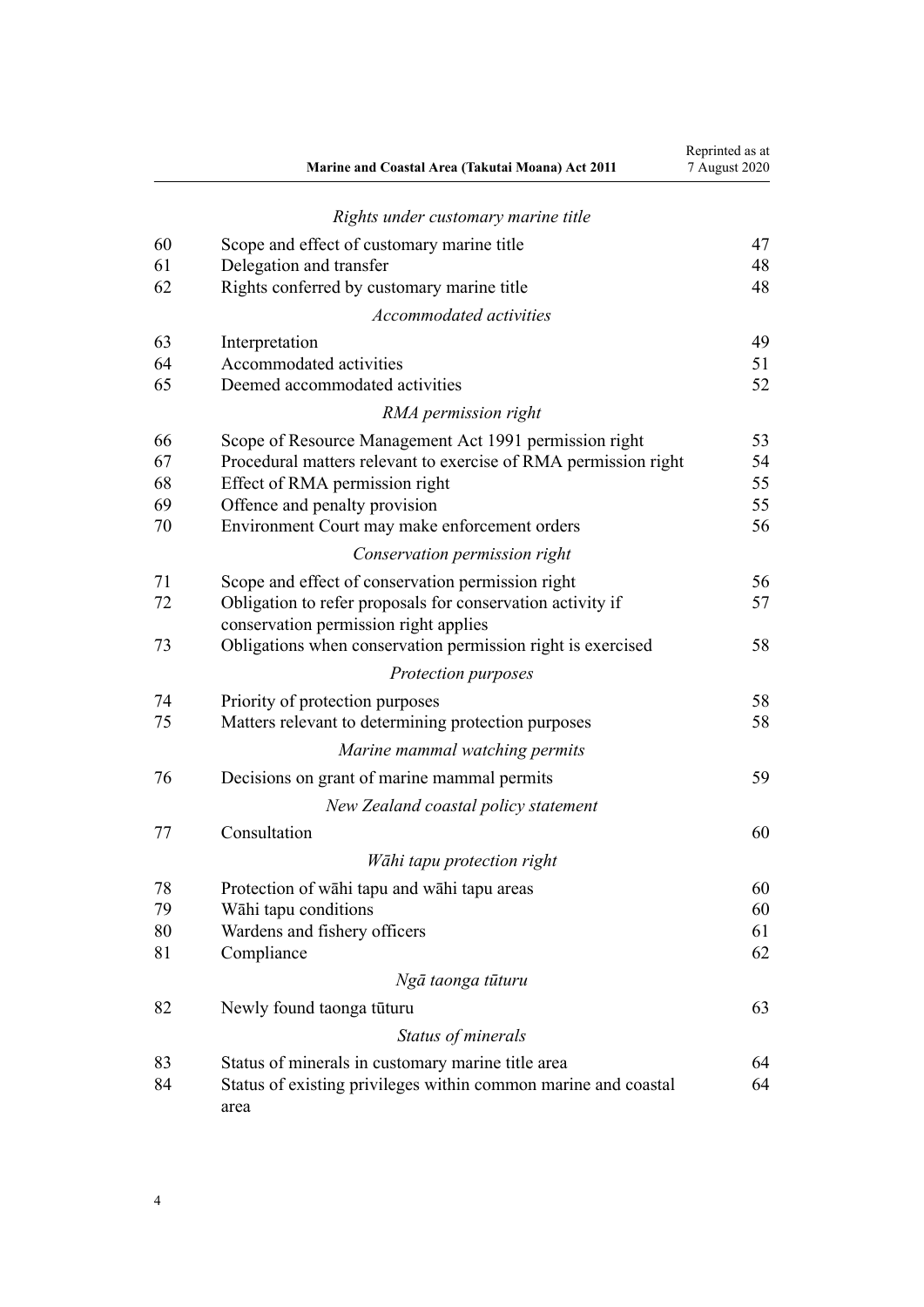Reprinted as at

| <i>respective up at</i> |                                                         |
|-------------------------|---------------------------------------------------------|
| 7 August 2020           | <b>Marine and Coastal Area (Takutai Moana) Act 2011</b> |

| Planning document |  |  |
|-------------------|--|--|
|                   |  |  |

| 85  | Planning document                                                                       | 65 |
|-----|-----------------------------------------------------------------------------------------|----|
| 86  | Lodging and registration of planning document                                           | 65 |
| 87  | <b>Transitional provision</b>                                                           | 66 |
|     | Obligations arising in respect of customary marine title planning<br>documents          |    |
| 88  | Obligation on local authorities                                                         | 66 |
| 89  | Obligation on Heritage New Zealand Pouhere Taonga                                       | 66 |
| 90  | Obligation on Director-General                                                          | 67 |
| 91  | Obligation on Minister of Fisheries                                                     | 67 |
| 92  | Interpretation                                                                          | 67 |
| 93  | Obligations on regional councils in relation to planning documents                      | 68 |
|     | Part 4                                                                                  |    |
|     | <b>Administrative and miscellaneous matters</b>                                         |    |
|     | Recognition of customary interests                                                      |    |
| 94  | Recognition of protected customary rights and customary marine<br>title                 | 70 |
|     | Subpart 1—Recognition agreements                                                        |    |
| 95  | Recognition agreements                                                                  | 70 |
| 96  | How recognition agreements to be brought into effect                                    | 70 |
| 97  | Notification of agreement recognising protected customary rights                        | 71 |
|     | Subpart 2—Recognition by order of Court                                                 |    |
| 98  | Court may recognise protected customary right or customary<br>marine title              | 71 |
| 99  | Court may refer to Māori Appellate Court or pūkenga for opinion<br>or advice on tikanga | 72 |
|     | Application for recognition order                                                       |    |
| 100 | Who may apply                                                                           | 72 |
| 101 | Contents of application                                                                 | 72 |
| 102 | Service of application                                                                  | 73 |
| 103 | Public notice of application                                                            | 73 |
| 104 | Who may appear on application for recognition order                                     | 74 |
| 105 | Evidence                                                                                | 74 |
| 106 | Burden of proof                                                                         | 74 |
| 107 | Court's flexibility in dealing with application                                         | 74 |
| 108 | Rules governing procedure                                                               | 75 |
|     | Recognition orders                                                                      |    |
| 109 | Form of recognition order                                                               | 75 |
| 110 | Requirements for notification of orders                                                 | 76 |
| 111 | Recognition order may be varied or cancelled                                            | 76 |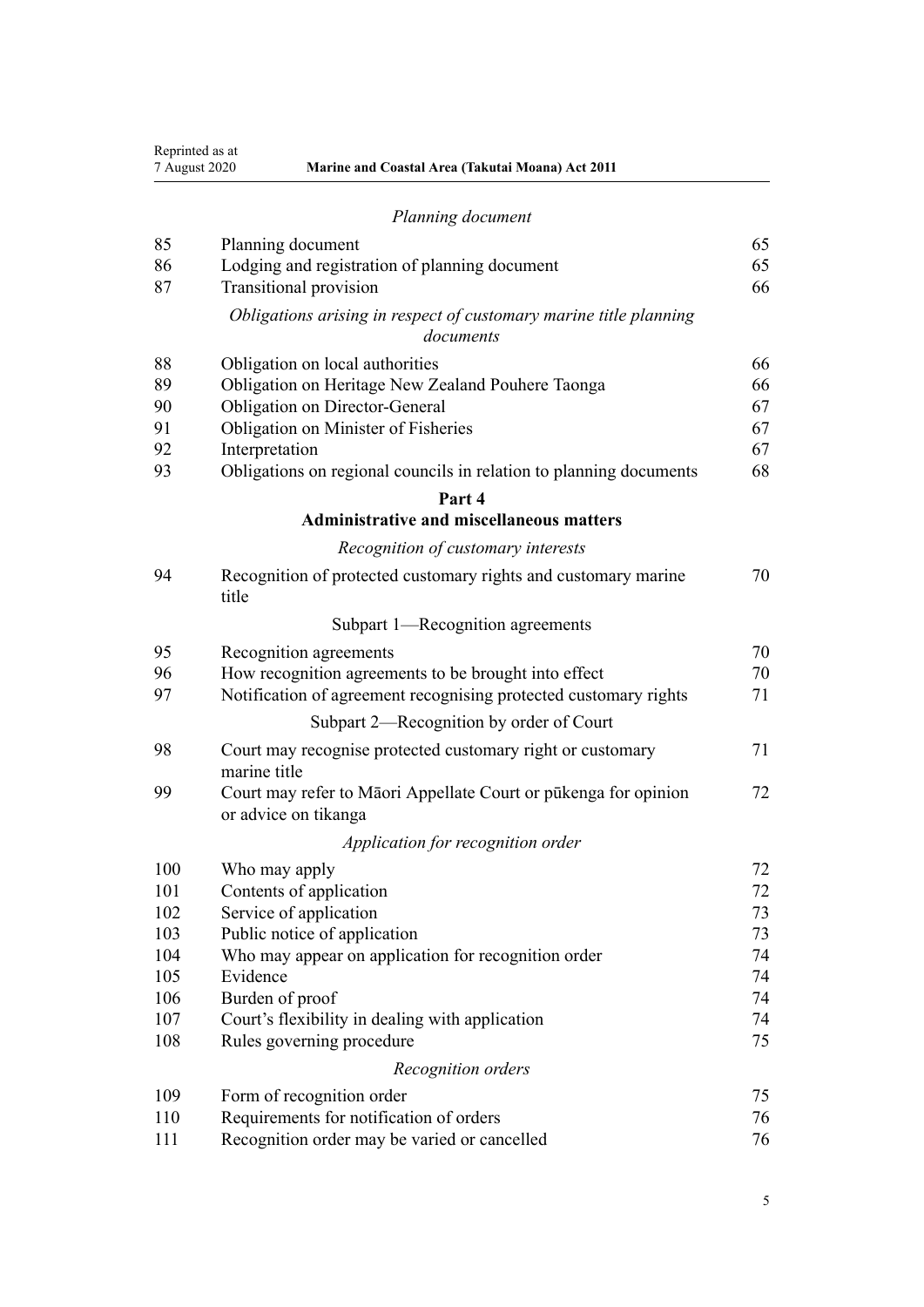|     | Marine and Coastal Area (Takutai Moana) Act 2011                                                                | Reprinted as at<br>7 August 2020 |
|-----|-----------------------------------------------------------------------------------------------------------------|----------------------------------|
|     | Appeal rights                                                                                                   |                                  |
| 112 | Right of appeal against decision of Court                                                                       | 77                               |
|     | Sealing of recognition orders                                                                                   |                                  |
| 113 | Orders sealed by Court                                                                                          | 78                               |
|     | Subpart 3—Marine and coastal area register                                                                      |                                  |
| 114 | Marine and coastal area register                                                                                | 78                               |
| 115 | Requirements for keeping register                                                                               | 78                               |
| 116 | Inspection and copying                                                                                          | 78                               |
| 117 | Application of Privacy Act 1993                                                                                 | 79                               |
|     | Subpart 4—Regulations and miscellaneous matters                                                                 |                                  |
|     | Regulations and bylaws                                                                                          |                                  |
| 118 | Regulations for administrative purposes                                                                         | 79                               |
| 119 | Minister of Conservation to perform residual management<br>functions                                            | 80                               |
| 120 | Regulations for management of common marine and coastal area                                                    | 80                               |
| 121 | <b>Bylaws</b>                                                                                                   | 81                               |
| 122 | Persons breaching regulations or bylaws may be directed to stop                                                 | 81                               |
|     | Local Acts                                                                                                      |                                  |
| 123 | Relationship between local Acts and this Act                                                                    | 82                               |
|     | References                                                                                                      |                                  |
| 124 | References to public foreshore and seabed                                                                       | 83                               |
|     | Transitional arrangements                                                                                       |                                  |
| 125 | Pending proceedings under Foreshore and Seabed Act 2004                                                         | 83                               |
|     | <b>Notices</b>                                                                                                  |                                  |
| 126 | Giving of notices                                                                                               | 84                               |
|     | Amendments to other enactments                                                                                  |                                  |
| 127 | Amendment to section 7 of Conservation Act 1987                                                                 | 84                               |
| 128 | Consequential amendments to other enactments                                                                    | 84                               |
|     | <b>Schedule 1</b>                                                                                               | 85                               |
|     | Resource consents and controls in protected customary rights<br>area                                            |                                  |
|     | <b>Schedule 2</b>                                                                                               | 93                               |
|     | Process by which certain new activities in customary marine<br>title area become deemed accommodated activities |                                  |
|     | <b>Schedule 3</b>                                                                                               | 99                               |
|     | <b>Enactments consequentially amended</b>                                                                       |                                  |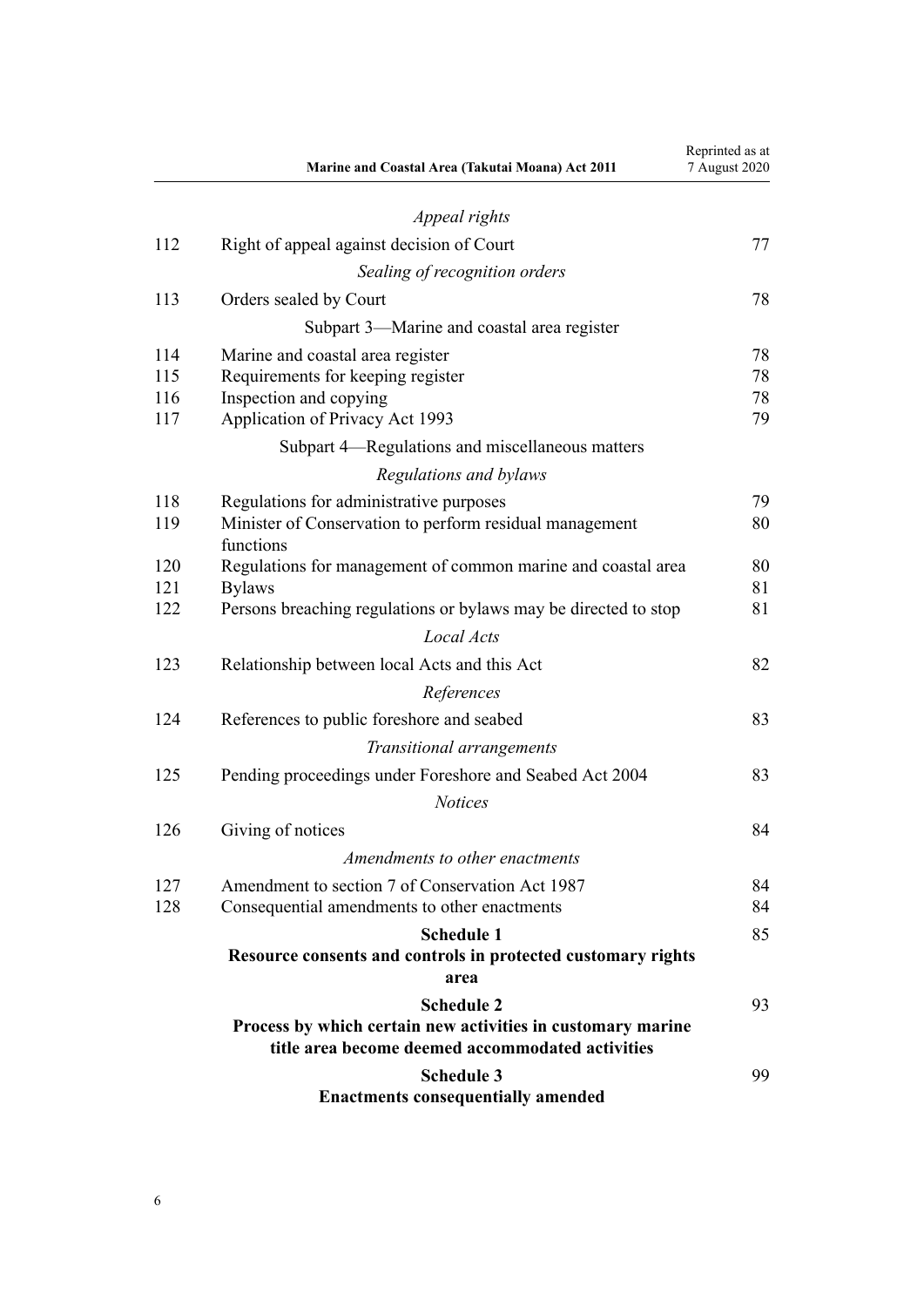# <span id="page-6-0"></span>**Preamble**

- (1) In June 2003, the Court of Appeal held in *Attorney-General v Ngāti Apa* [2003] 3 NZLR 643 that the Māori Land Court had jurisdiction to determine claims of customary ownership to areas of the foreshore and seabed. The [Foreshore and](http://legislation.govt.nz/pdflink.aspx?id=DLM319838) [Seabed Act 2004](http://legislation.govt.nz/pdflink.aspx?id=DLM319838) (the **2004 Act**) was enacted partly in response to the Court of Appeal's decision:
- (2) In its *Report on the Crown's Foreshore and Seabed Policy* (Wai 1071), the Waitangi Tribunal found the policy underpinning the 2004 Act in breach of the Treaty of Waitangi. The Tribunal raised questions as to whether the policy complied with the rule of law and the principles of fairness and non-discrimination against a particular group of people. Criticism was voiced against the discriminatory effect of the 2004 Act on whānau, hapū, and iwi by the United Nations Committee on the Elimination of Racial Discrimination and the United Nations Special Rapporteur:
- (3) In 2009, a Ministerial Review Panel was set up to provide independent advice on the 2004 Act. It, too, viewed the Act as severely discriminatory against whānau, hapū, and iwi. The Panel proposed the repeal of the 2004 Act and engagement with Māori and the public about their interests in the foreshore and seabed, recommending that new legislation be enacted to reflect the Treaty of Waitangi and to recognise and provide for the interests of whānau, hapū, and iwi and for public interests in the foreshore and seabed:
- (4) This Act takes account of the intrinsic, inherited rights of iwi, hapū, and whānau, derived in accordance with tikanga and based on their connection with the foreshore and seabed and on the principle of manaakitanga. It translates those inherited rights into legal rights and interests that are inalienable, enduring, and able to be exercised so as to sustain all the people of New Zealand and the coastal marine environment for future generations:

# **The Parliament of New Zealand therefore enacts as follows:**

# **1 Title**

This Act is the Marine and Coastal Area (Takutai Moana) Act 2011 and may also be cited as—

- (a) the Marine and Coastal Area Act 2011; or
- (b) te Takutai Moana Act 2011.

### **2 Commencement**

This Act comes into force on the day after the date on which it receives the Royal assent.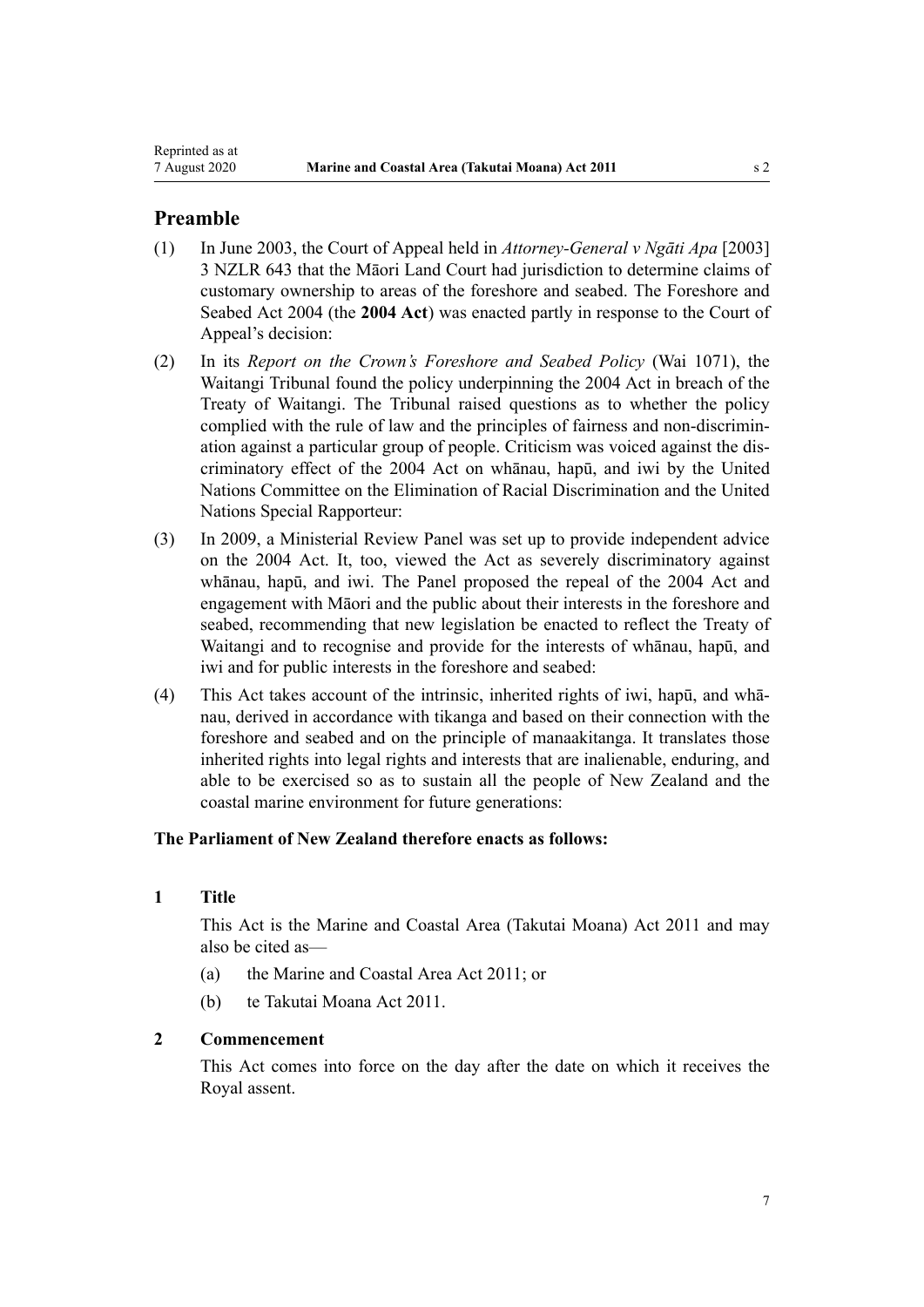# **Part 1 Preliminary provisions**

#### *Outline*

#### <span id="page-7-0"></span>**3 Outline of Act**

- (1) This section is a guide to the overall scheme and effect of this Act, but does not affect the interpretation or application of the other provisions of this Act.
- (2) This Part—
	- (a) sets out the purpose of the Act and acknowledges the importance of the marine and coastal area to all New Zealanders and the customary interests of iwi, hapū, and whānau in that area; and
	- (b) repeals the [Foreshore and Seabed Act 2004](http://legislation.govt.nz/pdflink.aspx?id=DLM319838) and restores any customary interest extinguished by that Act; and
	- (c) states that, in order to take account of the Treaty of Waitangi, the Act recognises, and promotes the exercise of, the customary interests of iwi, hapū, and whānau in the common marine and coastal area of New Zealand; and
	- (d) records the scope of the Crown's sovereignty; and
	- (e) defines terms used in this Act; and
	- (f) provides that the Act binds the Crown.
- (3) [Part 2](#page-16-0) sets out the legal arrangements that are to apply to the common marine and coastal area, including,—
	- (a) in [subpart 1,](#page-16-0) provision for—
		- (i) the special status of the common marine and coastal area as an area that is incapable of ownership; and
		- (ii) matters relevant to the legal status of existing interests in the area, including roads and minerals; and
	- (b) in [subpart 2](#page-25-0), provision for ongoing public rights and powers in the common marine and coastal area, namely,—
		- (i) rights of access; and
		- (ii) rights of navigation; and
		- (iii) rights of fishing; and
	- (c) in [subpart 3](#page-26-0), provisions relating to the reclamation of land from the marine and coastal area.
- (4) [Part 3](#page-37-0) sets out the customary interests that may be recognised in the common marine and coastal area of New Zealand, namely,—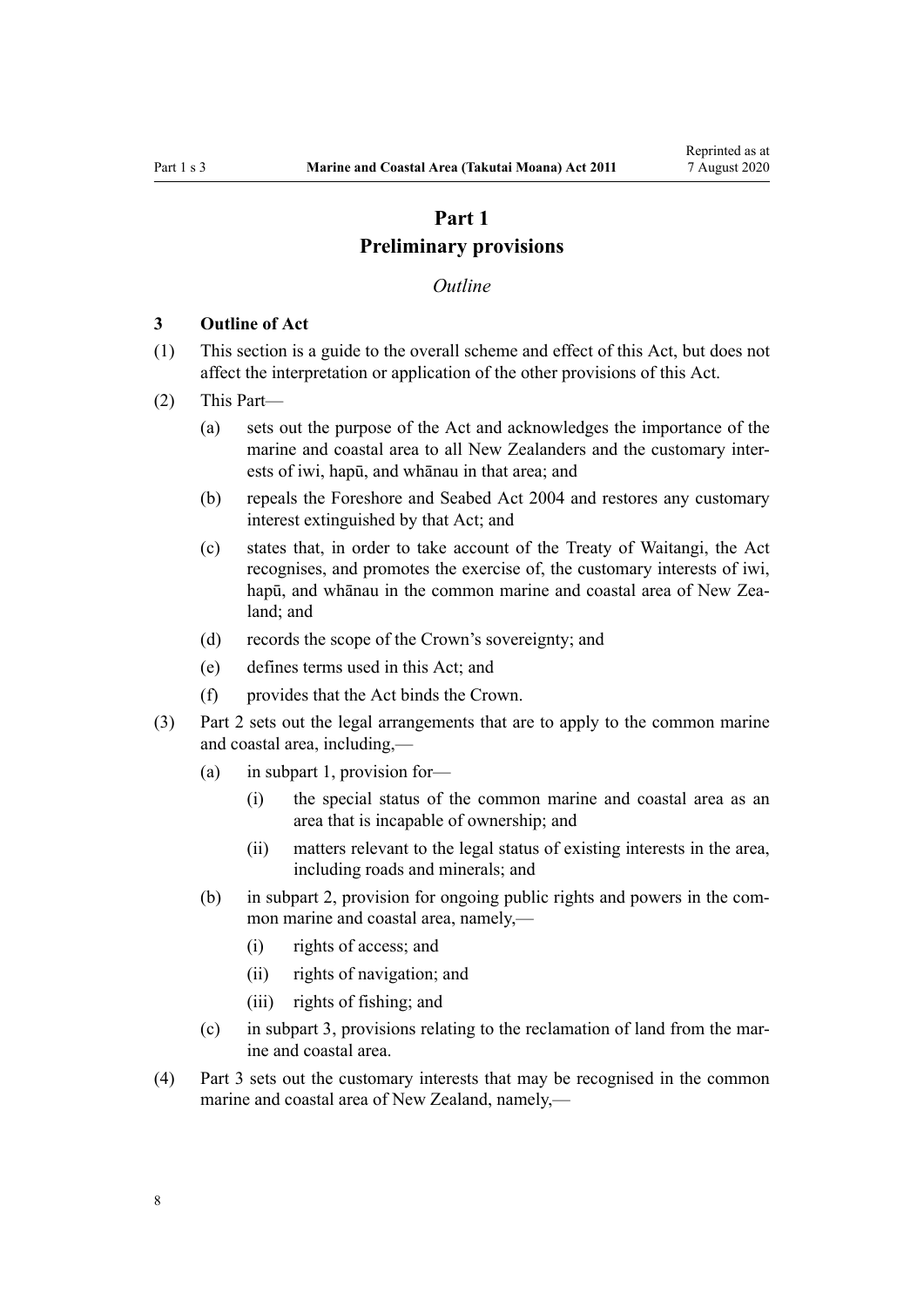- <span id="page-8-0"></span>(a) in [subpart 1,](#page-37-0) the participation of affected iwi and hapū in the specified conservation processes relating to the common marine and coastal area; and
- (b) in [subpart 2](#page-39-0), the scope and effect of protected customary rights that may be recognised by an order of the High Court or under an agreement; and
- (c) in [subpart 3](#page-44-0), the scope and effect of customary marine title that may be recognised by order of the High Court or under an agreement.
- (5) [Part 4](#page-69-0) provides,—
	- (a) in [subpart 1](#page-69-0), for the responsible Minister, on behalf of the Crown, to enter into agreements with applicant groups for recognition of-
		- (i) protected customary rights, which must be brought into effect by Order in Council; and
		- (ii) customary marine title, which must be brought into effect by an Act of Parliament; and
	- (b) in [subpart 2](#page-70-0), for the jurisdiction of the High Court to hear and determine applications for recognition orders; and
	- (c) in [subpart 3,](#page-77-0) for a marine and coastal area register to be set up for the recording of orders awarded, and agreements made, under [subparts 1](#page-69-0) and [2;](#page-70-0) and
	- (d) in [subpart 4,](#page-78-0) for regulation-making and bylaw-making powers, the giving of notices, transitional matters, and consequential amendments.
- (6) The 3 schedules set out—
	- (a) machinery provisions relevant to—
		- (i) decision making concerning resource consent applications that may adversely affect the exercise of protected customary rights; and
		- (ii) the process relating to how new activities become deemed accommodated activities; and
	- (b) consequential amendments.

# *Purpose and acknowledgements*

## **4 Purpose**

- (1) The purpose of this Act is to—
	- (a) establish a durable scheme to ensure the protection of the legitimate interests of all New Zealanders in the marine and coastal area of New Zealand; and
	- (b) recognise the mana tuku iho exercised in the marine and coastal area by iwi, hapū, and whānau as tangata whenua; and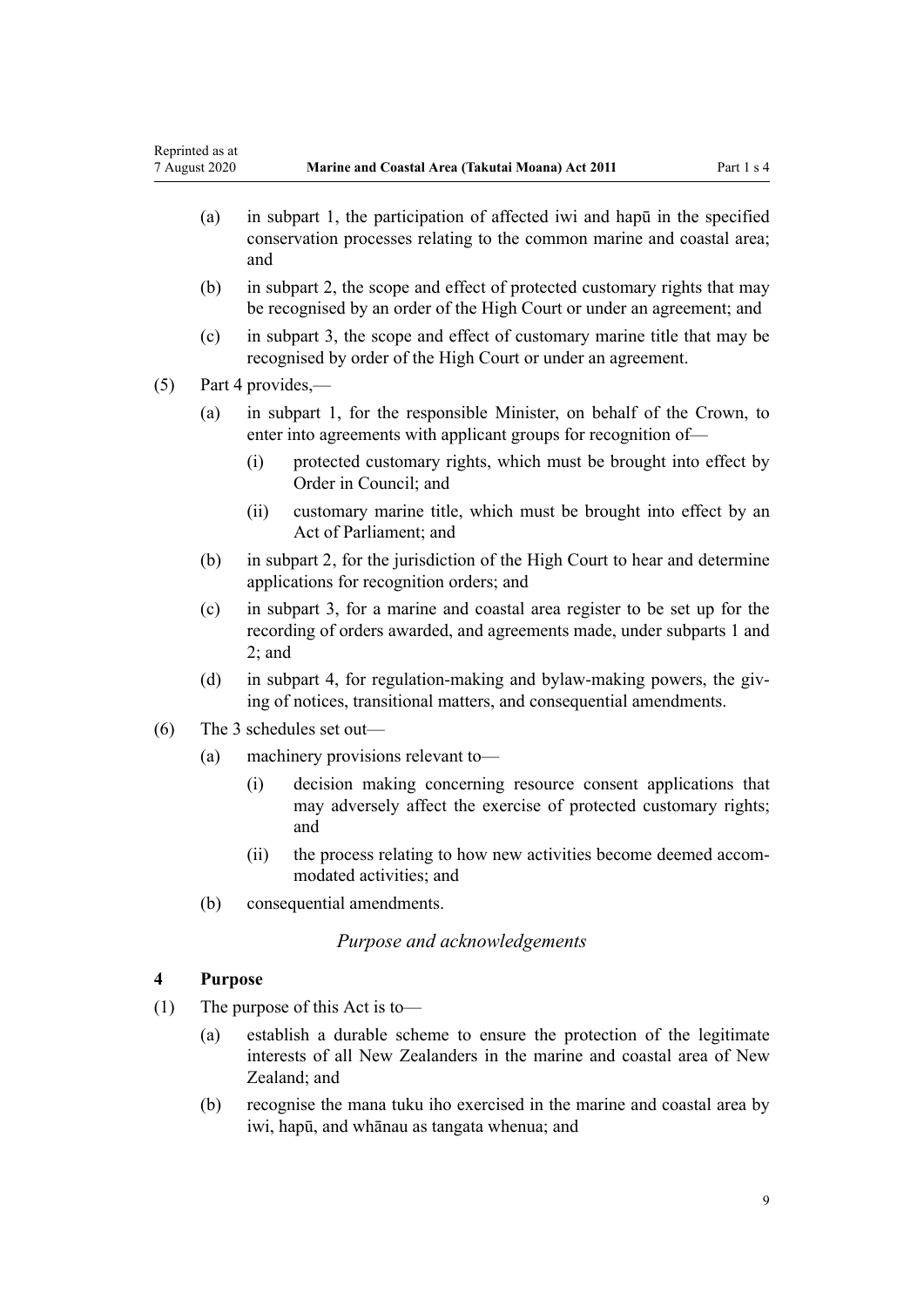- (d) acknowledge the Treaty of Waitangi (te Tiriti o Waitangi).
- <span id="page-9-0"></span>(2) To that end, this Act—
	- (a) repeals the [Foreshore and Seabed Act 2004](http://legislation.govt.nz/pdflink.aspx?id=DLM319838) and restores customary interests extinguished by that Act; and
	- (b) contributes to the continuing exercise of mana tuku iho in the marine and coastal area; and
	- (c) gives legal expression to customary interests; and
	- (d) recognises and protects the exercise of existing lawful rights and uses in the marine and coastal area; and
	- (e) recognises, through the protection of public rights of access, navigation, and fishing, the importance of the common marine and coastal area—
		- (i) for its intrinsic worth; and
		- (ii) for the benefit, use, and enjoyment of the public of New Zealand.

# **5 Repeal of Foreshore and Seabed Act 2004**

The [Foreshore and Seabed Act 2004](http://legislation.govt.nz/pdflink.aspx?id=DLM319838) (2004 No 93) is repealed.

# **6 Customary interests restored**

- (1) Any customary interests in the common marine and coastal area that were extinguished by the [Foreshore and Seabed Act 2004](http://legislation.govt.nz/pdflink.aspx?id=DLM319838) are restored and given legal expression in accordance with this Act.
- (2) Any application under this Act for the recognition of customary interests must be considered and determined as if the [Foreshore and Seabed Act 2004](http://legislation.govt.nz/pdflink.aspx?id=DLM319838) had not been enacted.

### **7 Treaty of Waitangi (te Tiriti o Waitangi)**

In order to take account of the Treaty of Waitangi (te Tiriti o Waitangi), this Act recognises, and promotes the exercise of, customary interests of Māori in the common marine and coastal area by providing,—

- (a) in [subpart 1 of Part 3,](#page-37-0) for the participation of affected iwi, hapū, and whānau in the specified conservation processes relating to the common marine and coastal area; and
- (b) in [subpart 2 of Part 3](#page-39-0), for customary rights to be recognised and protected; and
- (c) in [subpart 3 of Part 3](#page-44-0), for customary marine title to be recognised and exercised.

### **8 Rights and obligations under international law not affected**

To avoid doubt, this Act does not affect—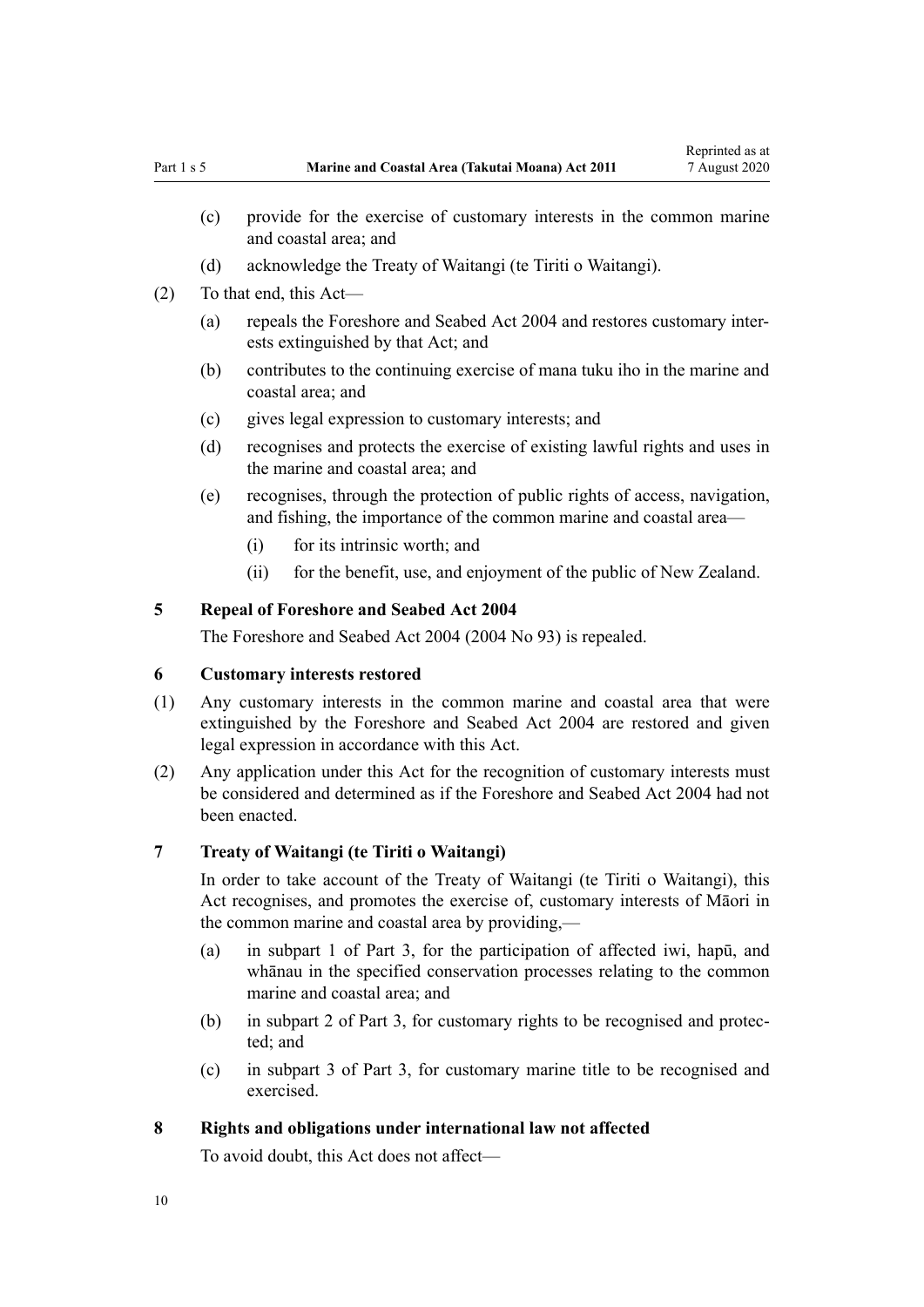- <span id="page-10-0"></span>(a) the sovereignty of New Zealand under international law over the marine and coastal area, including the airspace above it; or
- (b) the rights and obligations of New Zealand under international law pursuant to that sovereignty; or
- (c) the provisions in any other enactment relating to any such rights and obligations under international law.

# **9 Interpretation**

(1) In this Act, unless the context otherwise requires,—

**accommodated activity** has the meaning given in [section 64](#page-50-0)

**affected iwi, hapū, or whānau** has the meaning given in [section 47\(1\)](#page-37-0)

#### **agreement** means an agreement—

- (a) made under [section 95](#page-69-0) between an applicant group and the responsible Minister on behalf of the Crown to recognise and provide, as the case may be, for—
	- (i) protected customary rights; or
	- (ii) customary marine title; and
- (b) brought into effect under [section 96](#page-69-0)

### **applicant group**—

- (a) means 1 or more iwi, hapū, or whānau groups that seek recognition under [Part 4](#page-69-0) of their protected customary rights or customary marine title by—
	- (i) a recognition order; or
	- (ii) an agreement; and
- (b) includes a legal entity (whether corporate or unincorporate) or natural person appointed by 1 or more iwi, hapū, or whānau groups to be the representative of that applicant group and to apply for, and hold, an order or enter into an agreement on behalf of the applicant group

**aquaculture activities** has the meaning given in [section 2\(1\)](http://legislation.govt.nz/pdflink.aspx?id=DLM230272) of the Resource Management Act 1991

**chief executive** means the chief executive of Land Information New Zealand

**coastal permit** has the meaning given in [section 87\(c\)](http://legislation.govt.nz/pdflink.aspx?id=DLM233848) of the Resource Management Act 1991

**common marine and coastal area** means the marine and coastal area other than—

- (a) specified freehold land located in that area; and
- (b) any area that is owned by the Crown and has the status of any of the following kinds: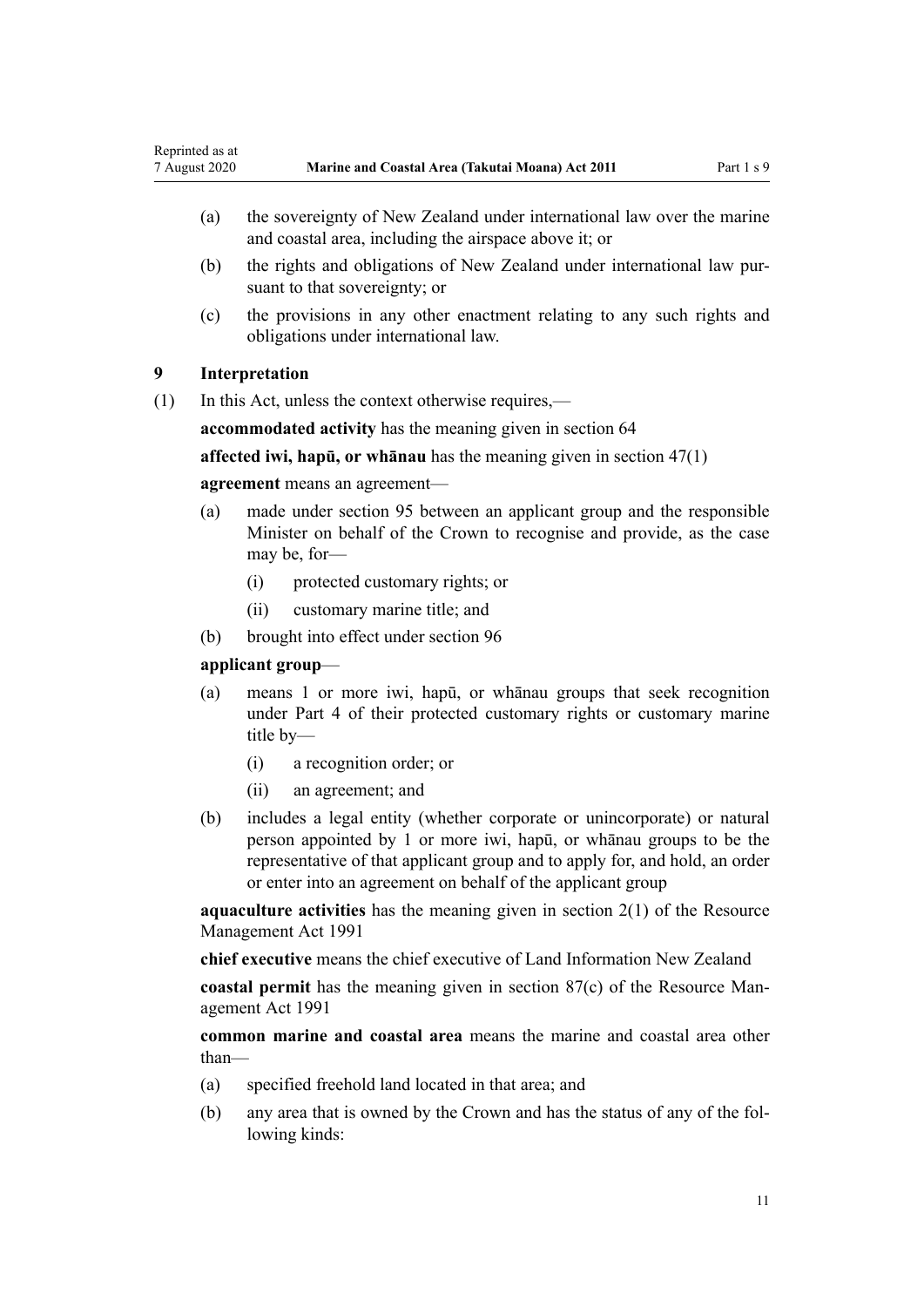- (i) a conservation area within the meaning of section  $2(1)$  of the Conservation Act 1987:
- (ii) a national park within the meaning of [section 2](http://legislation.govt.nz/pdflink.aspx?id=DLM36968) of the National Parks Act 1980:
- (iii) a reserve within the meaning of section  $2(1)$  of the Reserves Act 1977; and
- (c) the bed of Te Whaanga Lagoon in the Chatham Islands

**concession** means a concession granted following the process required by [Part](http://legislation.govt.nz/pdflink.aspx?id=DLM104633) [3B](http://legislation.govt.nz/pdflink.aspx?id=DLM104633) of the Conservation Act 1987

**consent authority** has the meaning given in [section 2\(1\)](http://legislation.govt.nz/pdflink.aspx?id=DLM230272) of the Resource Management Act 1991

**conservation area** has the meaning given in [section 2\(1\)](http://legislation.govt.nz/pdflink.aspx?id=DLM103616) of the Conservation Act 1987

**conservation permission right** means the permission right that a customary marine title group may exercise under a customary marine title order or an agreement in relation to the conservation activities specified in [section 71\(3\)](#page-55-0)

**conservation process** means any of the conservation processes specified in [section 47](#page-37-0)

#### **conservation protected area**—

- (a) means a part of the marine and coastal area that is protected, primarily for the purposes of conserving natural resources or the historical and cultural heritage of the area, under 1 or more of the following Acts:
	- (i) the [Conservation Act 1987:](http://legislation.govt.nz/pdflink.aspx?id=DLM103609)
	- (ii) the [National Parks Act 1980:](http://legislation.govt.nz/pdflink.aspx?id=DLM36962)
	- $(iii)$  the [Reserves Act 1977](http://legislation.govt.nz/pdflink.aspx?id=DLM444304).
	- (iv) the [Wildlife Act 1953](http://legislation.govt.nz/pdflink.aspx?id=DLM276813); and
- (b) includes any adjoining land that may become part of that conservation protected area, whether or not it is within the marine and coastal area

**contact details**, as applying to an applicant group, protected customary rights group, or customary marine title group, means,—

- (a) in relation to an individual, the full street address where the individual usually lives or where that individual can be contacted; and
- (b) in relation to a body corporate or unincorporate, the full street address of the body's place of business or head office; and
- (c) in every case, an email address or telephone numbers

**council-controlled organisation** has the meaning given in [section 6\(1\)](http://legislation.govt.nz/pdflink.aspx?id=DLM171482) of the Local Government Act 2002

**Court** means the High Court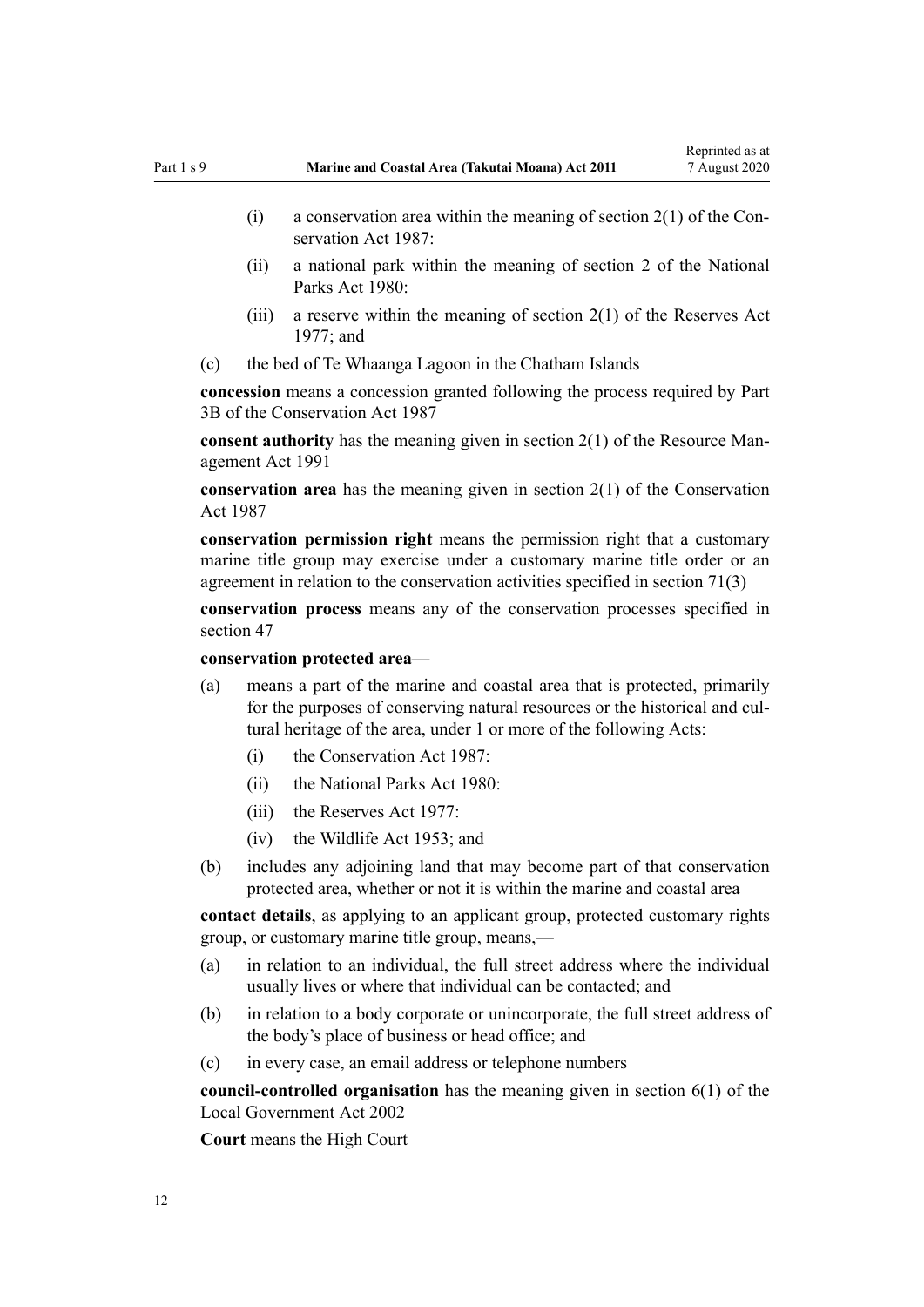**Crown** has the meaning given in [section 2](http://legislation.govt.nz/pdflink.aspx?id=DLM160819) of the Public Finance Act 1989

**Crown entity** has the meaning given in [section 7](http://legislation.govt.nz/pdflink.aspx?id=DLM329641) of the Crown Entities Act 2004

**customary marine title** means the customary interests—

- (a) established by an applicant group in accordance with [subpart 3 of Part 3;](#page-44-0) and
- (b) recognised by—
	- (i) a customary marine title order; or
	- (ii) an agreement

**customary marine title area** means the part of the common marine and coastal area where a customary marine title order applies or in respect of which an agreement is made and brought into effect

### **customary marine title group** —

- (a) means an applicant group to which a customary marine title order applies or with which an agreement is made and brought into effect; and
- (b) includes a delegate or transferee of the group if the delegation or transfer is made in accordance with tikanga

**customary marine title order** means an order of the Court—

- (a) granted in recognition of a customary marine title of a customary marine title group in respect of a customary marine title area; and
- (b) sealed under [section 113](#page-77-0)

**deemed accommodated activity** has the meaning given in [section 65](#page-51-0)

**Director-General** means the Director-General of Conservation

**effective date** means,—

- (a) in the case of a recognition order made under [section 98,](#page-70-0) the date on which the order is sealed under [section 113;](#page-77-0) and
- (b) in the case of an agreement entered into under [section 95,](#page-69-0) the date on which the agreement is brought into effect under [section 96\(1\)](#page-69-0)

**environment** has the meaning given in [section 2\(1\)](http://legislation.govt.nz/pdflink.aspx?id=DLM230272) of the Resource Management Act 1991

**infrastructure** has the meaning given in [section 2\(1\)](http://legislation.govt.nz/pdflink.aspx?id=DLM230272) of the Resource Management Act 1991

**kaitiakitanga** has the meaning given in [section 2\(1\)](http://legislation.govt.nz/pdflink.aspx?id=DLM230272) of the Resource Management Act 1991

**local authority** has the meaning given in [section 5\(1\)](http://legislation.govt.nz/pdflink.aspx?id=DLM170881) of the Local Government Act 2002

**mana tuku iho** means inherited right or authority derived in accordance with tikanga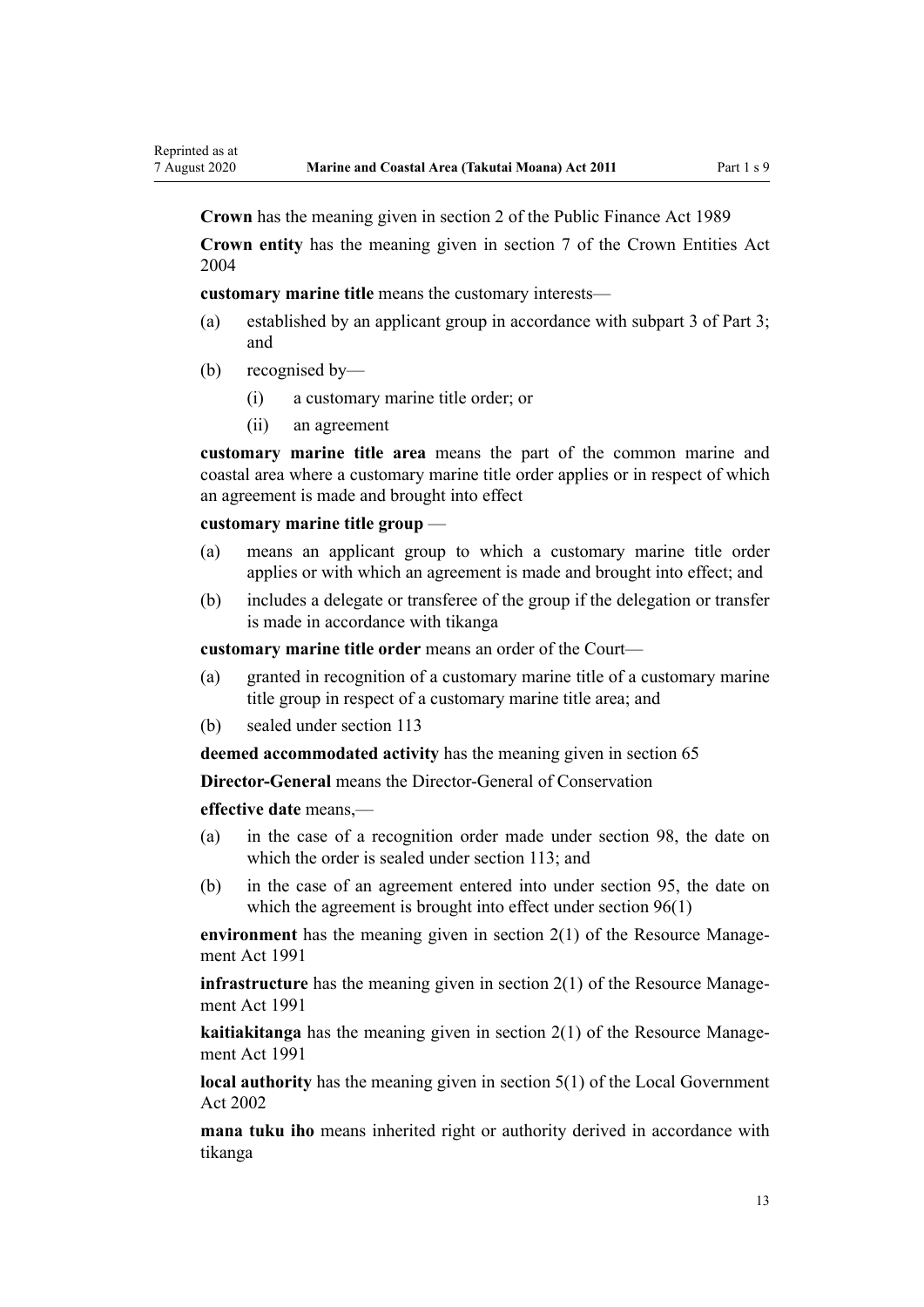**Māori Appellate Court** means the court continued by [section 50](http://legislation.govt.nz/pdflink.aspx?id=DLM290929) of Te Ture Whenua Maori Act 1993

**Māori Land Court** means the court continued by [section 6](http://legislation.govt.nz/pdflink.aspx?id=DLM290517) of Te Ture Whenua Maori Act 1993

### **marine and coastal area**—

- (a) means the area that is bounded,—
	- (i) on the landward side, by the line of mean high-water springs; and
	- (ii) on the seaward side, by the outer limits of the territorial sea; and
- (b) includes the beds of rivers that are part of the coastal marine area (within the meaning of the [Resource Management Act 1991](http://legislation.govt.nz/pdflink.aspx?id=DLM230264)); and
- (c) includes the airspace above, and the water space (but not the water) above, the areas described in paragraphs (a) and (b); and
- (d) includes the subsoil, bedrock, and other matter under the areas described in paragraphs (a) and (b)

**mineral** has the meaning given in [section 2\(1\)](http://legislation.govt.nz/pdflink.aspx?id=DLM242543) of the Crown Minerals Act 1991

**plan** has the meaning given in [section 43AA](http://legislation.govt.nz/pdflink.aspx?id=DLM2412743) of the Resource Management Act 1991, and also includes any proposed plan

**planning document** means the document that may be prepared by a customary marine title group under [section 85](#page-64-0)

**privilege**, in relation to any mineral,—

- (a) has the same meaning as the definition of existing privilege in [section](http://legislation.govt.nz/pdflink.aspx?id=DLM242543) [2\(1\)](http://legislation.govt.nz/pdflink.aspx?id=DLM242543) of the Crown Minerals Act 1991; and
- (b) also means prospecting, exploration, and mining permits granted under that Act, and their associated mining operations (within the meaning of [section 2\(1\)](http://legislation.govt.nz/pdflink.aspx?id=DLM242543) of that Act)

**proposed plan** has the meaning given in [section 43AAC](http://legislation.govt.nz/pdflink.aspx?id=DLM2412769) of the Resource Management Act 1991

**protected customary right** means an activity, use, or practice—

- (a) established by an applicant group in accordance with [subpart 2 of Part 3;](#page-39-0) and
- (b) recognised by—
	- (i) a protected customary rights order; or
	- (ii) an agreement

**protected customary rights area** means the part of the common marine and coastal area where a protected customary rights order or an agreement applies

### **protected customary rights group**—

(a) means an applicant group to which a protected customary rights order applies or with which an agreement is made; and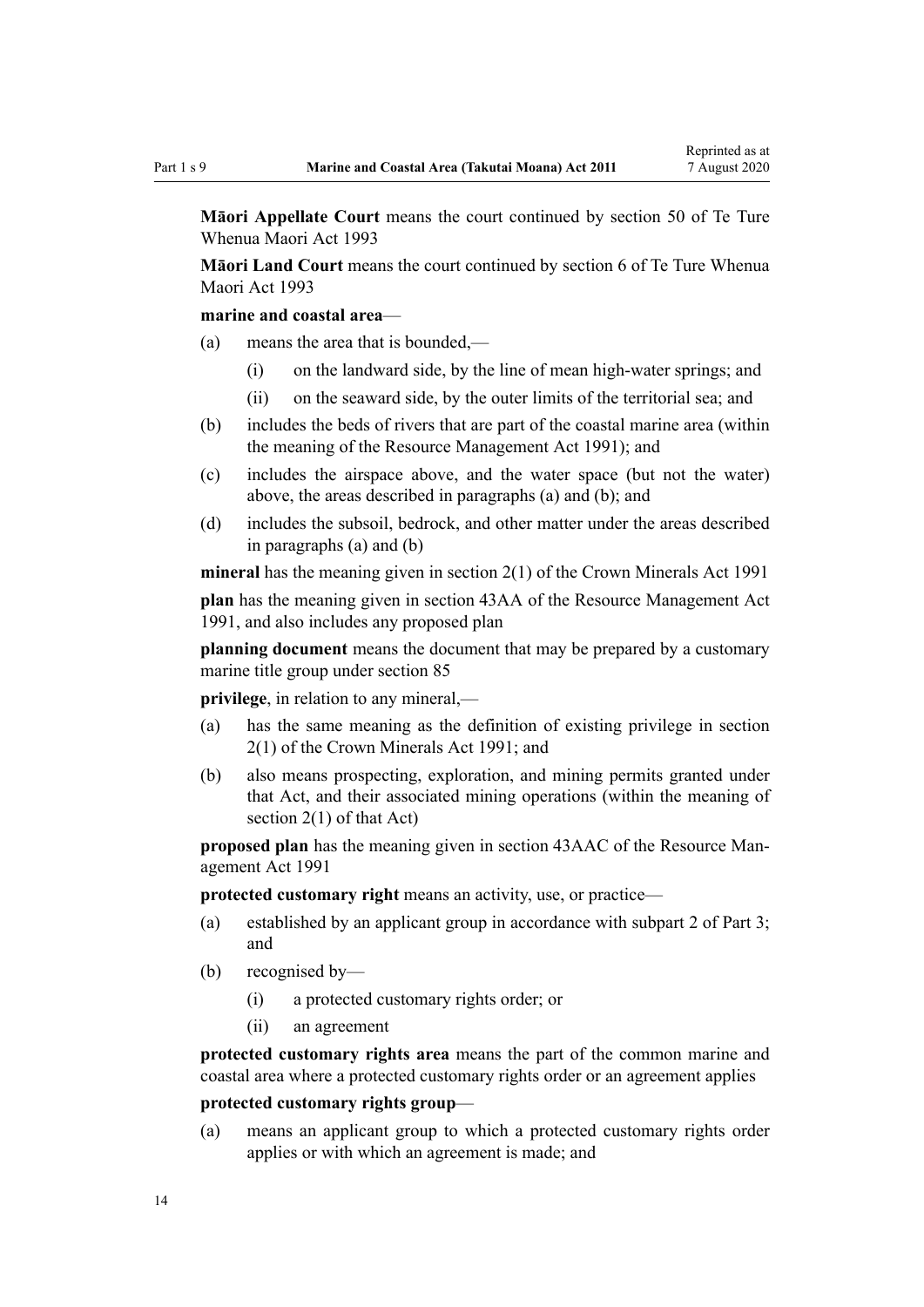(b) includes a delegate or transferee of the group if the delegation or transfer is made in accordance with tikanga

**protected customary rights order** means an order of the Court granted in recognition of the protected customary rights of a protected customary rights group in respect of a protected customary rights area and sealed under [section](#page-77-0) [113](#page-77-0)

**public notice** has the meaning given in [section 2\(1\)](http://legislation.govt.nz/pdflink.aspx?id=DLM230272) of the Resource Management Act 1991

**quota management system** has the meaning given in [section 2\(1\)](http://legislation.govt.nz/pdflink.aspx?id=DLM394199) of the Fisheries Act 1996

**recognition order** means a protected customary rights order or a customary marine title order, as the case requires, made under [section 98\(1\)](#page-70-0)

**regional council** has the meaning given in [section 2\(1\)](http://legislation.govt.nz/pdflink.aspx?id=DLM230272) of the Resource Management Act 1991

**regional document** has the meaning given in [section 92](#page-66-0)

**register** means the marine and coastal area register that must be kept by the chief executive in accordance with [subpart 3 of Part 4](#page-77-0)

**Registrar** means the Registrar-General of Land appointed in accordance with [section 231](http://legislation.govt.nz/pdflink.aspx?id=DLM6731451) of the Land Transfer Act 2017

**resource consent** has the meaning given in [section 2\(1\)](http://legislation.govt.nz/pdflink.aspx?id=DLM230272) of the Resource Management Act 1991

**responsible Minister** means the Minister of the Crown who, with the authority of the Prime Minister, is for the time being responsible for the administration of any provision in this Act

**RMA permission right** means the right held by a customary marine title group under a customary marine title order or agreement as provided for in [sections](#page-52-0) [66 to 68](#page-52-0)

**road** means—

Reprinted as at

- (a) a road within the meaning of [section 315\(1\)](http://legislation.govt.nz/pdflink.aspx?id=DLM420326) of the Local Government Act 1974 or [section 43\(1\)](http://legislation.govt.nz/pdflink.aspx?id=DLM175232) of the Government Roading Powers Act 1989; and
- (b) a motorway within the meaning of [section 2\(1\)](http://legislation.govt.nz/pdflink.aspx?id=DLM173374) of the Government Roading Powers Act 1989; and
- (c) the supporting subsoil of any road described in paragraph (a) or (b)

**sand** has the meaning given in [section 2\(1\)](http://legislation.govt.nz/pdflink.aspx?id=DLM242543) of the Crown Minerals Act 1991 **ship** has the meaning given in [section 2\(1\)](http://legislation.govt.nz/pdflink.aspx?id=DLM334667) of the Maritime Transport Act 1994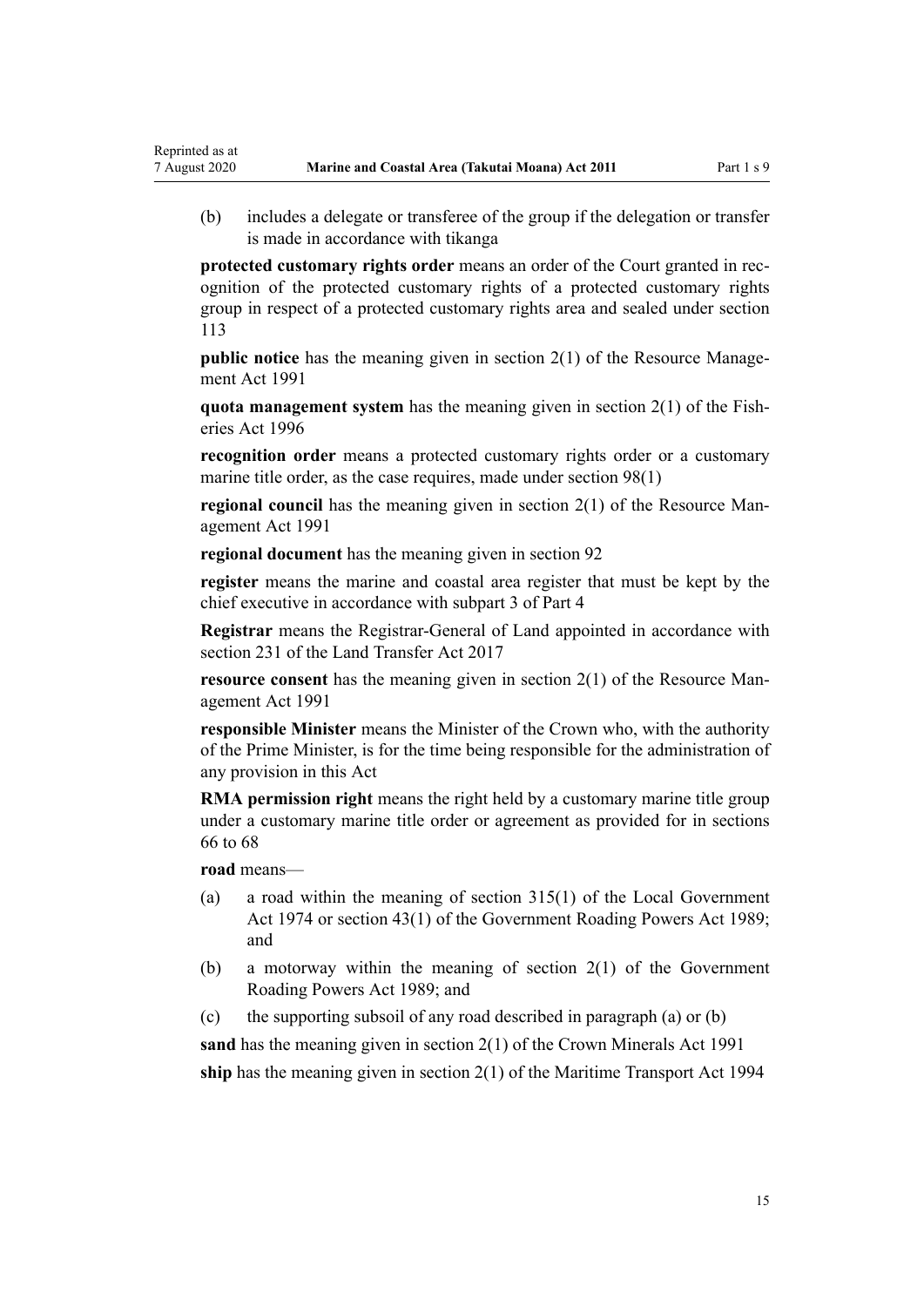**specified freehold land** means any land that, immediately before the commencement of this Act, is—

- (a) Maori freehold land within the meaning of [section 4](http://legislation.govt.nz/pdflink.aspx?id=DLM289897) of Te Ture Whenua Maori Act 1993; or
- (b) set apart as a Maori reservation under [Te Ture Whenua Maori Act 1993;](http://legislation.govt.nz/pdflink.aspx?id=DLM289881) or
- (c) registered under the [Land Transfer Act 2017](http://legislation.govt.nz/pdflink.aspx?id=DLM6731002) and in which a person other than the Crown or a local authority has an estate in fee simple that is registered under that Act; or
- (d) subject to the [Deeds Registration Act 1908](http://legislation.govt.nz/pdflink.aspx?id=DLM141134) and in which a person other than the Crown or a local authority has an estate in fee simple under an instrument that is registered under that Act

#### **structure**—

- (a) has the meaning given in [section 2\(1\)](http://legislation.govt.nz/pdflink.aspx?id=DLM230272) of the Resource Management Act 1991; and
- (b) includes any breakwater, groyne, mole, or other such structure that is made by people and fixed to land

**taonga tūturu** has the meaning given in [section 2\(1\)](http://legislation.govt.nz/pdflink.aspx?id=DLM432125) of the Protected Objects Act 1975

**territorial authority** has the meaning given in [section 5\(1\)](http://legislation.govt.nz/pdflink.aspx?id=DLM170881) of the Local Government Act 2002

**territorial sea** means the territorial sea of New Zealand as defined by [section 3](http://legislation.govt.nz/pdflink.aspx?id=DLM442665) of the Territorial Sea, Contiguous Zone, and Exclusive Economic Zone Act 1977

**tikanga** means Māori customary values and practices

**wāhi tapu** and **wāhi tapu area** have the meanings given to the terms **wahi tapu** and **wahi tapu area** in [section 6](http://legislation.govt.nz/pdflink.aspx?id=DLM4005423) of the Heritage New Zealand Pouhere Taonga Act 2014

**warden** means a person appointed under [section 80](#page-60-0).

(2) In [Schedule 1](#page-84-0) and elsewhere as the context requires, **effect** has the meaning given in [section 3](http://legislation.govt.nz/pdflink.aspx?id=DLM231795) of the Resource Management Act 1991.

Section 9(1) **High Court Rules**: repealed, on 18 October 2016, by [section 183\(c\)](http://legislation.govt.nz/pdflink.aspx?id=DLM5759564) of the Senior Courts Act 2016 (2016 No 48).

Section 9(1) **privilege** paragraph (a): amended, on 24 May 2013, by [section 65](http://legislation.govt.nz/pdflink.aspx?id=DLM5081570) of the Crown Minerals Amendment Act 2013 (2013 No 14).

Section 9(1) **Registrar**: amended, on 12 November 2018, by [section 250](http://legislation.govt.nz/pdflink.aspx?id=DLM6731493) of the Land Transfer Act 2017 (2017 No 30).

Section 9(1) **specified freehold land** paragraph (c): amended, on 12 November 2018, by [section 250](http://legislation.govt.nz/pdflink.aspx?id=DLM6731493) of the Land Transfer Act 2017 (2017 No 30).

Section 9(1) **wāhi tapu** and **wāhi tapu area**: amended, on 20 May 2014, by [section 107](http://legislation.govt.nz/pdflink.aspx?id=DLM4005646) of the Heritage New Zealand Pouhere Taonga Act 2014 (2014 No 26).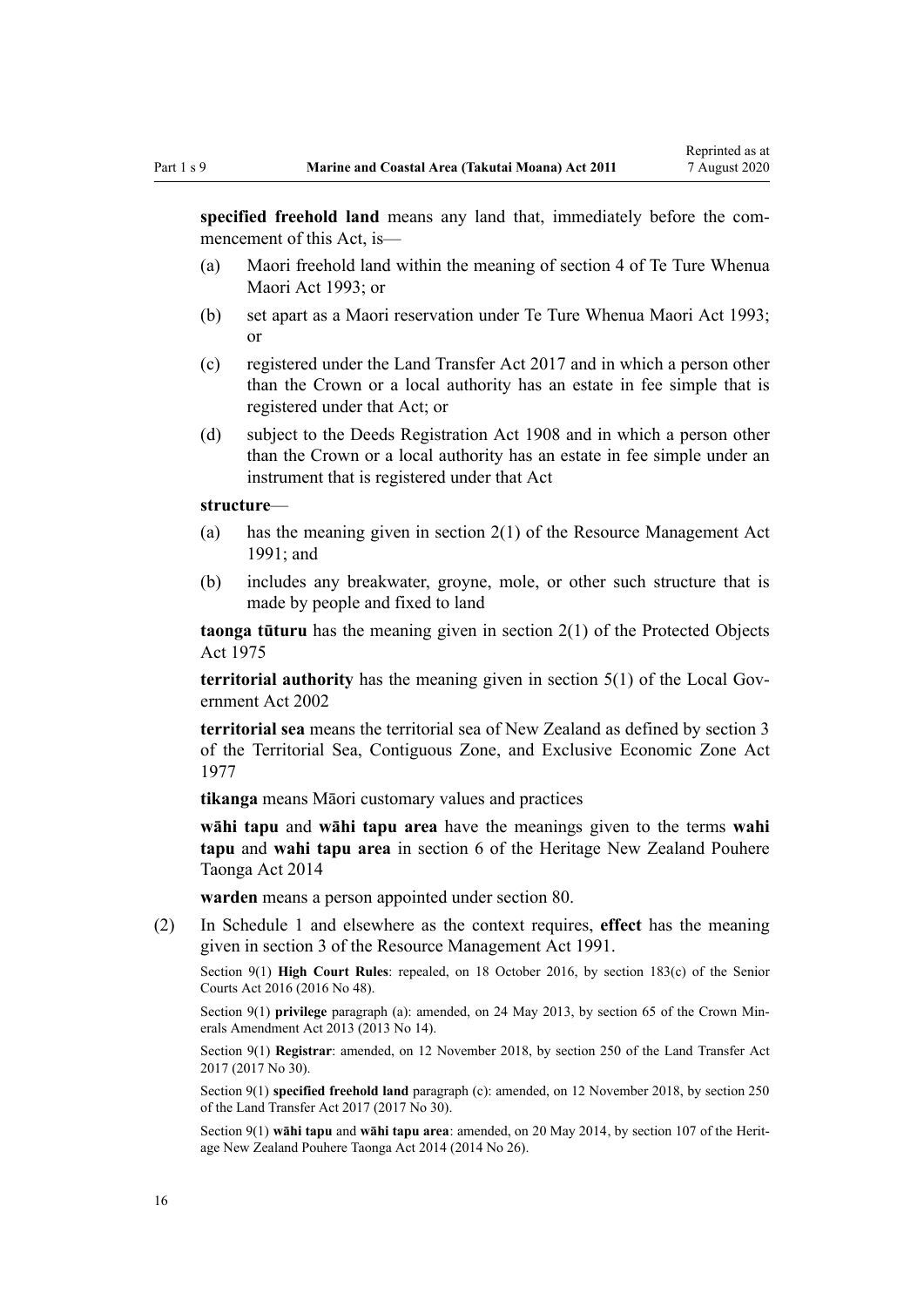# <span id="page-16-0"></span>**10 Act binds the Crown**

This Act binds the Crown.

# **Part 2**

# **Common marine and coastal area**

### Subpart 1—Interests in common marine and coastal area

# **11 Special status of common marine and coastal area**

- (1) The common marine and coastal area is accorded a special status by this section.
- (2) Neither the Crown nor any other person owns, or is capable of owning, the common marine and coastal area, as in existence from time to time after the commencement of this Act.
- (3) On the commencement of this Act, the Crown and every local authority are divested of every title as owner, whether under any enactment or otherwise, of any part of the common marine and coastal area.
- (4) Whenever, after the commencement of this Act, whether as a result of erosion or other natural occurrence, any land owned by the Crown or a local authority becomes part of the common marine and coastal area, the title of the Crown or the local authority as owner of that land is, by this section, divested.
- (5) The special status accorded by this section to the common marine and coastal area does not affect—
	- (a) the recognition of customary interests in accordance with this Act; or
	- (b) any lawful use of any part of the common marine and coastal area or the undertaking of any lawful activity in any part of the common marine and coastal area; or
	- (c) any power to impose, by or under an enactment, a prohibition, limitation, or restriction in respect of a part of the common marine and coastal area; or
	- (d) any power or duty, by or under an enactment, to grant resource consents or permits (including the power to impose charges) within any part of the common marine and coastal area; or
	- (e) any power, by or under an enactment, to accord a status of any kind to a part of the common marine and coastal area, or to set aside a part of the common marine and coastal area for a specific purpose; or
	- (f) any status that is, by or under an enactment, accorded to a part of the common marine and coastal area or a specific purpose for which a part of the common marine and coastal area is, by or under an enactment, set aside, or any rights or powers that may, by or under an enactment, be exercised in relation to that status or purpose.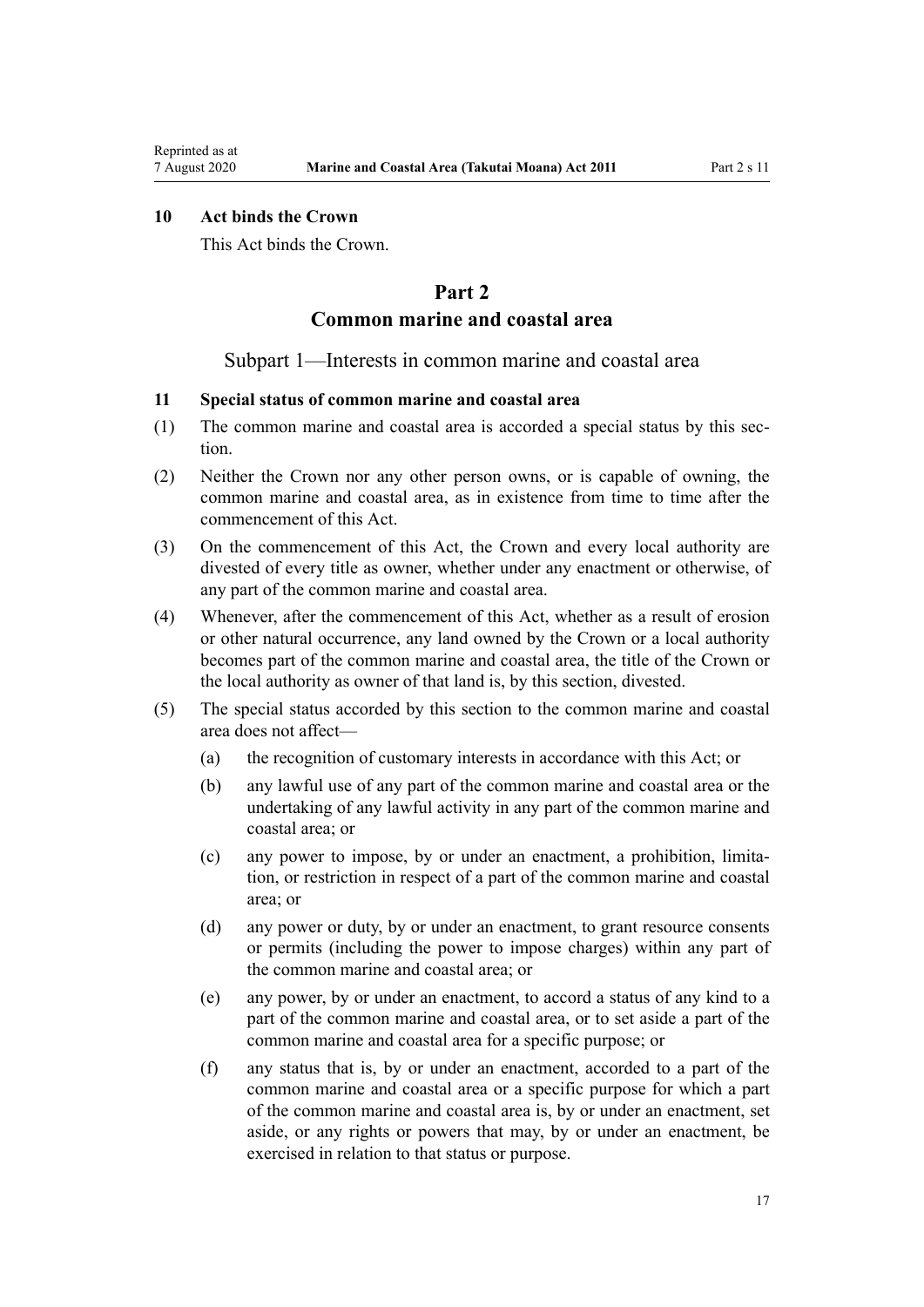<span id="page-17-0"></span>(6) In this section, **enactment** includes bylaws, regional plans, and district plans.

### **12 Areas acquiring status under certain enactments may vest in Crown**

- (1) This section applies to any defined area within the common marine and coastal area that acquires a status of any of the following kinds:
	- (a) a conservation area within the meaning of [section 2\(1\)](http://legislation.govt.nz/pdflink.aspx?id=DLM103616) of the Conservation Act 1987:
	- (b) a national park within the meaning of [section 2](http://legislation.govt.nz/pdflink.aspx?id=DLM36968) of the National Parks Act 1980:
	- (c) a reserve within the meaning of [section 2](http://legislation.govt.nz/pdflink.aspx?id=DLM444310) of the Reserves Act 1977.
- (2) The Governor-General may, by Order in Council made on the recommendation of the Minister of Conservation, vest in the Crown any defined area to which this section applies other than an area that is within a customary marine title area.
- (3) When an Order in Council made under this section comes into force, the defined area to which it relates ceases to be part of the common marine and coastal area.
- (4) Every Order in Council made under this section is a legislative instrument and a disallowable instrument for the purposes of the [Legislation Act 2012](http://legislation.govt.nz/pdflink.aspx?id=DLM2997643) and must be presented to the House of Representatives under [section 41](http://legislation.govt.nz/pdflink.aspx?id=DLM2998573) of that Act. Section 12(4): replaced, on 5 August 2013, by [section 77\(3\)](http://legislation.govt.nz/pdflink.aspx?id=DLM2998633) of the Legislation Act 2012 (2012) No 119).

### **13 Boundary changes of marine and coastal area**

- (1) This Act (other than [section 11\(4\)](#page-16-0)) does not affect any enactment or the common law that governs accretions or erosions.
- (2) However, if, because of a change caused by a natural occurrence or process, any land, other than a road, that is owned by the Crown or a local authority becomes part of the marine and coastal area, then that land becomes part of the common marine and coastal area (even if that land consists of or is included in a piece of land defined by fixed boundaries).
- (3) If land has, because of a change caused by a natural occurrence or process, ceased to be part of the common marine and coastal area, and the title to that land is not determined by an enactment or the common law, then the land vests in the Crown as Crown land and is subject to the [Land Act 1948.](http://legislation.govt.nz/pdflink.aspx?id=DLM250585)

### **14 Roads located in marine and coastal area**

- (1) Any road, whether formed or unformed, that is in the marine and coastal area on the commencement of this Act is not part of the common marine and coastal area.
- (2) A certificate signed and dated by the responsible Minister may state, in respect of an unformed road to which subsection (1) applies,—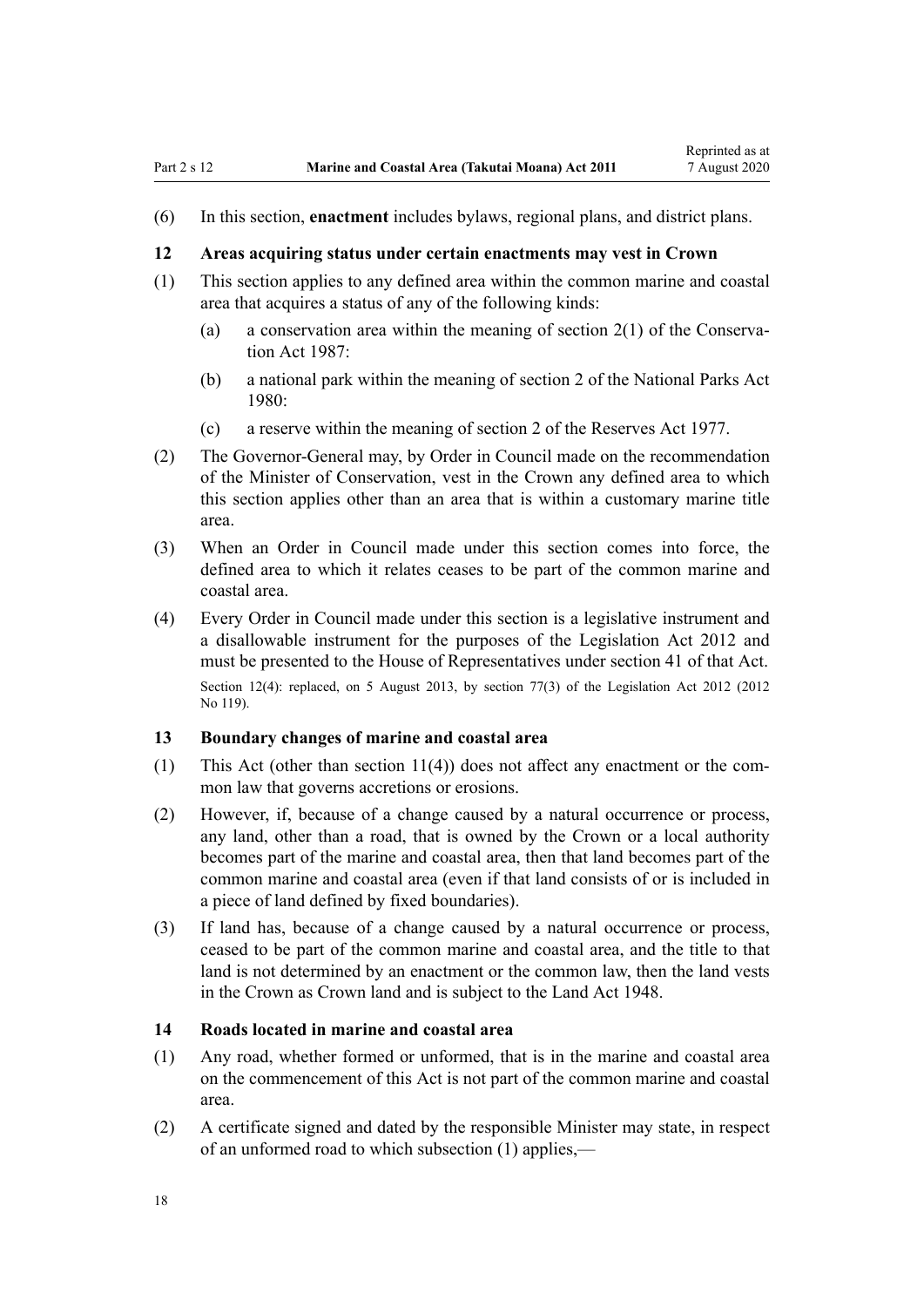- (a) that the formation of the road has commenced; or
- (b) that the Minister believes that the formation of the road is intended to be commenced, having regard to any evidence that the Minister considers relevant, including, without limitation, any resource consent or other authorisation for that formation or any application or proposed application for such consent or authorisation.
- (3) If, on the day before any quinquennial anniversary, an unformed road to which subsection (1) applies continues in existence as an unformed road, then that road is deemed to be stopped, and becomes part of the common marine and coastal area on that anniversary, unless a current certificate has been signed and dated in respect of that road.
- (4) If a road to which subsection (1) applies continues to be unformed for at least 15 years after the commencement of this Act, the road is deemed to be stopped, and becomes part of the common marine and coastal area, on the date that the responsible Minister, in his or her discretion, signs and dates a certificate stating that—
	- (a) the formation of the road has not commenced; and
	- (b) the Minister believes that there is no longer an intention to commence the formation of the road.
- (5) An unformed road that, after the commencement of this Act, comes into existence in the marine and coastal area is part of the common marine and coastal area.
- (6) However, if a road to which subsection (5) applies is formed, the road ceases to be part of the common marine and coastal area on the day on which its formation is completed.
- (7) In any case where a road in the marine and coastal area is not part of the common marine and coastal area, the ownership, management, and control of the road is determined and governed by the enactments that apply to the road.
- (8) Nothing in this section (except subsection (7)) or in [section 15](#page-19-0) applies to a private road.
- (9) In this section,—

Reprinted as at

**current certificate** means a certificate under subsection (2) that is dated not earlier than 6 months before the relevant quinquennial anniversary

**formation** and **form** have the same meaning as in [section 2\(1\)](http://legislation.govt.nz/pdflink.aspx?id=DLM415539) of the Local Government Act 1974

**private road** has the same meaning as in [section 315\(1\)](http://legislation.govt.nz/pdflink.aspx?id=DLM420326) of the Local Government Act 1974

**quinquennial anniversary** means any date that is the fifth, tenth, or 15th anniversary of the commencement of this Act.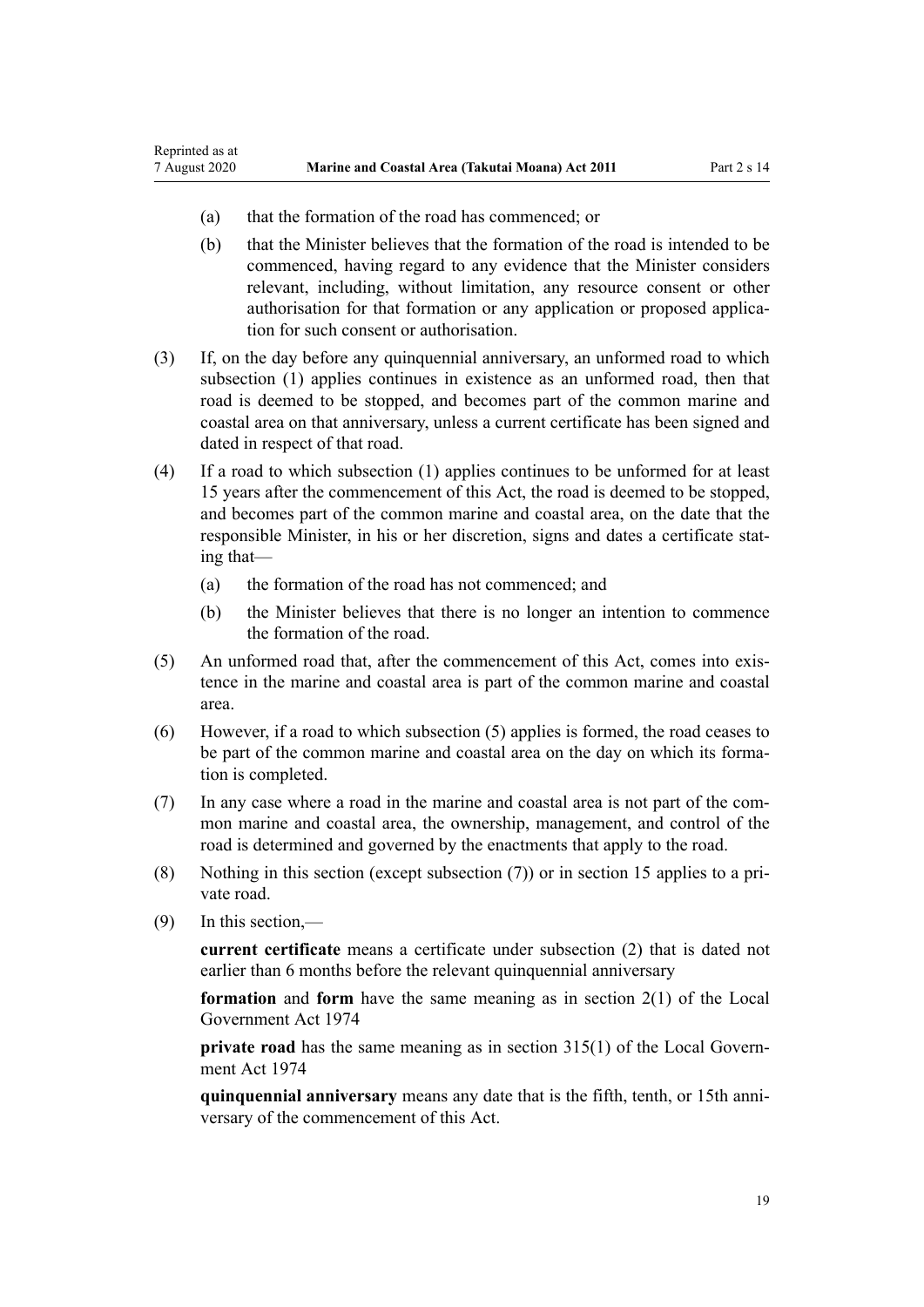## <span id="page-19-0"></span>**15 No ownership in road that becomes part of common marine and coastal area**

- (1) When a road or a former road becomes part of the common marine and coastal area, the title of the Crown or other entity as owner of the road is divested.
- (2) If a road in the marine and coastal area is stopped under the [Local Government](http://legislation.govt.nz/pdflink.aspx?id=DLM415531) [Act 1974](http://legislation.govt.nz/pdflink.aspx?id=DLM415531) or the [Public Works Act 1981](http://legislation.govt.nz/pdflink.aspx?id=DLM45426), the former road becomes or, as the case requires, continues to be, part of the common marine and coastal area.
- (3) A certificate signed by the responsible Minister that identifies a road or an area and states that a provision of [section 14](#page-17-0) or this section has, since a specified date, applied to the road or area is, in the absence of proof to the contrary, sufficient evidence of the matters stated in the certificate.
- (4) This section and [section 14](#page-17-0) override section 18.

## **16 Continued Crown ownership of minerals**

- (1) Nothing in [section 11](#page-16-0) or [83](#page-63-0) affects [section 10](http://legislation.govt.nz/pdflink.aspx?id=DLM246310) of the Crown Minerals Act 1991, which provides that all petroleum, gold, silver, and uranium existing in its natural condition in land is the property of the Crown.
- (2) For the purposes of [section 11](http://legislation.govt.nz/pdflink.aspx?id=DLM246311) of the Crown Minerals Act 1991, the operation of [section 11](#page-16-0) or 17 is deemed to be an alienation from the Crown and, accordingly, every mineral (other than pounamu to which [section 3](http://legislation.govt.nz/pdflink.aspx?id=DLM413605) of the Ngai Tahu (Pounamu Vesting) Act 1997 applies) existing in its natural condition in the common marine and coastal area is reserved in favour of the Crown.
- (3) [Section 11](#page-16-0) does not affect any privileges and the [Crown Minerals Act 1991](http://legislation.govt.nz/pdflink.aspx?id=DLM242535) continues to apply to those privileges in all respects.
- (4) This section is subject to [section 83.](#page-63-0)

### **17 Additions to common marine and coastal area**

- (1) If, at any time after the commencement of this Act, the Crown or a local authority acquires, whether by purchase, gift, exchange, or by operation of law, any specified freehold land that is wholly or partly within the marine and coastal area, then that land, to the extent that it is within the marine and coastal area, becomes on that acquisition part of the common marine and coastal area.
- (2) Subsection (1) does not apply to any specified freehold land that is accorded a status under an enactment other than this Act.

# **18 Rights of owners of structures**

- (1) This section applies to any structure that is, on or after the commencement of this Act, fixed to, or under or over, any part of the common marine and coastal area.
- (2) Each structure to which this section applies—
	- (a) is to be regarded as personal property and not as land or as an interest in land; and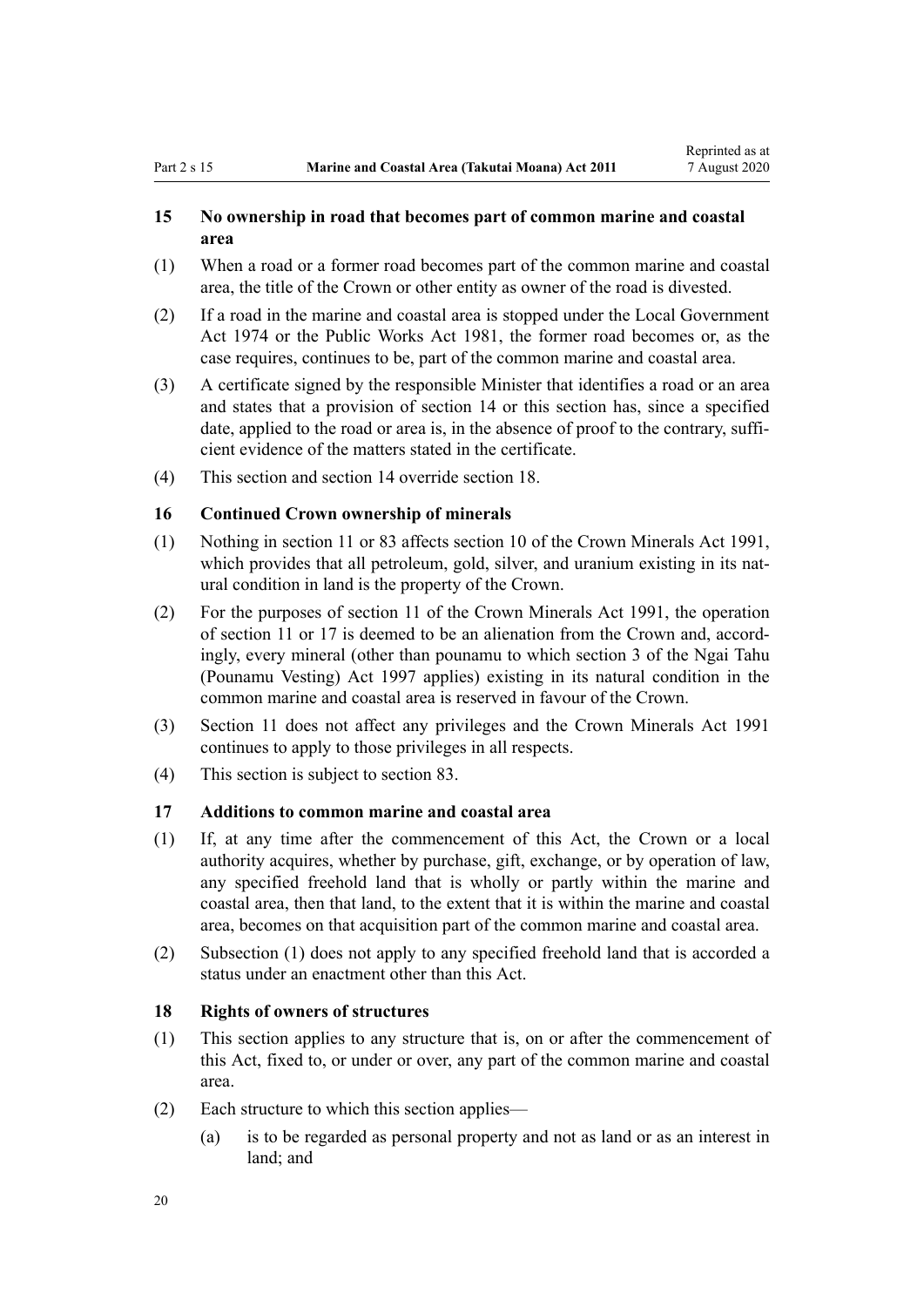- (b) does not form part of the common marine and coastal area.
- (3) A person who, immediately before the commencement of this Act, had an interest in a structure to which this section applies continues to have that interest in the structure as personal property until the person's interest is changed by a disposition or by operation of law.
- (4) A person is presumed, unless the contrary is shown, to own a structure to which this section applies if the person holds a resource consent for the occupation of the part of the common marine and coastal area in which the structure is located.
- (5) Any authority, in force immediately before the commencement of this Act, by which the Crown, a Minister, an officer, an employee, a department, an instrument of the Crown, or a local authority is authorised to exercise and perform powers, duties, or functions in respect of a structure to which this section applies continues to be in force according to its tenor until it is changed or ceases to have effect by a lawful direction, disposition, or by operation of law.

#### **19 Crown deemed to be owner of abandoned structures**

- (1) The Crown is deemed to be the owner of any structure that is abandoned in the common marine and coastal area.
- (2) For the purposes of this section, a structure is **abandoned** if the regional council with statutory functions in the part of the common marine and coastal area in which the structure is located has, after due inquiry, been unable to ascertain the identity or the whereabouts of the owner of the structure.
- (3) This subsection and subsections (3A) to (3C) apply—
	- (a) if the ownership is uncertain in respect of a structure in a part of the common marine and coastal area for which a regional council has responsibility; and
	- (b) there is no current resource consent in respect of the structure.
- (3A) The regional council must—

<span id="page-20-0"></span>Reprinted as at

- (a) undertake an inquiry under subsection (2); or
- (b) remove the structure under [section 12\(7\)](http://legislation.govt.nz/pdflink.aspx?id=DLM231949) of the Resource Management Act 1991.
- (3B) The regional council may take action under subsection  $(3A)(b)$  if, in the opinion of the council, an inquiry under subsection (2) is not warranted because—
	- (a) the structure is likely to have no, or minimal, value to any owner or to the community; and
	- (b) efforts to locate the owner have not been successful, including, as a minimum,—
		- (i) a search of the relevant records held by the council; and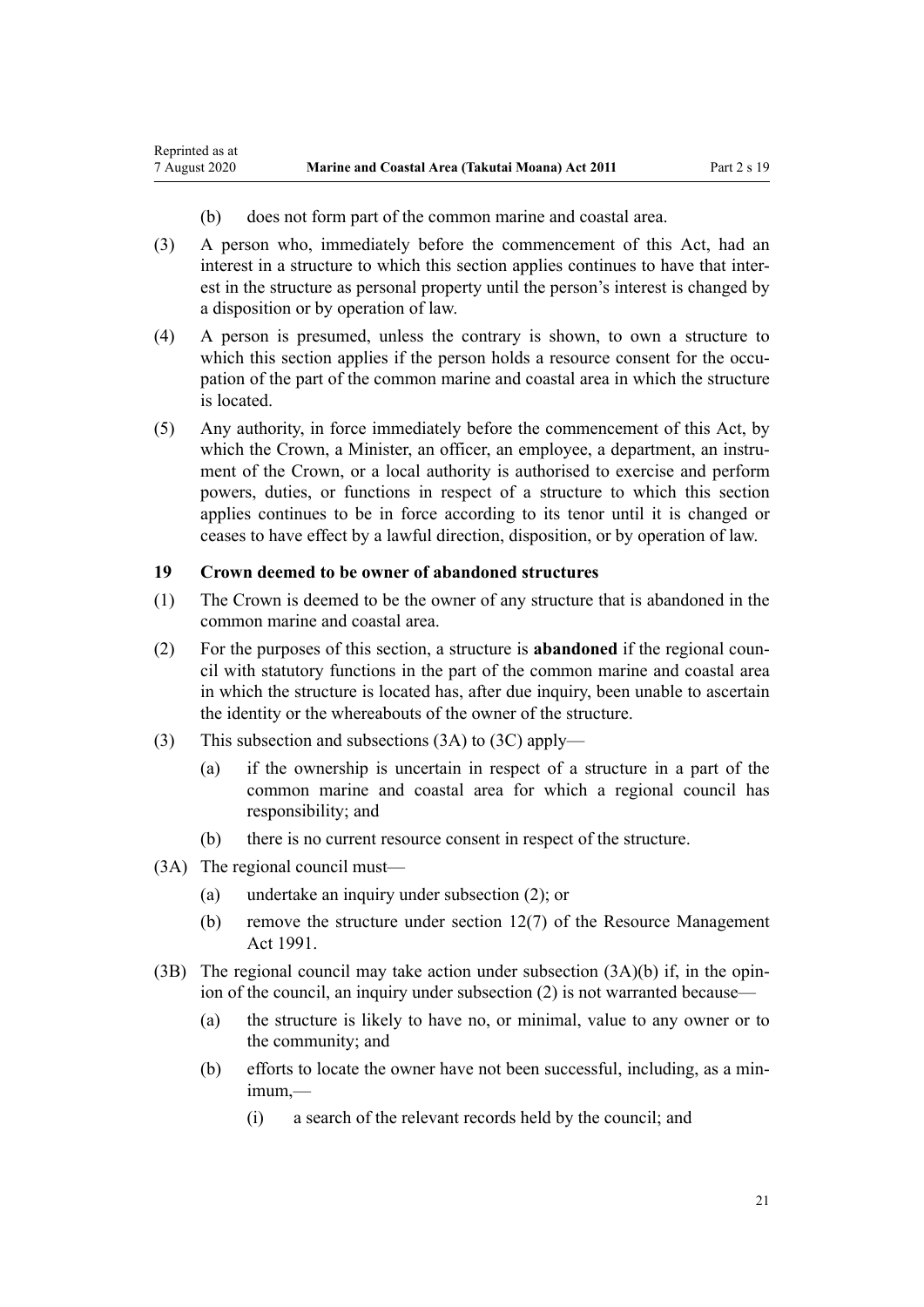- (ii) a reasonable effort to locate the owner from any contact details in those records.
- <span id="page-21-0"></span>(3C) A regional council may determine whether to remove a structure, in whole or in part,—
	- (a) in accordance with the provisions of the regional coastal plan; or
	- (b) without complying with any conditions in the regional coastal plan or obtaining a resource consent if, in the council's opinion, any adverse effects of removing the structure would be no more than minor.
- (4) Every inquiry under subsection (2) must be undertaken in accordance with regulations made under [section 118](#page-78-0).
- (5) Nothing in this section makes the Crown liable—
	- (a) for any breaches committed, in respect of a structure, before the Crown became the deemed owner of the structure; or
	- (b) for any effects attributable to anything done or omitted, in respect of a structure, before the Crown became the deemed owner of the structure; or
	- (c) to comply with any requirement in respect of the structure that does not relate to a matter of health or safety or to a significant adverse effect on the environment.

Section 19(3): replaced, on 19 April 2017, by [section 123](http://legislation.govt.nz/pdflink.aspx?id=DLM6669356) of the Resource Legislation Amendment Act 2017 (2017 No 15).

Section 19(3A): inserted, on 19 April 2017, by [section 123](http://legislation.govt.nz/pdflink.aspx?id=DLM6669356) of the Resource Legislation Amendment Act 2017 (2017 No 15).

Section 19(3B): inserted, on 19 April 2017, by [section 123](http://legislation.govt.nz/pdflink.aspx?id=DLM6669356) of the Resource Legislation Amendment Act 2017 (2017 No 15).

Section 19(3C): inserted, on 19 April 2017, by [section 123](http://legislation.govt.nz/pdflink.aspx?id=DLM6669356) of the Resource Legislation Amendment Act 2017 (2017 No 15).

#### **20 Act does not affect existing resource consents or lawful activities**

Nothing in this Act limits or affects—

- (a) any resource consent granted before the commencement of this Act; or
- (b) any activities that can be lawfully undertaken without a resource consent or other authorisation.

#### **21 Certain proprietary interests to continue**

- (1) In this section, **proprietary interest**
	- (a) means any interest under a lease, licence, permit, easement, or statutory authorisation (not being a resource consent) granted in respect of any land that, on the commencement of this Act, is located within the common marine and coastal area; and
	- (b) includes any right to a renewal or an extension of that interest; but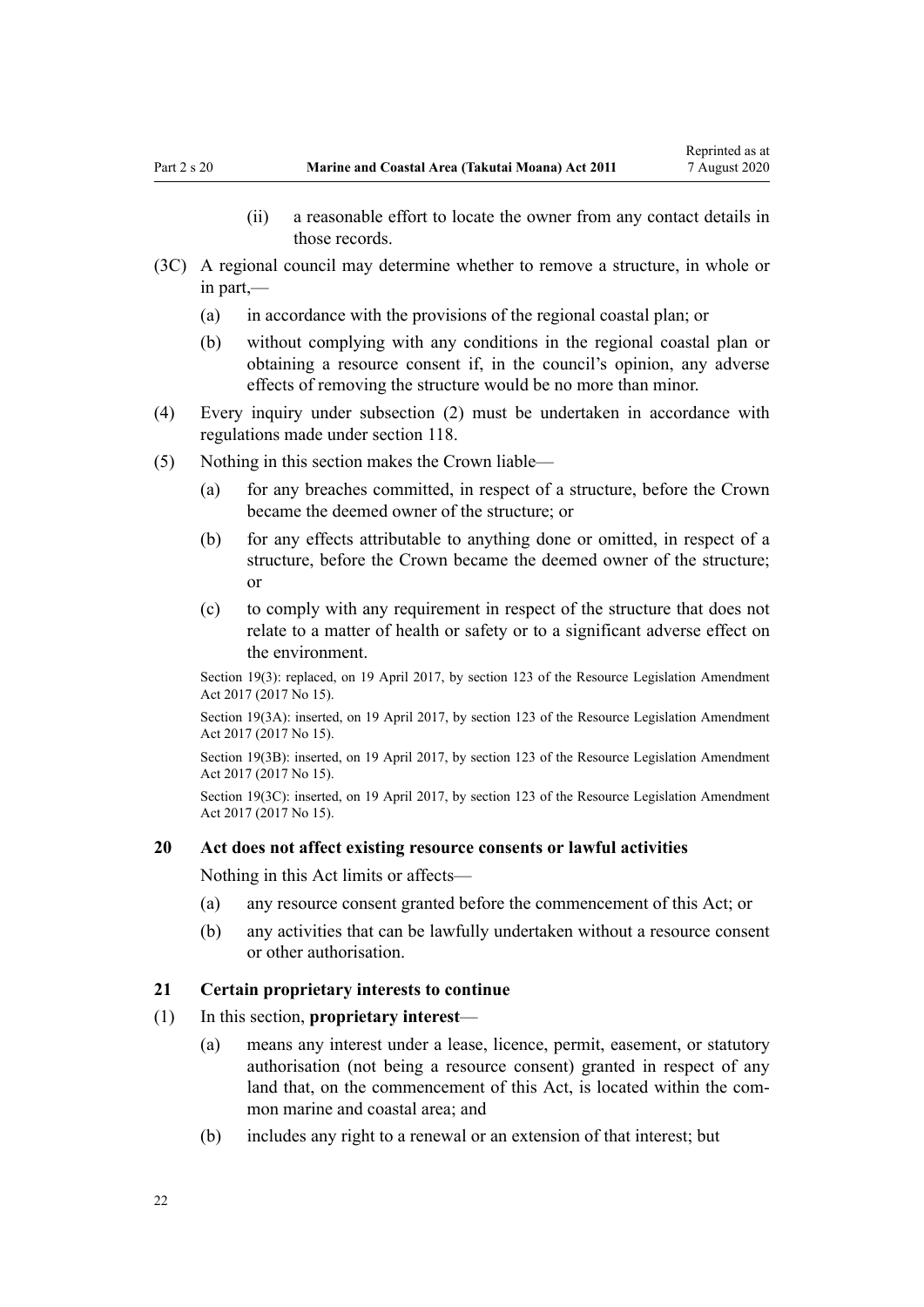(c) does not include a privilege.

<span id="page-22-0"></span>Reprinted as at

- (2) A proprietary interest that, immediately before the commencement of this Act, was in effect continues, so far as it is lawful, to have effect according to its tenor.
- (3) Every proprietary interest that is continued by subsection (2) and that has been granted by a person other than the Crown is deemed to have been granted by the Crown.
- (4) The Minister of Conservation is authorised to execute on behalf of the Crown any instrument or other document that is required to be executed by the grantor in respect of any proprietary interest.
- (5) The Minister of Conservation may enforce any condition to which a proprietary interest is subject by taking any measures, including the taking of proceedings, that the grantor of the interest could take.
- (6) The Crown may grant a renewal or extension of a proprietary interest only if the interest contains a right of renewal or extension.
- (7) This section overrides [section 11](#page-16-0).

# **22 Provisions relating to records of title wholly in common marine and coastal area**

- (1) The Registrar must, at the request of the Minister of Conservation and without further authority than this section, cancel the whole of any record of title that comprises land that is wholly within the common marine and coastal area.
- (2) Immediately upon the cancellation under subsection (1) of a record of title that is subject to a current registered interest or current registered notification, the Registrar must, without further authority than this section,—
	- (a) issue a record of title for that registered interest or notification; and
	- (b) record on that record of title that the land to which the registered interest or notification relates is located in the common marine and coastal area.
- (3) When the interest or notification for which a record of title has been issued in accordance with subsection  $(2)(a)$  expires or is extinguished or is otherwise determined, the Registrar must, at the request of the Minister of Conservation and without further authority than this section, cancel the record of title.

Section 22 heading: amended, on 12 November 2018, by [section 250](http://legislation.govt.nz/pdflink.aspx?id=DLM6731493) of the Land Transfer Act 2017 (2017 No 30).

Section 22(1): amended, on 12 November 2018, by [section 250](http://legislation.govt.nz/pdflink.aspx?id=DLM6731493) of the Land Transfer Act 2017 (2017 No 30).

Section 22(2): amended, on 12 November 2018, by [section 250](http://legislation.govt.nz/pdflink.aspx?id=DLM6731493) of the Land Transfer Act 2017 (2017) No 30).

Section 22(2)(a): amended, on 12 November 2018, by [section 250](http://legislation.govt.nz/pdflink.aspx?id=DLM6731493) of the Land Transfer Act 2017 (2017 No 30).

Section 22(2)(b): amended, on 12 November 2018, by [section 250](http://legislation.govt.nz/pdflink.aspx?id=DLM6731493) of the Land Transfer Act 2017 (2017 No 30).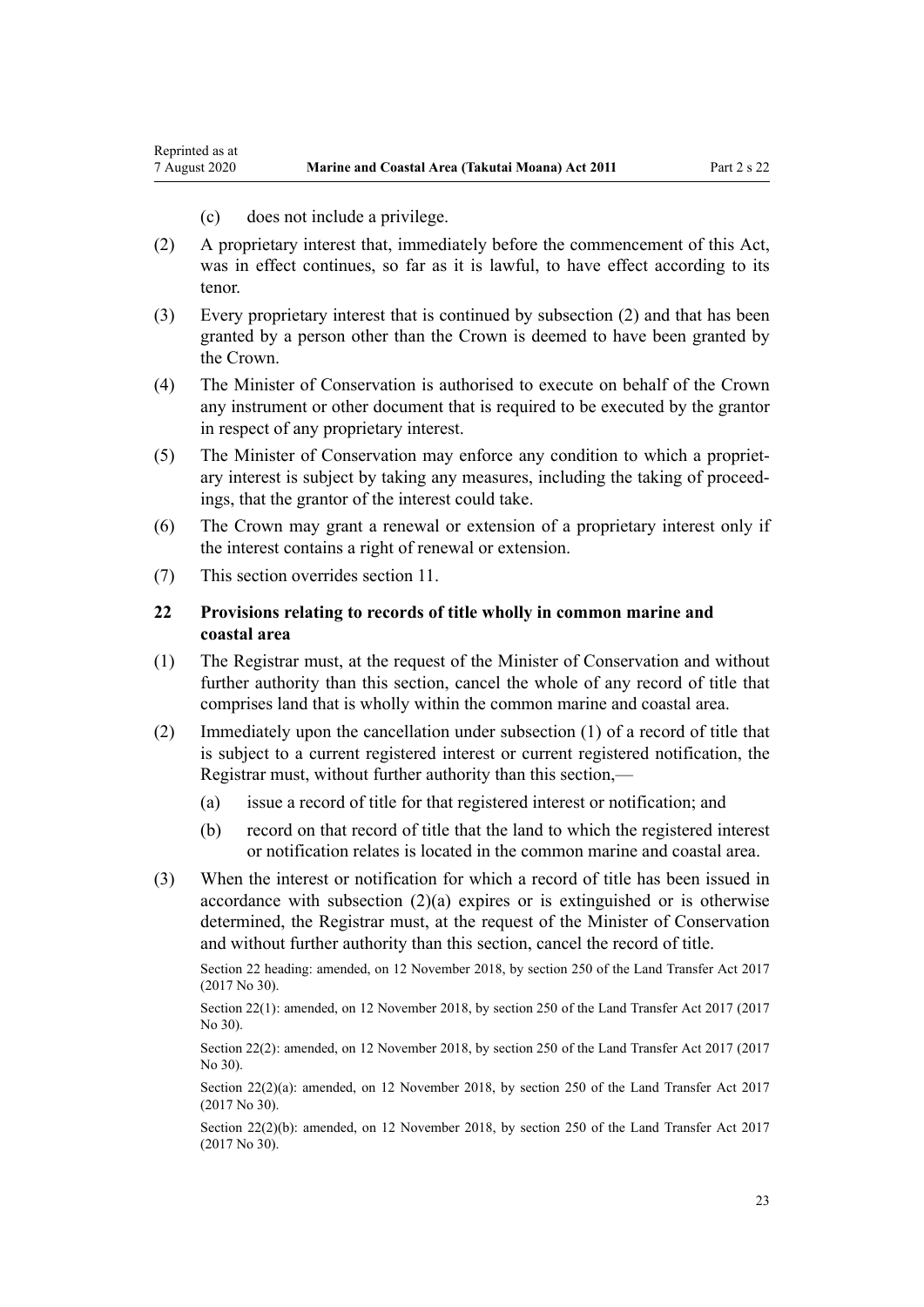<span id="page-23-0"></span>Section 22(3): amended, on 12 November 2018, by [section 250](http://legislation.govt.nz/pdflink.aspx?id=DLM6731493) of the Land Transfer Act 2017 (2017) No 30).

# **23 Provisions relating to record of title to land in common marine and coastal area and land above line of mean high-water springs**

- (1) If any record of title comprises any land that is part of the common marine and coastal area as well as any adjacent land (the **adjacent land**) above the line of mean high-water springs, either the Minister of Conservation or the owner of the adjacent land may apply to the Registrar for the issue of a record of title for the adjacent land.
- (2) On presentation of the application, the Registrar, on payment of the appropriate fee, must, despite anything in the [Land Transfer Act 2017,](http://legislation.govt.nz/pdflink.aspx?id=DLM6731002)—
	- (a) cancel the record of title that comprises the land within the common marine and coastal area and the adjacent land; and
	- (b) issue a record of title in the name of the owner of the adjacent land for the adjacent land; and
	- (c) note any current registered interest or current registered notification that relates to the adjacent land against that record of title in the order in which it appears on the record of title cancelled under paragraph (a); and
	- (d) issue a record of title for any registered interest or current registered notification that relates to land within the common marine and coastal area that was part of the record of title cancelled under paragraph (a).
- (3) The Registrar may require the deposit of any survey plan necessary for the issue of a record of title under subsection (2)(b).
- (4) To avoid doubt, no action taken under this section is subject to [Part 10](http://legislation.govt.nz/pdflink.aspx?id=DLM236786) of the Resource Management Act 1991.

Section 23 heading: amended, on 12 November 2018, by [section 250](http://legislation.govt.nz/pdflink.aspx?id=DLM6731493) of the Land Transfer Act 2017 (2017 No 30).

Section 23(1): amended, on 12 November 2018, by [section 250](http://legislation.govt.nz/pdflink.aspx?id=DLM6731493) of the Land Transfer Act 2017 (2017 No 30).

Section 23(2): amended, on 12 November 2018, by [section 250](http://legislation.govt.nz/pdflink.aspx?id=DLM6731493) of the Land Transfer Act 2017 (2017 No 30).

Section 23(2)(a): amended, on 12 November 2018, by [section 250](http://legislation.govt.nz/pdflink.aspx?id=DLM6731493) of the Land Transfer Act 2017 (2017 No 30).

Section 23(2)(b): amended, on 12 November 2018, by [section 250](http://legislation.govt.nz/pdflink.aspx?id=DLM6731493) of the Land Transfer Act 2017 (2017 No 30).

Section 23(2)(c): amended, on 12 November 2018, by [section 250](http://legislation.govt.nz/pdflink.aspx?id=DLM6731493) of the Land Transfer Act 2017 (2017 No 30).

Section 23(2)(d): amended, on 12 November 2018, by [section 250](http://legislation.govt.nz/pdflink.aspx?id=DLM6731493) of the Land Transfer Act 2017 (2017 No 30).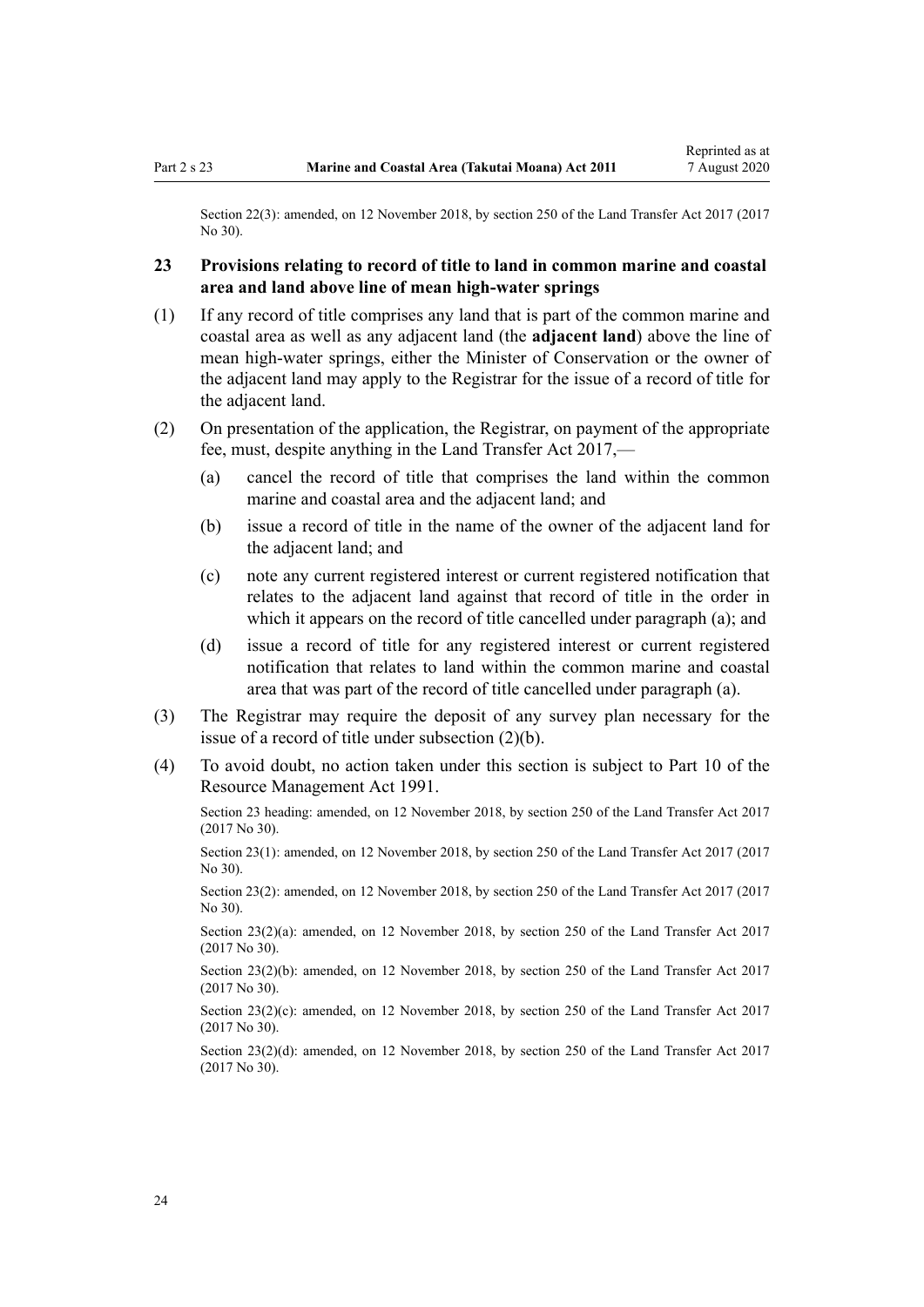# **24 Exclusion of interests in marine and coastal area founded on adverse possession or prescriptive title**

<span id="page-24-0"></span>Reprinted as at

- (1) Despite any other enactment or rule of law, no person may claim an interest in any part of the marine and coastal area on the ground of adverse possession or prescriptive title.
- (2) No relief may be claimed by any person for any loss or damage arising from this section.

# **25 Local authorities may apply to Minister for redress for loss of divested areas**

- (1) A local authority that, as a result of the operation of [section 11\(3\) or \(4\)o](#page-16-0)r [17](#page-19-0), loses its title to any land in the common marine and coastal area that it had acquired by purchase may apply to the Minister of Conservation for redress.
- (2) In considering an application by a local authority under subsection (1), the Minister of Conservation must be guided by whichever of the following criteria is applicable:
	- (a) if the local authority purchased the relevant land at full market value, compensation is to be paid at current market value:
	- (b) if the local authority did not purchase the relevant land at full market value, redress is limited to compensation for direct financial loss to the local authority arising from the loss of ownership, including loss of—
		- (i) any income that the local authority would, but for the operation of [section 11\(3\) or \(4\)](#page-16-0) or [17](#page-19-0), have derived from the relevant part of the marine and coastal area; and
		- (ii) any investment that the local authority made in the land after purchase.
- (3) An application under subsection (1) must be made,—
	- (a) if the loss results from the operation of section  $11(3)$ , not later than 12 months after the commencement of this Act:
	- (b) if the loss results from the operation of section  $11(4)$  or [17](#page-19-0), not later than 12 months after the occurrence of the loss to which the application relates.
- (4) No court has jurisdiction to hear any claim in respect of any loss suffered by a local authority as a result of the operation of [section 11\(3\) or \(4\)](#page-16-0) or [17](#page-19-0).
- (5) Any application made under [section 25](http://legislation.govt.nz/pdflink.aspx?id=DLM320246) of the Foreshore and Seabed Act 2004 that, on the commencement of this Act, has not yet been finally determined by the Minister of Conservation must be treated as if this Act (other than this subsection) had not been enacted.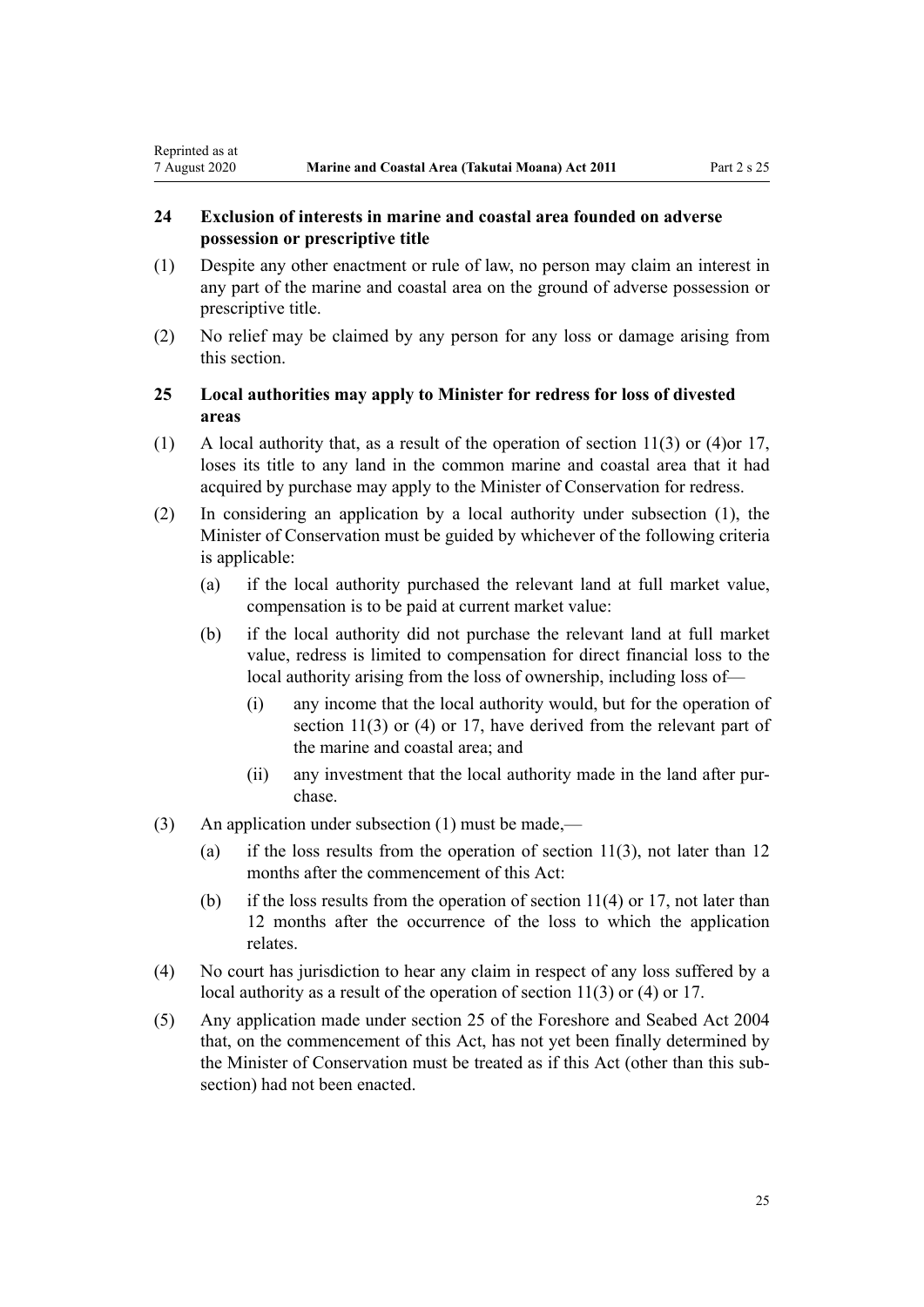# <span id="page-25-0"></span>Subpart 2—Public rights and powers over common marine and coastal area

#### *Rights of access*

### **26 Rights of access**

- (1) Every individual has, without charge, the following rights:
	- (a) to enter, stay in or on, and leave the common marine and coastal area:
	- (b) to pass and repass in, on, over, and across the common marine and coastal area:
	- (c) to engage in recreational activities in or on the common marine and coastal area.
- (2) The rights conferred by this section are subject to any authorised prohibitions or restrictions that are imposed under [section 79,](#page-59-0) or by or under any other enactment.
- (3) A prohibition or restriction of the kind described in subsection (2) may, subject to the enactment in which it is contained or by which it is authorised, apply to—
	- (a) any or all of the rights conferred by this section:
	- (b) 1 or more ways of exercising those rights:
	- (c) 1 or more defined periods, or an indefinite period, or recurring periods of a stated kind:
	- (d) 1 or more specified areas.
- (4) In this section, **enactment** includes bylaws, regional plans, and district plans.

# *Rights of navigation*

### **27 Rights of navigation within marine and coastal area**

- (1) Every person has the following rights:
	- (a) to enter, and pass and repass through, the marine and coastal area by ship:
	- (b) to temporarily anchor, moor, and ground within the marine and coastal area:
	- (c) to load and unload cargo, crew, equipment, and passengers within the marine and coastal area:
	- (d) to remain in a place within the marine and coastal area for a convenient time:
	- (e) to remain temporarily in a place within the marine and coastal area until wind or weather permits departure or until cargo has been obtained or repairs completed.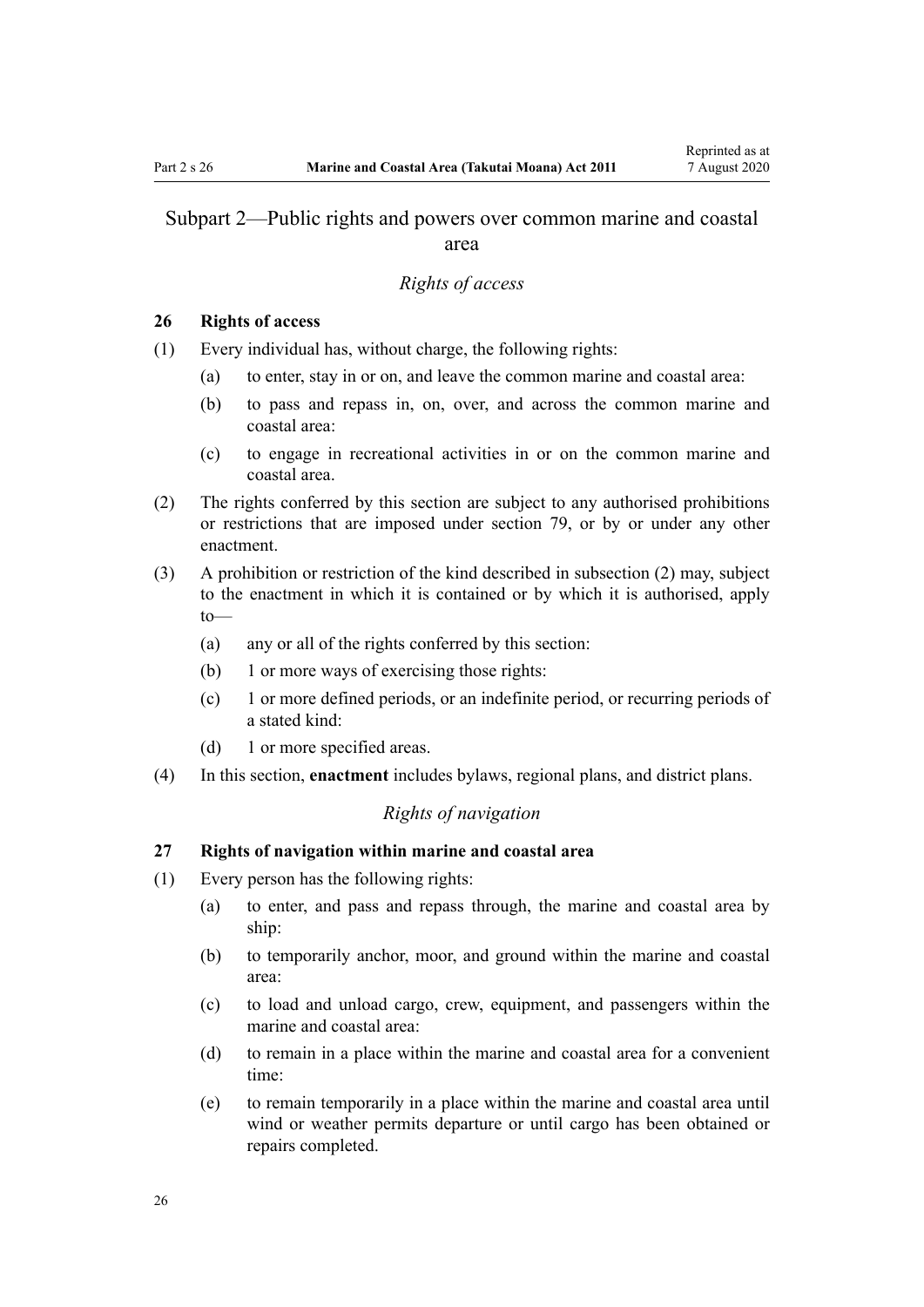- <span id="page-26-0"></span>(2) The rights conferred by subsection (1) include anything reasonably incidental to their exercise.
- (3) The rights conferred by subsection (1) may be exercised subject to any authorised restrictions and prohibitions that are imposed by or under an enactment, including restrictions and prohibitions imposed under [sections 78](#page-59-0) and [79.](#page-59-0)
- (4) A restriction or prohibition of the kind described in subsection (3) may, subject to the enactment in which it is contained or by which it is authorised, apply to—
	- (a) 1 or more of the rights conferred by this section:
	- (b) 1 or more ways of exercising those rights:
	- (c) a definite period or an indefinite period, or recurring periods of a stated kind:
	- (d) 1 or more specified areas.
- (5) In this section, **enactment** includes bylaws, regional plans, and district plans.

# *Rights of fishing*

#### **28 Fishing rights preserved**

- (1) Nothing in this Act prevents the exercise of any fishing rights conferred or recognised by or under an enactment or by a rule of law.
- (2) Subsection (1) is subject to [section 81.](#page-61-0)

# Subpart 3—Reclaimed land

### **29 Interpretation**

(1) In this section and in [sections 30 to 45,](#page-27-0) unless the context otherwise requires,—

**developer**, in relation to any reclaimed land, means the person (including a customary marine title group) who holds the resource consent for the reclamation by which the land is formed, whether or not that resource consent was obtained after the commencement or completion of the reclamation

**dispose of** includes sell, exchange, gift, and transfer

**eligible applicant**, in relation to an application under [section 35,](#page-29-0) means a person who, under a provision of that section, is entitled to make that application

**freehold interest** means an estate in fee simple but does not include a stratum estate in freehold or in leasehold created under the [Unit Titles Act 1972](http://legislation.govt.nz/pdflink.aspx?id=DLM405590) or the [Unit Titles Act 2010](http://legislation.govt.nz/pdflink.aspx?id=DLM1160400)

**interest** means a freehold interest or a lesser interest

**lesser interest** means an interest in reclaimed land that is less than a freehold interest and includes a lease, licence, or other right or title to occupy or use the land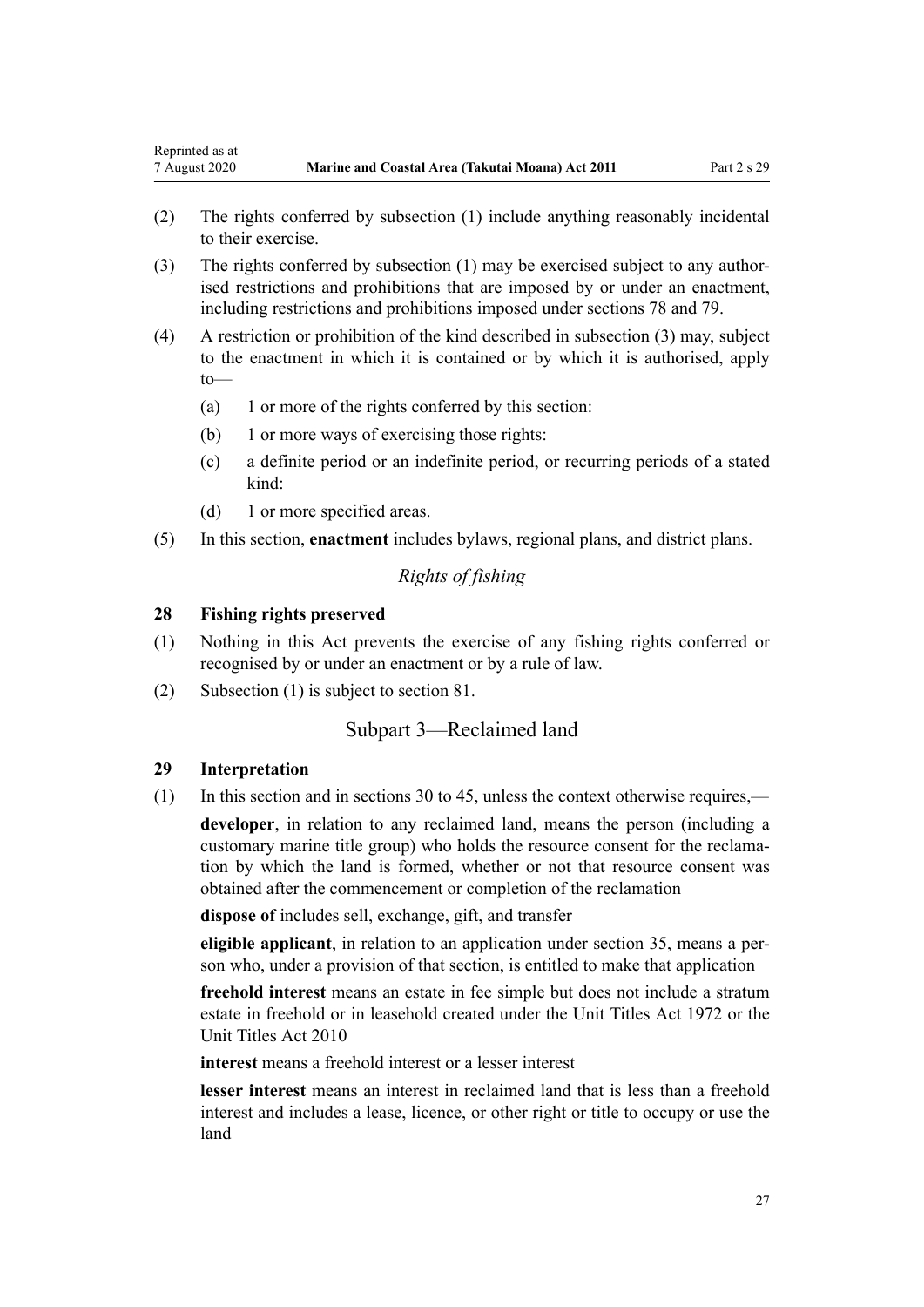<span id="page-27-0"></span>**Minister** means the Minister of the Crown who, under the authority of any warrant or with the authority of the Prime Minister, is for the time being responsible for the administration of the [Land Act 1948](http://legislation.govt.nz/pdflink.aspx?id=DLM250585)

**reclaimed land** means permanent land formed from land that formerly was below the line of mean high-water springs and that, as a result of a reclamation, is located above the line of mean high-water springs, but does not include—

- (a) land that has arisen above the line of mean high-water springs as a result of natural processes, including accretion; or
- (b) structures such as breakwaters, moles, groynes, or sea walls

**reclaimed land subject to this subpart** means reclaimed land vested in the Crown under section 30 or 31, but does not include reclaimed land that is subject to a declaration under [section 32](#page-28-0).

(2) The purpose of this subpart is to provide certainty to business and development interests in respect of investments in reclamations and to balance the interests of all New Zealanders, including their interests in conservation.

### **30 Certain reclaimed land to vest in Crown**

- (1) Subsection (2) applies to any reclaimed land that is formed from the common marine and coastal area as a result of a lawful reclamation.
- (2) The full legal and beneficial ownership in any reclaimed land to which this subsection applies vests in the Crown absolutely if, after the commencement of this Act, a regional council approves a plan of survey, under [section 245\(5\)](http://legislation.govt.nz/pdflink.aspx?id=DLM237630) of the Resource Management Act 1991, in respect of that land.
- (3) Subsection (4) applies to reclaimed land that is formed from the common marine and coastal area as a result of an unlawful reclamation.
- (4) The full legal and beneficial ownership in any reclaimed land to which this subsection applies vests in the Crown absolutely if the Minister signs a certificate that—
	- (a) describes the position and extent of the reclaimed land; and
	- (b) states that this subsection applies to the reclaimed land.
- (5) A certificate signed under subsection (4) is, in the absence of proof to the contrary, sufficient evidence of the matter stated in the certificate.
- (6) The [Land Act 1948](http://legislation.govt.nz/pdflink.aspx?id=DLM250585) does not apply to reclaimed land vested by this section.

### **31 New status of existing reclaimed land**

- (1) This section applies to reclaimed land (**existing reclaimed land**) that,—
	- (a) immediately before the commencement of this Act, was—
		- (i) part of the public foreshore and seabed under the [Foreshore and](http://legislation.govt.nz/pdflink.aspx?id=DLM319838) [Seabed Act 2004;](http://legislation.govt.nz/pdflink.aspx?id=DLM319838) or
		- (ii) vested in the Crown under the [Land Act 1948](http://legislation.govt.nz/pdflink.aspx?id=DLM250585); or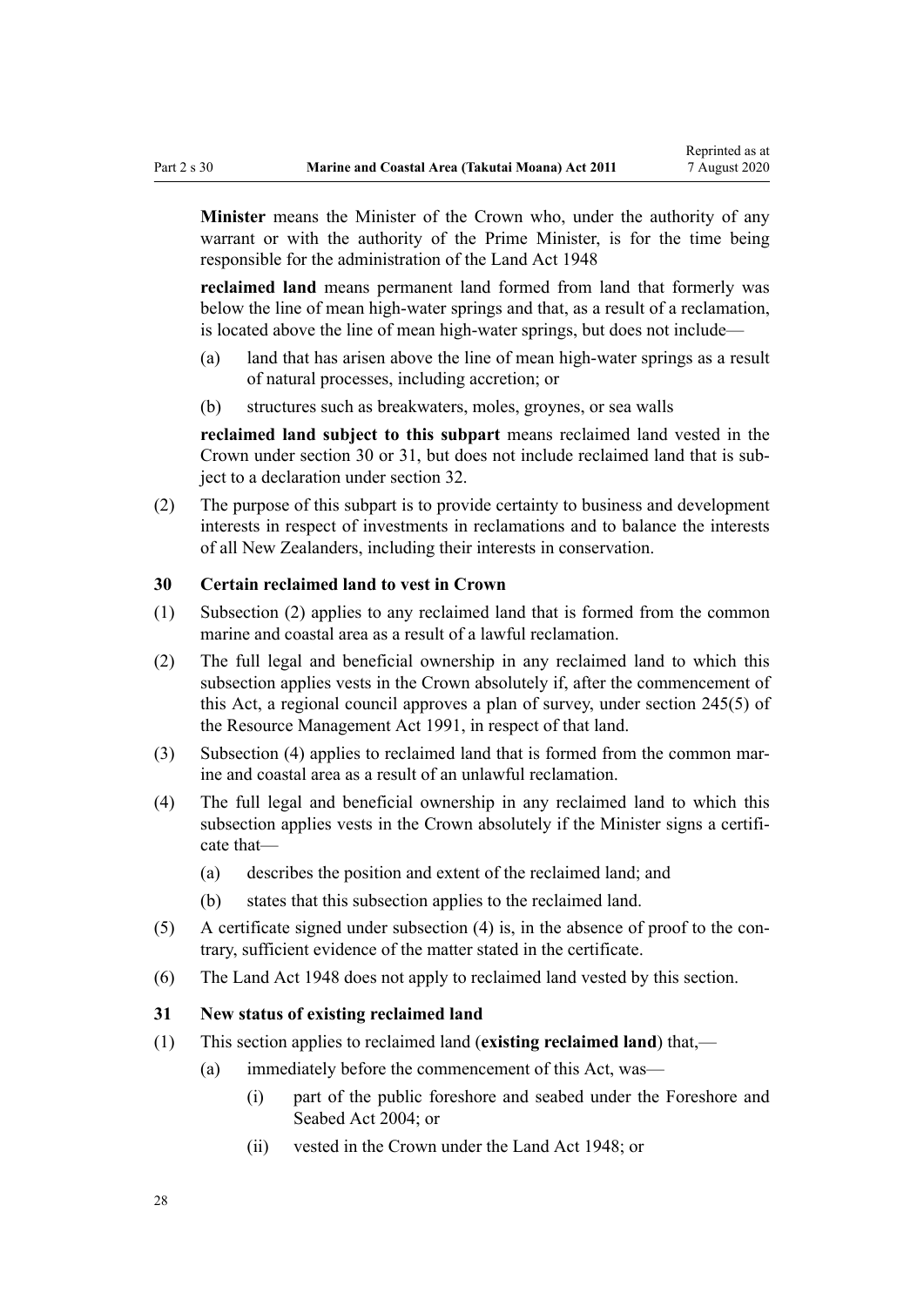- <span id="page-28-0"></span>(iii) subject to the Foreshore and Seabed Endowment Revesting Act 1991; or
- (iv) otherwise owned by the Crown; and
- (b) is not set apart for a specified purpose.
- (2) On the commencement of this Act, the full legal and beneficial ownership of all existing reclaimed land vests in the Crown absolutely and, so far as it is, immediately before that commencement, subject to the [Foreshore and Seabed](http://legislation.govt.nz/pdflink.aspx?id=DLM319838) [Act 2004](http://legislation.govt.nz/pdflink.aspx?id=DLM319838), the Foreshore and Seabed Endowment Revesting Act 1991, or the [Land Act 1948](http://legislation.govt.nz/pdflink.aspx?id=DLM250585), ceases to be subject to those Acts.
- (3) However, this section does not affect—
	- (a) any lesser interest held, immediately before the commencement of this Act, by a person other than the Crown in existing reclaimed land; or
	- (b) the ownership in structures fixed to, or under or over, existing reclaimed land.

# **32 Minister may declare reclaimed land to be subject to Land Act 1948**

- (1) The Minister may, by notice in the *Gazette*, declare any land of the following kind to be Crown land subject to the [Land Act 1948](http://legislation.govt.nz/pdflink.aspx?id=DLM250585) and not to this Act:
	- (a) reclaimed land vested in the Crown by [section 30](#page-27-0) or [31](#page-27-0):
	- (b) reclaimed land in which the Crown has, at any time after the commencement of this Act, acquired the freehold interest.
- (2) A notice under subsection (1)—
	- (a) must describe the position and extent of the reclaimed land; and
	- (b) takes effect on the 28th day after its publication in the *Gazette*.

# **33 Minister to administer reclaimed land subject to this subpart**

- (1) The Minister may perform and exercise the functions, duties, and powers of the Crown as owner in respect of every area of reclaimed land that is subject to this subpart.
- (2) The Minister may sign a certificate that—
	- (a) describes the position and extent of any land; and
	- (b) states that the land is, or is not, subject to this subpart.
- (3) A certificate signed under subsection (2) is, in the absence of proof to the contrary, sufficient evidence of the matter stated in the certificate.

# **34 Granting and disposition of interests in reclaimed land subject to this subpart**

(1) The Minister may, in accordance with [sections 35 to 41](#page-29-0), grant interests in reclaimed land subject to this subpart.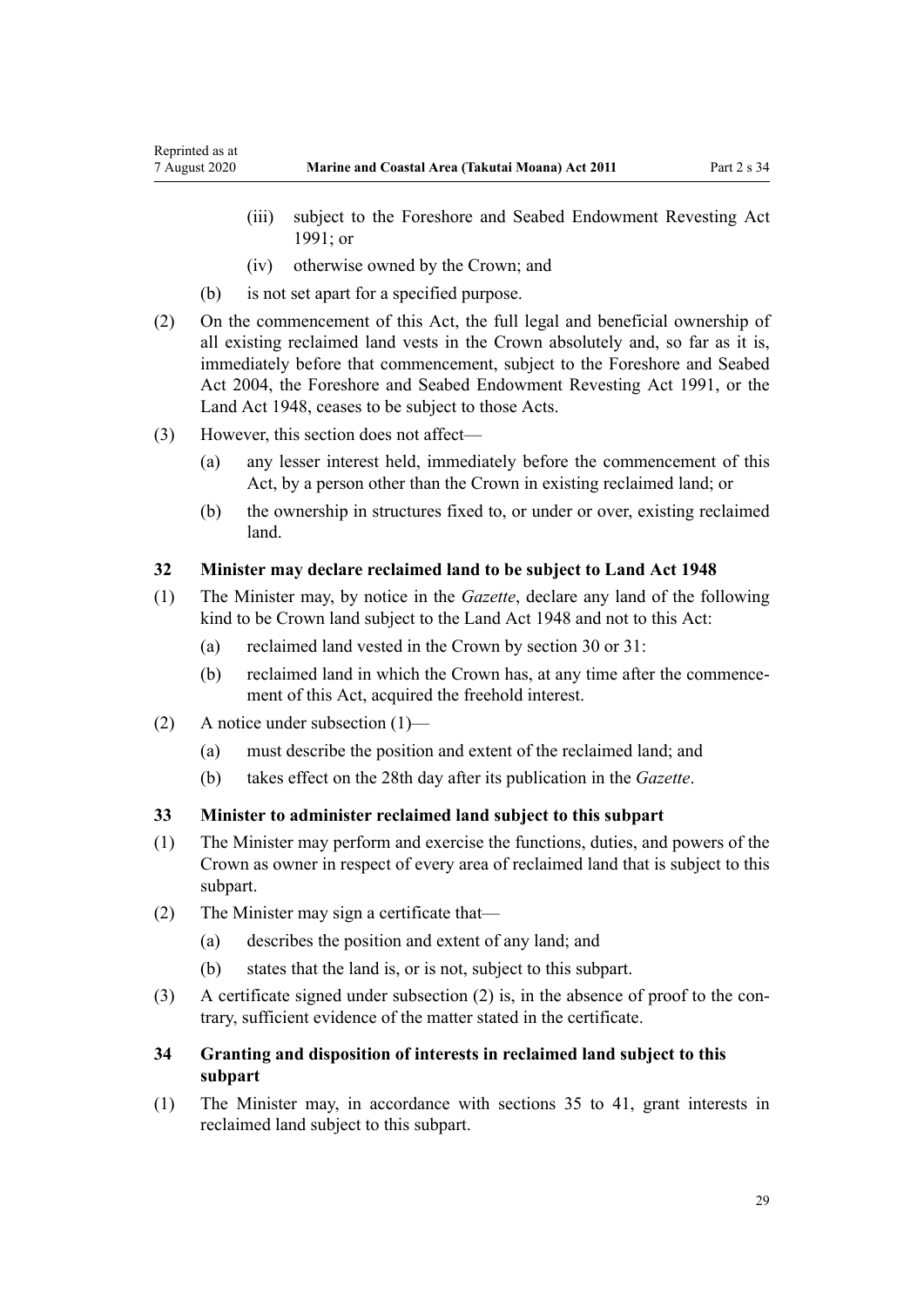<span id="page-29-0"></span>(2) The Crown may not dispose of any interest in reclaimed land subject to this subpart otherwise than in accordance with sections 35 to 41.

### **35 Eligible applicants for interests in reclaimed land subject to this subpart**

- (1) A developer of reclaimed land subject to this subpart that has been, or is being, or is to be formed may apply to the Minister for the grant to the developer of an interest in that reclaimed land.
- (2) A network utility operator may apply to the Minister for the grant to the network utility operator of a lesser interest in reclaimed land subject to this subpart that has been, or is being, or is to be formed on the ground that the lesser interest is required for the purposes of the network utility operation undertaken by the network utility operator.
- (3) Subsection (4) applies if—
	- (a) reclaimed land has been subject to this subpart for more than 10 years; and
	- (b) no interest has been granted in that land; and
	- (c) no current application for the grant of an interest in that land is awaiting the Minister's determination.
- (4) If this subsection applies, any person may apply to the Minister for the grant to the person of an interest in the reclaimed land.
- (5) A developer or other person who makes an application under this section becomes liable to pay any fees payable under regulations made under this Act.
- (6) The fees referred to in subsection (5) are recoverable as a debt due to the Crown.
- (7) In this section, **network utility operator** and **network utility operation** have the same meanings as in [section 166](http://legislation.govt.nz/pdflink.aspx?id=DLM236206) of the Resource Management Act 1991.

### **36 Determination of application by Minister**

- (1) When an application under section 35 is made by an eligible applicant, the Minister must, without limitation, determine the following matters:
	- (a) whether the applicant is to be granted an interest in the reclaimed land and, if so, whether that interest should be a freehold interest or a lesser interest:
	- (b) if a lesser interest is to be granted, the terms and conditions of that lesser interest:
	- (c) any conditions that must be fulfilled before any interest in the reclaimed land is granted:
	- (d) the encumbrances, restrictions, or conditions (if any) that should attach to any interest (including a freehold interest) to be granted: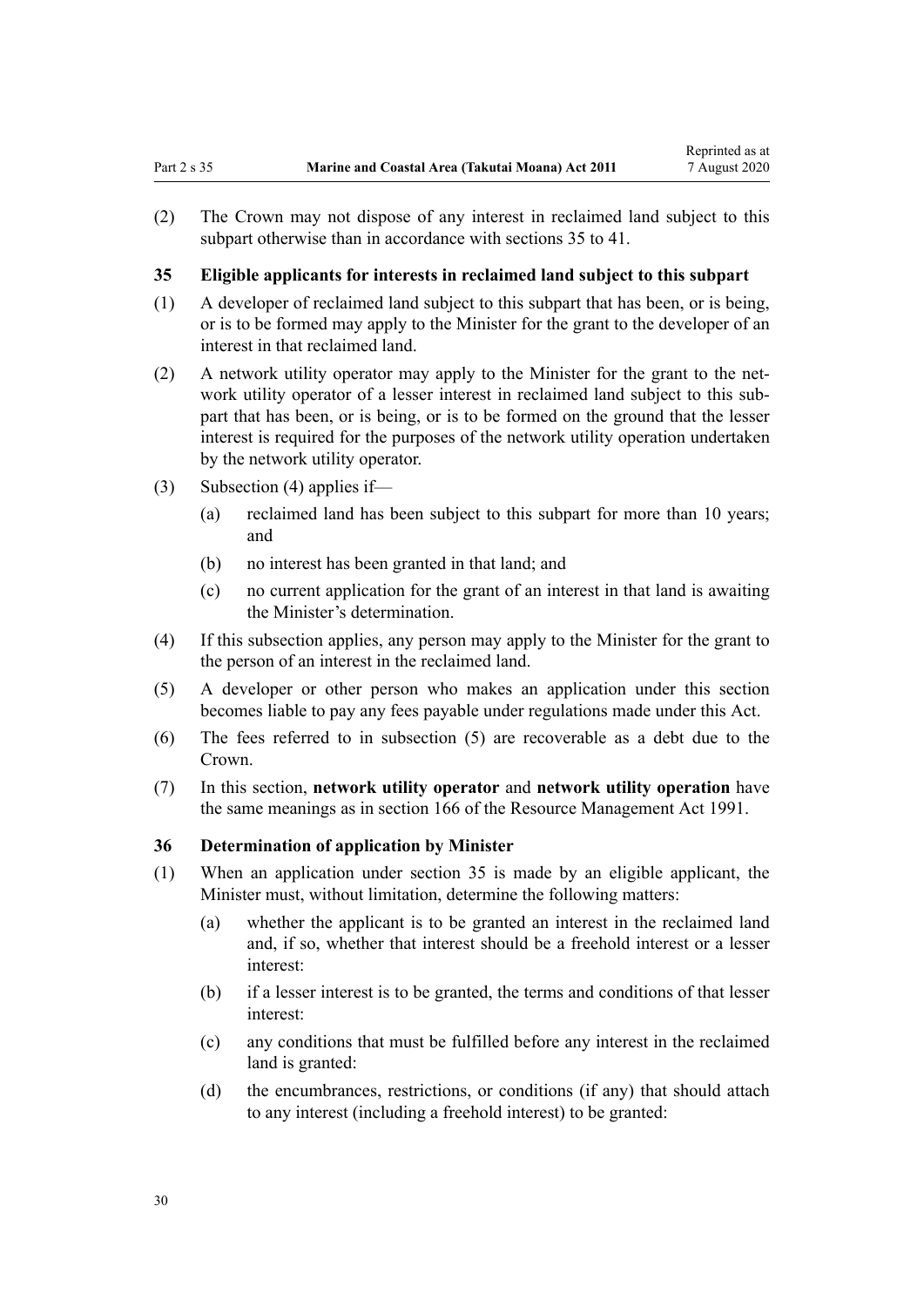- <span id="page-30-0"></span>(e) any consideration (whether by payment of price, rental or other charge, or by way of set-off, or in whole or partial settlement of any claim, including any claim under the [Treaty of Waitangi Act 1975](http://legislation.govt.nz/pdflink.aspx?id=DLM435367)) for the grant of the interest.
- (2) In determining the matters specified in subsection (1), the Minister must take into account the following matters, so far as they are applicable:
	- (a) the minimum interest in the reclaimed land that is reasonably needed to allow the purpose of the grant to be achieved:
	- (b) the public interest in the reclaimed land, including existing or proposed public use of the reclaimed land:
	- (c) whether, and the extent to which, the public is benefiting, or is to benefit, from the use or proposed use of the reclaimed land:
	- (d) any conditions or restrictions imposed on the resource consent that authorised the reclamation:
	- (e) whether any historical claims have been made under the [Treaty of Wai](http://legislation.govt.nz/pdflink.aspx?id=DLM435367)[tangi Act 1975](http://legislation.govt.nz/pdflink.aspx?id=DLM435367) in respect of the reclaimed land or whether there are any pending applications under [Part 4:](#page-69-0)
	- (f) the cultural value of the reclaimed land and surrounding area to tangata whenua:
	- (g) the financial value of the reclaimed land to the Crown:
	- (h) any natural or historic values associated with the reclaimed land:
	- (i) the potential public access, amenity, and recreational values of the reclaimed land:
	- (j) any special circumstances of the applicant, including the amount of any investment made by the applicant in respect of the reclaimed land.
- (3) The Minister may determine that several eligible applicants may each be granted a distinct interest in the reclaimed land.

# **37 Presumption that certain applicants to be granted freehold interest in reclaimed land subject to this subpart**

- (1) In the case of an application made under [section 35](#page-29-0) by an eligible applicant who is a person of a kind specified in subsection (2), the Minister's determination of the matter specified in section  $36(1)(a)$  must proceed on the basis that the person is to be granted a freehold interest in the reclaimed land unless—
	- (a) the person does not wish to be granted a freehold interest; or
	- (b) the Minister is satisfied, after considering the matters specified in [section](#page-29-0) [36\(2\)](#page-29-0), that there is good reason not to grant the person a freehold interest.
- (2) The persons are the following: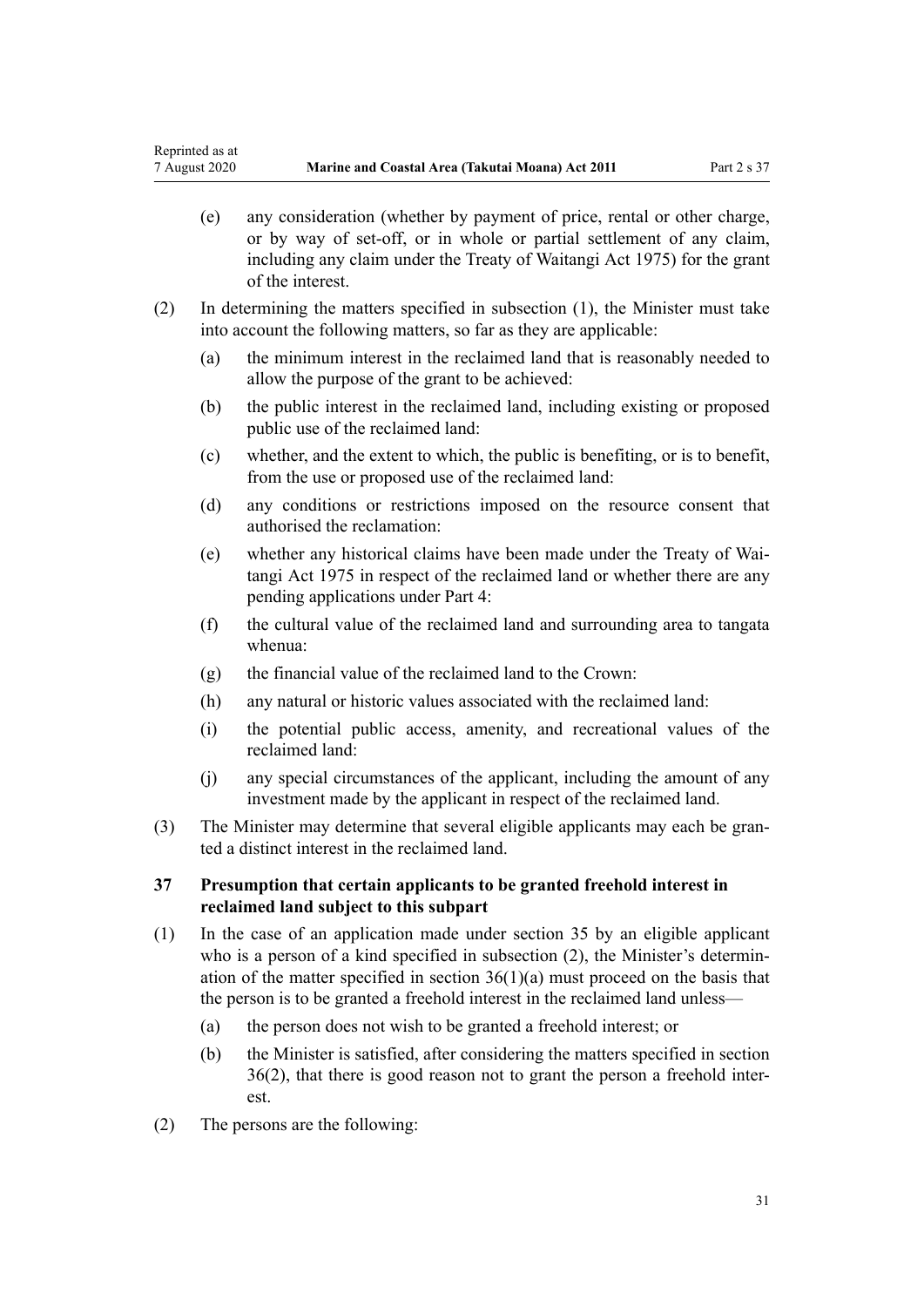- <span id="page-31-0"></span>(b) any port operator (as defined in [Part 3A](http://legislation.govt.nz/pdflink.aspx?id=DLM5689750) of the Maritime Transport Act 1994):
- (c) the company (as defined in [section 2](http://legislation.govt.nz/pdflink.aspx?id=DLM125376) of the Auckland Airport Act 1987) that operates Auckland International Airport (including any entity that operates all or part of the airport and that is a subsidiary of, or successor to, that company):
- (d) the company (as defined in [section 2](http://legislation.govt.nz/pdflink.aspx?id=DLM211896) of the Wellington Airport Act 1990) that operates Wellington International Airport (including any entity that operates all or part of the airport and that is a subsidiary of, or successor to, that company).

Section 37(2)(b): replaced, on 23 October 2013, by [section 90](http://legislation.govt.nz/pdflink.aspx?id=DLM4698973) of the Maritime Transport Amendment Act 2013 (2013 No 84).

#### **38 Notification of determination and variation**

- (1) The Minister must notify the applicant of a determination under [section 36\(1\)](#page-29-0) and of any variation under subsection (3) of this section.
- (2) Before the Minister makes a determination under [section 36\(1\)](#page-29-0) or a variation under subsection (3) of this section, the Minister must give the applicant a reasonable opportunity to comment on the proposed determination or variation.
- (3) The Minister may, on the Minister's own initiative or on application by an applicant, vary a determination made under [section 36\(1\)](#page-29-0) before an interest in the reclaimed land to which the determination relates is vested under section 39 if that variation is, in the Minister's opinion, necessary or desirable—
	- (a) to take account of any of the matters specified in [section 36\(2\)](#page-29-0); or
	- (b) for any other reason.

#### **39 Vesting of interest in reclaimed land subject to this subpart**

- (1) The Minister may, by notice in the *Gazette*, vest in an applicant an interest in reclaimed land subject to this subpart if the Minister is satisfied that—
	- (a) the vesting is in accordance with a determination made under [section](#page-29-0) [36\(1\)](#page-29-0), as varied by any variations under section 38(3); and
	- (b) any conditions imposed under [section 36\(1\)\(c\)](#page-29-0) have been complied with or that adequate provision has been made to ensure that those conditions will be complied with; and
	- (c) a certificate under [section 245\(5\)\(b\)](http://legislation.govt.nz/pdflink.aspx?id=DLM237630) of the Resource Management Act 1991 has been issued in respect of the reclaimed land.
- (2) Every *Gazette* notice published under subsection (1) must—
	- (a) state the name of the applicant in whom the interest is vested and describe the position and extent of the reclaimed land; and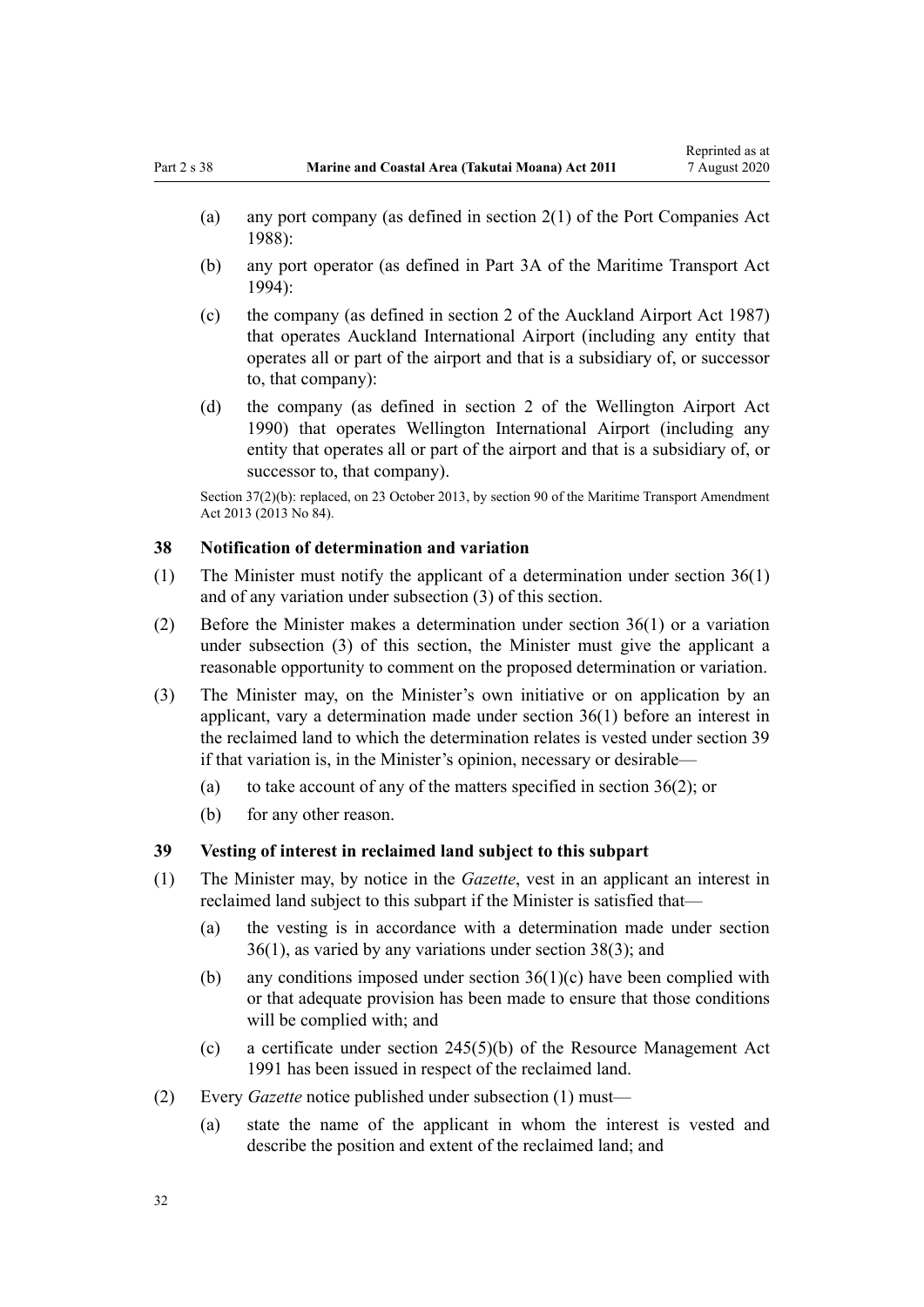(b) describe the interest vested; and

<span id="page-32-0"></span>Reprinted as at

- (c) describe any encumbrances or restrictions imposed on the interest, including any restrictions that apply under [section 44;](#page-35-0) and
- (d) where the interest vested is a freehold interest and in any other case where the Minister considers it appropriate, be sent by the Minister to the Registrar, with a request that a record of title be issued accordingly; and
- (e) where the Registrar receives a request under paragraph (d), be registered by the Registrar after receipt from the Minister.
- (3) The Registrar must, in accordance with a request made under subsection  $(2)(d)$ ,—
	- (a) issue a record of title in respect of the interest in the land vested by the *Gazette* notice; and
	- (b) record on that record of title—
		- (i) that the land is reclaimed land subject to [subpart 3 of Part 2](#page-26-0) of the Marine and Coastal Area (Takutai Moana) Act 2011; and
		- (ii) where the interest vested is a freehold interest, that the disposition of the freehold interest in that land is restricted by that subpart.

Section 39(2)(d): amended, on 12 November 2018, by [section 250](http://legislation.govt.nz/pdflink.aspx?id=DLM6731493) of the Land Transfer Act 2017 (2017 No 30).

Section 39(3)(a): amended, on 12 November 2018, by [section 250](http://legislation.govt.nz/pdflink.aspx?id=DLM6731493) of the Land Transfer Act 2017 (2017 No 30).

Section 39(3)(b): amended, on 12 November 2018, by [section 250](http://legislation.govt.nz/pdflink.aspx?id=DLM6731493) of the Land Transfer Act 2017 (2017 No 30).

## **40 Application for renewal of interests less than freehold**

- (1) The holder of a lesser interest vested under [section 39\(1\)](#page-31-0) may apply to the Minister, not later than 3 months before the expiry of the existing interest, for a renewal of the interest in the same, or part of the same, reclaimed land.
- (2) If an application is made under subsection (1), the holder may continue to operate under the existing interest until the application is determined.
- (3) The holder of a lesser interest in reclaimed land may apply to the Minister for the vesting of a freehold interest in that land.
- (4) In determining an application under this section, the Minister must take into account the matters specified in [section 36\(2\)](#page-29-0), so far as those matters are relevant to the application.
- (5) This section also applies to a lesser interest vested in a person under [section](http://legislation.govt.nz/pdflink.aspx?id=DLM239322) [355](http://legislation.govt.nz/pdflink.aspx?id=DLM239322) or [355AA](http://legislation.govt.nz/pdflink.aspx?id=DLM239326) of the Resource Management Act 1991 (as in force before the commencement of this Act) in land that has become reclaimed land subject to this subpart.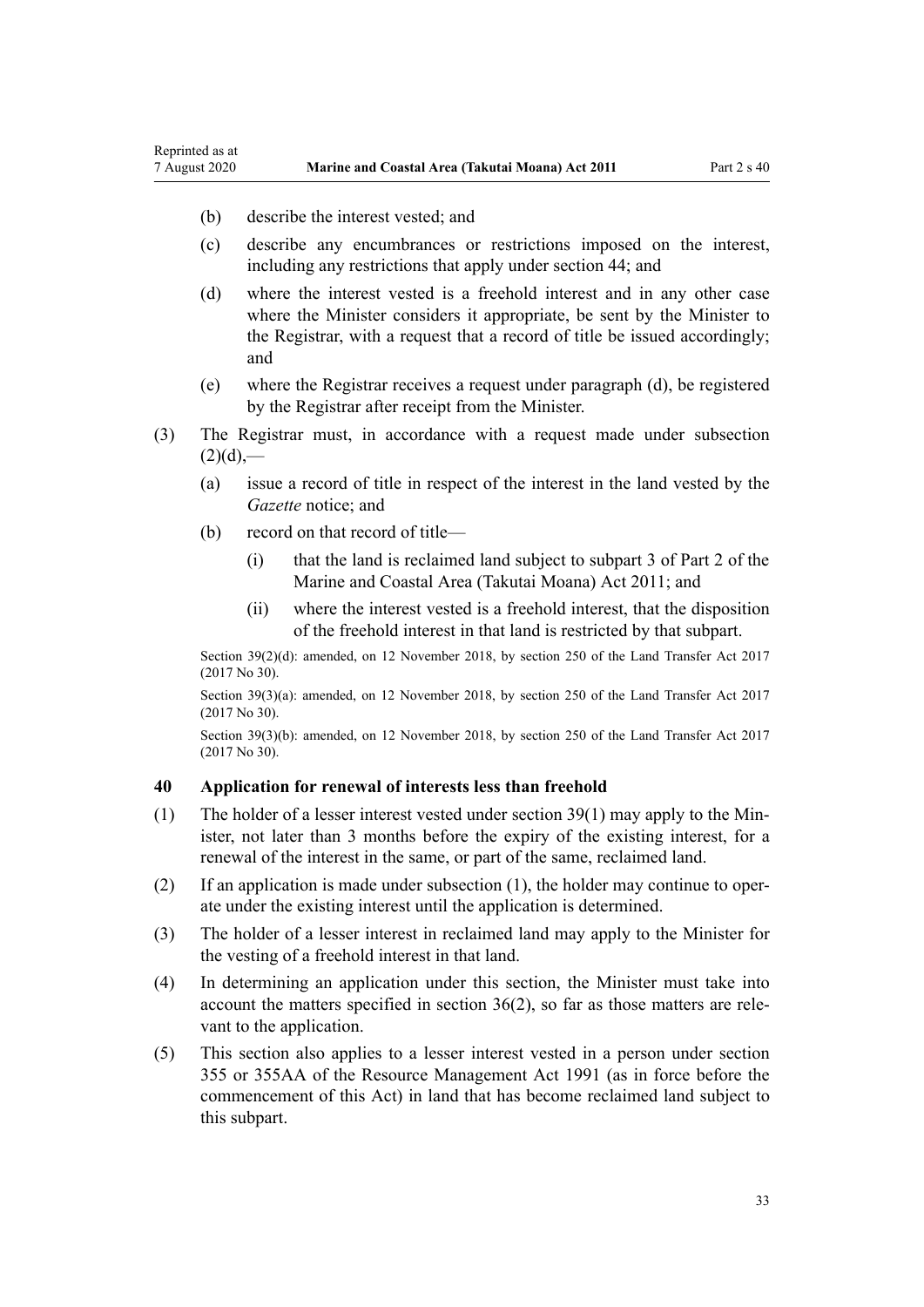# <span id="page-33-0"></span>**41 Pending applications under Resource Management Act 1991 that relate to reclaimed land**

- (1) This section applies to any application—
	- (a) that was made under [section 355\(1\)](http://legislation.govt.nz/pdflink.aspx?id=DLM239322) of the Resource Management Act 1991, as in force immediately before the commencement of this Act; and
	- (b) that is to be, but has not yet been, substantively determined by the Minister of Conservation.
- (2) No applicant may apply under [section 35](#page-29-0) if—
	- (a) the applicant has previously made an application (**application A**) to which this section applies; and
	- (b) application A was withdrawn or discontinued; and
	- (c) at the time of that withdrawal or discontinuance, application A was in competition with another application to which this section applies.
- (3) An application to which this section applies must (subject to subsections (4) to (7)) be considered and determined by the Minister of Conservation as if this subpart (other than this section) had not been enacted and as if the [Resource](http://legislation.govt.nz/pdflink.aspx?id=DLM230264) [Management Act 1991](http://legislation.govt.nz/pdflink.aspx?id=DLM230264) had not been amended by this Act.
- (4) However, an applicant who has made an application to which this section applies may make a request, in accordance with subsection (6), to have the application considered and determined under [section 35](#page-29-0) by the Minister (within the meaning of [section 29](#page-26-0)), but only if the conditions stated in subsection (5) are met.
- (5) The conditions referred to in subsection (4) are that—
	- (a) as at the commencement of this Act, the application is not in competition with any other application to which this section applies; and
	- (b) the applicant would (but for having made the application to which this section applies) be eligible to apply under [section 35](#page-29-0).
- (6) A request under subsection (4) must be made in writing to the Minister of Conservation not later than 180 days after the commencement of this Act.
- (7) On receipt of a request under subsection (4), the Minister of Conservation must refer all the documents relating to the application to the Minister (within the meaning of [section 29](#page-26-0)) and the reference of those documents must be treated as an application under [section 35.](#page-29-0)

### **42 Savings**

(1) Where, as at the commencement of this Act, any right, title, or interest in reclaimed land is to be vested in a person under a determination of an application under [section 355](http://legislation.govt.nz/pdflink.aspx?id=DLM239322) of the Resource Management Act 1991 (as in force immediately before the commencement of this Act) but the right, title, or interest has not yet been formally vested, the Minister of Conservation must, if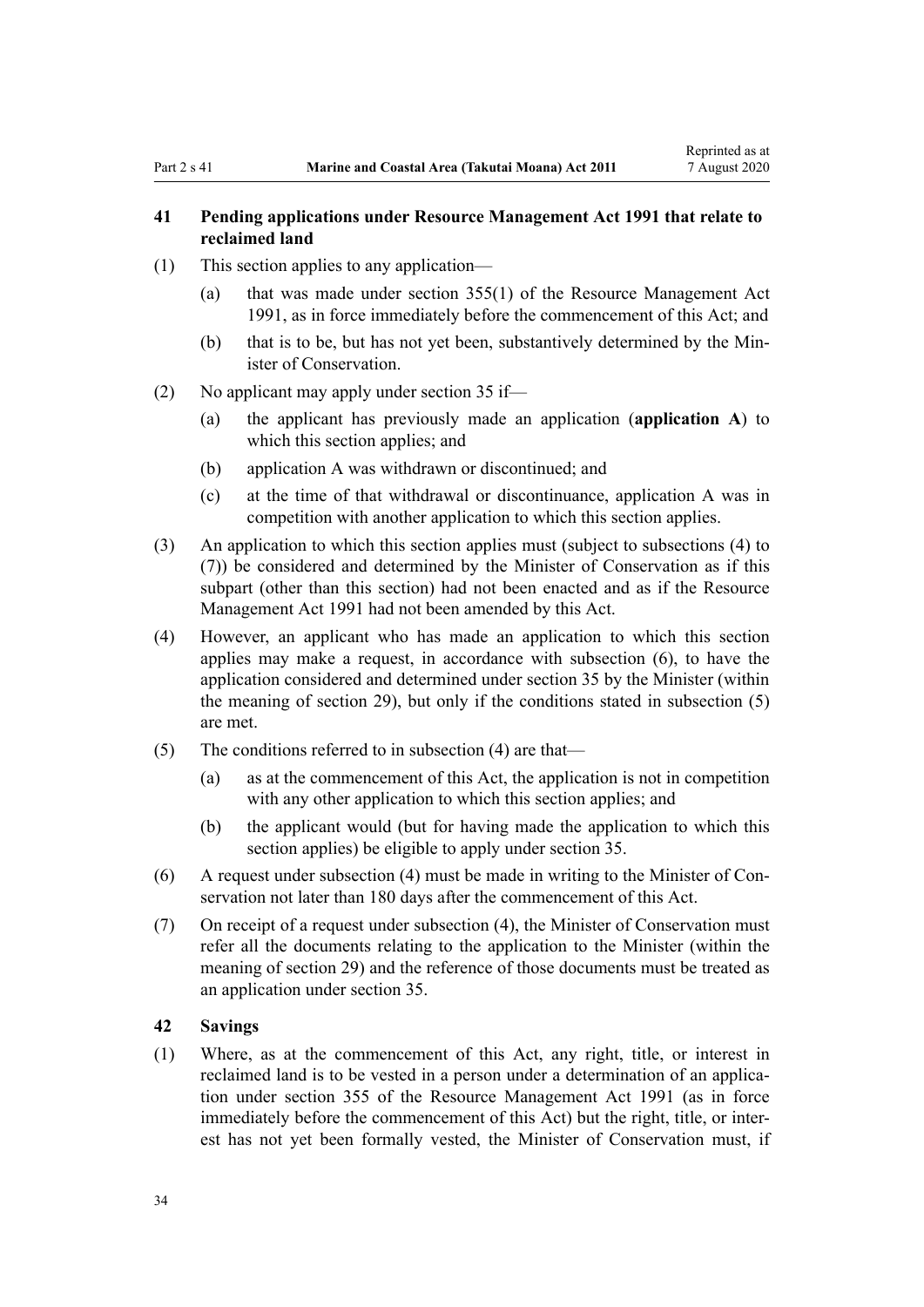<span id="page-34-0"></span>satisfied that all relevant conditions have been fulfilled and the price (if any) has been paid, give effect to the determination as if—

- (a) this subpart (other than this section) had not been enacted; and
- (b) the [Resource Management Act 1991](http://legislation.govt.nz/pdflink.aspx?id=DLM230264) had not been amended by this Act.
- (2) In subsection (1), **determination** includes an agreement referred to in [section](http://legislation.govt.nz/pdflink.aspx?id=DLM239326) [355AA\(2\)\(b\)](http://legislation.govt.nz/pdflink.aspx?id=DLM239326) of the Resource Management Act 1991 (as in force immediately before the commencement of this Act).

# **43 Land reclaimed from customary marine title areas by customary marine title groups**

- (1) In any case where a customary marine title group is the developer of reclaimed land that has been formed or is being formed or is to be formed from the group's customary marine title area, this section applies instead of [sections 31](#page-27-0) [to 41.](#page-27-0)
- (2) The customary marine title group may apply to the Minister in writing for an interest in the area of reclaimed land, and on making the application becomes liable to pay any fees payable under regulations made under this Act, which are recoverable as a debt due to the Crown.
- (3) On receiving an application duly made under subsection (2), the Minister must—
	- (a) consider the application by applying the criteria stated in section  $36(2)$ , so far as they are applicable; and
	- (b) proceed on the basis that the customary marine title group is to be granted a freehold interest in the reclaimed land unless—
		- (i) the customary marine title group does not wish to be granted a freehold interest; or
		- (ii) the Minister is satisfied, after considering the matters specified in [section 36\(2\),](#page-29-0) that there is good reason not to grant the customary marine title group a freehold interest; and
	- (c) determine the application, including whether any conditions must be fulfilled before any interest in the reclaimed land is vested and the nature of any such conditions; and
	- (d) notify the customary marine title group of the determination.
- (4) Before the Minister makes a determination under subsection (3)(c), the Minister must give the customary marine title group a reasonable opportunity to comment on the proposed determination.
- (5) If satisfied that a certificate under [section 245\(5\)\(b\)](http://legislation.govt.nz/pdflink.aspx?id=DLM237630) of the Resource Management Act 1991 has been issued in respect of the reclaimed land and that any conditions determined under subsection (3)(c) have been fulfilled, the Minister may, by notice in the *Gazette*, vest in the customary marine title group an interest in the reclaimed land.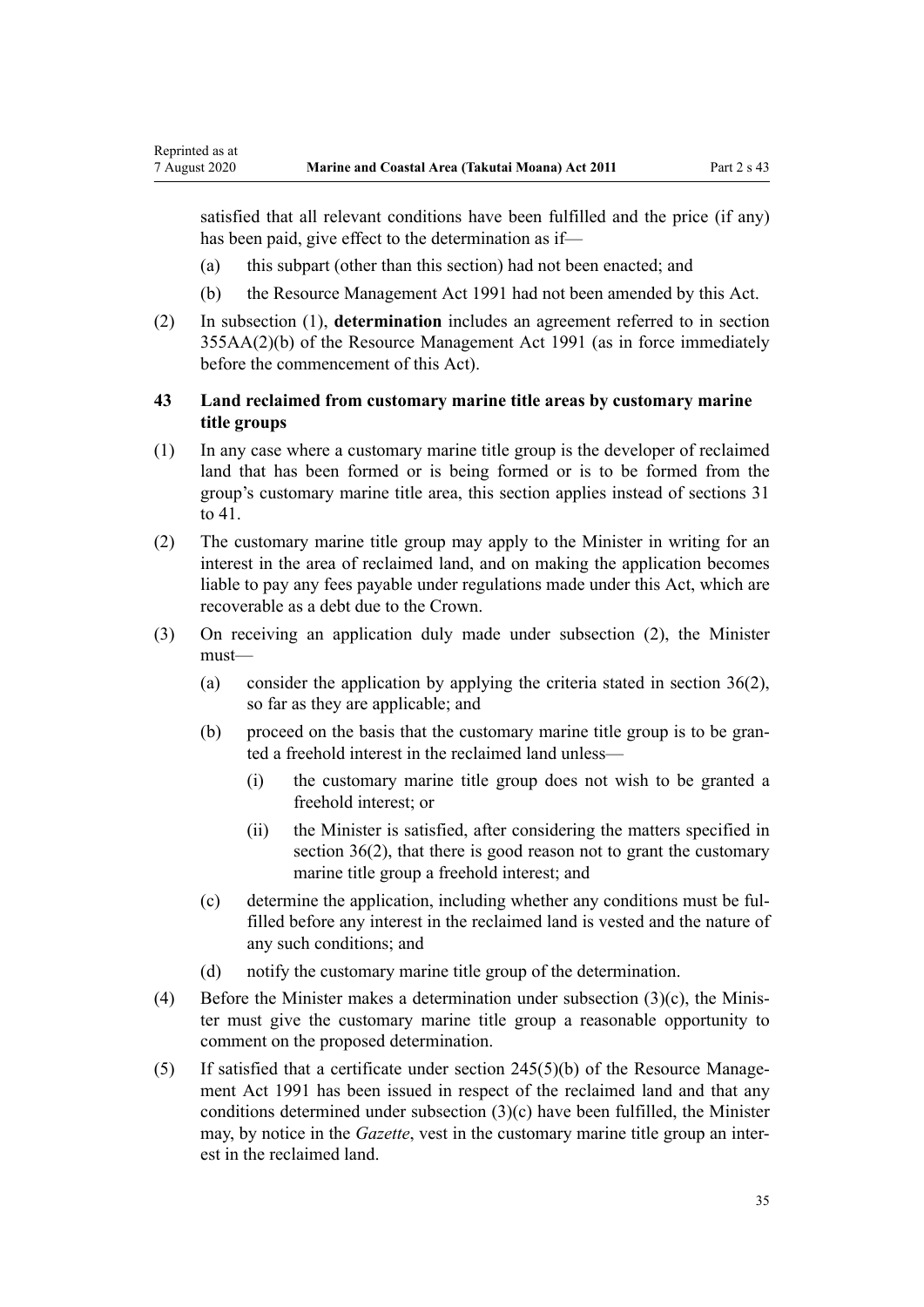- <span id="page-35-0"></span>(6) Every *Gazette* notice published under subsection (5) must—
	- (a) state the name of the customary marine title group, and describe the position and extent of the reclaimed land; and
	- (b) describe the interest vested; and
	- (c) describe any encumbrances or restrictions imposed on the interest; and
	- (d) where the interest vested is a freehold interest and in any other case where the Minister considers it appropriate, be sent by the Minister to the Registrar, with a request that a record of title be issued accordingly; and
	- (e) where the Registrar receives a request under paragraph (d), be registered by the Registrar after receipt from the Minister.
- (7) The Registrar must, in accordance with a request made under subsection  $(6)(d)$ , issue a record of title in respect of the interest in the land vested by the *Gazette* notice.

Section 43(6)(d): amended, on 12 November 2018, by [section 250](http://legislation.govt.nz/pdflink.aspx?id=DLM6731493) of the Land Transfer Act 2017 (2017 No 30).

Section 43(7): amended, on 12 November 2018, by [section 250](http://legislation.govt.nz/pdflink.aspx?id=DLM6731493) of the Land Transfer Act 2017 (2017 No 30).

# *Rights of first refusal*

### **44 Restrictions on disposition of freehold interest**

- (1) For as long as a record of title issued for reclaimed land subject to this subpart contains a record made under [section 39\(3\)\(b\)](#page-31-0), the freehold interest in the land may not be disposed of otherwise than in accordance with [section 45,](#page-36-0) but if that record is removed (in accordance with subsection (6) of this section) following a disposition in accordance with section 45, the freehold interest may be disposed of in any lawful way.
- (2) However, the restriction in subsection (1) does not apply to a disposition that—
	- (a) is made by a company to another company if both companies are—
		- (i) members of the same group (within the meaning of [section 5](http://legislation.govt.nz/pdflink.aspx?id=DLM4632837) of the Financial Reporting Act 2013); or
		- (ii) related companies (within the meaning of [section 2\(3\)](http://legislation.govt.nz/pdflink.aspx?id=DLM319576) of the Companies Act 1993); or
	- (b) affects not solely the freehold interest in the reclaimed land, but also 1 or more other assets.
- (3) The Minister may, at the request of the proprietor of the freehold interest and on payment of any fees payable under regulations made under this Act, sign a certificate stating that the freehold interest in reclaimed land has been disposed of in accordance with [section 45](#page-36-0) or that the disposition is permitted by subsection (2).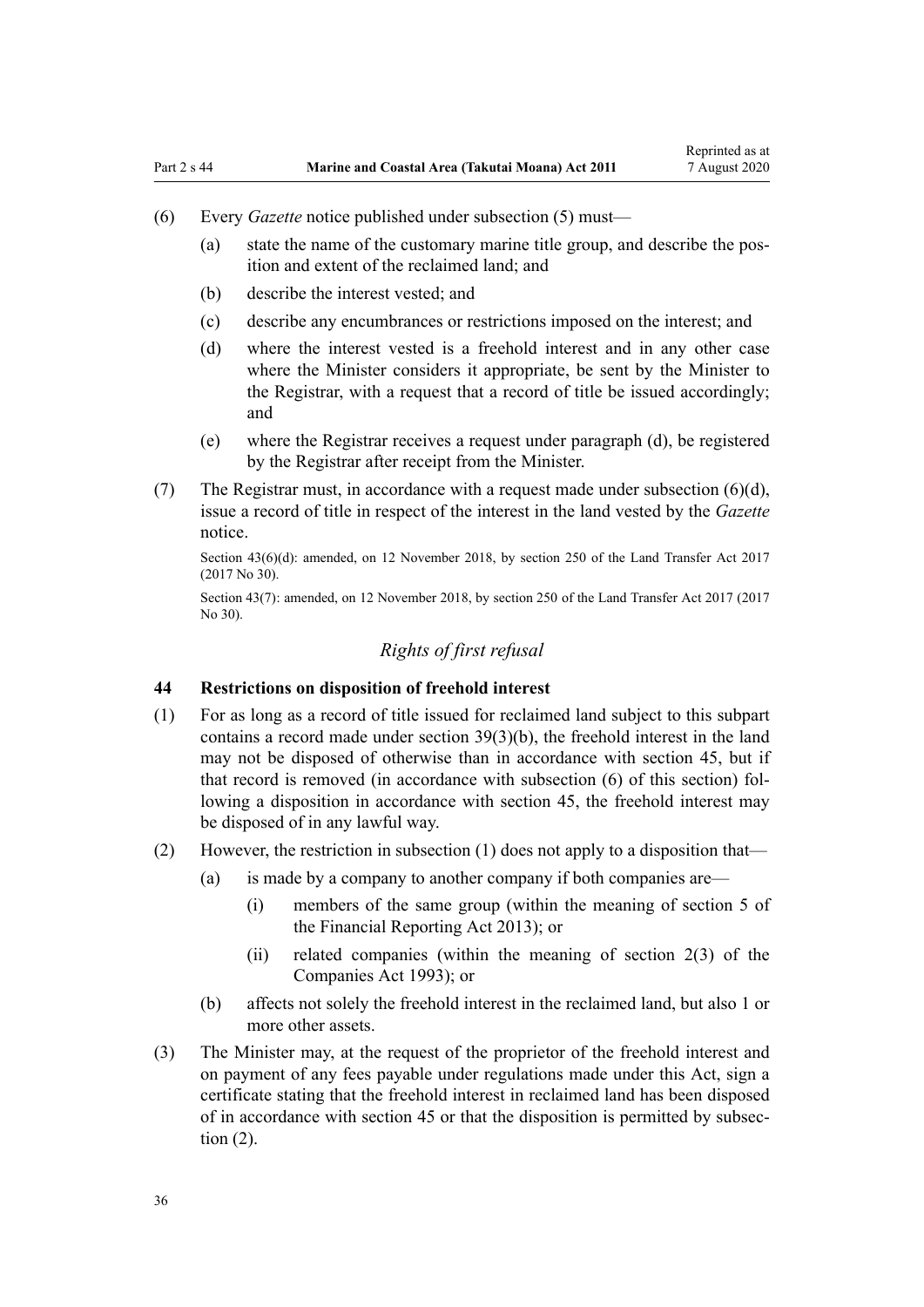Reprinted as at

- (4) A certificate signed under subsection (3) is conclusive evidence of the matter stated in the certificate.
- (5) A transfer instrument purporting to effect a disposition to which subsection (1) applies—
	- (a) may not be presented for registration under the [Land Transfer Act 2017](http://legislation.govt.nz/pdflink.aspx?id=DLM6731002) unless the Minister has signed a certificate in respect of the disposition under subsection (3); and
	- (b) must, on being presented for registration under that Act, be accompanied by that certificate.
- (6) If the certificate presented under subsection (5)(b) states that the freehold interest in reclaimed land has been disposed of in accordance with section 45, the Registrar must on registration of the transfer instrument remove from the record of title the record made under [section 39\(3\)\(b\)](#page-31-0).

Section 44(1): amended, on 12 November 2018, by [section 250](http://legislation.govt.nz/pdflink.aspx?id=DLM6731493) of the Land Transfer Act 2017 (2017 No 30).

Section  $44(2)(a)(i)$ : amended, on 1 April 2014, by [section 126](http://legislation.govt.nz/pdflink.aspx?id=DLM5740665) of the Financial Reporting (Amendments to Other Enactments) Act 2013 (2013 No 102).

Section 44(5)(a): amended, on 12 November 2018, by [section 250](http://legislation.govt.nz/pdflink.aspx?id=DLM6731493) of the Land Transfer Act 2017 (2017 No 30).

Section 44(6): amended, on 12 November 2018, by [section 250](http://legislation.govt.nz/pdflink.aspx?id=DLM6731493) of the Land Transfer Act 2017 (2017 No 30).

## **45 Offers to Minister, iwi or hapū, or public**

- (1) In order to dispose of a freehold interest in reclaimed land (the **freehold interest**) in compliance with this section, the proprietor of the freehold interest must dispose of the freehold interest in accordance with a written notice that is in effect at the time of the disposition and is given under whichever of subsection  $(2)$ ,  $(4)$ , or  $(6)$  is applicable.
- (2) A notice under this subsection—
	- (a) must be given to the Minister; and
	- (b) may be given at any time unless a notice under subsection (4) or (6) is in effect; and
	- (c) must state the following terms on which the Crown may acquire the freehold interest:
		- (i) the consideration:
		- (ii) any other terms and conditions.
- (3) If, within the period that the notice under subsection (2) is in effect, the Crown does not enter into a contract to acquire the freehold interest, the proprietor may give public notice under subsection (4).
- (4) A public notice under this subsection must be addressed to all iwi and hapū within the area in which the reclaimed land is located and must invite tenders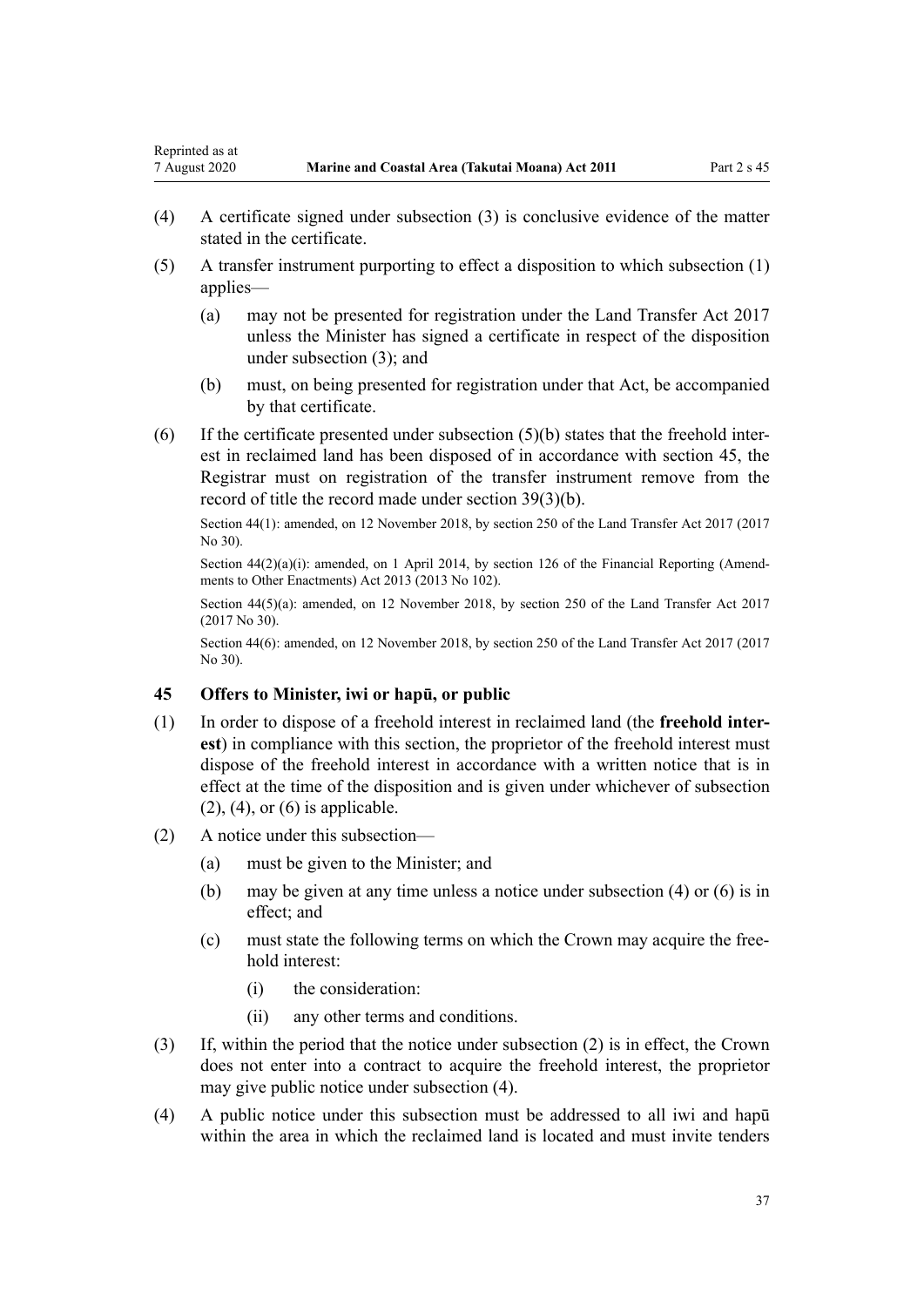<span id="page-37-0"></span>from representatives of those iwi and hapū for the acquisition of the freehold interest and must state—

- (a) the minimum consideration for the freehold interest, which may not be less than the consideration stated in the most recent notice given or sent under subsection (2):
- (b) any other terms and conditions, which may not be more favourable than the terms and conditions stated in the most recent notice given under subsection (2).
- (5) If, within the period that the notice under subsection (4) is in effect, no iwi or hapū enters into a contract to acquire the freehold interest, the proprietor may, before the second anniversary of the day on which the notice was given to the Minister under subsection (2), give public notice under subsection (6).
- (6) A public notice under this subsection must invite tenders from any person for the acquisition of the freehold interest and state—
	- (a) the minimum consideration for the freehold interest, which may not be less than the consideration stated in the most recent public notice given under subsection (4):
	- (b) any other terms and conditions, which may not be more favourable than the terms and conditions stated in the most recent notice given under subsection (4).
- (7) A notice given or published under subsection (2), (4), or (6) is in effect for the period that commences on the date on which the Minister receives the notice or, in the case of a public notice, the notice is first published and ends with the close of the 90th day after that date.

## **Part 3**

## **Customary interests**

#### **46 Overview of this Part**

This Part sets out the legal rights and interests that give expression to customary interests in the common marine and coastal area of New Zealand.

# Subpart 1—Participation in conservation processes in common marine and coastal area

## **47 Participation in conservation processes**

- (1) In this section and [sections 48 to 50,](#page-38-0) **affected iwi, hapū, or whānau** means iwi, hapū, or whānau that exercise kaitiakitanga in a part of the common marine and coastal area where a conservation process is being considered.
- (2) Affected iwi, hapū, or whānau have the right to participate in conservation processes in the common marine and coastal area.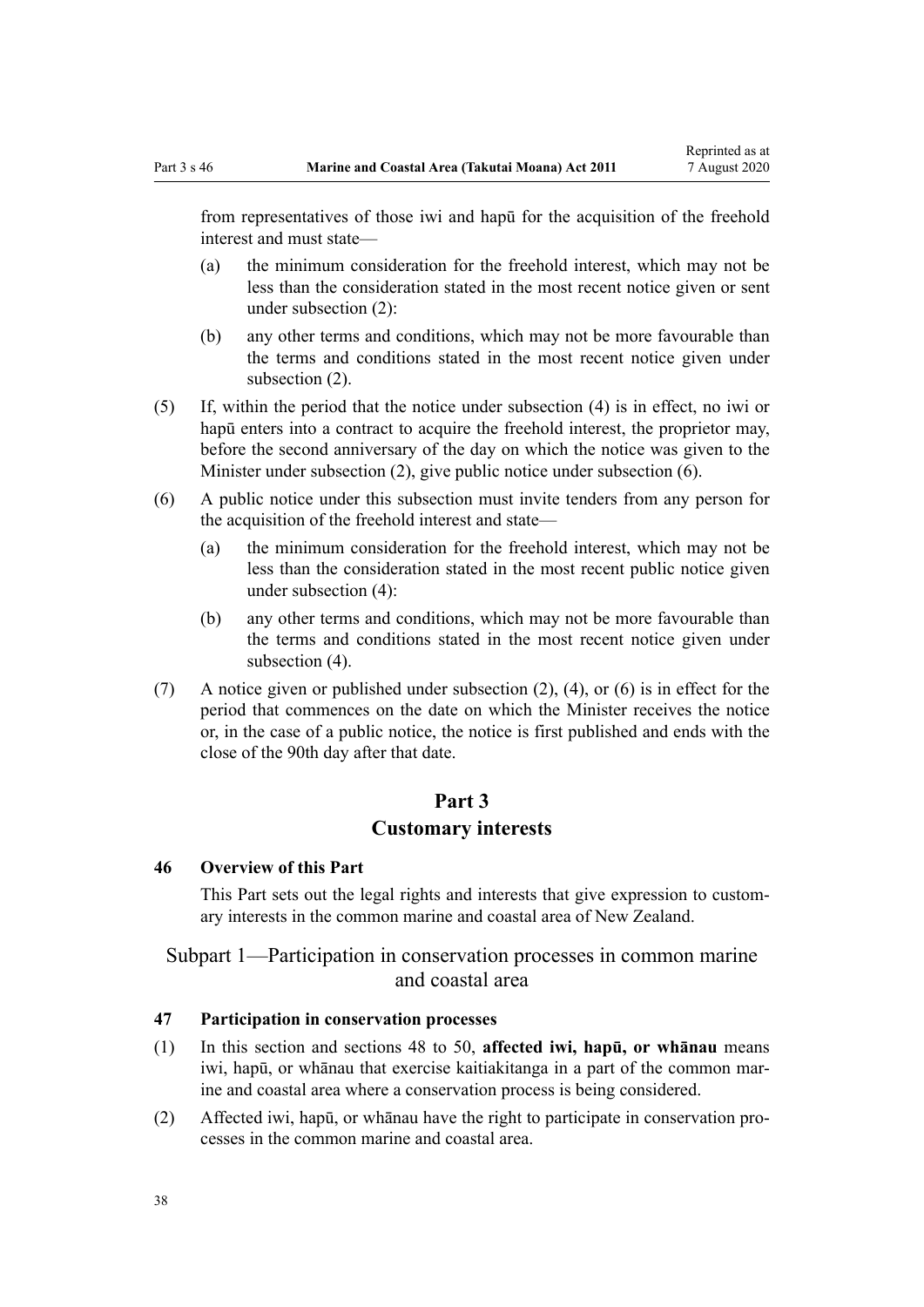- (3) For the purposes of subsection (1), the conservation processes are—
	- (a) applications made under [section 5](http://legislation.govt.nz/pdflink.aspx?id=DLM398113) of the Marine Reserves Act 1971 for the purpose of declaring or extending a marine reserve:
	- (b) proposals under [section 22](http://legislation.govt.nz/pdflink.aspx?id=DLM25372) of the Marine Mammals Protection Act 1978 to define and declare or extend a marine mammal sanctuary:
	- (c) proposals under the enactments relevant to conservation protected areas to declare or extend conservation protected areas:
	- (d) publicly notified applications for concessions:
	- (e) applications made under [regulation 12](http://legislation.govt.nz/pdflink.aspx?id=DLM168830) of the Marine Mammals Protection Regulations 1992 for permits authorising marine mammal watching.

## **48 Notification of conservation process**

<span id="page-38-0"></span>Reprinted as at

- (1) If an application or a proposal is made for a conservation process, notice must be given as provided for in subsection (2), by—
	- (a) the Director-General, in the case of those referred to in section  $47(3)(a)$ [to \(d\)](#page-37-0); and
	- (b) the applicant, in the case of an application referred to in section  $47(3)(e)$ .
- (2) Notice must be given as soon as is reasonably practicable after the application or proposal is received by the Director-General and may be given—
	- (a) as part of any public notice given to members of the public generally of the matter to which it relates; or
	- (b) in a case where the Director-General is not otherwise required to give public notice, to the affected iwi, hapū, or whānau in particular in any publication circulating in the locality to which the proposal relates.
- (3) A notice given under this section must—
	- (a) include advice that any iwi, hapū, or whānau that consider they are affected iwi, hapū, or whānau may provide that advice to the Director-General; and
	- (b) state the day by which any iwi, hapū, or whānau who may be affected must provide their views; and
	- (c) provide sufficient information about the subject matter and scope of the application or proposal—
		- (i) to inform iwi, hapū, or whānau who may be affected, of the obligations on the Director-General under this subpart; and
		- (ii) to assist affected iwi, hapū, or whānau to decide whether they wish to make a submission on the application or proposal; and
		- (iii) to advise where further information on an application or proposal may be viewed.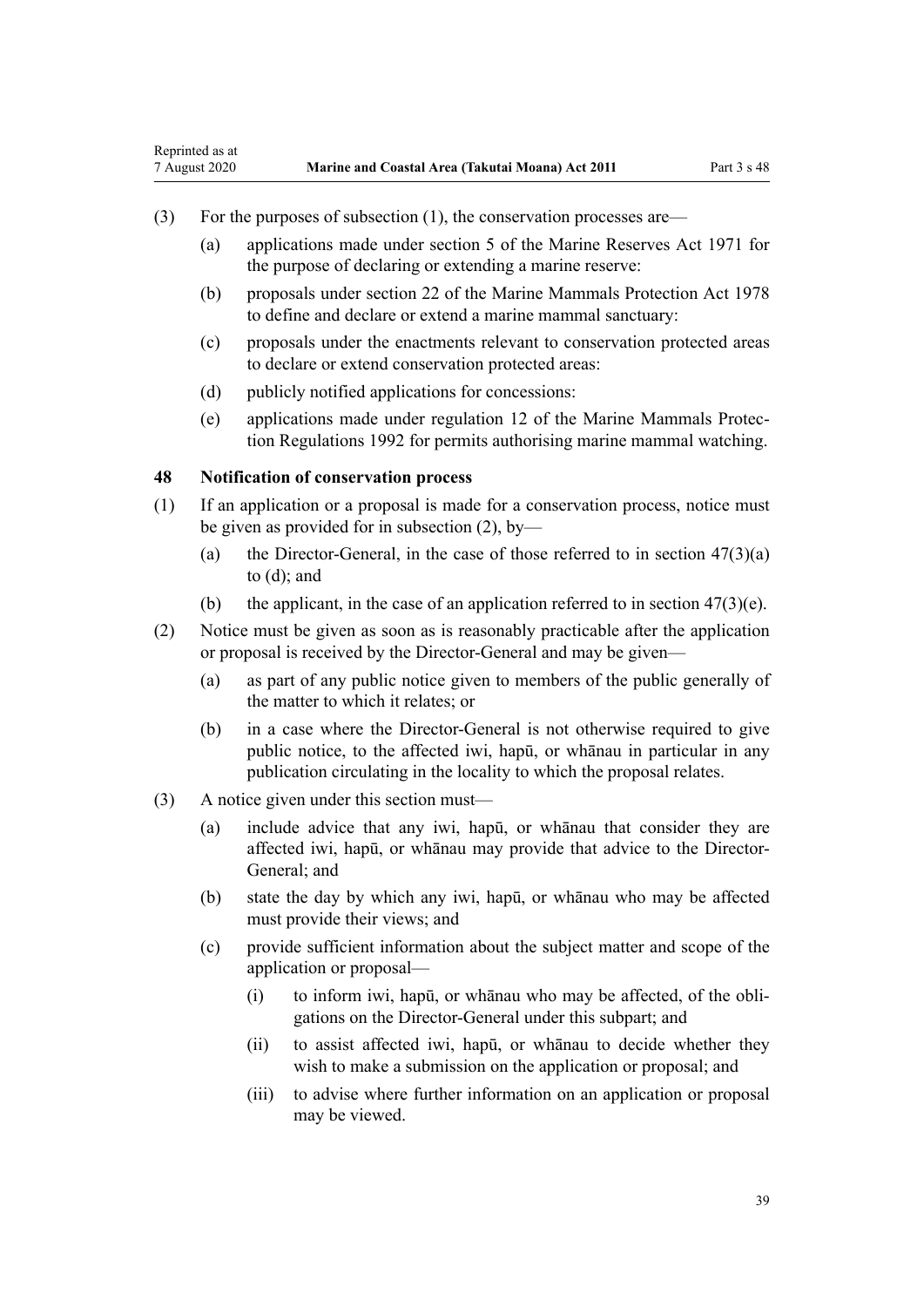- <span id="page-39-0"></span>(4) In the event of a dispute as to whether, or which, iwi, hapū, or whānau are affected by an application or proposal, the Director-General must—
	- (a) seek, and may rely on, any evidence that in his or her opinion is of sufficient authority to resolve the dispute; and
	- (b) advise iwi, hapū, or whānau without delay of the decision made under this subsection, with reasons.
- (5) A decision of the Director-General as to whether iwi, hapū, or whānau are affected is final.

### **49 Obligation on decision maker**

If the Director-General is advised by iwi, hapū, or whānau and accepts, or determines under [section 48\(4\),](#page-38-0) that they are affected iwi, hapū, or whānau, the decision maker must have particular regard to the views of those affected iwi, hapū, or whānau in considering the application or proposal.

## **50 Stranded marine mammals**

- (1) In this section **marine mammal** has the same meaning as in [section 2](http://legislation.govt.nz/pdflink.aspx?id=DLM25116) of the Marine Mammals Protection Act 1978.
- (2) This section applies if marine mammals are stranded in or on the common marine and coastal area.
- (3) When making decisions about managing a stranded marine mammal, a marine mammals officer must—
	- (a) ensure that the welfare of the marine mammal and public safety are the primary considerations; and
	- (b) have particular regard to the views of any affected iwi, hapū, or whanau expressed to the officer.

## (4) In subsection (3), **marine mammals officer**—

- (a) means a person declared or appointed to be a marine mammals officer under [section 11](http://legislation.govt.nz/pdflink.aspx?id=DLM25336) of the Marine Mammals Protection Act 1978; and
- (b) includes any other person authorised under [section 18](http://legislation.govt.nz/pdflink.aspx?id=DLM25362) of that Act to manage stranded marine mammals.

## Subpart 2—Protected customary rights

#### **51 Meaning of protected customary rights**

#### (1) A **protected customary right** is a right that—

- (a) has been exercised since 1840; and
- (b) continues to be exercised in a particular part of the common marine and coastal area in accordance with tikanga by the applicant group, whether it continues to be exercised in exactly the same or a similar way, or evolves over time; and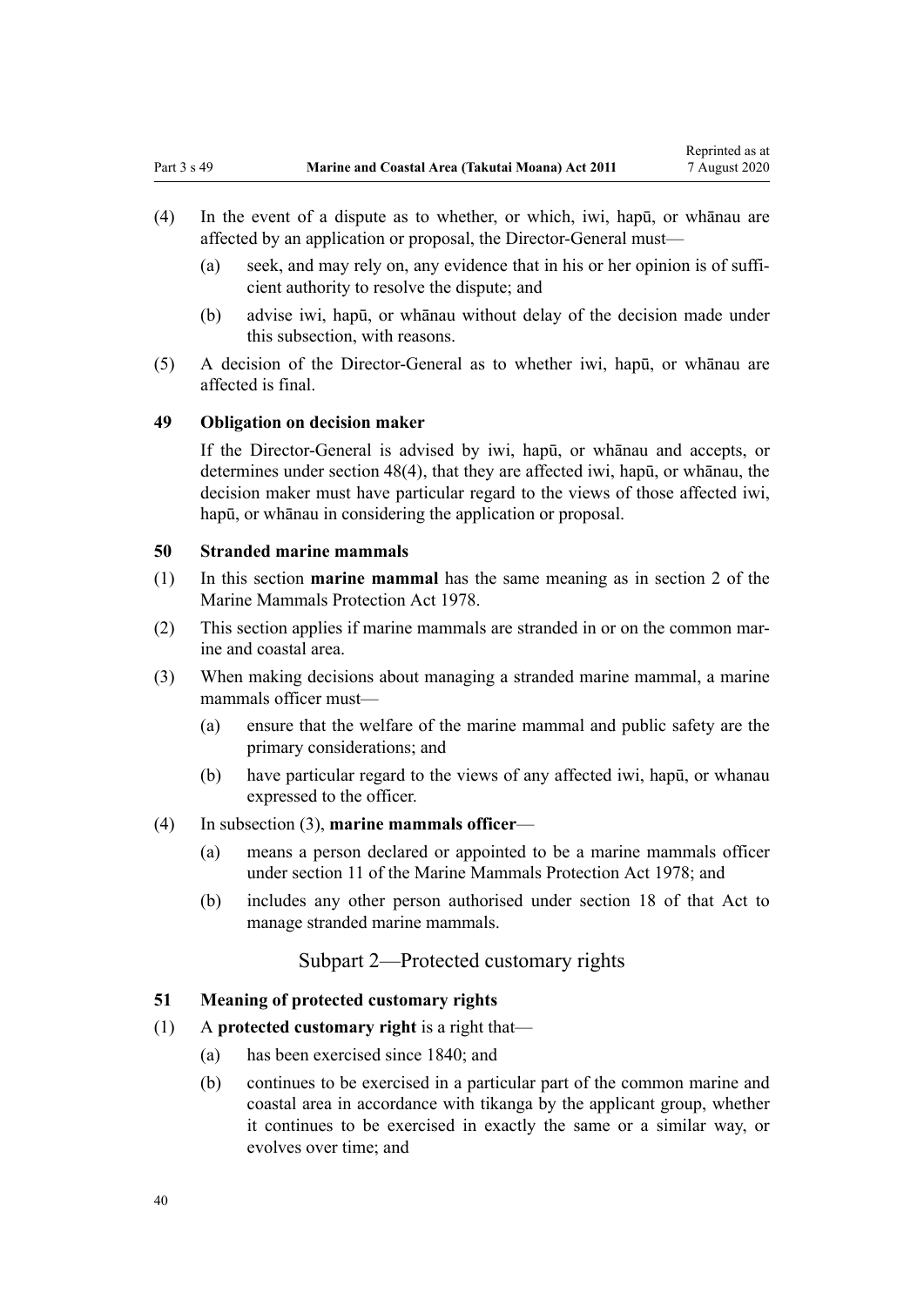- (c) is not extinguished as a matter of law.
- <span id="page-40-0"></span>(2) A **protected customary right** does not include an activity—
	- (a) that is regulated under the [Fisheries Act 1996](http://legislation.govt.nz/pdflink.aspx?id=DLM394191); or
	- (b) that is a commercial aquaculture activity (within the meaning of [section](http://legislation.govt.nz/pdflink.aspx?id=DLM324356) [4](http://legislation.govt.nz/pdflink.aspx?id=DLM324356) of the Maori Commercial Aquaculture Claims Settlement Act 2004); or
	- (c) that involves the exercise of—
		- (i) any commercial Māori fishing right or interest, being a right or interest declared by [section 9](http://legislation.govt.nz/pdflink.aspx?id=DLM281460) of the Treaty of Waitangi (Fisheries Claims) Settlement Act 1992 to be settled; or
		- (ii) any non-commercial Māori fishing right or interest, being a right or interest subject to the declarations in [section 10](http://legislation.govt.nz/pdflink.aspx?id=DLM281461) of the Treaty of Waitangi (Fisheries Claims) Settlement Act 1992; or
	- (d) that relates to—
		- (i) wildlife within the meaning of the [Wildlife Act 1953](http://legislation.govt.nz/pdflink.aspx?id=DLM276813), or any animals specified in [Schedule 6](http://legislation.govt.nz/pdflink.aspx?id=DLM278592) of that Act:
		- (ii) marine mammals within the meaning of the [Marine Mammals](http://legislation.govt.nz/pdflink.aspx?id=DLM25110) [Protection Act 1978;](http://legislation.govt.nz/pdflink.aspx?id=DLM25110) or
	- (e) that is based on a spiritual or cultural association, unless that association is manifested by the relevant group in a physical activity or use related to a natural or physical resource (within the meaning of [section 2\(1\)](http://legislation.govt.nz/pdflink.aspx?id=DLM230272) of the Resource Management Act 1991).
- (3) An applicant group does not need to have an interest in land in or abutting the specified part of the common marine and coastal area in order to establish protected customary rights.

## **52 Scope and effect of protected customary rights**

- (1) A protected customary right may be exercised under a protected customary rights order or an agreement without a resource consent, despite any prohibition, restriction, or imposition that would otherwise apply in or under [sections](http://legislation.govt.nz/pdflink.aspx?id=DLM231949) [12 to 17](http://legislation.govt.nz/pdflink.aspx?id=DLM231949) of the Resource Management Act 1991.
- (2) In exercising a protected customary right, a protected customary rights group is not liable for—
	- (a) the payment of coastal occupation charges imposed under [section 64A](http://legislation.govt.nz/pdflink.aspx?id=DLM233610) of the Resource Management Act 1991; or
	- (b) the payment of royalties for sand and shingle imposed by regulations made under the [Resource Management Act 1991](http://legislation.govt.nz/pdflink.aspx?id=DLM230264).
- (3) However, subsections (1) and (2) apply only if a protected customary right is exercised in accordance with—
	- (a) tikanga; and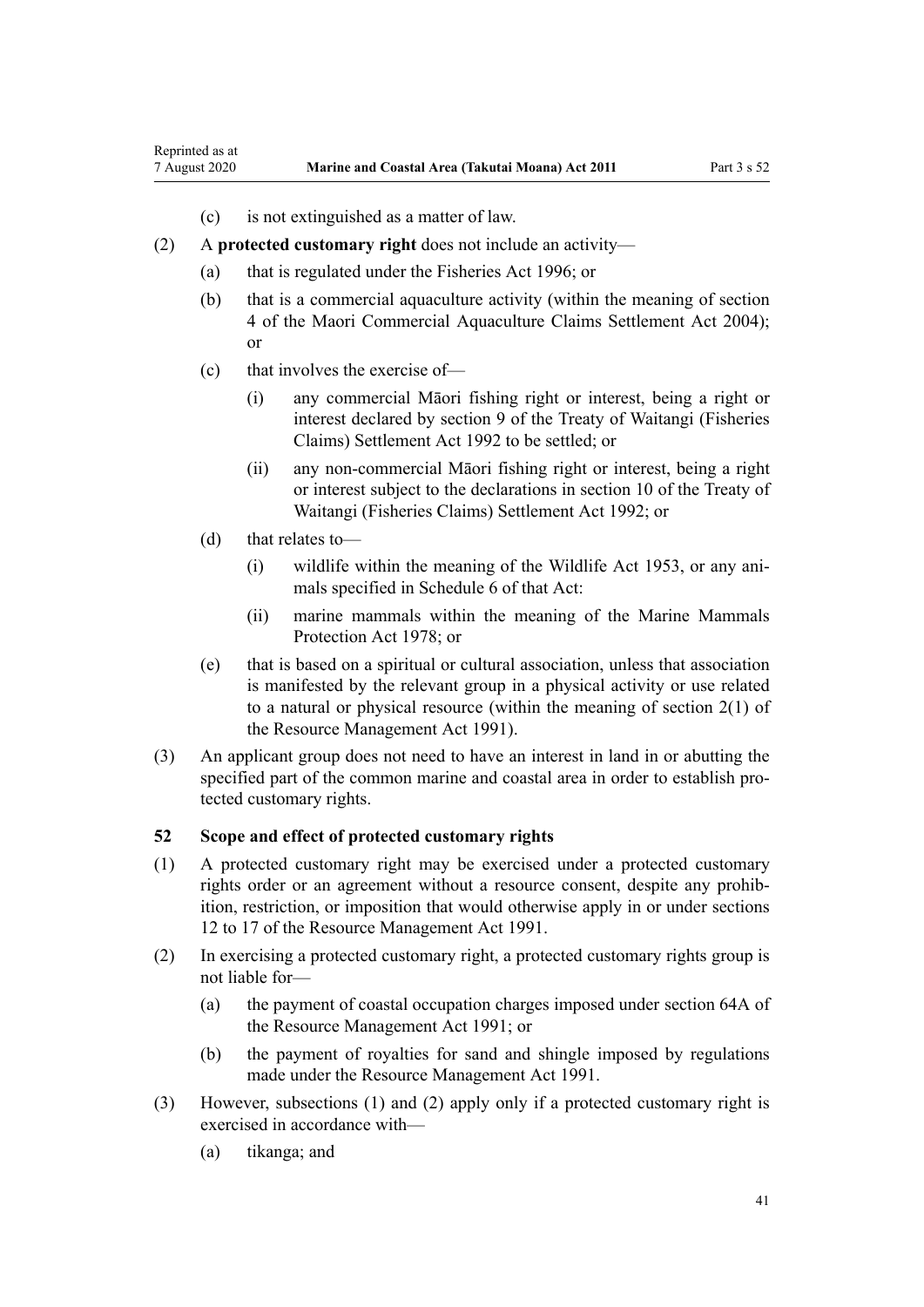- (b) the requirements of this subpart; and
- (c) a protected customary rights order or an agreement that applies to the customary rights group; and
- (d) any controls imposed by the Minister of Conservation under [section 57](#page-43-0).
- (4) A protected customary rights group may do any of the following:
	- (a) delegate or transfer the rights conferred by a protected customary rights order or an agreement in accordance with tikanga:
	- (b) derive a commercial benefit from exercising its protected customary rights, except in relation to the exercise of—
		- (i) a non-commercial aquaculture activity; or
		- (ii) a non-commercial fishery activity that is not a right or interest subject to the declarations in [section 10](http://legislation.govt.nz/pdflink.aspx?id=DLM281461) of the Treaty of Waitangi (Fisheries Claims) Settlement Act 1992:
	- (c) determine who may carry out any particular activity, use, or practice in reliance on a protected customary rights order or agreement:
	- (d) limit or suspend, in whole or in part, the exercise of a protected customary right.

### **53 Delegations and transfers of protected customary rights**

- (1) A delegation or transfer may only be made under [section 52\(4\)](#page-40-0) to a person identified in a protected customary rights order or an agreement as a person to whom a right may be delegated or transferred.
- (2) A delegation or transfer of a protected customary right must be—
	- (a) notified to each of the persons or bodies referred to in section  $110(2)(b)$ ; and
	- (b) registered in accordance with [section 114](#page-77-0).
- (3) A delegation or transfer does not take effect until,—
	- (a) in the case of a protected customary rights order, the order is varied in accordance with [section 111;](#page-75-0) and
	- (b) in the case of an agreement, the agreement is varied.

## **54 Limitations on exercise of protected customary rights**

- (1) A protected customary right does not include any right or title over the part of the common marine and coastal area where the protected customary right is exercised, other than the rights provided for in [section 52](#page-40-0).
- (2) A protected customary right must be exercised in accordance with—
	- (a) any terms, conditions, or limitations on the scale, extent, and frequency of the activity specified in the order or in the agreement; and
	- (b) any controls imposed by the Minister of Conservation under [section 56](#page-43-0).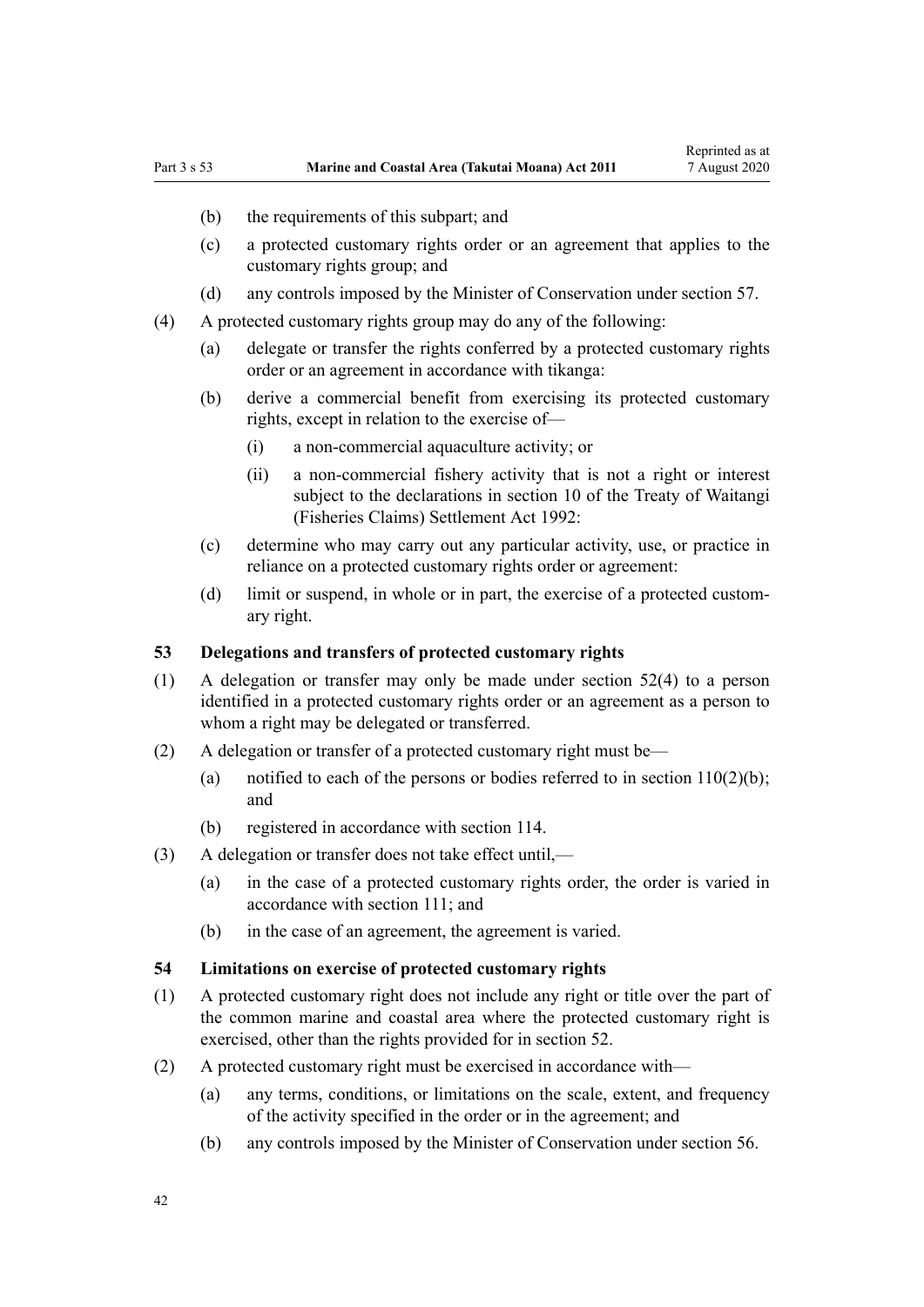## **55 Effect of protected customary rights on resource consent applications**

Reprinted as at

- (1) This section applies if an application for a resource consent for an activity to be undertaken wholly or in part within a protected customary rights area is lodged on or after the date that—
	- (a) a protected customary rights agreement comes into effect under [section](#page-69-0)  $96(1)(a)$ ; or
	- (b) a protected customary rights order is sealed in accordance with [section](#page-77-0) [113](#page-77-0).
- (2) A consent authority must not grant a resource consent for an activity (including a controlled activity) to be carried out in a protected customary rights area if the activity will, or is likely to, have adverse effects that are more than minor on the exercise of a protected customary right, unless—
	- (a) the relevant protected customary rights group gives its written approval for the proposed activity; or
	- (b) the activity is one to which subsection (3) applies.
- (3) The existence of a protected customary right does not limit or otherwise affect the grant of—
	- (a) a coastal permit under the [Resource Management Act 1991](http://legislation.govt.nz/pdflink.aspx?id=DLM230264) to permit existing aquaculture activities to continue to be carried out in a specified part of the common marine and coastal area,—
		- (i) regardless of when the application is lodged or whether there is any change in the species farmed or in the method of marine farming; and
		- (ii) provided that there is no increase in the area, or change to the location, of the coastal space occupied by the aquaculture activity for which the existing coastal permit was granted; or
	- (b) a resource consent under [section 330A](http://legislation.govt.nz/pdflink.aspx?id=DLM239008) of the Resource Management Act 1991 for an emergency activity (within the meaning of [section 63](#page-48-0)) undertaken in accordance with [section 330](http://legislation.govt.nz/pdflink.aspx?id=DLM239003) of that Act, as if the emergency activity were an emergency work to which section 330 applies; or
	- (c) a resource consent for an existing accommodated infrastructure (within the meaning of [section 63\)](#page-48-0) if any adverse effects of the proposed activity on the exercise of a protected customary right will be or are likely to be—
		- (i) the same or similar in character, intensity, and scale as those that existed before the application for the resource consent was lodged; or
		- (ii) if more than minor or temporary in nature; or
	- (d) a resource consent for a deemed accommodated activity (within the meaning of section  $65(1)(b)(i)$ .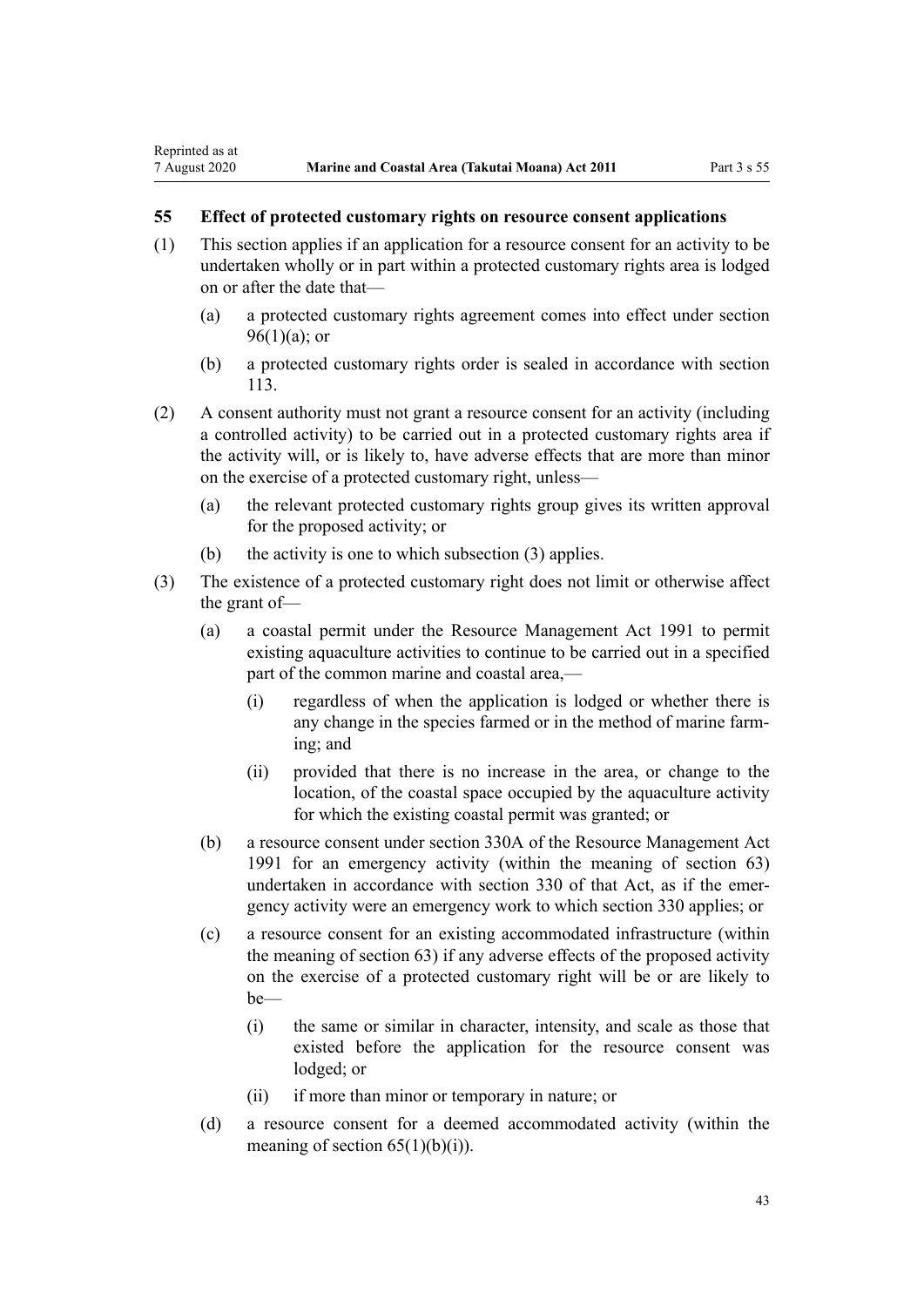- <span id="page-43-0"></span>(4) In the case where a deemed accommodated activity within the meaning of [sec](#page-51-0)tion  $65(1)(b)(i)$  applies, the consent authority must, when considering applications for a resource consent relating to that activity, have particular regard to the nature of the protected customary right.
- (5) The provisions of [Part 1](#page-84-0) of Schedule 1 apply for the purposes of subsections (2) and (3).

## *Controls*

## **56 Controls on exercise of protected customary rights**

- (1) If, at any time, the Minister of Conservation determines that the exercise of protected customary rights under a protected customary rights order or agreement has, or is likely to have, a significant adverse effect on the environment, the Minister may impose controls, including any terms, conditions, or restrictions that the Minister thinks fit, on the exercise of the rights.
- (2) Any person may apply to the Minister of Conservation for controls to be imposed on the exercise of a protected customary right, stating the reasons for the application.
- (3) If the Minister is satisfied that the application raises reasonable concerns that the exercise of a protected customary right has, or is likely to have, a significant adverse effect on the environment, the Minister must serve the notice, stating his or her intention to consider imposing controls, on—
	- (a) the protected customary rights group; and
	- (b) the local authorities that have statutory functions in the area where the protected customary right applies; and
	- (c) the person applying for controls to be imposed.
- (4) If the Minister is not satisfied that an application under subsection (2) raises reasonable concerns that the exercise of a protected customary right has, or is likely to have, a significant adverse effect on the environment, the Minister must advise the applicant accordingly, giving reasons for that decision.
- (5) [Part 2](#page-86-0) of Schedule 1 applies to making a determination as to whether there is, or is likely to be, a significant adverse effect on the environment, for the purpose of imposing controls under this section.

#### **57 Notification of controls**

- (1) The Minister of Conservation must notify in the *Gazette* any controls imposed under section 56.
- (2) The notice must set out—
	- (a) the name and contact details of the relevant protected customary rights group; and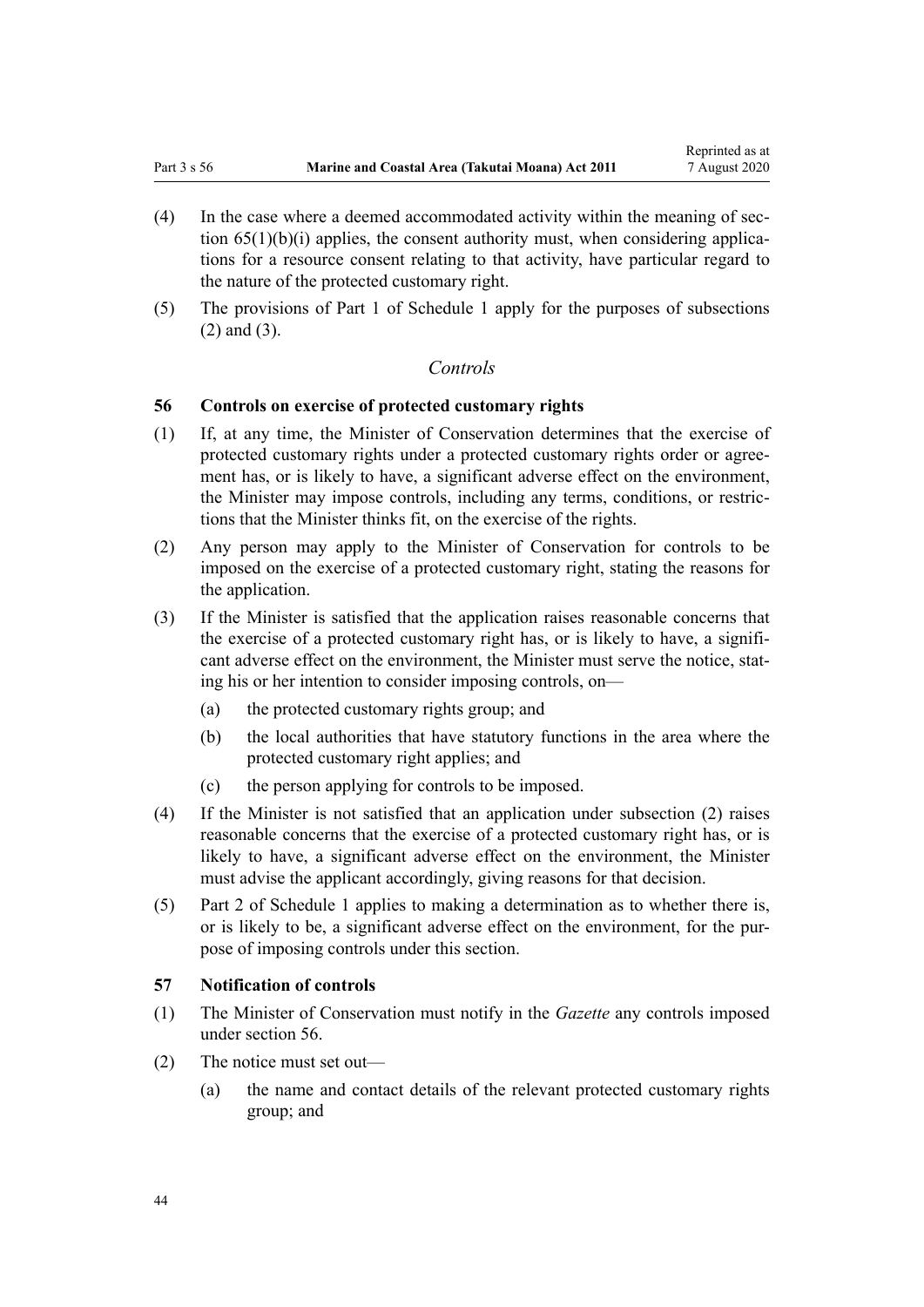- <span id="page-44-0"></span>(b) a description of the extent of the protected customary rights area that is subject to the controls; and
- (c) a description of the protected customary right that is subject to the controls; and
- (d) a description of the controls, including any standards, terms, conditions, or restrictions, to be applied and the reasons for the controls; and
- (e) the date on which the controls take effect (which must be as soon as is reasonably practicable after the date of the notice).
- (3) The Minister of Conservation must, as soon as practicable after giving notice, provide a copy of the notice to—
	- (a) the protected customary rights group to which the notice applies; and
	- (b) the Minister of Māori Affairs; and
	- (c) the local authorities that have statutory functions in, or relating to, the protected customary rights area; and
	- (d) the chief executive.
- (4) Controls take effect on the date stated in the *Gazette* notice.

## Subpart 3—Customary marine title

*Determination of whether customary marine title exists*

## **58 Customary marine title**

- (1) Customary marine title exists in a specified area of the common marine and coastal area if the applicant group—
	- (a) holds the specified area in accordance with tikanga; and
	- (b) has, in relation to the specified area,—
		- (i) exclusively used and occupied it from 1840 to the present day without substantial interruption; or
		- (ii) received it, at any time after 1840, through a customary transfer in accordance with subsection (3).
- (2) For the purpose of subsection (1)(b), there is no substantial interruption to the exclusive use and occupation of a specified area of the common marine and coastal area if, in relation to that area, a resource consent for an activity to be carried out wholly or partly in that area is granted at any time between—
	- (a) the commencement of this Act; and
	- (b) the effective date.
- (3) For the purposes of subsection  $(1)(b)(ii)$ , a transfer is a customary transfer if—
	- (a) a customary interest in a specified area of the common marine and coastal area was transferred—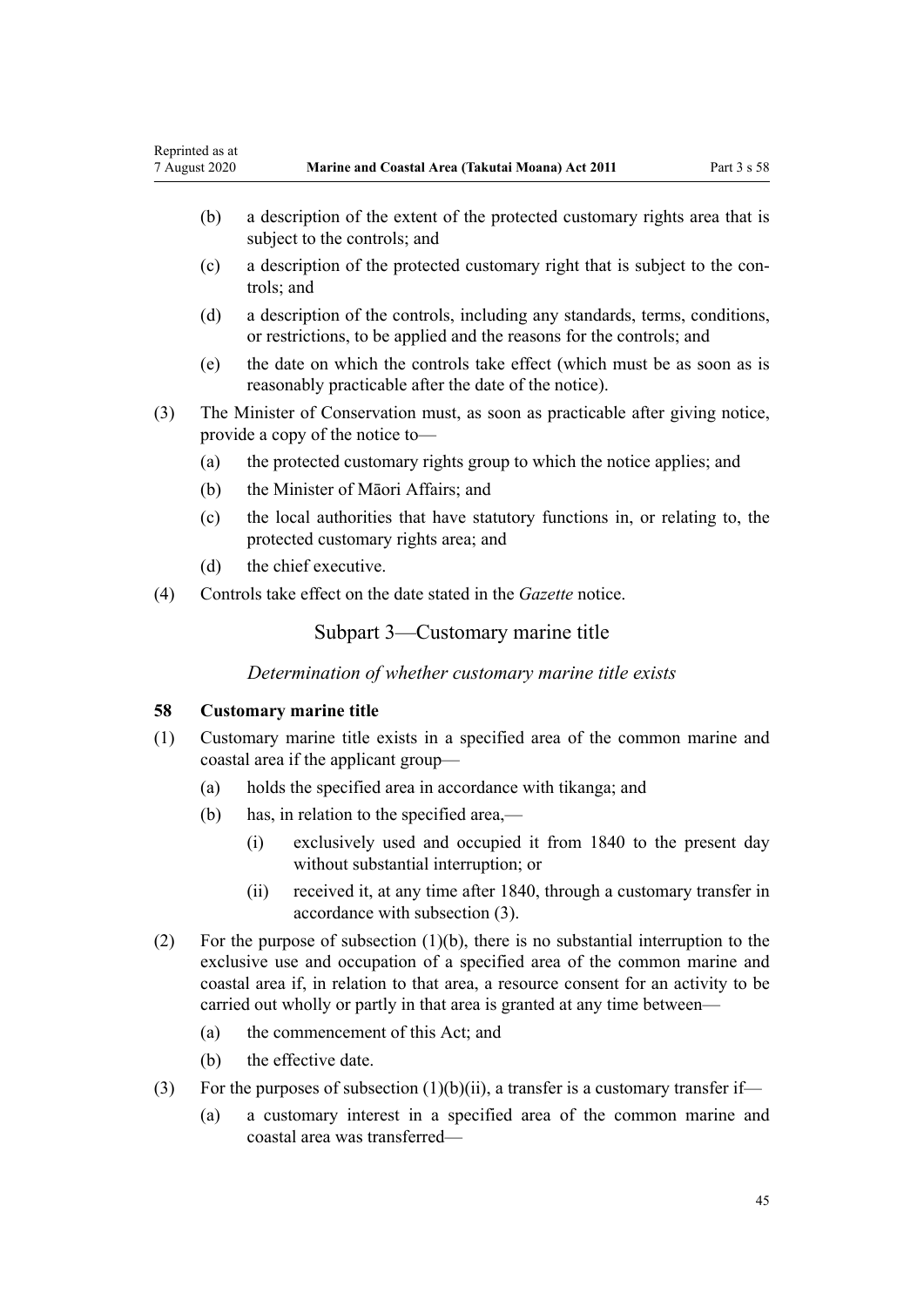- (i) between or among members of the applicant group; or
- (ii) to the applicant group or some of its members from a group or some members of a group who were not part of the applicant group; and
- (b) the transfer was in accordance with tikanga; and
- (c) the group or members of the group making the transfer—
	- (i) held the specified area in accordance with tikanga; and
	- (ii) had exclusively used and occupied the specified area from 1840 to the time of the transfer without substantial interruption; and
- (d) the group or some members of the group to whom the transfer was made have—
	- (i) held the specified area in accordance with tikanga; and
	- (ii) exclusively used and occupied the specified area from the time of the transfer to the present day without substantial interruption.
- (4) Without limiting subsection (2), customary marine title does not exist if that title is extinguished as a matter of law.

### **59 Matters relevant to whether customary marine title exists**

- (1) Matters that may be taken into account in determining whether customary marine title exists in a specified area of the common marine and coastal area include—
	- (a) whether the applicant group or any of its members—
		- (i) own land abutting all or part of the specified area and have done so, without substantial interruption, from 1840 to the present day:
		- (ii) exercise non-commercial customary fishing rights in the specified area, and have done so from 1840 to the present day; and
	- (b) if paragraph (a) applies, the extent to which there has been such ownership or exercise of fishing rights in the specified area.
- (2) To avoid doubt, [section 10](http://legislation.govt.nz/pdflink.aspx?id=DLM281461) of the Treaty of Waitangi (Fisheries Claims) Settlement Act 1992 does not limit subsection (1)(a)(ii).
- (3) The use at any time, by persons who are not members of an applicant group, of a specified area of the common marine and coastal area for fishing or navigation does not, of itself, preclude the applicant group from establishing the existence of customary marine title.
- (4) For the purpose of subsection  $(1)(a)(i)$ , **land abutting all or part of the specified area** means—
	- (a) land that directly abuts the specified area; or
	- (b) land that does not directly abut the specified area, but does directly abut any of the following: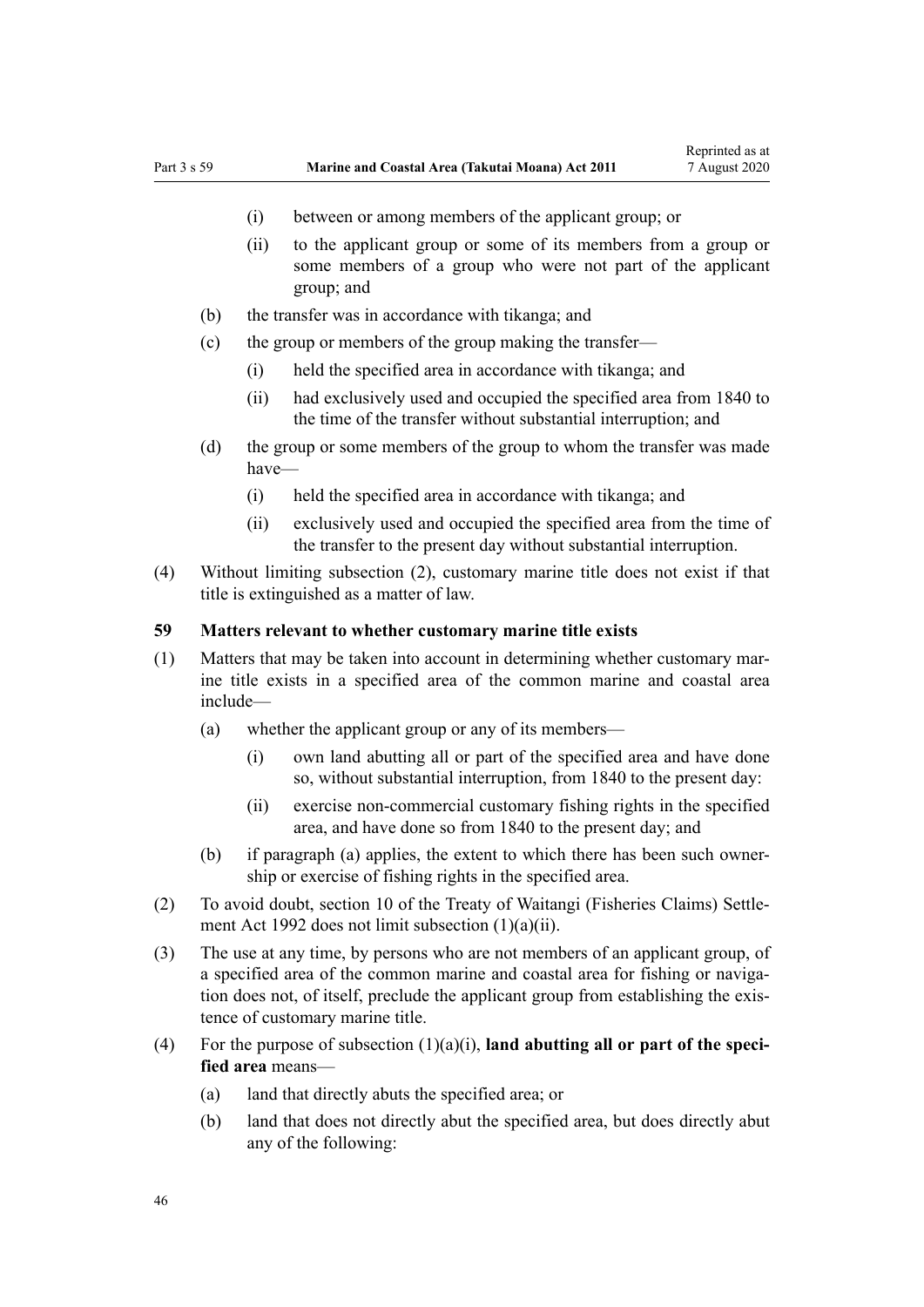| 7 August 2020 |                                            | Marine and Coastal Area (Takutai Moana) Act 2011                                                                                                                                                                                                                                                                                                                                                                | Part $3 s 60$ |  |  |  |
|---------------|--------------------------------------------|-----------------------------------------------------------------------------------------------------------------------------------------------------------------------------------------------------------------------------------------------------------------------------------------------------------------------------------------------------------------------------------------------------------------|---------------|--|--|--|
|               |                                            | a marginal strip (as defined in section $2(1)$ of the Conservation<br>(i)<br>Act 1987) that directly abuts the specified area:                                                                                                                                                                                                                                                                                  |               |  |  |  |
|               |                                            | an esplanade reserve (as defined in section $2(1)$ of the Resource<br>(ii)<br>Management Act 1991), but only to the extent that it directly<br>abuts the specified area:                                                                                                                                                                                                                                        |               |  |  |  |
|               |                                            | a reserve (as defined in section $2(1)$ of the Reserves Act 1977),<br>(iii)<br>but only to the extent that it directly abuts the specified area:                                                                                                                                                                                                                                                                |               |  |  |  |
|               |                                            | a Māori reservation (as defined in section $2(1)$ of the Reserves Act<br>(iv)<br>1977) that directly abuts the specified area:                                                                                                                                                                                                                                                                                  |               |  |  |  |
|               |                                            | (v)<br>a road that directly abuts the specified area:                                                                                                                                                                                                                                                                                                                                                           |               |  |  |  |
|               |                                            | (vi)<br>a railway line that directly abuts the specified area.                                                                                                                                                                                                                                                                                                                                                  |               |  |  |  |
|               |                                            | Rights under customary marine title                                                                                                                                                                                                                                                                                                                                                                             |               |  |  |  |
| 60            | Scope and effect of customary marine title |                                                                                                                                                                                                                                                                                                                                                                                                                 |               |  |  |  |
| (1)           |                                            | Customary marine title-                                                                                                                                                                                                                                                                                                                                                                                         |               |  |  |  |
|               | (a)                                        | provides an interest in land, but does not include a right to alienate or<br>otherwise dispose of any part of a customary marine title area; and                                                                                                                                                                                                                                                                |               |  |  |  |
|               | (b)                                        | provides only for the exercise of the rights listed in section 62 and<br>described in sections 66 to 93; and                                                                                                                                                                                                                                                                                                    |               |  |  |  |
|               | (c)                                        | has effect on and from the effective date.                                                                                                                                                                                                                                                                                                                                                                      |               |  |  |  |
| (2)           |                                            | A customary marine title group—                                                                                                                                                                                                                                                                                                                                                                                 |               |  |  |  |
|               | (a)                                        | may use, benefit from, or develop a customary marine title area (includ-<br>ing derive commercial benefit) by exercising the rights conferred by a<br>customary marine title order or agreement, but is not exempt from<br>obtaining any relevant resource consent, permit, or approval that may be<br>required under another enactment for the use and development of that<br>customary marine title area; and |               |  |  |  |
|               | (b)                                        | is not liable for payment, in relation to the customary marine title area,<br>$of$ —                                                                                                                                                                                                                                                                                                                            |               |  |  |  |
|               |                                            | (i)<br>coastal occupation charges imposed under section 64A of the<br>Resource Management Act 1991; or                                                                                                                                                                                                                                                                                                          |               |  |  |  |
|               |                                            | royalties for sand and shingle imposed by regulations made under<br>(ii)<br>the Resource Management Act 1991.                                                                                                                                                                                                                                                                                                   |               |  |  |  |
| (3)           |                                            | A customary marine title group may—                                                                                                                                                                                                                                                                                                                                                                             |               |  |  |  |
|               | (a)                                        | delegate the rights conferred by a customary marine title order or an<br>agreement in accordance with tikanga; or                                                                                                                                                                                                                                                                                               |               |  |  |  |
|               | (b)                                        | transfer a customary marine title order or an agreement in accordance<br>with tikanga.                                                                                                                                                                                                                                                                                                                          |               |  |  |  |

<span id="page-46-0"></span>Reprinted as at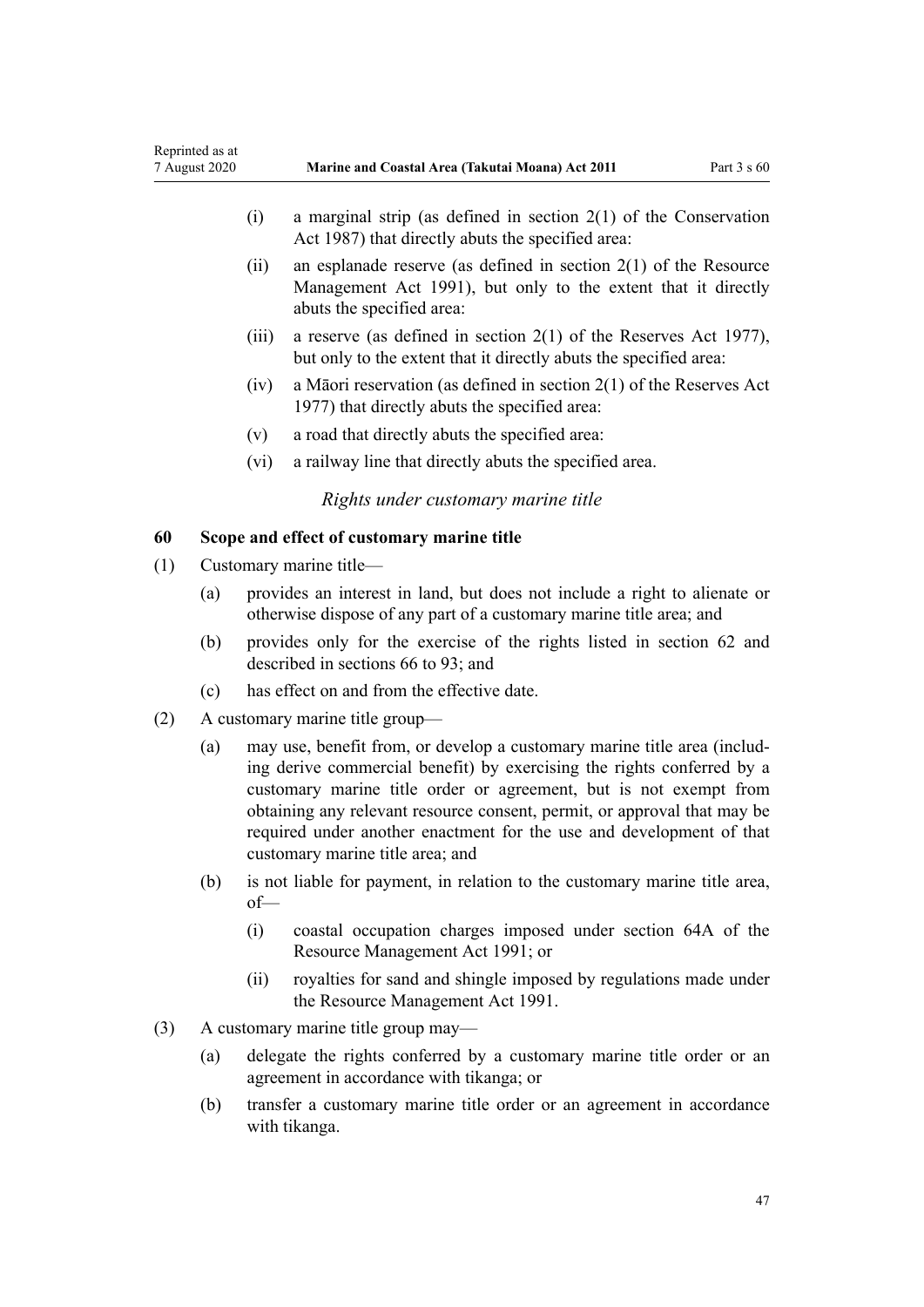## <span id="page-47-0"></span>**61 Delegation and transfer**

- (1) A delegation or transfer permitted by [section 60\(3\)](#page-46-0) may only be to persons who—
	- (a) belong to the same iwi or hapū as the customary marine title group making the delegation or transfer; and
	- (b) are specified in the relevant customary marine title order or agreement.
- (2) A delegation or transfer of customary marine title recognised by an order or in an agreement takes effect only when, as the case requires,—
	- (a) the order has been varied in accordance with [section 111](#page-75-0); or
	- (b) the agreement has been varied.
- (3) If customary marine title is delegated, the applicant group remains the holder of the customary marine title.
- (4) If customary marine title is transferred, the persons to whom the title is transferred become the customary marine title group.

#### **62 Rights conferred by customary marine title**

- (1) The following rights are conferred by, and may be exercised under, a customary marine title order or an agreement on and from the effective date:
	- (a) a [Resource Management Act 1991](http://legislation.govt.nz/pdflink.aspx?id=DLM230264) (**RMA**) permission right (*see* [sections](#page-52-0) [66 to 70\)](#page-52-0); and
	- (b) a conservation permission right (*see* [sections 71 to 75\)](#page-55-0); and
	- (c) a right to protect wāhi tapu and wāhi tapu areas (*see* [sections 78 to 81](#page-59-0)); and
	- (d) rights in relation to—
		- (i) marine mammal watching permits (*see* [section 76\)](#page-58-0); and
		- (ii) the process for preparing, issuing, changing, reviewing, or revoking a New Zealand coastal policy statement (*see* [section 77\)](#page-59-0); and
	- (e) the prima facie ownership of newly found taonga tūturu (*see* [section 82](#page-62-0)); and
	- (f) the ownership of minerals other than—
		- (i) minerals within the meaning of [section 10](http://legislation.govt.nz/pdflink.aspx?id=DLM246310) of the Crown Minerals Act 1991; or
		- (ii) pounamu to which [section 3](http://legislation.govt.nz/pdflink.aspx?id=DLM413605) of the Ngai Tahu (Pounamu Vesting) Act 1997 applies (*see* [section 83](#page-63-0)); and
	- (g) the right to create a planning document (*see* [sections 85 to 93](#page-64-0)).
- (2) Subsection (3) applies if a person applies for a resource consent, a permit, or an approval in relation to a part of the common marine and coastal area in respect of which—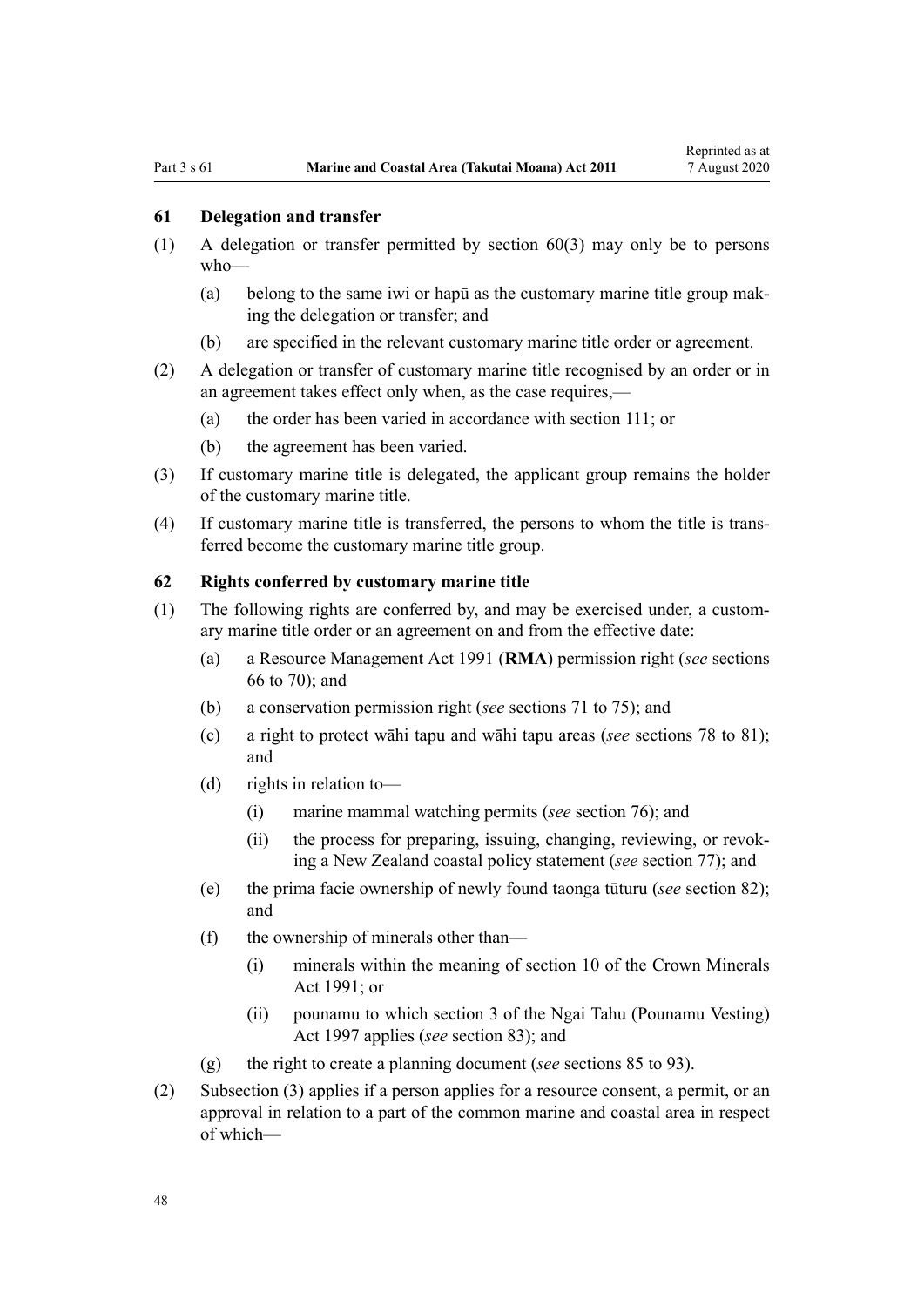- (a) no customary marine title order or agreement applies; but
- (b) either—

<span id="page-48-0"></span>Reprinted as at

- (i) an applicant group has applied to the Court under [section 100](#page-71-0) for recognition of customary marine title and notice has been given in accordance with [section 103;](#page-72-0) or
- (ii) an applicant group has applied to enter negotiations under [section](#page-69-0) [95.](#page-69-0)
- (3) Before a person may lodge an application that relates to a right conferred by a customary marine title order or agreement, that person must—
	- (a) notify the applicant group about the application; and
	- (b) seek the views of the group on the application.

## *Accommodated activities*

## **63 Interpretation**

In this section and in sections 64 and 65,—

**accommodated activities** are activities that are—

- (a) expressly excluded under [section 64\(1\)](#page-50-0) from the exercise of an RMA permission right or a conservation permission right by a customary marine title group; and
- (b) within the scope of the activities provided for by [section 64\(1\)](#page-50-0)

**accommodated infrastructure** means infrastructure (including structures and associated operations) that is—

- (a) lawfully established; and
- (b) owned, operated, or carried out by 1 or more of the following:
	- (i) the Crown, including a Crown entity:
	- (ii) a local authority or a council-controlled organisation:
	- (iii) a network utility operator (within the meaning of [section 166](http://legislation.govt.nz/pdflink.aspx?id=DLM236206) of the Resource Management Act 1991):
	- (iv) an electricity generator (as defined in [section 2\(1\)](http://legislation.govt.nz/pdflink.aspx?id=DLM281866) of the Electricity Act 1992):
	- (v) a port company (as defined in [section 2\(1\)](http://legislation.govt.nz/pdflink.aspx?id=DLM131688) of the Port Companies Act 1988):
	- (vi) a port operator (as defined in [Part 3A](http://legislation.govt.nz/pdflink.aspx?id=DLM5689750) of the Maritime Transport Act 1994):
- (c) reasonably necessary for—
	- (i) the national social or economic well-being; or
	- (ii) the social or economic well-being of the region in which the infrastructure is located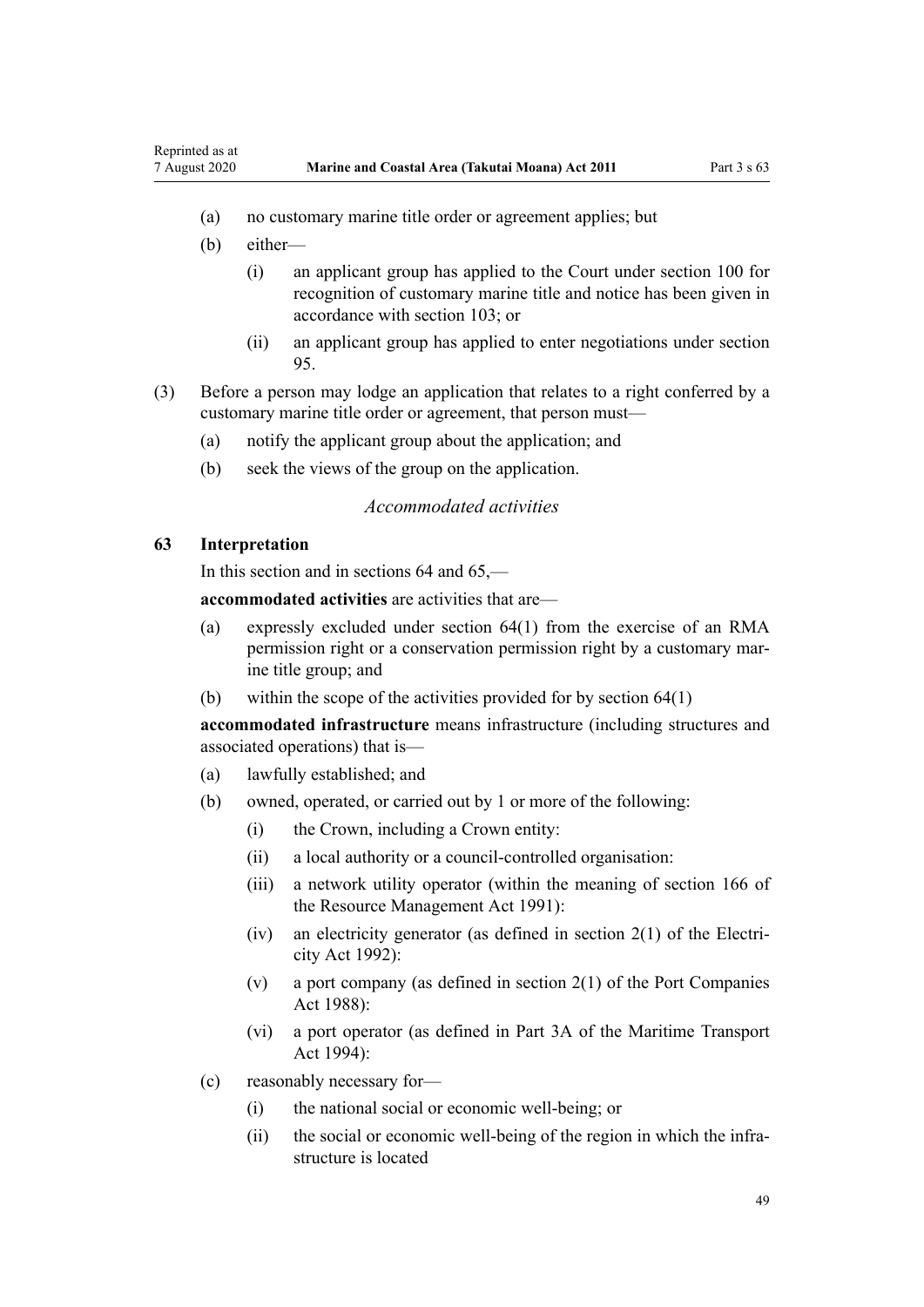**associated operations** means activities that are necessary for the functioning of an accommodated infrastructure, including—

- (a) an activity carried out under a resource consent granted under the [Resource Management Act 1991](http://legislation.govt.nz/pdflink.aspx?id=DLM230264) to permit existing accommodated infrastructure to continue in the same location; and
- (b) maintenance, remedial, and restoration work; and
- (c) the upgrading of existing infrastructure, but only if the effects on the environment of the upgraded infrastructure, assessed at the date when an application is made to upgrade the existing infrastructure, are to be the same or similar in character, intensity, and scale as the effects of the infrastructure that is being upgraded; and
- (d) the replacement of a part of existing infrastructure by a new part of the same or similar nature; and
- (e) the relocation of existing infrastructure, if—
	- (i) that is necessary for the continuing operation of the infrastructure; and
	- (ii) the effects on the environment of the new location, assessed at the date when an application is made to relocate the existing infrastructure, are the same or similar in character, intensity, and scale as the effects of the infrastructure in its previous location; and
- (f) dredging as part of the ongoing operation of a port

**Crown agent** has the meaning given in [section 10\(1\)](http://legislation.govt.nz/pdflink.aspx?id=DLM329649) of the Crown Entities Act 2004

**deemed accommodated activities** are the activities described in [section 65](#page-51-0) **emergency activity**—

- (a) means an activity undertaken in a customary marine title area to prevent, remove, or reduce—
	- (i) an actual or imminent danger to human health or safety; or
	- (ii) a danger to the environment or property so significant that immediate action is required; and
- (b) includes all necessary coastal protection work undertaken in a customary marine title area by a local authority or Crown agency; and
- (c) includes any activity authorised by an enactment for the purpose of preventing any of the matters referred to in paragraph (a), including an activity in relation to—
	- (i) a state of emergency declared under the [Civil Defence Emergency](http://legislation.govt.nz/pdflink.aspx?id=DLM149788) [Management Act 2002;](http://legislation.govt.nz/pdflink.aspx?id=DLM149788) or
	- (ii) a biosecurity emergency declared under [section 144](http://legislation.govt.nz/pdflink.aspx?id=DLM316395) of the Biosecurity Act 1993; or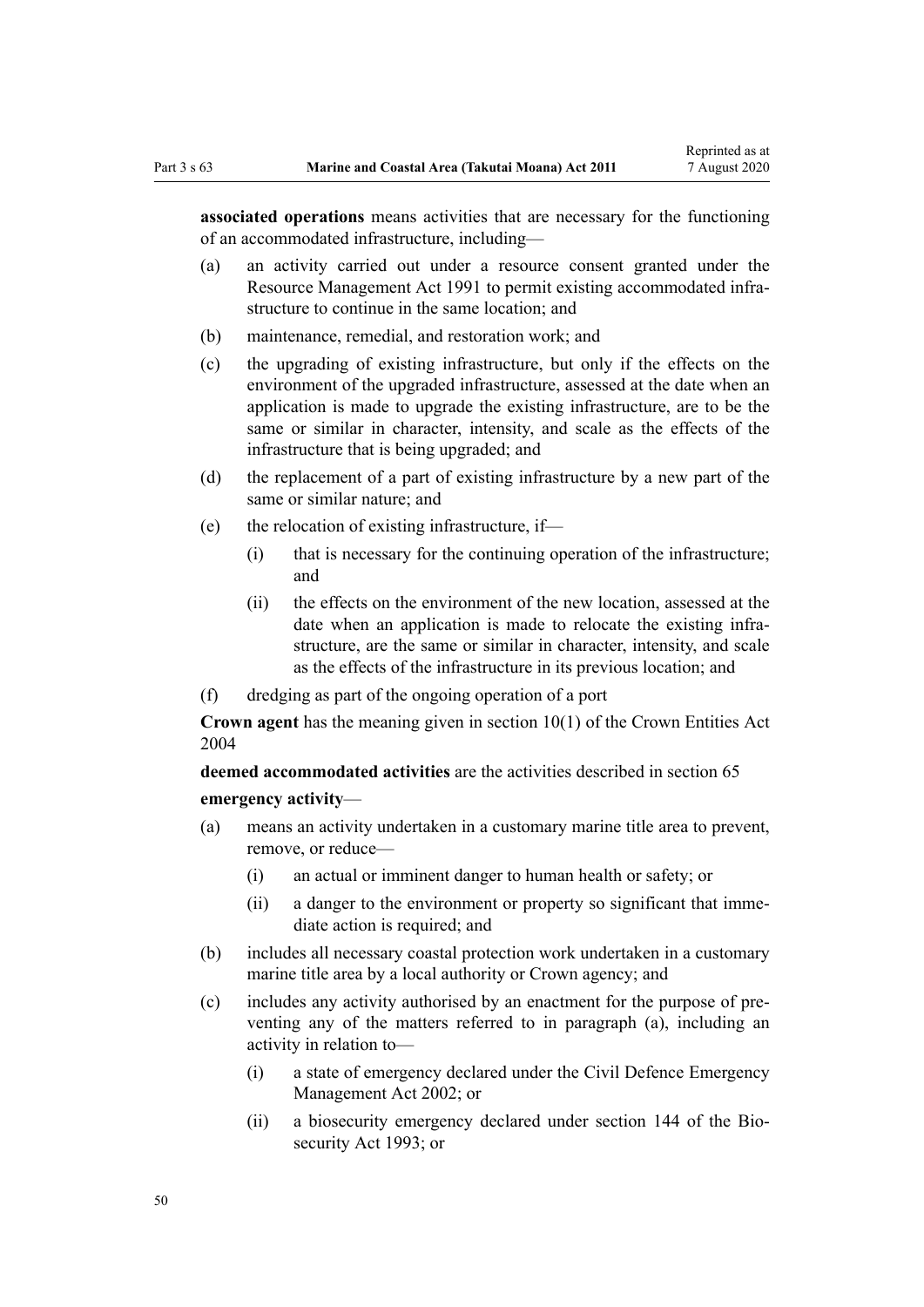- <span id="page-50-0"></span>(iii) an emergency or a special emergency declared under [section 49B](http://legislation.govt.nz/pdflink.aspx?id=DLM384019) or [136](http://legislation.govt.nz/pdflink.aspx?id=DLM384998) of the Hazardous Substances and New Organisms Act 1996; or
- (iv) a marine oil spill response under the [Maritime Transport Act](http://legislation.govt.nz/pdflink.aspx?id=DLM334659) [1994](http://legislation.govt.nz/pdflink.aspx?id=DLM334659); or
- (v) an emergency within the meaning of [section 6](http://legislation.govt.nz/pdflink.aspx?id=DLM6678613) of the Fire and Emergency New Zealand Act 2017; or
- (vi) emergency works described in [section 330](http://legislation.govt.nz/pdflink.aspx?id=DLM239003) of the Resource Management Act 1991

**existing**, in relation to an activity, means an activity for which, before the effective date, any necessary resource consents have been granted, whether or not any or all of them have been given effect to before the effective date.

Section 63 **accommodated infrastructure** paragraph (b)(vi): replaced, on 23 October 2013, by [sec](http://legislation.govt.nz/pdflink.aspx?id=DLM4698973)[tion 90](http://legislation.govt.nz/pdflink.aspx?id=DLM4698973) of the Maritime Transport Amendment Act 2013 (2013 No 84).

Section 63 **emergency activity** paragraph (c)(v): amended, on 1 July 2017, by [section 197](http://legislation.govt.nz/pdflink.aspx?id=DLM6678752) of the Fire and Emergency New Zealand Act 2017 (2017 No 17).

## **64 Accommodated activities**

- (1) An accommodated activity—
	- (a) may be carried out in a part of the common marine and coastal area despite customary marine title being recognised in respect of that part under [subpart 1](#page-69-0) or [2](#page-70-0) of Part 4; and
	- (b) is not limited or otherwise affected by the exercise of an RMA permission right or a conservation permission right; but
	- (c) does not limit or otherwise affect the exercise of any other right referred to in section  $62(1)$ .
- (2) For the purposes of this subpart, **accommodated activity** means any of the following activities, to the extent that they are within a customary marine title area:
	- (a) an activity authorised under a resource consent, whenever granted, if the application for the consent is first accepted by the consent authority before the effective date:
	- (b) an activity that may be carried out under a resource consent, whenever granted, for a minimum impact activity (as defined in [section 2\(1\)](http://legislation.govt.nz/pdflink.aspx?id=DLM242543) of the Crown Minerals Act 1991) relating to petroleum (as defined in section 2(1) of that Act):
	- (c) accommodated infrastructure:
	- (d) the management activities for which a resource consent is required in relation to—
		- (i) an existing marine reserve:
		- (ii) an existing wildlife sanctuary: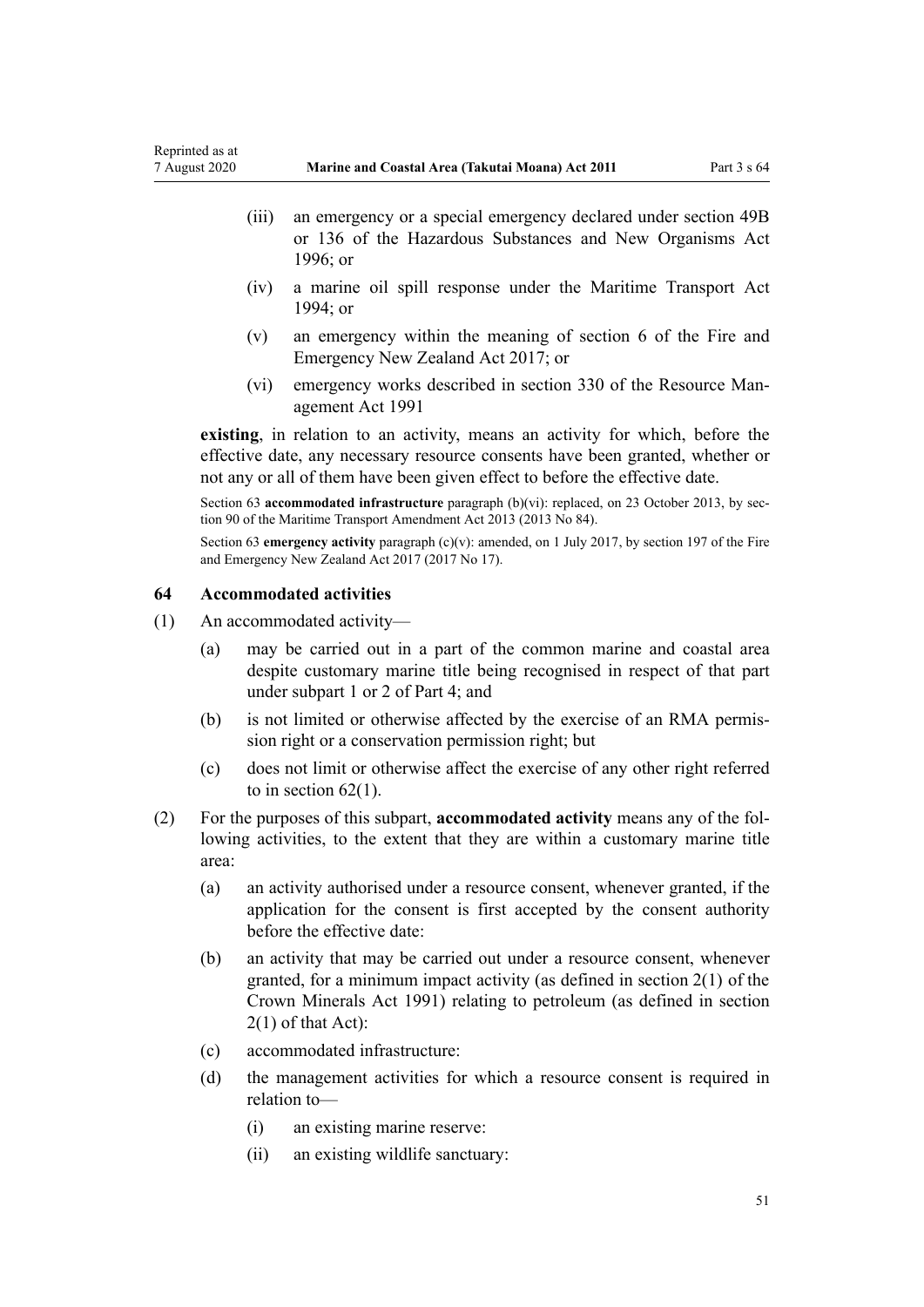- <span id="page-51-0"></span>(iii) an existing marine mammal sanctuary:
- (iv) an existing concession:
- (e) an activity carried out under a coastal permit granted under the [Resource](http://legislation.govt.nz/pdflink.aspx?id=DLM230264) [Management Act 1991](http://legislation.govt.nz/pdflink.aspx?id=DLM230264) to permit existing aquaculture activities to continue to be carried out in a specified part of the common marine and coastal area,—
	- (i) regardless of when the application is lodged or whether there is any change in the species farmed or in the method of marine farming; but
	- (ii) provided that there is no increase in the area, or change of location, of the coastal space occupied by the aquaculture activities for which the existing coastal permit was granted:
- (f) an emergency activity:
- (g) scientific research or monitoring that is undertaken or funded by—
	- (i) the Crown:
	- (ii) any Crown agent:
	- (iii) the regional council with statutory functions in the region where the research or monitoring is to take place:
- (h) a deemed accommodated activity.
- (3) Subsection (4) applies if, in relation to whether an activity is an accommodated activity, there is a dispute between—
	- (a) a customary marine title group; and
	- (b) the person who owns, operates, or carries out the activity that is the subject of the dispute.
- (4) Either party to the dispute may refer the dispute to the Minister for Land Information for resolution.
- (5) The decision of the Minister is final.

### **65 Deemed accommodated activities**

- (1) For the purpose of [section 64\(2\)\(h\)](#page-50-0) and [Schedule 2](#page-92-0), the following activities are deemed to be accommodated activities:
	- (a) the construction or operation of any proposed infrastructure that—
		- (i) is within the meaning of paragraph (b) of the definition of **accommodated infrastructure**; and
		- (ii) cannot practicably be constructed or operated in any location other than within a customary marine title area; and
		- (iii) is essential for—
			- (A) the national social or economic well-being; or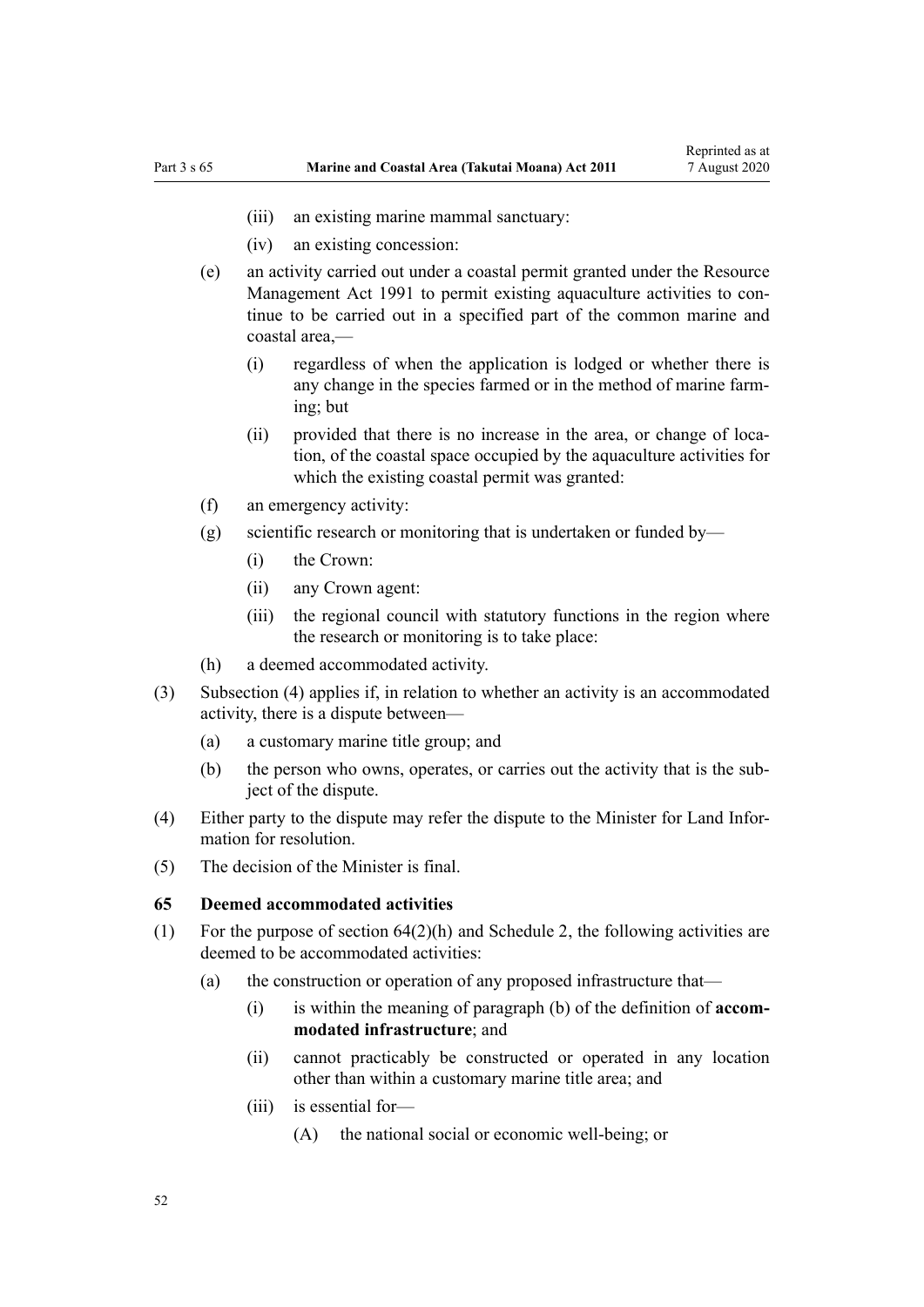- (B) the social or economic well-being of the region in which the infrastructure is located; and
- <span id="page-52-0"></span>(iv) in any case where the construction of infrastructure is to take place at any time after the commencement of this Act, that construction is either—
	- (A) agreed in principle in accordance with [Part 1](#page-92-0) of Schedule 2 (subject to all necessary consents being obtained) by the group that holds a customary marine title order in the area relevant to the proposed infrastructure; or
	- (B) classified by the Minister for Land Information as a deemed accommodated activity (subject to all necessary resource consents being obtained) in accordance with [Part 1](#page-92-0) of Schedule 2:
- (b) any activity—
	- (i) that, at any time after the commencement of this Act, is necessary for, or reasonably related to, prospecting, exploration, mining operations, or mining (as those terms are defined in [section 2\(1\)](http://legislation.govt.nz/pdflink.aspx?id=DLM242543) of the Crown Minerals Act 1991) for petroleum under a privilege; and
	- (ii) for which an agreement or an arbitral award has been made under [Part 2](#page-95-0) of Schedule 2:
- (c) any activity—
	- (i) that, at any time after the commencement of this Act, is necessary for, or reasonably related to, the exercise of a privilege in existence immediately before the effective date and of the rights associated with that privilege, as provided for in [section 84\(1\)](#page-63-0); and
	- (ii) for which an agreement or arbitral award has been made under [Part 2](#page-95-0) of Schedule 2.
- (2) Nothing in subsection  $(1)(a)$  or (b) limits the discretion of a consent authority—
	- (a) to decline an application for a resource consent; or
	- (b) to impose conditions on the resource consent.

## *RMA permission right*

## **66 Scope of Resource Management Act 1991 permission right**

(1) An RMA permission right applies to activities that are to be carried out under a resource consent, including a resource consent for a controlled activity, to the extent that the resource consent is for an activity to be carried out within a customary marine title area.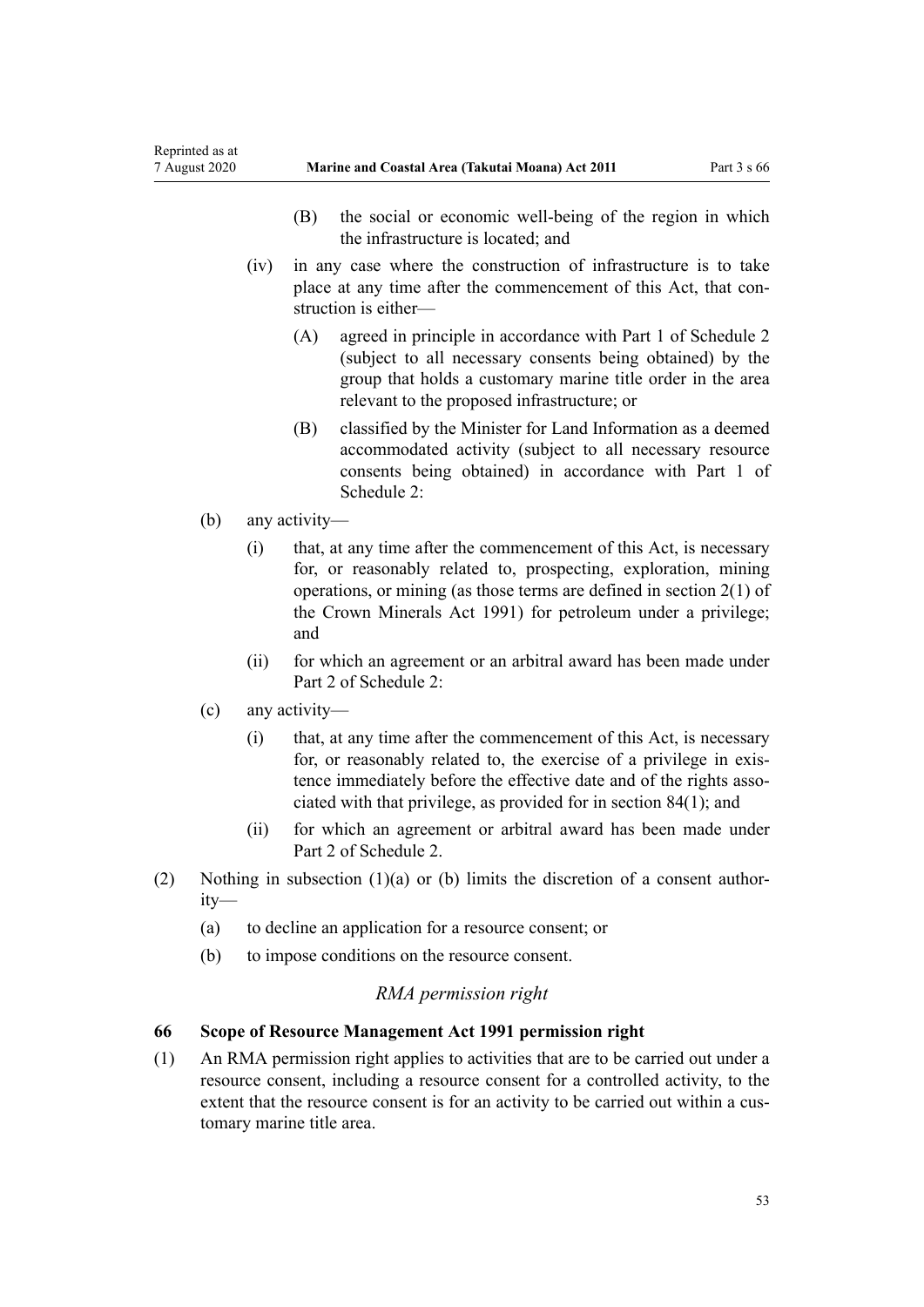- <span id="page-53-0"></span>(2) A customary marine title group may give or decline permission, on any grounds, for an activity to which an RMA permission right applies.
- (3) Permission given by a customary marine title group cannot be revoked.
- (4) An RMA permission right does not apply to the grant or exercise of a resource consent for an accommodated activity.
- (5) An RMA permission right, or permission given under such a right, does not limit the discretion of a consent authority—
	- (a) to decline an application for a resource consent; or
	- (b) to impose conditions.
- (6) In this section, **consent authority** includes the Minister of Conservation and the Minister for the Environment exercising the powers of a consent authority under the [Resource Management Act 1991](http://legislation.govt.nz/pdflink.aspx?id=DLM230264).

## **67 Procedural matters relevant to exercise of RMA permission right**

- (1) A person seeking to carry out an activity (the **applicant**) to which an RMA permission right applies—
	- (a) must make a request for permission by notice to the relevant customary marine title group; and
	- (b) may do so at any time before the relevant resource consent may commence.
- (2) The customary marine title group must—
	- (a) notify in writing its decision on a request for permission to—
		- (i) the applicant who gave notice under subsection (1); and
		- (ii) the relevant consent authority; and
	- (b) if permission is given, specify—
		- (i) the activity for which permission is given; and
		- (ii) the applicant who is to have the benefit of the permission; and
		- (iii) the duration of the permission.
- (3) Unless the customary marine title group has already notified its decision to the applicant under subsection (2), it must do so not later than 40 working days after it receives a notice from the applicant that the applicant has been granted the relevant resource consent (whether or not the applicant had previously notified the customary marine title group of the application).
- (4) The customary marine title group is to be treated as having given permission for the resource consent, for its duration, if notice of its decision is not received by the applicant in accordance with subsection (3).
- (5) In subsection (3), the grant of a resource consent means that the consent has been granted and any appeal rights exhausted, and that the resource consent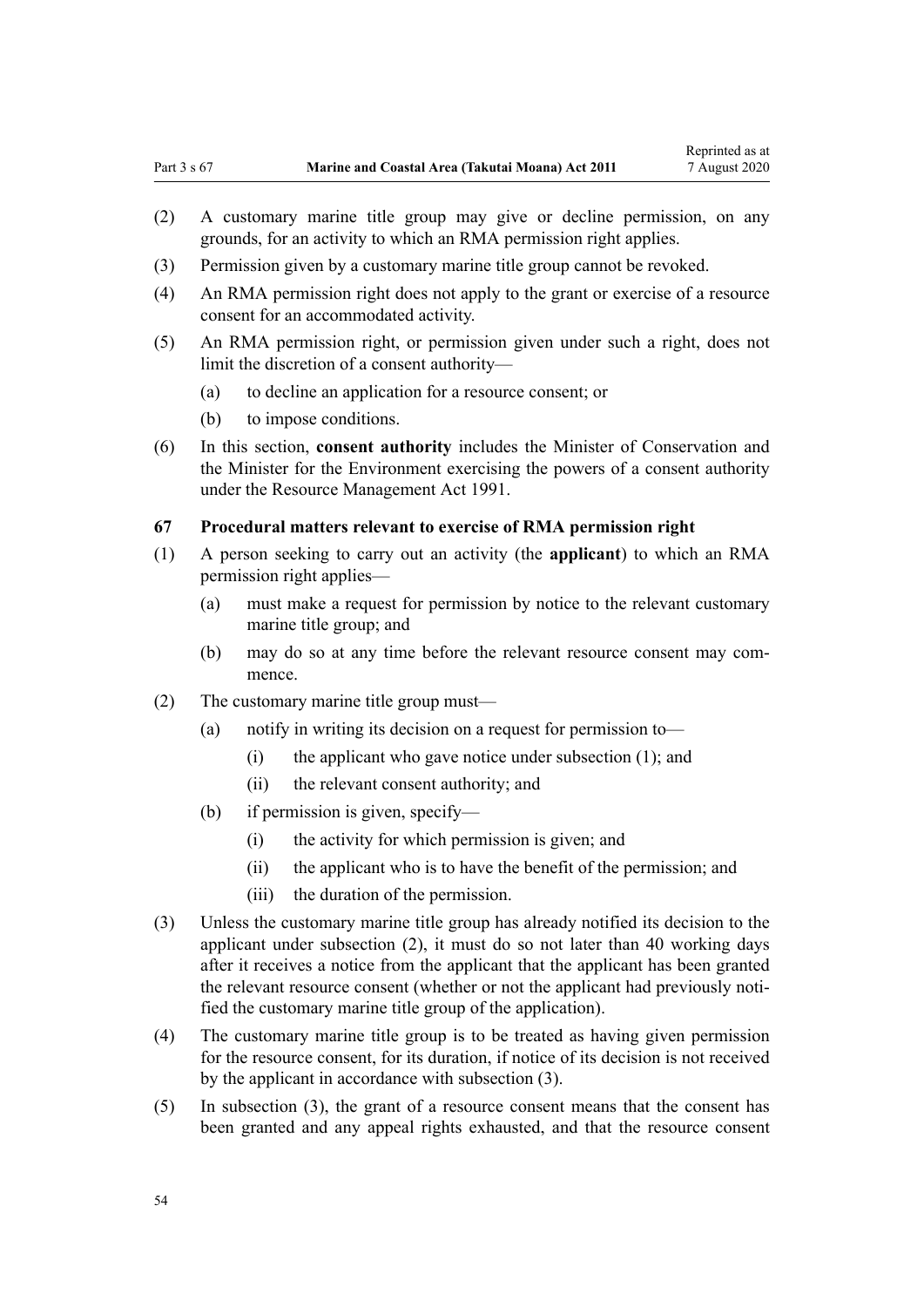would, but for the requirement for the permission of the customary marine title group, commence under [section 116](http://legislation.govt.nz/pdflink.aspx?id=DLM234865) of the Resource Management Act 1991.

#### **68 Effect of RMA permission right**

Reprinted as at

- (1) The holder of a resource consent for an activity in a customary marine title area to which an RMA permission right applies must not commence the activity to which the consent applied unless—
	- (a) permission has been given by the relevant customary marine title group under [section 66\(2\)](#page-52-0) for that activity; and
	- (b) the permission covers the activity to which the resource consent applies.
- (2) To avoid doubt, a decision of a customary marine title group to give or to decline permission for an activity is not subject to—
	- (a) a right of appeal; or
	- (b) a right of objection under [section 357](http://legislation.govt.nz/pdflink.aspx?id=DLM239342) or [357A](http://legislation.govt.nz/pdflink.aspx?id=DLM239356) of the Resource Management Act 1991.

## **69 Offence and penalty provision**

- (1) In relation to an activity to which an RMA permission right applies, it is an offence to commence the activity in the relevant customary title area unless the relevant customary marine title group has given permission under [section 66\(2\)](#page-52-0) or is to be treated as having given permission under [section 67\(4\).](#page-53-0)
- (2) Every person who commits an offence against subsection (1) is liable, on conviction,—
	- (a) in the case of a natural person, to imprisonment for a term not exceeding 2 years or a fine not exceeding \$300,000:
	- (b) in the case of a person other than a natural person, to a fine not exceeding \$600,000.
- (3) A person convicted of an offence under this section is also liable for the full value of—
	- (a) any revenue or profits earned by, or accruing to, the offender as a result of the offence; or
	- (b) any revenue or profits lost by the customary marine title group as a result of the offence; or
	- (c) any savings in costs made by, or accruing to, the offender as a result of the offence.
- (4) If a person is convicted of an offence under this section and a fine is imposed, the Environment Court must—
	- (a) deduct 10% from the total sum of the fine imposed and the full amount payable under subsection (3), to be credited to the Crown Bank Account; and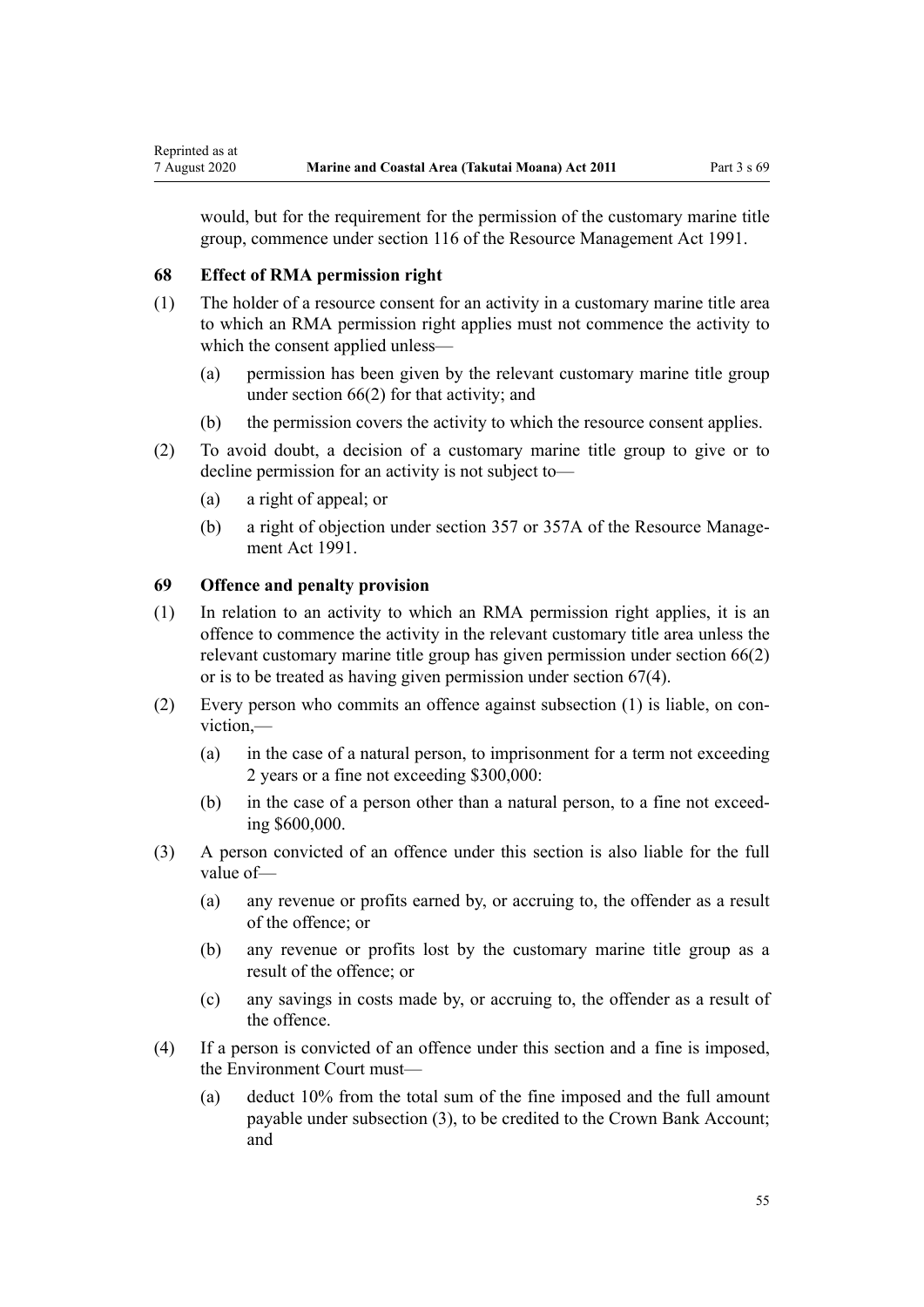- <span id="page-55-0"></span>(i) in full to the relevant customary marine title group that brought the prosecution; or
- (ii) if another person or group brought the prosecution, to that person and the relevant customary marine title group in any proportion that the Environment Court directs.
- (5) Proceedings under this section and section 70 must be heard either—
	- (a) by an Environment Judge sitting alone; or
	- (b) in the District Court and, unless the Chief District Court Judge directs otherwise, by a District Court Judge who is an Environment Judge.

Section 69(2): amended, on 1 July 2013, by [section 413](http://legislation.govt.nz/pdflink.aspx?id=DLM3360714) of the Criminal Procedure Act 2011 (2011) No 81).

## **70 Environment Court may make enforcement orders**

- (1) Subsection (3) applies only if, in relation to the exercise of a resource consent,—
	- (a) the RMA permission right is applicable; and
	- (b) a resource consent is exercised without the permission of the customary marine title group being obtained.
- (2) If proceedings for an offence are commenced in the Environment Court, the [Criminal Procedure Act 2011](http://legislation.govt.nz/pdflink.aspx?id=DLM3359902) applies as if a reference to the District Court were a reference to the Environment Court, with any other necessary modifications.
- (3) The Environment Court may make enforcement orders to—
	- $(a)$  prohibit a person from continuing the activity:
	- (b) require a person to remove any structure or other work or materials from the customary marine title area:
	- (c) require a person to rectify any adverse effects of the activity on the customary marine title area.

Section 70(2): amended, on 1 July 2013, by [section 413](http://legislation.govt.nz/pdflink.aspx?id=DLM3360714) of the Criminal Procedure Act 2011 (2011 No 81).

## *Conservation permission right*

#### **71 Scope and effect of conservation permission right**

(1) A conservation permission right enables a customary marine title group to give or decline permission, on any grounds, for the Minister of Conservation or the Director-General, as the case requires, to proceed to consider an application or proposal for a conservation activity specified in subsection (3).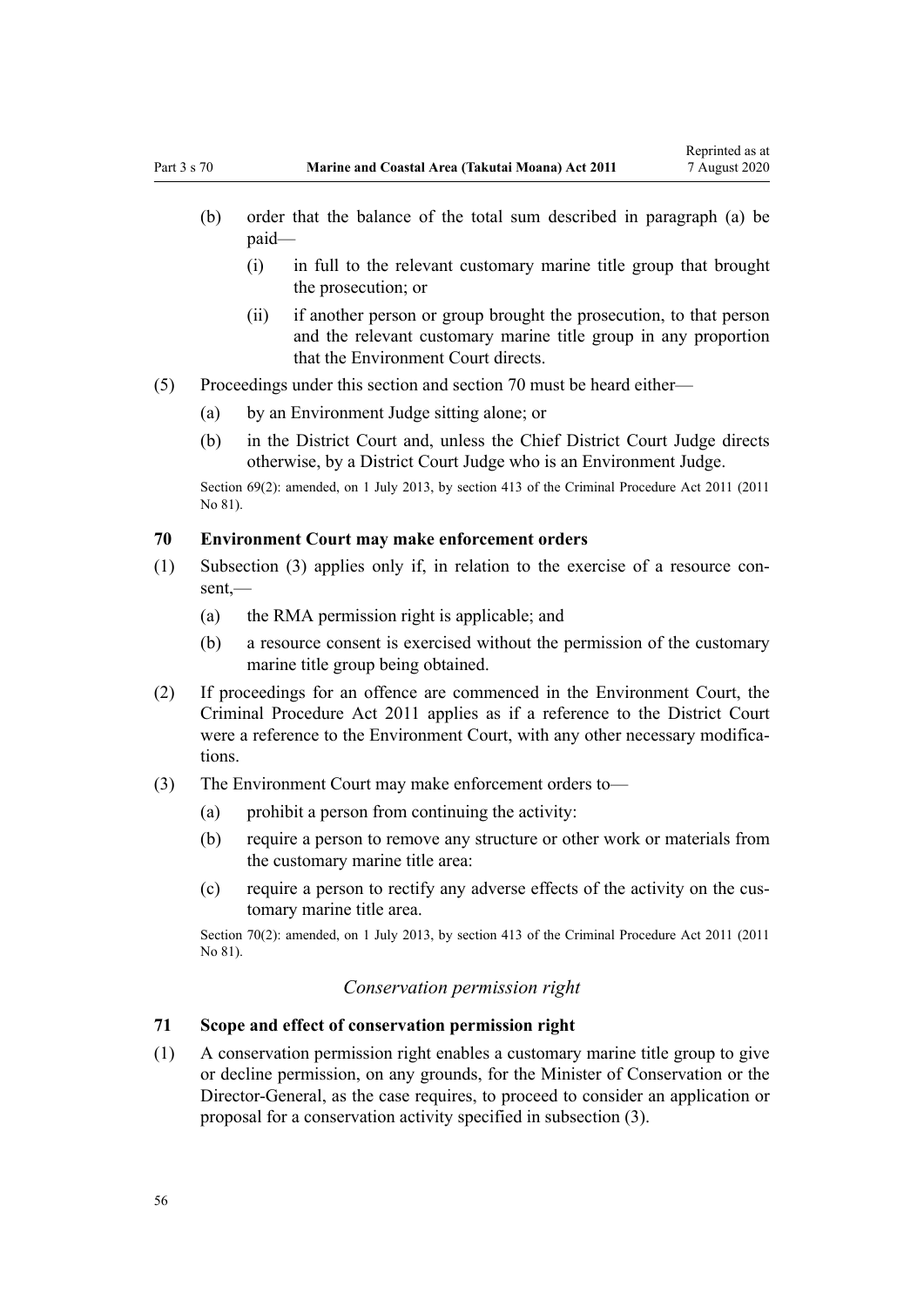- <span id="page-56-0"></span>(2) A conservation permission right applies only in the case of an application or proposal made on or after the effective date.
- (3) The conservation activities to which a conservation permission right applies are activities wholly or partly within the relevant customary marine title area and for which—
	- (a) an application is made under [section 5](http://legislation.govt.nz/pdflink.aspx?id=DLM398113) of the Marine Reserves Act 1971 to declare or extend a marine reserve:
	- (b) a proposal is made under the enactments relevant to a conservation protected area to declare or extend a conservation protected area:
	- (c) an application for a concession is made.
- (4) Permission given by a customary marine title group cannot be revoked.
- (5) A conservation permission right, or permission given under such a right, does not limit—
	- (a) the discretion of the Minister of Conservation or Director-General, as the case may require,—
		- (i) to decline an application or a proposal; or
		- (ii) to impose conditions, including conditions not sought by the customary marine title group, or more stringent conditions than those it may have sought; or
	- (b) the matters provided for in [sections 74](#page-57-0) and [75.](#page-57-0)
- (6) Nothing in this section or sections 72 or [73](#page-57-0) applies to an accommodated activity.

## **72 Obligation to refer proposals for conservation activity if conservation permission right applies**

- (1) The Minister of Conservation or Director-General, as the case requires,—
	- (a) must refer an application or a proposal for a conservation activity to the relevant customary marine title group for its consideration, unless the person making the proposal has already sought permission from the customary marine title group; and
	- (b) must not proceed to consider the application or proposal until the written permission of the group for the proposed activity is received by the Minister or Director-General; and
	- (c) must not approve an application or a proposal except to the extent that any permission given by the customary marine title group covers the application or proposal.
- (2) In referring an application in respect of a marine reserve under subsection (1), the Director-General must include information on—
	- (a) any boundary markers that may be placed in the reserve under [section 22](http://legislation.govt.nz/pdflink.aspx?id=DLM398410) of the Marine Reserves Act 1971; and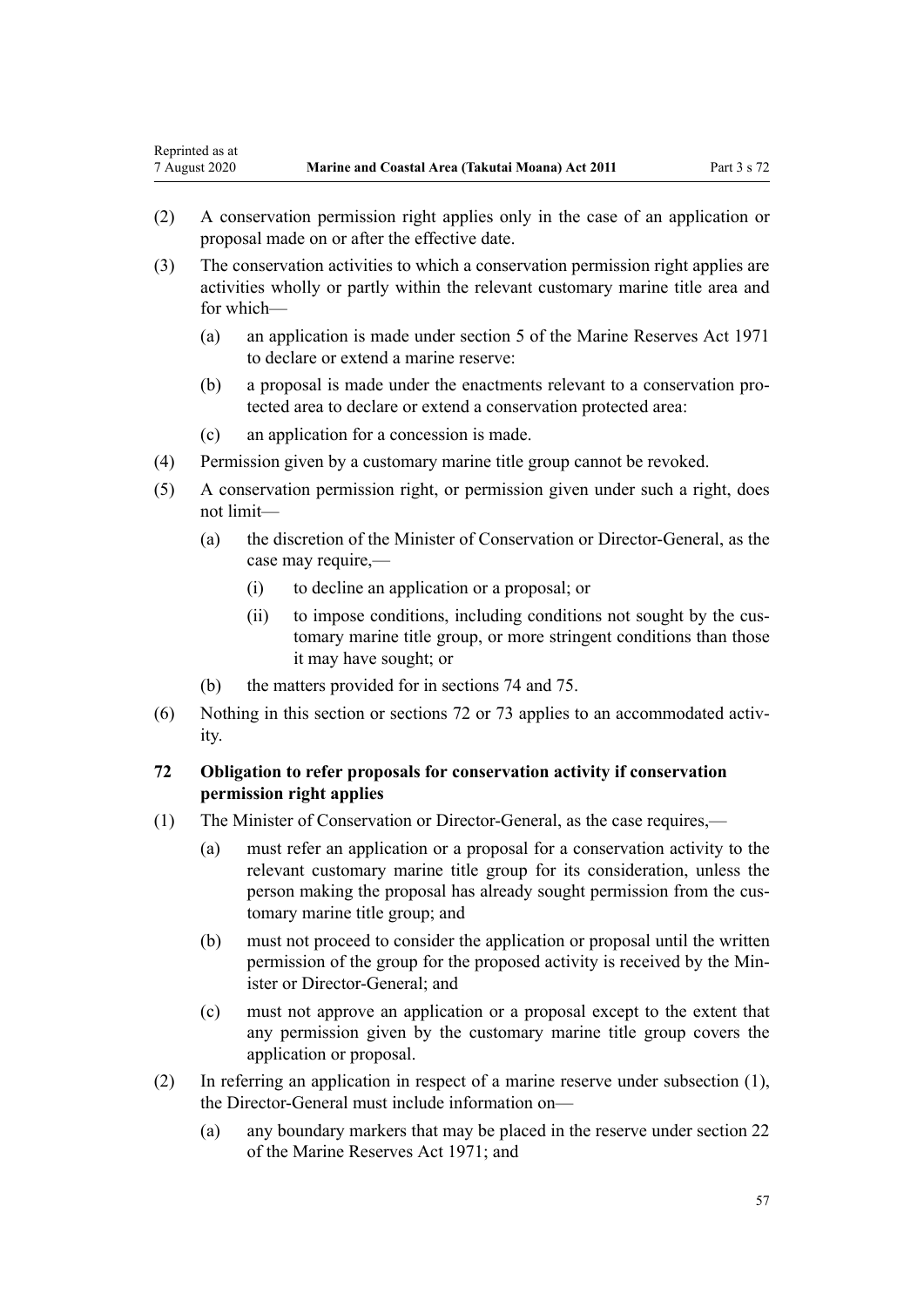- <span id="page-57-0"></span>(b) any signs that may be erected, or any management that may be carried out, in the reserve under that Act.
- (3) Permission given under [section 71](#page-55-0) is to be treated as including permission for the placement of boundary markers, signs, and management activities disclosed to the customary marine title group under subsection (2).

### **73 Obligations when conservation permission right is exercised**

- (1) A customary marine title group must, not later than 40 working days after it receives an application or a proposal for its consideration under [section 72](#page-56-0),—
	- (a) decide whether to give or decline permission for the Minister of Conservation or Director-General, as the case requires, to proceed to determine the application or proposal; and
	- (b) give written notice of that decision to the Minister of Conservation or Director-General, as the case requires.
- (2) The group is to be treated as having given permission if advice of its decision under subsection  $(1)(a)$  is not received under subsection  $(1)(b)$  within the stated time.
- (3) To avoid doubt,—
	- (a) the group is not obliged to comply with any obligations arising under the enactments listed in [section 71\(3\);](#page-55-0) and
	- (b) there is no right of appeal against the decision of a customary marine title group in the exercise of its conservation permission right.

#### *Protection purposes*

## **74 Priority of protection purposes**

- (1) This section applies to a proposal—
	- (a) to declare or extend a marine reserve that is wholly or partly in a customary marine title area; or
	- (b) to declare or extend a conservation protected area that is wholly or partly in a customary marine title area.
- (2) The Minister of Conservation or the Director-General, as the case requires, may proceed with a proposal described in subsection (1) without the permission of the relevant customary marine title group if the Minister or Director-General is satisfied that the proposal is for a protection purpose that is of national importance.

## **75 Matters relevant to determining protection purposes**

In making a determination under section 74(2), the Minister of Conservation or the Director-General, as the case requires, must have regard to—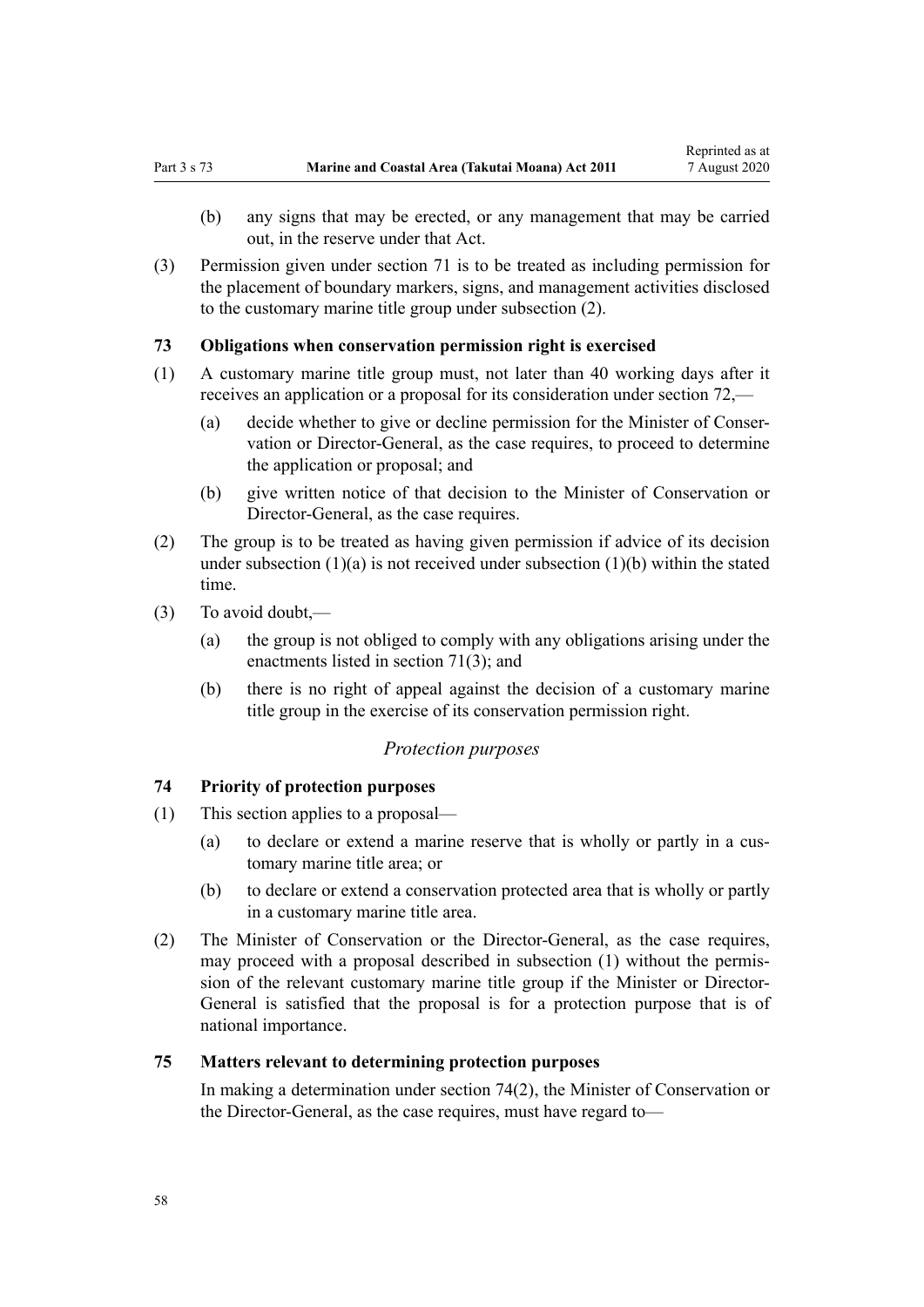<span id="page-58-0"></span>

| Reprinted as at<br>7 August 2020 |                                                                                                                                                                                                               | Marine and Coastal Area (Takutai Moana) Act 2011                                                                                                                                  | Part 3 s 76 |  |  |
|----------------------------------|---------------------------------------------------------------------------------------------------------------------------------------------------------------------------------------------------------------|-----------------------------------------------------------------------------------------------------------------------------------------------------------------------------------|-------------|--|--|
| (a)                              |                                                                                                                                                                                                               | the views of the customary marine title group on the effects of the pro-<br>posal on the interests of the group; and                                                              |             |  |  |
| (b)                              |                                                                                                                                                                                                               | whether the proposal minimises as far as practicable any adverse effects<br>on the interests of the group; and                                                                    |             |  |  |
| (c)                              |                                                                                                                                                                                                               | whether there are no practicable options for achieving a protection pur-<br>pose that is of national importance, other than within the customary mar-<br>ine title area, because— |             |  |  |
|                                  | (i)                                                                                                                                                                                                           | the protection relates to a unique or rare habitat, ecosystem, fea-<br>ture, or area of scientific value; or                                                                      |             |  |  |
|                                  | (ii)                                                                                                                                                                                                          | the area is nationally important for the conservation of a species;<br>or                                                                                                         |             |  |  |
|                                  | (iii)                                                                                                                                                                                                         | protection of the area is essential for the viability, integrity, or<br>effective management of a nationally important—                                                           |             |  |  |
|                                  |                                                                                                                                                                                                               | (A)<br>conservation protected area:                                                                                                                                               |             |  |  |
|                                  |                                                                                                                                                                                                               | marine reserve:<br>(B)                                                                                                                                                            |             |  |  |
|                                  |                                                                                                                                                                                                               | (C)<br>network of such protected areas; or                                                                                                                                        |             |  |  |
|                                  | (iv)                                                                                                                                                                                                          | the protection relates to a habitat, ecosystem, or species that<br>occurs at a number of sites where it is not practicable to achieve<br>the protection purposes; and             |             |  |  |
| (d)                              |                                                                                                                                                                                                               | any other matter similar in nature to the matters set out in paragraphs (a)<br>to $(c)$ .                                                                                         |             |  |  |
|                                  |                                                                                                                                                                                                               | Marine mammal watching permits                                                                                                                                                    |             |  |  |
| 76                               | Decisions on grant of marine mammal permits                                                                                                                                                                   |                                                                                                                                                                                   |             |  |  |
| (1)                              | Before the Director-General determines an application under the Marine Mam-<br>mals Protection Regulations 1992 to watch marine mammals within a custom-<br>ary marine title area, the Director-General must— |                                                                                                                                                                                   |             |  |  |
| (a)                              | area-                                                                                                                                                                                                         | give written notice to the customary marine title group relevant to that                                                                                                          |             |  |  |
|                                  | (i)                                                                                                                                                                                                           | of the proposed permit; and                                                                                                                                                       |             |  |  |
|                                  | (ii)                                                                                                                                                                                                          | that the Director-General seeks its views (which must be given<br>within 40 working days of that notice being received); and                                                      |             |  |  |
| (b)                              |                                                                                                                                                                                                               | recognise and provide for the views of the group on the proposed permit,<br>if they are provided within the specified time.                                                       |             |  |  |
| (2)                              |                                                                                                                                                                                                               | The obligation under subsection $(1)(b)$ does not limit the discretion of the                                                                                                     |             |  |  |

- Director-General to-(a) approve or decline an application on the grounds set out in the [Marine](http://legislation.govt.nz/pdflink.aspx?id=DLM168285) [Mammals Protection Regulations 1992](http://legislation.govt.nz/pdflink.aspx?id=DLM168285); or
	- (b) impose any conditions on a permit that the Director-General thinks fit.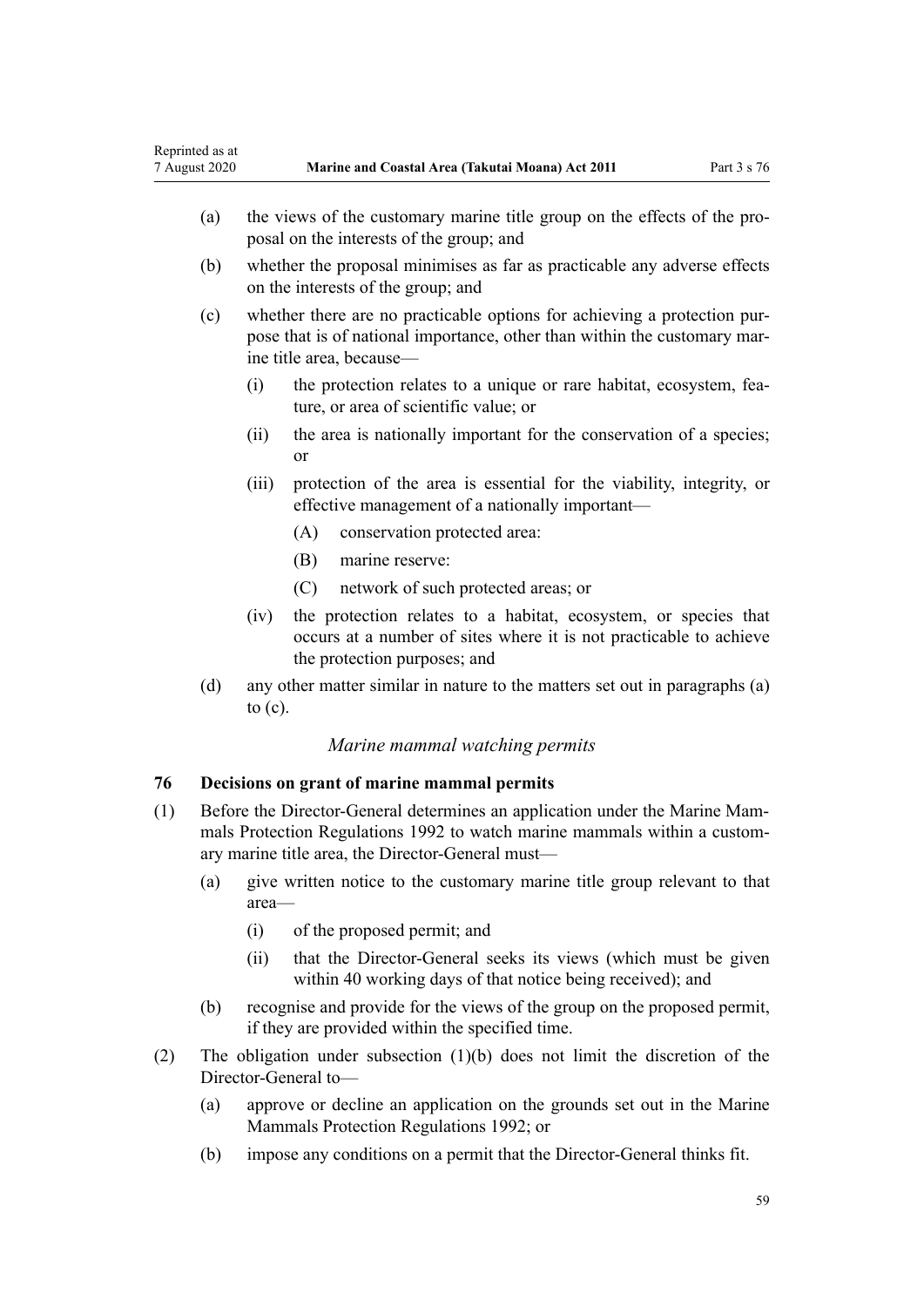<span id="page-59-0"></span>(3) The notice must include a copy of the proposed permit and sufficient information to enable the customary marine title group to provide its views on the application.

## *New Zealand coastal policy statement*

## **77 Consultation**

If the Minister of Conservation is proposing to prepare, issue, change, review, or revoke a New Zealand coastal policy statement under [section 57](http://legislation.govt.nz/pdflink.aspx?id=DLM233379) of the Resource Management Act 1991, the Minister must seek and consider the views of the customary marine title groups recorded on the register.

#### *Wāhi tapu protection right*

## **78 Protection of wāhi tapu and wāhi tapu areas**

- (1) A customary marine title group may seek to include recognition of a wāhi tapu or a wāhi tapu area—
	- (a) in a customary marine title order; or
	- (b) in an agreement.
- (2) A wāhi tapu protection right may be recognised if there is evidence to establish—
	- (a) the connection of the group with the wāhi tapu or wāhi tapu area in accordance with tikanga; and
	- (b) that the group requires the proposed prohibitions or restrictions on access to protect the wāhi tapu or wāhi tapu area.
- (3) If a customary marine title is recognised under [subpart 1](#page-69-0) or [2](#page-70-0) of Part 4, the customary marine title order or agreement must set out the wāhi tapu conditions that apply, as provided for in section 79.

## **79 Wāhi tapu conditions**

- (1) The wāhi tapu conditions that must be set out in a customary marine title order or an agreement are—
	- (a) the location of the boundaries of the wāhi tapu or wāhi tapu area that is the subject of the order; and
	- (b) the prohibitions or restrictions that are to apply, and the reasons for them; and
	- (c) any exemption for specified individuals to carry out a protected customary right in relation to, or in the vicinity of, the protected wāhi tapu or wāhi tapu area, and any conditions applying to the exercise of the exemption.
- (2) Wāhi tapu conditions—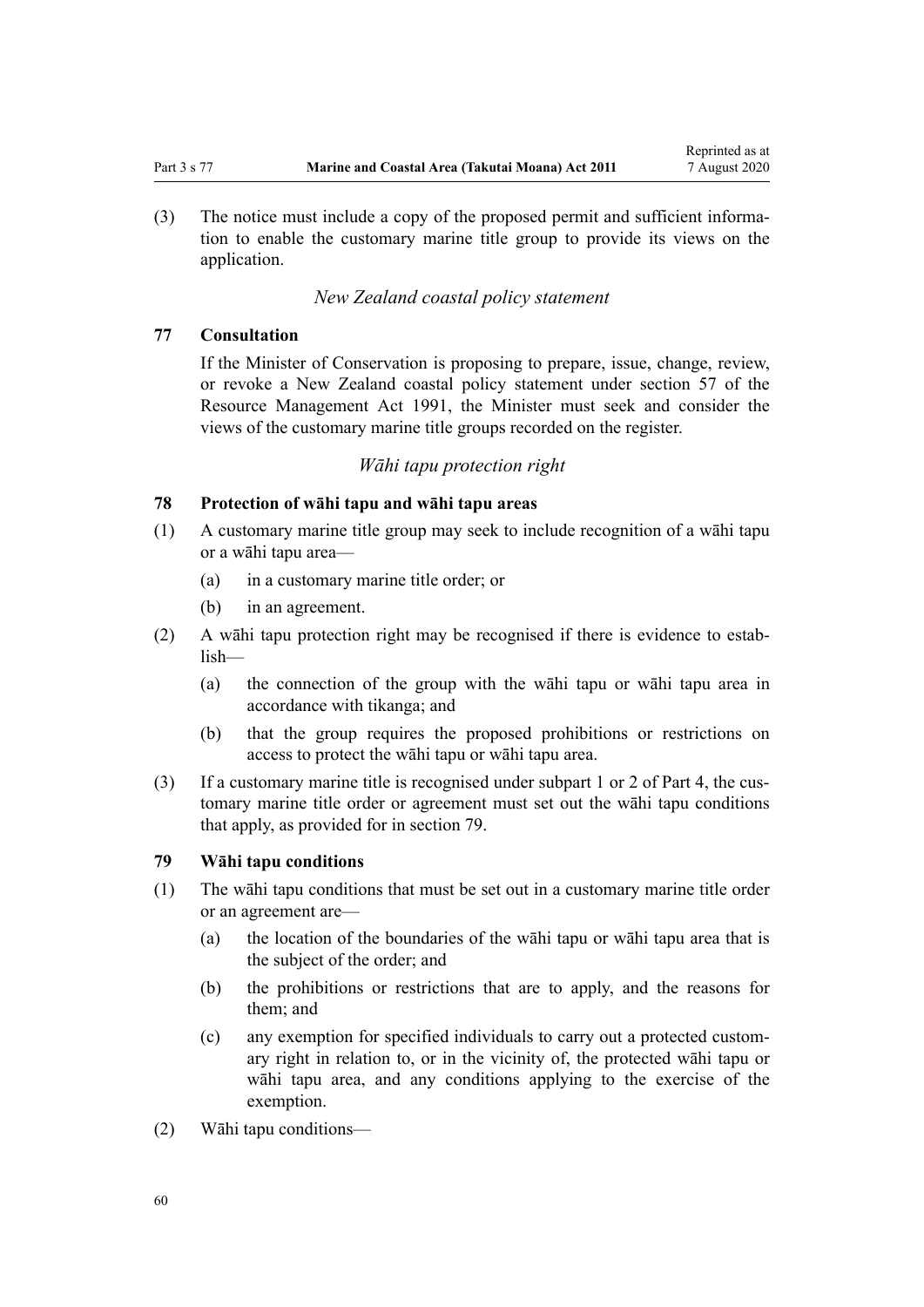- (a) may affect the exercise of fishing rights, but must not do so to the extent that the conditions prevent fishers from taking their lawful entitlement in a quota management area or fisheries management area; and
- (b) do not affect the exercise of kaitiakitanga by a customary marine title group in relation to a wāhi tapu or wāhi tapu area in the customary marine title area of that group.
- (3) A customary marine title group may seek to vary or revoke a wāhi tapu condition by applying to—
	- (a) vary a recognition order under [section 111;](#page-75-0) or
	- (b) vary an agreement.
- (4) In this section, **fisheries legislation** means—
	- (a) the [Fisheries Act 1983](http://legislation.govt.nz/pdflink.aspx?id=DLM66581); and
	- (b) the [Fisheries Act 1996](http://legislation.govt.nz/pdflink.aspx?id=DLM394191); and
	- (c) regulations made under those Acts.

## **80 Wardens and fishery officers**

- (1) Wardens may be appointed by a customary marine title group with an interest in a wāhi tapu or wāhi tapu area, in accordance with regulations made under [section 118,](#page-78-0) to promote compliance with a prohibition or restriction imposed under [section 79](#page-59-0).
- (2) A warden appointed under subsection (1) is responsible to the customary marine title group for the following functions:
	- (a) to assist in implementing any prohibition or restriction:
	- (b) to enter a wāhi tapu or wāhi tapu area for the purpose of performing the warden's functions:
	- (c) to advise members of the public of any applicable prohibition or restriction:
	- (d) to warn a person to leave a wāhi tapu or wāhi tapu area:
	- (e) to record—
		- (i) any failure to comply with a prohibition or restriction if the warden has reason to believe that the failure is intentional; and
		- (ii) the name, contact details, and date of birth of a person who the warden has reason to believe is intentionally failing to comply with a prohibition or restriction:
	- (f) to report to a constable any failure to comply with a prohibition or restriction in any case where the warden has reason to believe that the failure is intentional.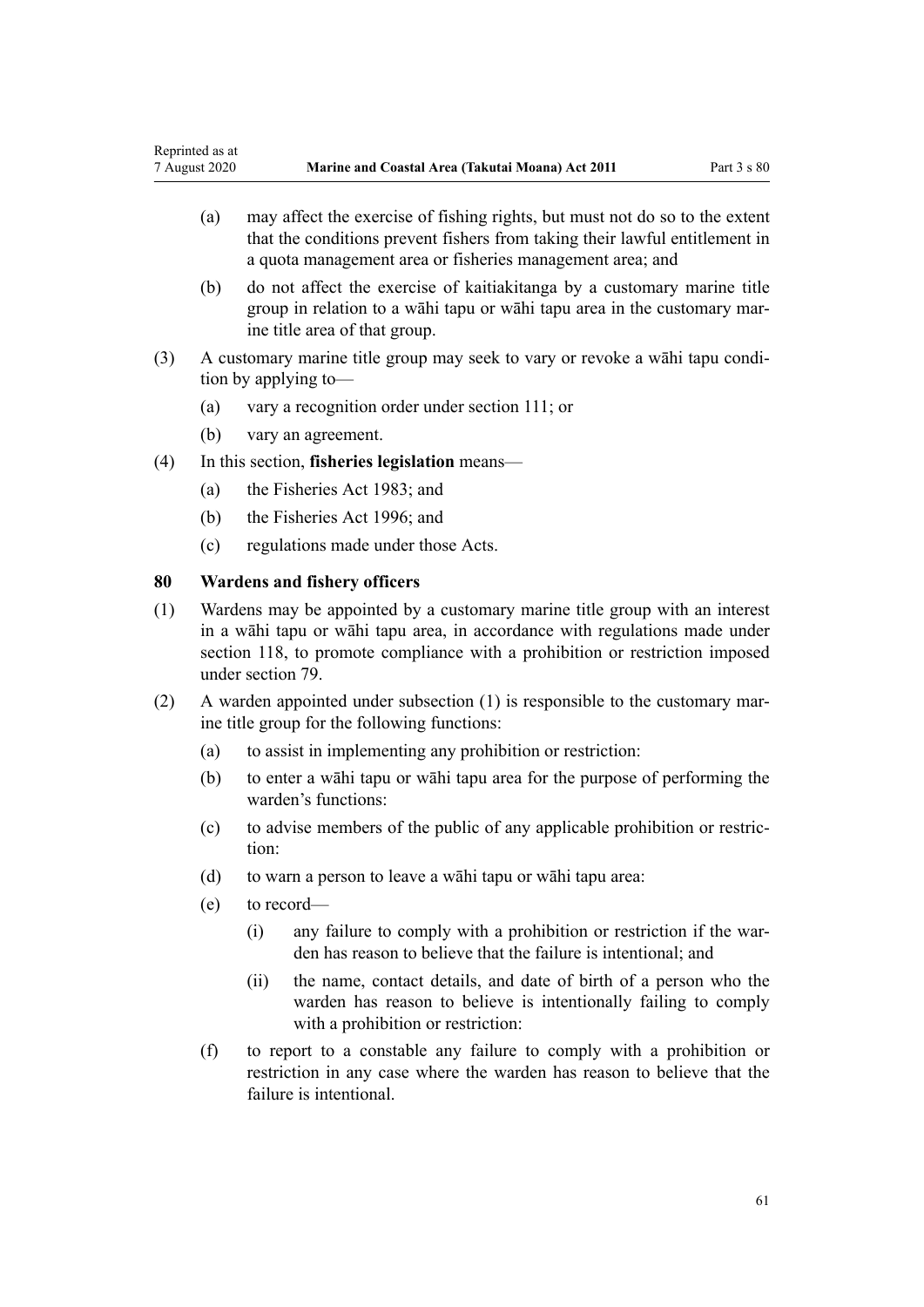- (3) Fishery officers and honorary fishery officers may enforce wāhi tapu conditions imposed under [section 79](#page-59-0) if, and to the extent that, any fishing in a wāhi tapu or wāhi tapu area breaches those conditions.
- (4) For the purpose of subsection (3), fishery officers and honorary fishery officers may enter a wāhi tapu or wāhi tapu area—
	- (a) to assist in implementing a prohibition or restriction:
	- (b) to advise fishers of any applicable prohibition or restriction:
	- (c) to warn fishers to leave the wāhi tapu or wāhi tapu area:
	- (d) to record any failure of a fisher, and the details of that fisher, to comply with a prohibition or restriction, if the officer has reason to believe the failure is intentional:
	- (e) to report any such failure to a constable.
- (5) In this section, **fishery officer**, **honorary fishery officer**, and **fishing** have the meanings given in [section 2\(1\)](http://legislation.govt.nz/pdflink.aspx?id=DLM394199) of the Fisheries Act 1996.

## **81 Compliance**

- (1) A local authority that has statutory functions in the location of a wāhi tapu or wāhi tapu area that is subject to a wāhi tapu protection right must, in consultation with the relevant customary marine title group, take any appropriate action that is reasonably necessary to encourage public compliance with any wāhi tapu conditions.
- (2) Every person commits an offence who intentionally fails to comply with a prohibition or restriction notified for that wāhi tapu or wāhi tapu area, and is liable on conviction to a fine not exceeding \$5,000.
- (3) Despite subsection (2), the offence provisions of the [Heritage New Zealand](http://legislation.govt.nz/pdflink.aspx?id=DLM4005402) [Pouhere Taonga Act 2014](http://legislation.govt.nz/pdflink.aspx?id=DLM4005402) apply if a wāhi tapu or wāhi tapu area subject to a wāhi tapu protection right is protected by a heritage covenant under [section 39](http://legislation.govt.nz/pdflink.aspx?id=DLM4005548) of that Act.
- (4) To avoid doubt, it is not an offence for a person to do anything that is inconsistent with the prohibition or restriction included in the wāhi tapu conditions if—
	- (a) the person is carrying out an emergency activity (within the meaning of [section 63](#page-48-0)); or
	- (b) the person has an exemption notified under section  $79(1)(c)$ .

Section 81(2): amended, on 1 July 2013, by [section 413](http://legislation.govt.nz/pdflink.aspx?id=DLM3360714) of the Criminal Procedure Act 2011 (2011) No 81).

Section 81(3): replaced, on 20 May 2014, by [section 107](http://legislation.govt.nz/pdflink.aspx?id=DLM4005646) of the Heritage New Zealand Pouhere Taonga Act 2014 (2014 No 26).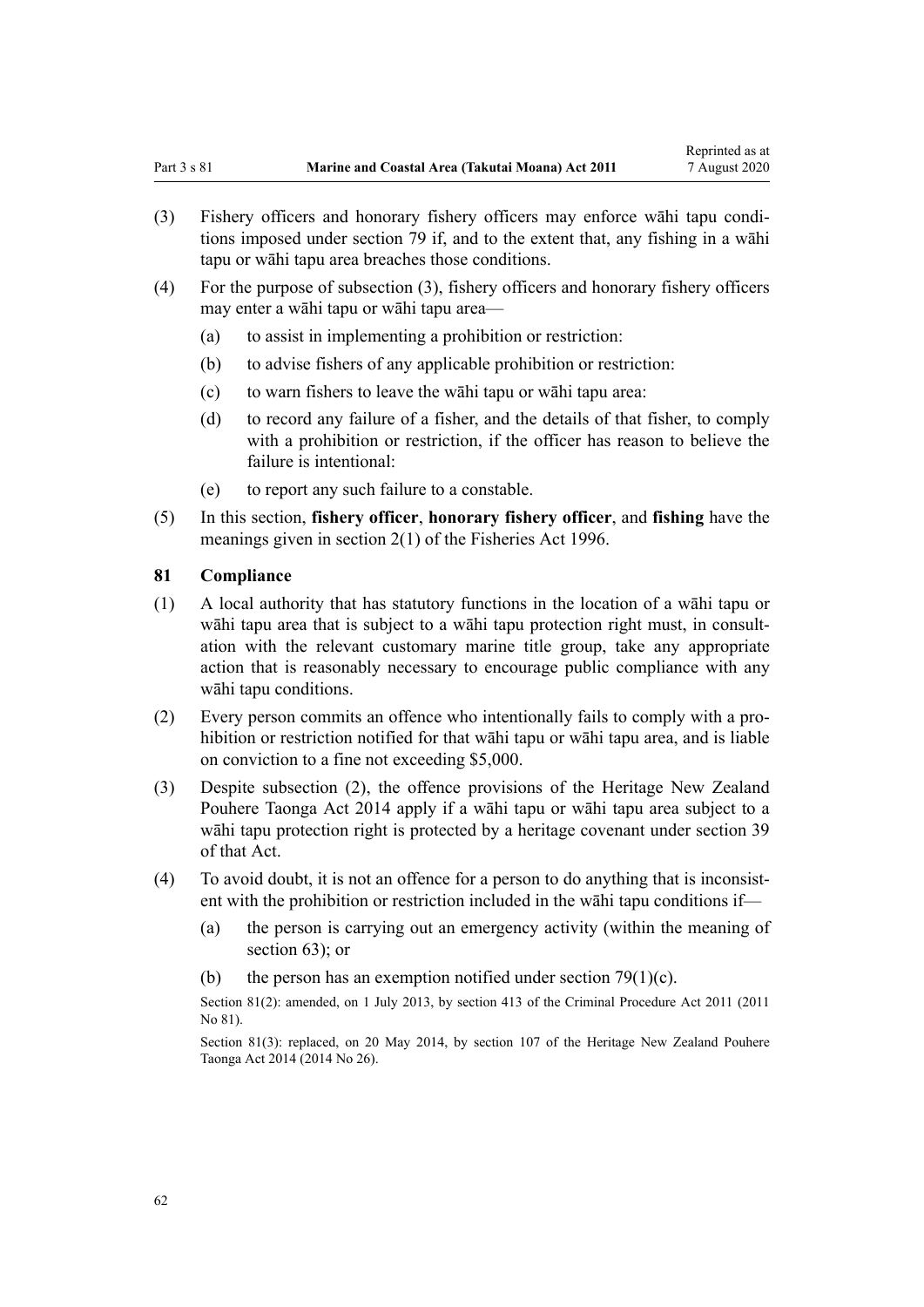#### *Ngā taonga tūturu*

## **82 Newly found taonga tūturu**

<span id="page-62-0"></span>Reprinted as at

- (1) Any taonga tūturu found in a customary marine title area on or after the effective date is prima facie the property of the relevant customary marine title group.
- (2) Accordingly, [section 11\(1\)](http://legislation.govt.nz/pdflink.aspx?id=DLM432422) of the Protected Objects Act 1975 does not apply to taonga tūturu to which subsection (1) applies.
- (3) Any person finding a taonga tūturu in a customary marine title area has a duty to notify the finding within 28 days, in accordance with [section 11\(3\)](http://legislation.govt.nz/pdflink.aspx?id=DLM432422) of the Protected Objects Act 1975.
- (4) The obligations of the chief executive under [section 11\(4\)](http://legislation.govt.nz/pdflink.aspx?id=DLM432422) of the Protected Objects Act 1975 apply, but with the following modifications:
	- (a) the relevant customary marine title group is entitled to have interim custody of the taonga tūturu, at the discretion of the chief executive and subject to any conditions that the chief executive considers fit; and
	- (b) the public notice given by the chief executive must provide for a period of 6 months from the date of the notice for any claims of ownership to the taonga tūturu to be lodged.
- (5) To avoid doubt, the discretion conferred on the chief executive or other person by [section 11\(2\)](http://legislation.govt.nz/pdflink.aspx?id=DLM432422) of the Protected Objects Act 1975 to apply to the Māori Land Court also applies under this section.
- (6) If no competing claims have been lodged with the chief executive after 6 months from the date of the notice given under subsection (4)(b), the relevant customary marine title group becomes the owner of the taonga tūturu.
- (7) If competing claims are lodged in respect of the taonga tūturu within the specified time $-$ 
	- (a) the relevant customary marine title group must be treated as having also lodged a claim for the ownership of the taonga tūturu; and
	- (b) the ownership of the taonga tūturu must be determined in accordance with [sections 11\(6\) and \(7\)](http://legislation.govt.nz/pdflink.aspx?id=DLM432422) and [12](http://legislation.govt.nz/pdflink.aspx?id=DLM432435) of the Protected Objects Act 1975.
- (8) [Section 11\(8\) and \(9\)](http://legislation.govt.nz/pdflink.aspx?id=DLM432422) of the Protected Objects Act 1975 apply to the finding of taonga tūturu to which this section applies.
- (9) In this section, **relevant customary marine title group** means the group that holds a customary marine title order or has entered into an agreement in relation to the part of the common marine and coastal area where the taonga tūturu is found.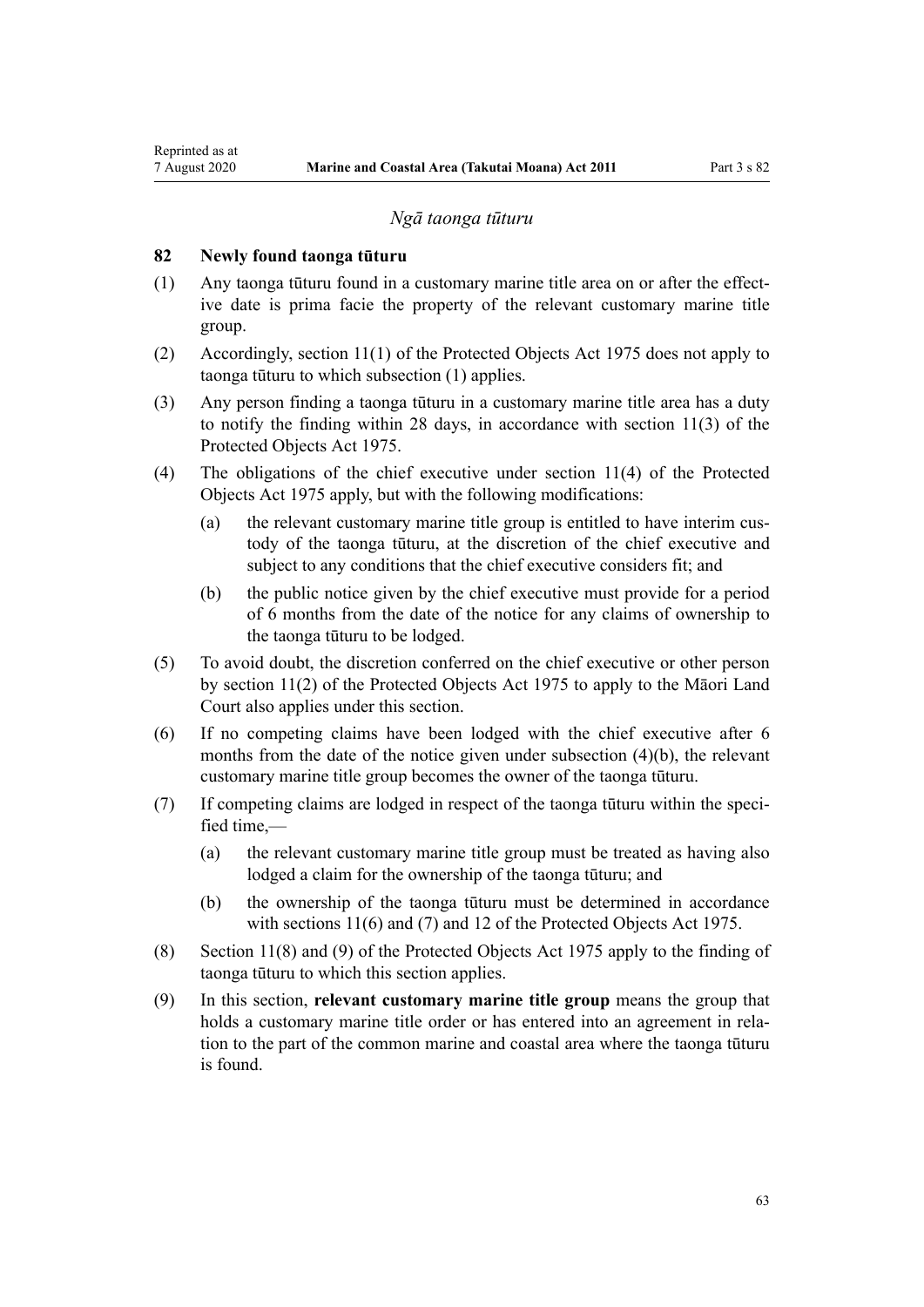### *Status of minerals*

### <span id="page-63-0"></span>**83 Status of minerals in customary marine title area**

- (1) This section applies on and after the effective date.
- (2) A customary marine title group has, and may exercise, ownership of minerals (other than petroleum, gold, silver, and uranium existing in their natural condition) that are within the customary marine title area of that group.
- (3) The reservation of minerals in favour of the Crown continued by [section 16\(2\)](#page-19-0) ceases.
- (4) This section does not limit or have any effect on [section 11\(1A\)](http://legislation.govt.nz/pdflink.aspx?id=DLM246311) of the Crown Minerals Act 1991 (which excludes the reservation of minerals in favour of the Crown from applying to pounamu to which [section 3](http://legislation.govt.nz/pdflink.aspx?id=DLM413605) of the Ngai Tahu (Pounamu Vesting) Act 1997 applies).

#### **84 Status of existing privileges within common marine and coastal area**

- (1) Despite section 83(2) and (3), the following privileges, rights, obligations, functions, and powers (including those preserved by the transitional provisions in [Part 2](http://legislation.govt.nz/pdflink.aspx?id=DLM247305) of the Crown Minerals Act 1991) continue as if section 83 had not been enacted:
	- (a) privileges in existence immediately before the effective date; and
	- (b) rights that can be exercised under the [Crown Minerals Act 1991](http://legislation.govt.nz/pdflink.aspx?id=DLM242535) by the holders of those privileges or any other person; and
	- (c) subsequent rights and privileges granted to those holders or any other person following the exercise of the rights referred to in paragraph (b) (including those provided for by [section 32](http://legislation.govt.nz/pdflink.aspx?id=DLM246341) of the Crown Minerals Act 1991); and
	- (d) the obligations on those holders or any other person imposed by or under the [Crown Minerals Act 1991;](http://legislation.govt.nz/pdflink.aspx?id=DLM242535) and
	- (e) the exercise by the Crown of its functions and powers under the [Crown](http://legislation.govt.nz/pdflink.aspx?id=DLM242535) [Minerals Act 1991](http://legislation.govt.nz/pdflink.aspx?id=DLM242535) in relation to any of the matters referred to in paragraphs (a) to (d).
- (2) A customary marine title group is entitled to receive the following royalties:
	- (a) from the Crown, any royalties due to the Crown under the [Crown Min](http://legislation.govt.nz/pdflink.aspx?id=DLM242535)[erals Act 1991](http://legislation.govt.nz/pdflink.aspx?id=DLM242535) in respect of minerals (other than petroleum, gold, silver, and uranium existing in their natural condition) that are subject to any privilege referred to in subsection  $(1)(a)$  to  $(d)$  that applies to its customary marine title area; and
	- (b) from the regional council, any royalties for sand and shingle taken from the customary marine title area imposed by regulations made under the [Resource Management Act 1991](http://legislation.govt.nz/pdflink.aspx?id=DLM230264).
- (3) Royalties due under subsection (2)—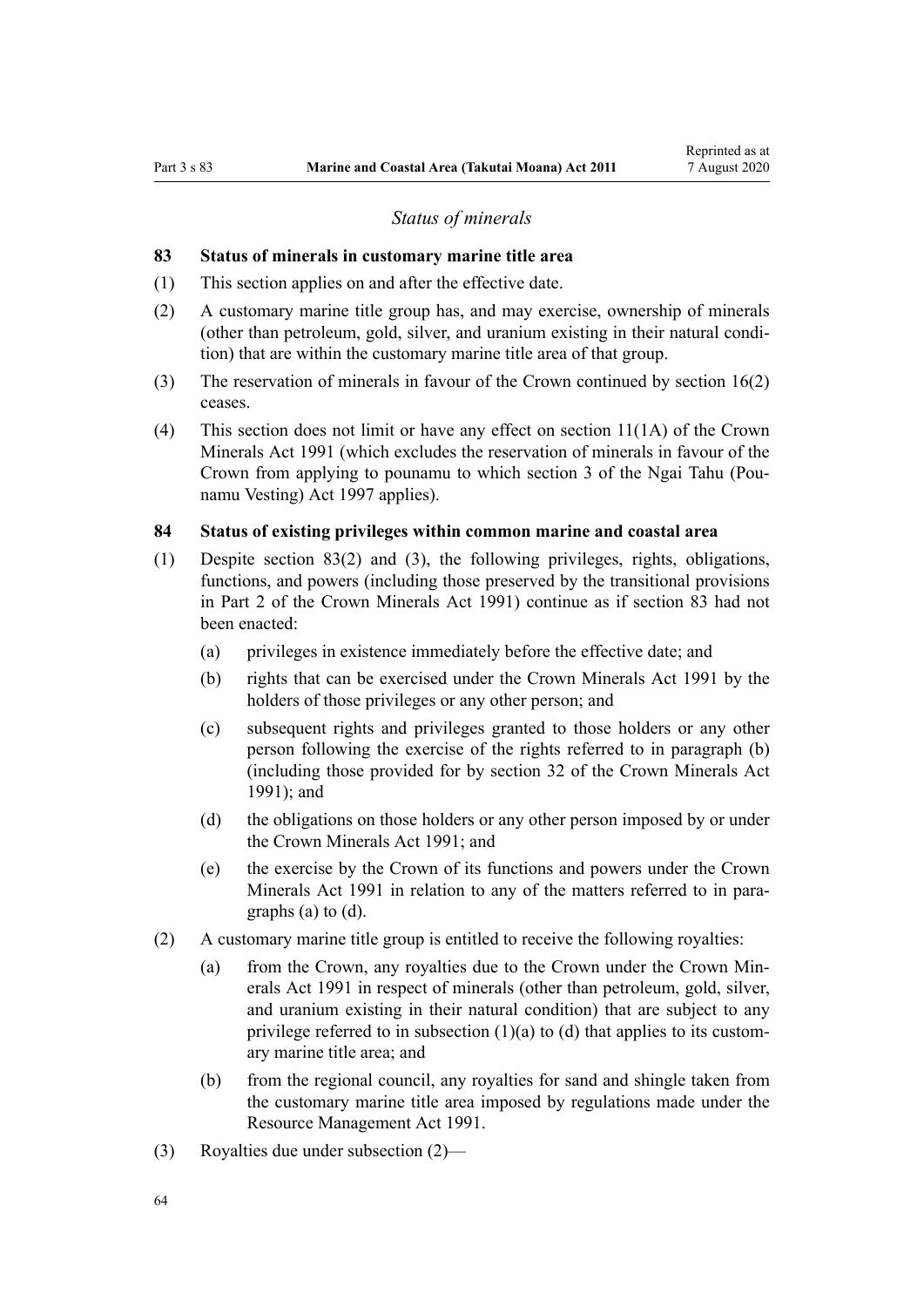#### <span id="page-64-0"></span>(a) are payable on and after the date on which—

- (i) a customary marine title order is sealed under [section 113](#page-77-0); or
- (ii) an agreement is brought into effect under section  $96(1)(b)$ ; but
- (b) must be calculated from the date on which an application is made for—
	- (i) a recognition agreement under [section 95](#page-69-0); or
	- (ii) a recognition order under [section 100](#page-71-0).

## *Planning document*

#### **85 Planning document**

- (1) A customary marine title group has a right to prepare a planning document in accordance with its tikanga.
- (2) The purposes of the planning document are—
	- (a) to identify issues relevant to the regulation and management of the customary marine title area of the group; and
	- (b) to set out the regulatory and management objectives of the group for its customary marine title area; and
	- (c) to set out policies for achieving those objectives.
- (3) A planning document may include any matter that can be regulated under the enactments specified in subsection (5), including matters that are relevant to—
	- (a) promoting the sustainable management of the natural and physical resources of the customary marine title area; and
	- (b) the protection of the cultural identity and historic heritage of the group.
- (4) A planning document may relate—
	- (a) only to the customary marine title area of the group; or
	- (b) if it relates to areas outside the customary marine title area, only to the part of the common marine and coastal area where the group exercises kaitiakitanga.
- (5) The planning document may include only matters that may be regulated under—
	- (a) the [Conservation Act 1987](http://legislation.govt.nz/pdflink.aspx?id=DLM103609) or the Acts listed in [Schedule 1](http://legislation.govt.nz/pdflink.aspx?id=DLM107200) of that Act:
	- (b) the [Heritage New Zealand Pouhere Taonga Act 2014:](http://legislation.govt.nz/pdflink.aspx?id=DLM4005402)
	- (c) the [Local Government Act 2002](http://legislation.govt.nz/pdflink.aspx?id=DLM170872):
	- (d) the [Resource Management Act 1991](http://legislation.govt.nz/pdflink.aspx?id=DLM230264).

Section 85(5)(b): amended, on 20 May 2014, by [section 107](http://legislation.govt.nz/pdflink.aspx?id=DLM4005646) of the Heritage New Zealand Pouhere Taonga Act 2014 (2014 No 26).

### **86 Lodging and registration of planning document**

(1) A planning document is of no effect until it is lodged with—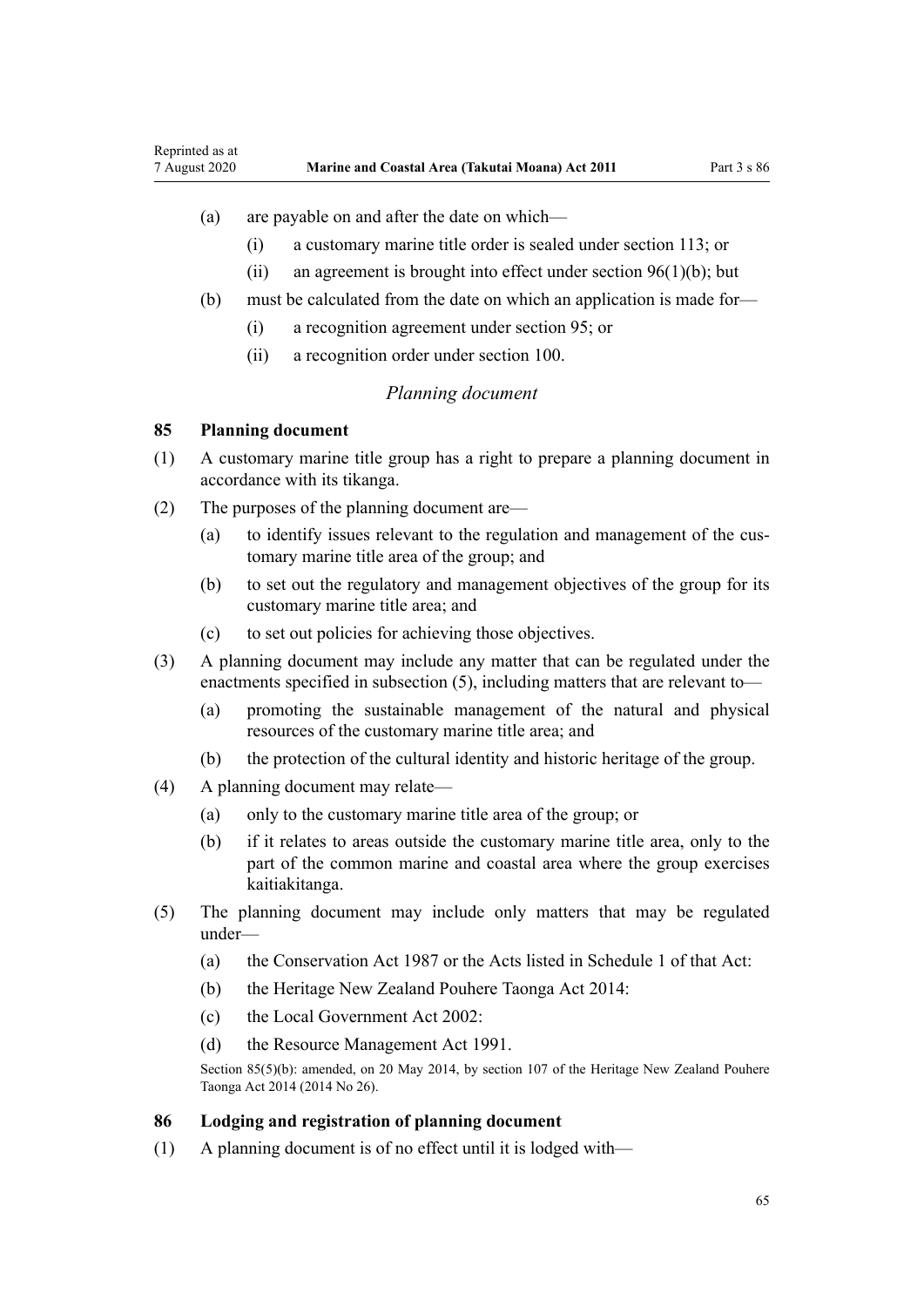- (a) the regional council with jurisdiction in the region to which the planning instrument relates; and
- (b) any of the agencies referred to in sections 88 to 91 whose jurisdiction is relevant to the contents of the planning document; and
- (c) the chief executive.
- (2) A document is deemed to be registered on the day that is 20 working days after it is first lodged with an agency.

## **87 Transitional provision**

The obligations arising under sections 89 and [91](#page-66-0) do not apply to applications for resource consents or other approvals that are accepted before a planning document is lodged under [section 86\(1\).](#page-64-0)

*Obligations arising in respect of customary marine title planning documents*

## **88 Obligation on local authorities**

- (1) This section applies if a planning document is lodged with a local authority that has statutory functions in the district or region where the customary marine title area is located.
- (2) On and after the date that a planning document is registered, the local authority must take the planning document into account when making any decision under the [Local Government Act 2002](http://legislation.govt.nz/pdflink.aspx?id=DLM170872) in relation to the customary marine title area.

## **89 Obligation on Heritage New Zealand Pouhere Taonga**

If a customary marine title group lodges a planning document with Heritage New Zealand Pouhere Taonga, on and after the date that the planning document is registered,—

- (a) Heritage New Zealand Pouhere Taonga must have particular regard to matters set out in the document that relate to the functions of Heritage New Zealand Pouhere Taonga when considering an application under [section 44](http://legislation.govt.nz/pdflink.aspx?id=DLM4005562) of the Heritage New Zealand Pouhere Taonga Act 2014 to destroy or modify an archaeological site within the customary marine title area of the group; and
- (b) in the event of an appeal under [section 58](http://legislation.govt.nz/pdflink.aspx?id=DLM4005583) of that Act against a decision of Heritage New Zealand Pouhere Taonga made under paragraph (a), the Environment Court must have particular regard to the planning document.

Section 89 heading: amended, on 20 May 2014, by [section 107](http://legislation.govt.nz/pdflink.aspx?id=DLM4005646) of the Heritage New Zealand Pouhere Taonga Act 2014 (2014 No 26).

Section 89: amended, on 20 May 2014, by [section 107](http://legislation.govt.nz/pdflink.aspx?id=DLM4005646) of the Heritage New Zealand Pouhere Taonga Act 2014 (2014 No 26).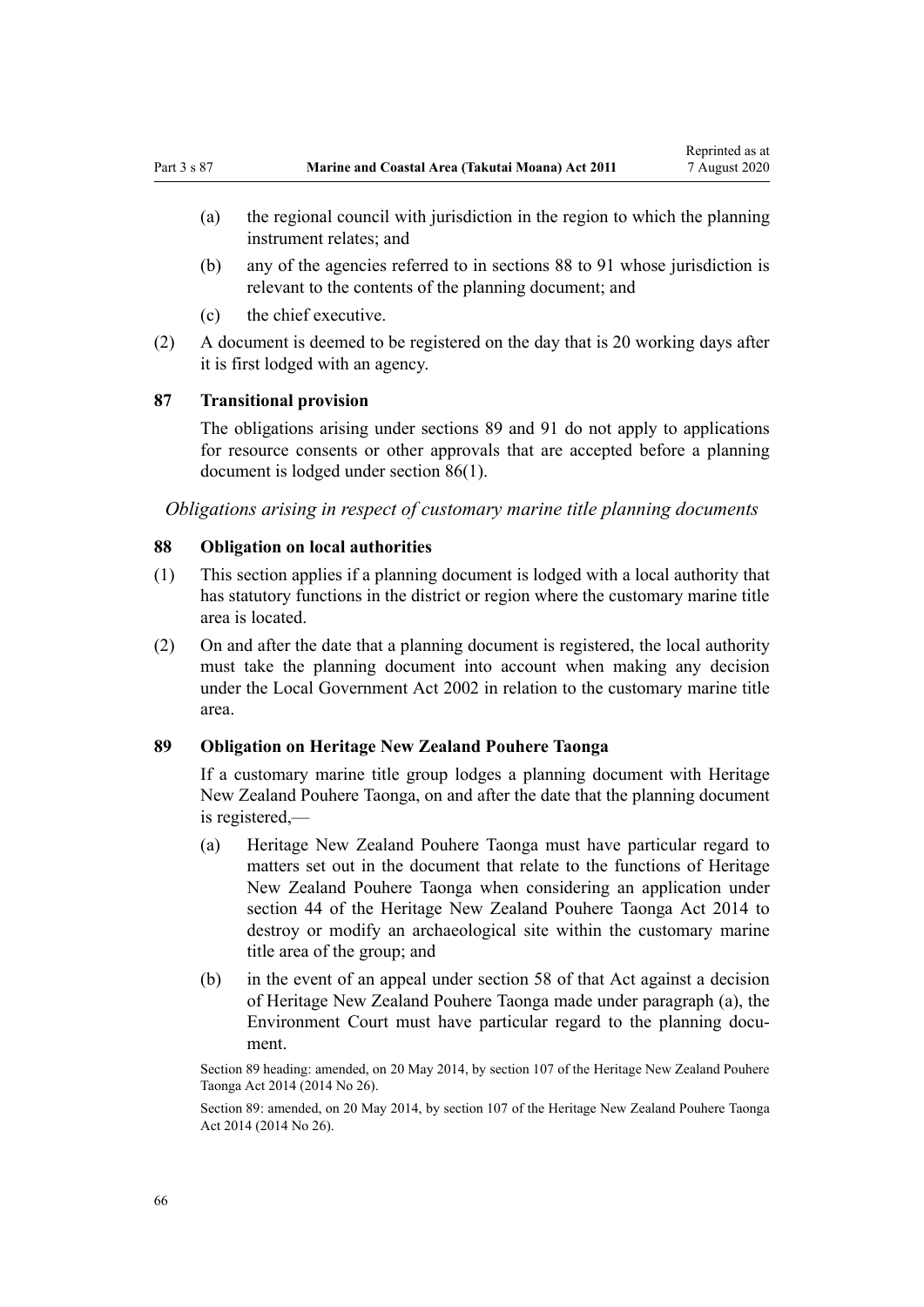Section 89(a): amended, on 20 May 2014, by [section 107](http://legislation.govt.nz/pdflink.aspx?id=DLM4005646) of the Heritage New Zealand Pouhere Taonga Act 2014 (2014 No 26).

Section 89(b): amended, on 20 May 2014, by [section 107](http://legislation.govt.nz/pdflink.aspx?id=DLM4005646) of the Heritage New Zealand Pouhere Taonga Act 2014 (2014 No 26).

#### **90 Obligation on Director-General**

<span id="page-66-0"></span>Reprinted as at

- (1) If a customary marine title group lodges a planning document with the Director-General, the Director-General must, on and after the date that a planning document is registered, take into account the relevant matters set out in the document when reviewing or amending a conservation management strategy that directly affects the customary marine title area of the group that lodged the planning document.
- (2) In this section, **conservation management strategy** has the meaning given in [section 2\(1\)](http://legislation.govt.nz/pdflink.aspx?id=DLM103616) of the Conservation Act 1987.

## **91 Obligation on Minister of Fisheries**

- (1) If a customary marine title group lodges a planning document with the Minister of Fisheries, the Minister must, on and after the date that the planning document is registered, have regard to the planning document to the extent that it is relevant to fisheries management when setting or varying sustainability measures under [section 11\(1\)](http://legislation.govt.nz/pdflink.aspx?id=DLM395397) of the Fisheries Act 1996 if these measures apply to an area that includes, wholly or in part, the customary marine title area of the group.
- (2) This section—
	- (a) does not extend the scope of the rights conferred by [section 85](#page-64-0) or [86](#page-64-0) or give a customary marine title group the right to include fisheries or other matters in a planning document; and
	- (b) relates only to matters—
		- (i) included in a planning document that are provided for by the [Resource Management Act 1991](http://legislation.govt.nz/pdflink.aspx?id=DLM230264); and
		- (ii) that are relevant to fisheries management.

#### **92 Interpretation**

In this section and section 93, unless the context otherwise requires,—

**regional document** means any of the following:

- (a) a regional plan or regional policy statement (within the meanings given in [section 43AA](http://legislation.govt.nz/pdflink.aspx?id=DLM2412743) of the Resource Management Act 1991):
- (b) a proposed regional plan or proposed policy statement (within the meanings of [sections 43AA](http://legislation.govt.nz/pdflink.aspx?id=DLM2412743) and [43AAC](http://legislation.govt.nz/pdflink.aspx?id=DLM2412769) of that Act)

**relevant regional document** means a regional document that relates, directly or indirectly, to all or part of the area to which a planning document applies.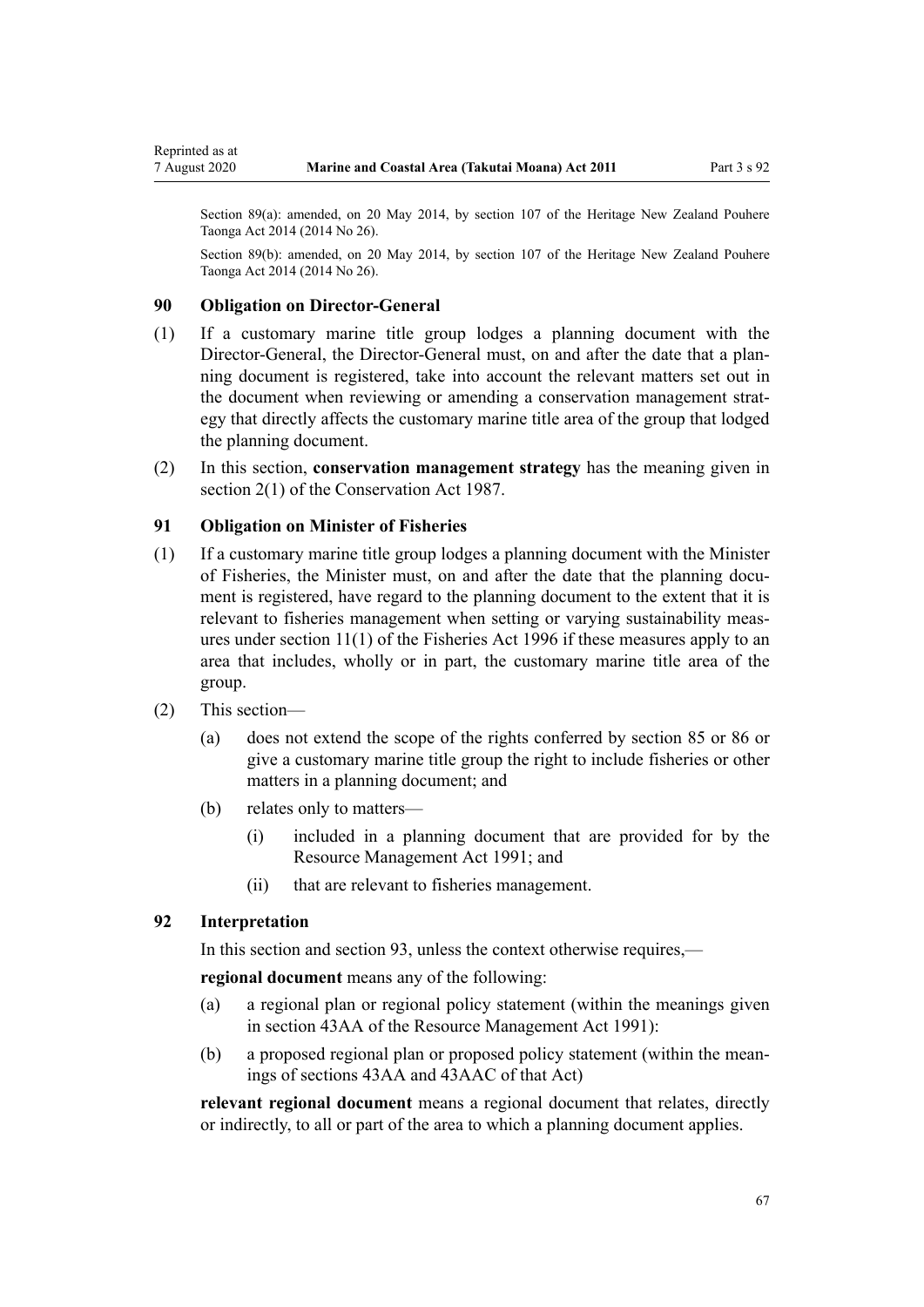## **93 Obligations on regional councils in relation to planning documents**

*Preliminary obligations*

(1) A regional council with functions in a region where 1 or more planning documents are registered in accordance with [section 86](#page-64-0) must, until the requirements of subsection (5) have been completed, attach the planning documents to copies of its relevant regional documents that it makes publicly available.

## *Identification and application of resource management matters included in planning document*

- (2) Between the time that a planning document is lodged under [section 86\(1\)](#page-64-0) and the time it is deemed to be registered under section 86(2), a regional council must identify the matters in the planning document that relate to resource management issues within its functions under the [Resource Management Act 1991](http://legislation.govt.nz/pdflink.aspx?id=DLM230264), to the extent that those matters are relevant within—
	- (a) the customary marine title area to which the planning document relates; and
	- (b) any parts of the common marine and coastal area to which the planning document relates other than the customary marine title area.
- (3) When considering, under [section 104](http://legislation.govt.nz/pdflink.aspx?id=DLM234355) of the Resource Management Act 1991, a resource consent application for an activity that would, if the consent were granted, directly affect, wholly or in part, the area to which the planning document applies, a consent authority of a regional council must have regard to any matters identified under subsection (2).
- (4) The obligation under subsection (3) applies only to the matters in respect of which a regional council is able to exercise discretion.
- (5) The obligation under subsection (3) continues until—
	- (a) a regional document, altered in accordance with this section, becomes operative in accordance with [Schedule 1](http://legislation.govt.nz/pdflink.aspx?id=DLM240686) of the Resource Management Act 1991; or
	- (b) 30 working days after the date that the customary marine title group is informed of the decision under subsection (11) that no alterations are to be made to the relevant regional documents.

*Obligations with respect to relevant regional documents*

- (6) A regional council must initiate a process to determine whether to alter its relevant regional documents, if and to the extent that any alteration would achieve the purpose of the [Resource Management Act 1991,](http://legislation.govt.nz/pdflink.aspx?id=DLM230264) in order to—
	- (a) recognise and provide for any matters identified under subsection  $(2)(a)$ ; and
	- (b) take into account any matters identified under subsection (2)(b).
- (7) The process required by subsection (6) may be commenced—
	- (a) at any time after a planning document is registered; but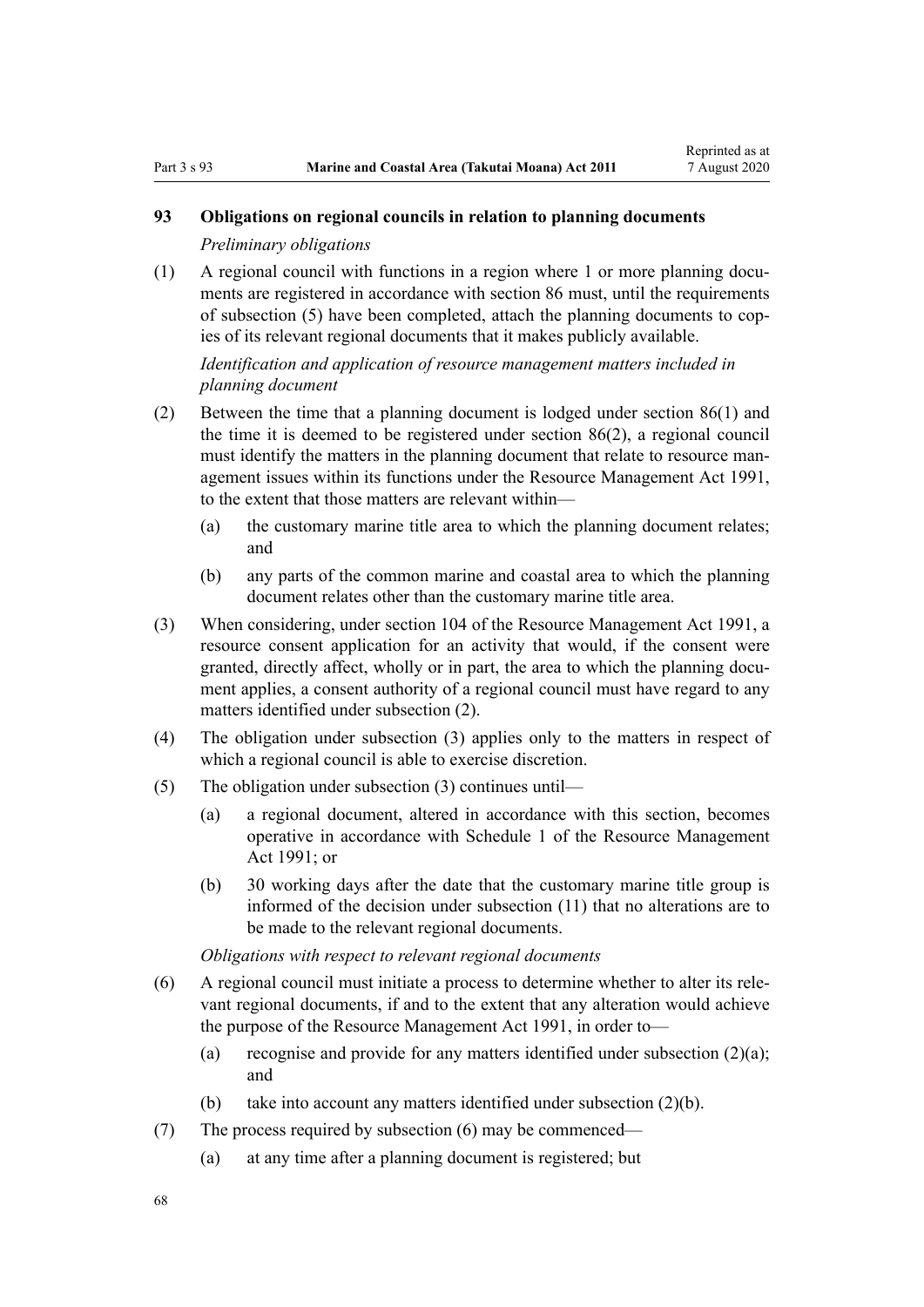- (b) not later than the first proposed change to, or variation or review of, any provision in a relevant regional document that applies to a customary marine title area.
- (8) In making a determination under subsection (6), a regional council must consider the extent to which alterations must be made to its relevant regional documents to—
	- (a) recognise and provide for the matters in a planning document that relate to the customary marine title area; and
	- (b) take into account the matters in a planning document that relate to the parts of the common marine and coastal area other than the customary marine title area.
- (9) The obligations on a regional council under subsection (8) must be carried out in accordance with the requirements and procedures that relate to regional documents in—
	- (a) [Part 5](http://legislation.govt.nz/pdflink.aspx?id=DLM233301) of the Resource Management Act 1991; and
	- (b) [Schedule 1](http://legislation.govt.nz/pdflink.aspx?id=DLM240686) of that Act.
- (10) A regional council may decide, in conducting the process required by subsection (6), not to alter its relevant regional documents, but only on the grounds that the matters in the planning document—
	- (a) are already provided for in a relevant regional document; or
	- (b) would not achieve the purpose of the [Resource Management Act 1991;](http://legislation.govt.nz/pdflink.aspx?id=DLM230264) or
	- (c) would be more effectively and efficiently addressed in another way.
- (11) If a regional council determines that no alterations should be notified in a proposed policy statement or plan that is notified under [clause 5](http://legislation.govt.nz/pdflink.aspx?id=DLM241213) of Schedule 1 of the Resource Management Act 1991, it must inform the customary marine title group in writing and provide reasons for its decision within 5 working days of that decision.
- (12) If an application is made to a regional council under [Part 2](http://legislation.govt.nz/pdflink.aspx?id=DLM241513) of Schedule 1 of the Resource Management Act 1991 for a private plan change that includes a customary marine title area in respect of which a planning document has been lodged,—
	- (a) the provisions of [Part 2](http://legislation.govt.nz/pdflink.aspx?id=DLM241513) of that schedule apply to the application, subject to the regional council having regard to any matters in the planning document when making a decision under [clause 25](http://legislation.govt.nz/pdflink.aspx?id=DLM241526) of that schedule; and
	- (b) if the private plan change is not rejected or treated as a resource consent application, the regional council must adopt the request and initiate the process required by subsection (6).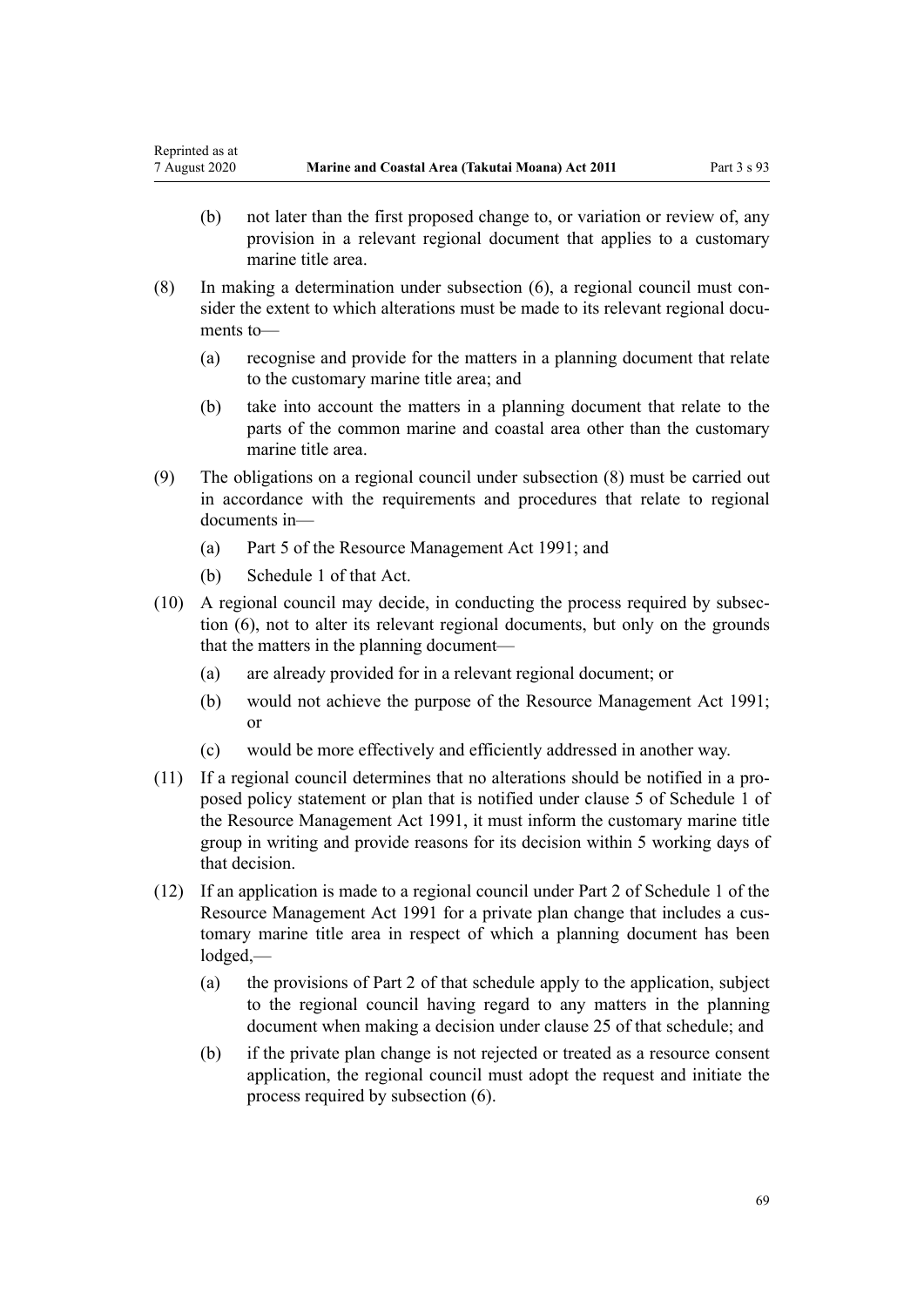# **Part 4**

## **Administrative and miscellaneous matters**

*Recognition of customary interests*

#### <span id="page-69-0"></span>**94 Recognition of protected customary rights and customary marine title**

- (1) A protected customary right or customary marine title relating to a specified part of the common marine and coastal area may be recognised by—
	- (a) an agreement made in accordance with section 95 and brought into effect under section 96; or
	- (b) an order of the Court made on an application under [section 100](#page-71-0).
- (2) A protected customary right or customary marine title may not be recognised in any other way.

## Subpart 1—Recognition agreements

## **95 Recognition agreements**

- (1) An applicant group and the responsible Minister on behalf of the Crown may enter into an agreement recognising—
	- (a) a protected customary right:
	- (b) customary marine title.
- (2) Subsection (1) does not apply unless the applicant group, not later than 6 years after the commencement of this Act, has given notice to the responsible Minister of its intention to seek an agreement recognising a protected customary right or customary marine title.
- (3) Nothing requires the Crown to enter into the agreement, or to enter into negotiations for the agreement: in both cases this is at the discretion of the Crown.
- (4) The Crown must not enter into an agreement unless the applicant group satisfies the Crown that,—
	- (a) in the case of a protected customary right, the requirements in [section 51](#page-39-0) are met; or
	- (b) in the case of customary marine title, the requirements in [section 58](#page-44-0) are met.

## **96 How recognition agreements to be brought into effect**

- (1) An agreement is of no effect unless and until it is brought into effect,—
	- (a) in the case of an agreement to recognise a protected customary right, on the date prescribed by an Order in Council, which must also specify—
		- (i) the applicant group in sufficient detail to identify it; and
		- (ii) the area to which the agreement relates, with a map or diagram that is sufficient to identify the area; and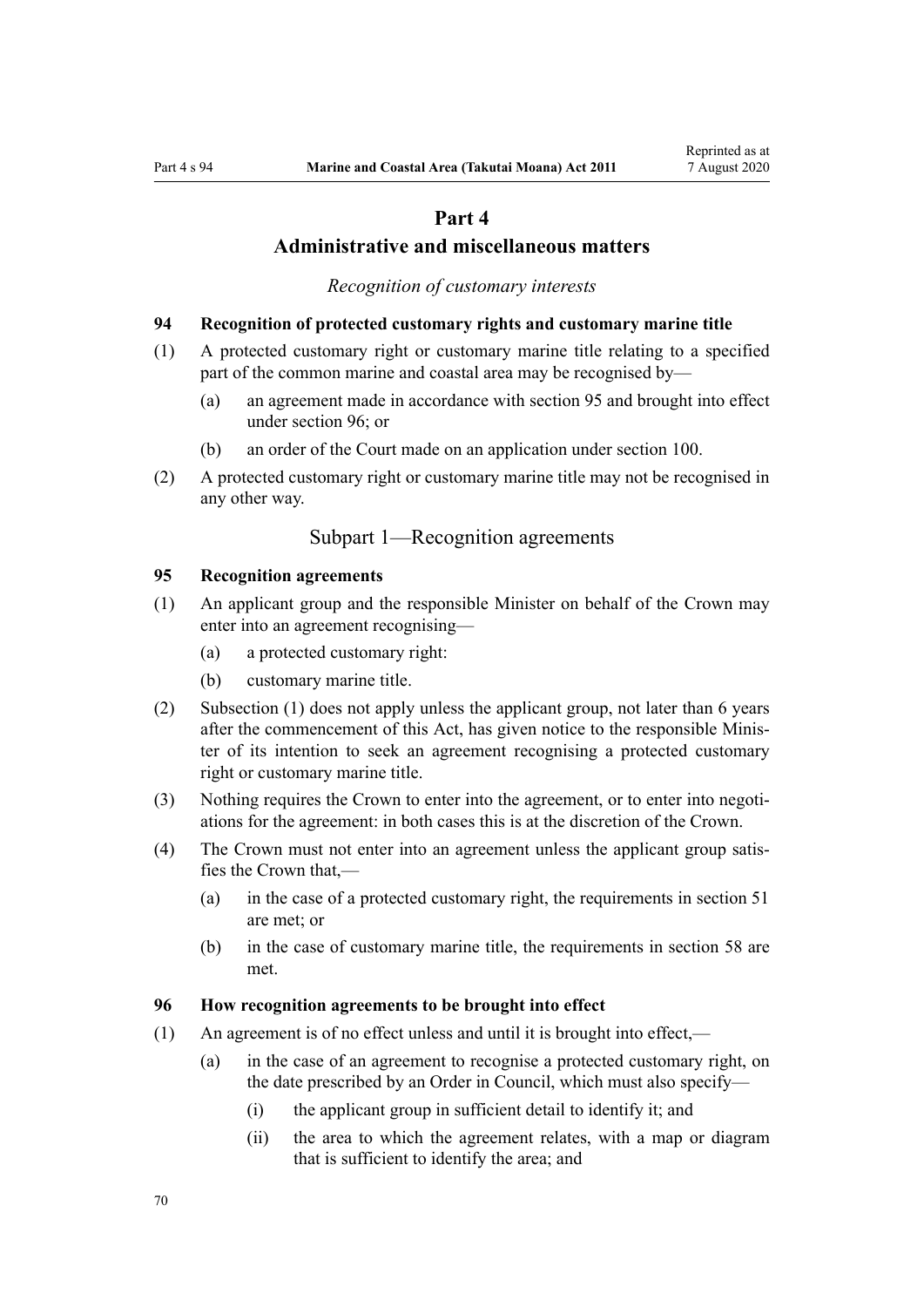- <span id="page-70-0"></span>(b) in the case of an agreement to recognise customary marine title, by an Act of Parliament on the date specified in the enactment.
- (2) The responsible Minister must introduce legislation into Parliament that contains the full text of the agreement for the purpose of subsection (1)(b).

## **97 Notification of agreement recognising protected customary rights**

The responsible Minister must, without delay, provide a copy of any agreement recognising a protected customary right and brought into effect under [section](#page-69-0) [96\(1\)\(a\)](#page-69-0) to-

- (a) the chief executive; and
- (b) the local authorities that are affected by the agreement; and
- (c) the Minister of Conservation; and
- (d) the Minister of Fisheries; and
- (e) the Minister of Māori Affairs; and
- (f) any other person who the responsible Minister considers is directly affected by the agreement.

Subpart 2—Recognition by order of Court

## **98 Court may recognise protected customary right or customary marine title**

- (1) The Court may make an order recognising a protected customary right or customary marine title (a **recognition order**).
- (2) The Court may only make an order if it is satisfied that the applicant,—
	- (a) in the case of an application for recognition of a protected customary right, meets the requirements of [section 51\(1\)](#page-39-0); or
	- (b) in the case of an application for recognition of customary marine title, meets the requirements of [section 58](#page-44-0).
- (3) No other court has jurisdiction to make a recognition order.
- (4) On and after the commencement of this Act, the jurisdiction of the Court to hear and determine any aboriginal rights claim is replaced fully by the jurisdiction of the Court under this Act.
- (5) In subsection (4), **aboriginal rights claim** means any claim in respect of the common marine and coastal area that is based on, or relies on, customary rights, customary title, aboriginal rights, aboriginal title, the fiduciary duty of the Crown, or any rights, titles, or duties of a similar nature, whether arising before, on, or after the commencement of this Act and whether or not the claim is based on, or relies on, any 1 or more of the following:
	- (a) a rule, principle, or practice of the common law or equity:
	- (b) the Treaty of Waitangi:
	- (c) the existence of a trust: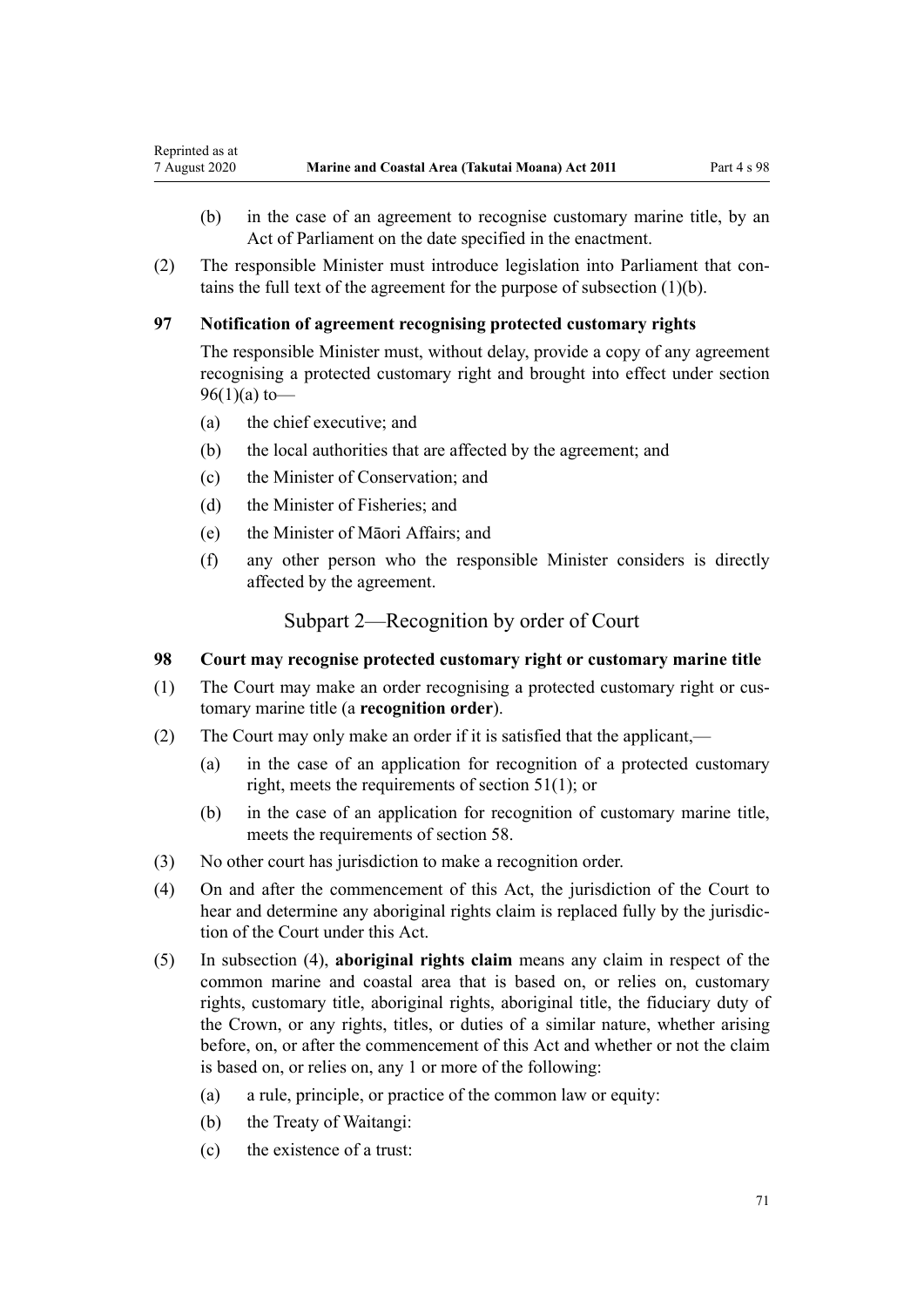(d) an obligation of any kind.

- <span id="page-71-0"></span>(6) Nothing in this section limits [section 10](http://legislation.govt.nz/pdflink.aspx?id=DLM281461) of the Treaty of Waitangi (Fisheries Claims) Settlement Act 1992.
- (7) Subsection (3) does not limit [section 112](#page-76-0).

## **99 Court may refer to Māori Appellate Court or pūkenga for opinion or advice on tikanga**

- (1) If an application for a recognition order raises a question of tikanga, the court may—
	- (a) refer that question in accordance with [section 61](http://legislation.govt.nz/pdflink.aspx?id=DLM290946) of Te Ture Whenua Maori Act 1993 to the Māori Appellate Court for its opinion; or
	- (b) obtain the advice of a court expert (a **pūkenga**) appointed in accordance with the [High Court Rules 2016](http://legislation.govt.nz/pdflink.aspx?id=DLM6959800) who has knowledge and experience of tikanga.
- (2) The opinion of the Māori Appellate Court is binding on the Court but the advice of a pūkenga is not.

Section 99(1)(b): amended, on 18 October 2016, by [section 183\(c\)](http://legislation.govt.nz/pdflink.aspx?id=DLM5759564) of the Senior Courts Act 2016 (2016 No 48).

*Application for recognition order*

#### **100 Who may apply**

- (1) An applicant may apply to the Court—
	- (a) for a recognition order; or
	- (b) to vary or cancel a recognition order.
- (2) However, the application must be filed not later than 6 years after the commencement of this Act, and the Court must not accept for filing or otherwise consider any application that purports to be filed after that date.

#### **101 Contents of application**

An application for a recognition order must—

- (a) state whether it is an application for recognition of a protected customary right, or of customary marine title, or both; and
- (b) if it is an application for recognition of a protected customary right, describe that customary right; and
- (c) describe the applicant group; and
- (d) identify the particular area of the common marine and coastal area to which the application relates; and
- (e) state the grounds on which the application is made; and
- (f) name a person to be the holder of the order as the representative of the applicant group; and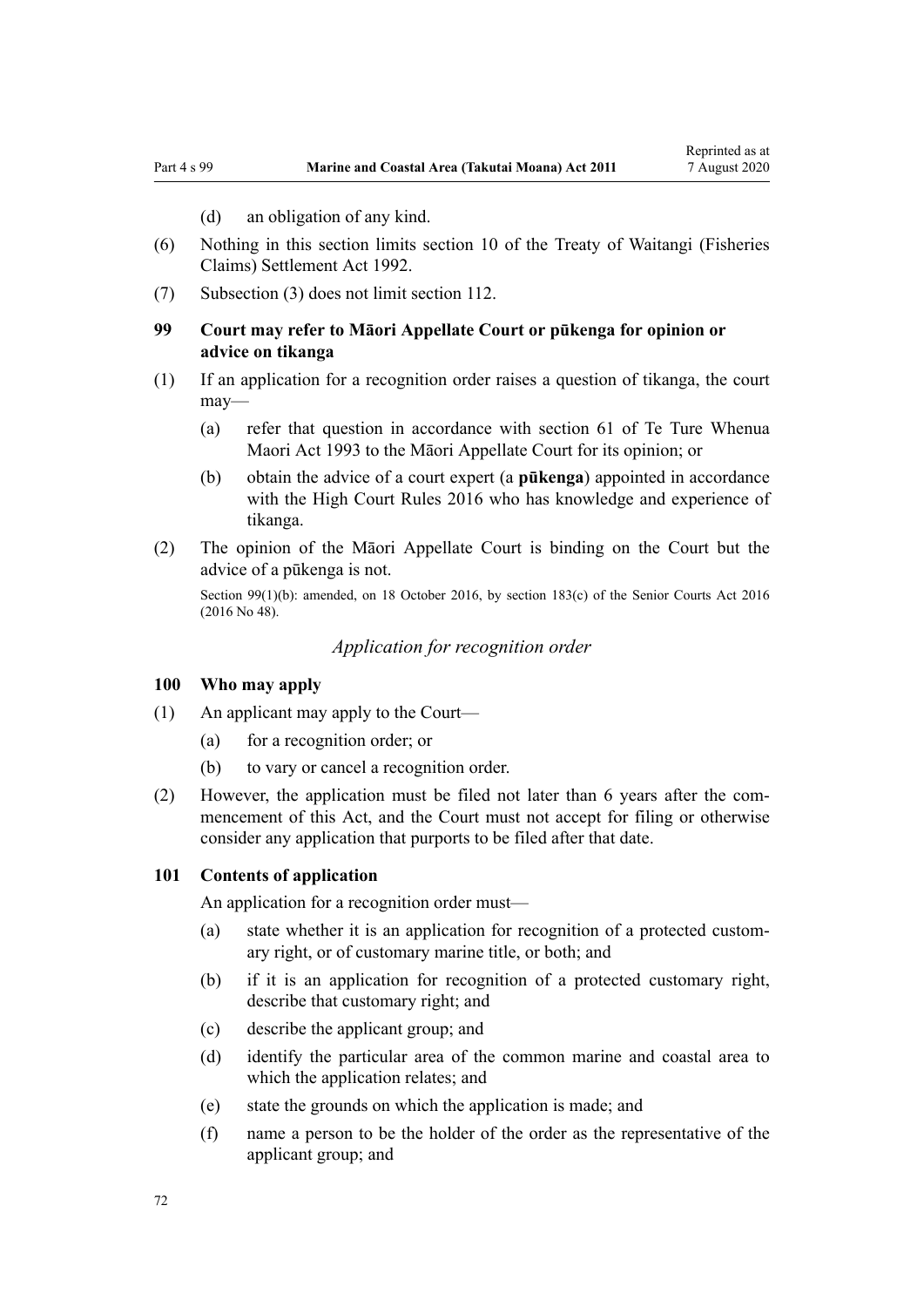- (g) specify contact details for the group and for the person named to hold the order; and
- (h) be supported by an affidavit or affidavits that set out in full the basis on which the applicant group claims to be entitled to the recognition order; and
- (i) contain any other information required by regulations made under [sec](#page-78-0)[tion 118\(1\)\(i\)](#page-78-0).

# **102 Service of application**

Reprinted as at

The applicant group applying for a recognition order must serve the application on—

- (a) the local authorities that have statutory functions in the area of the common marine and coastal area to which the application relates; and
- (b) any local authority that has statutory functions in the area adjacent to the area of the common marine and coastal area to which the application relates; and
- (c) the Solicitor-General on behalf of the Attorney-General; and
- (d) any other person who the Court considers is likely to be directly affected by the application.

# **103 Public notice of application**

- (1) The applicant group applying for a recognition order must give public notice of the application not later than 20 working days after filing the application.
- (2) The public notice must include, as a minimum,—
	- (a) the name of the applicant group and its description as an iwi, hapū, or whānau, whichever applies; and
	- (b) a brief description of the application, including whether it is an application for recognition of a protected customary right or of customary marine title or both; and
	- (c) a description of the particular area of the common marine and coastal area to which the application relates; and
	- (d) the name of the person who is proposed as the holder of the order; and
	- (e) in the case of an application for recognition of a protected customary right, a description of the right; and
	- (f) a date that complies with subsection (3) for filing a notice of appearance in support of or in opposition to the application; and
	- (g) the registry of the Court for filing the notice of appearance.
- (3) The date for filing a notice of appearance must not be less than 20 working days after the first public notice of the application is published.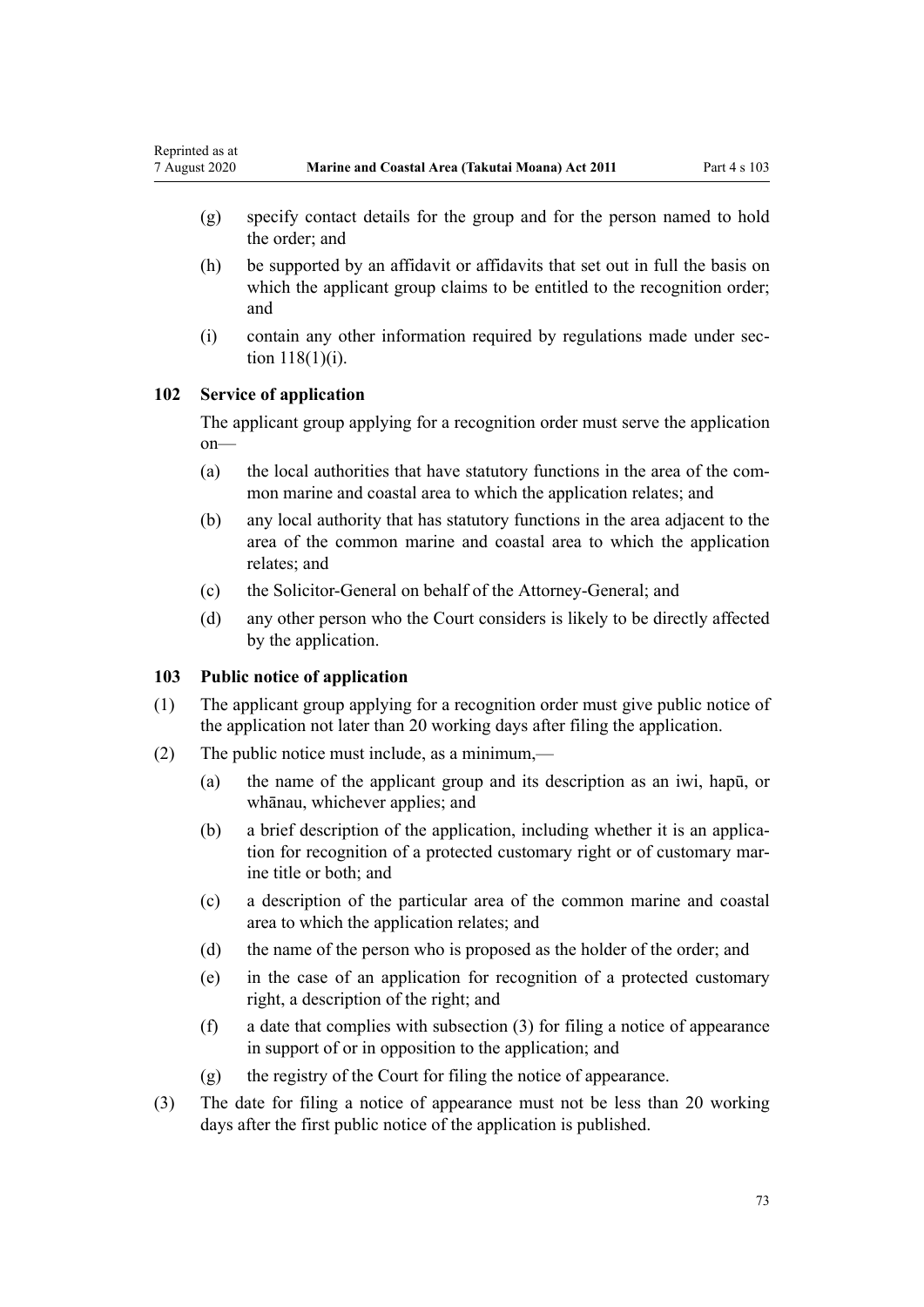## **104 Who may appear on application for recognition order**

Any interested person may appear and be heard on an application for a recognition order if that person has, by the due date, filed a notice of appearance.

#### **105 Evidence**

In hearing an application for a recognition order, the Court may receive as evidence any oral or written statement, document, matter, or information that the Court considers to be reliable, whether or not that evidence would otherwise be admissible.

#### **106 Burden of proof**

- (1) In the case of an application for recognition of protected customary rights in a specified area of the common marine and coastal area, the applicant group must prove that the protected customary right—
	- (a) has been exercised in the specified area; and
	- (b) continues to be exercised by that group in the same area in accordance with tikanga.
- (2) In the case of an application for the recognition of customary marine title in a specified area of the common marine and coastal area, the applicant group must prove that the specified area—
	- (a) is held in accordance with tikanga; and
	- (b) has been used and occupied by the applicant group, either—
		- (i) from 1840 to the present day; or
		- (ii) from the time of a customary transfer to the present day.
- (3) In the case of every application for a recognition order, it is presumed, in the absence of proof to the contrary, that a customary interest has not been extinguished.

# **107 Court's flexibility in dealing with application**

- (1) The Court may, if it considers that an application for recognition of a protected customary right is more appropriately decided as an application for recognition of customary marine title, treat it as the latter.
- (2) The Court may, if it considers that an application for recognition of customary marine title is more appropriately decided as an application for recognition of a protected customary right, treat it as the latter.
- (3) The Court may strike out all or part of an application for a recognition order or a notice of appearance filed under section 104 if it—
	- (a) discloses no reasonably arguable case; or
	- (b) is likely to cause prejudice or delay; or
	- (c) is frivolous or vexatious; or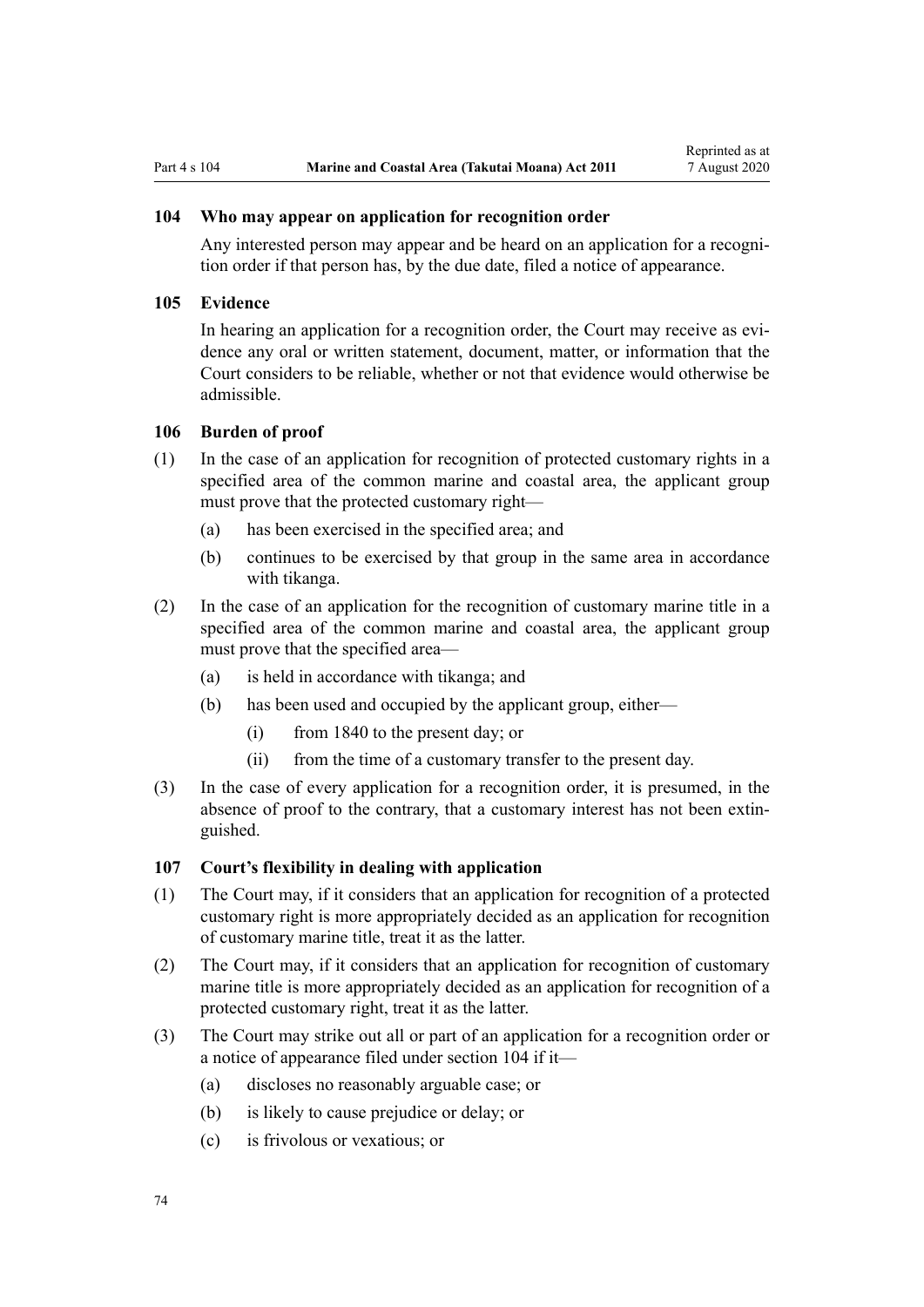- (d) is otherwise an abuse of the Court.
- <span id="page-74-0"></span>(4) If the Court strikes out an application under subsection (3), it may by the same or a subsequent order dismiss the application.
- (5) Instead of striking out all or part of an application under subsection (3), the Court may stay all or part of the application on such conditions as are considered just.
- (6) This section does not affect the Court's inherent jurisdiction.

# **108 Rules governing procedure**

Rules not inconsistent with this Act may be made under [section 148](http://legislation.govt.nz/pdflink.aspx?id=DLM5759504) of the Senior Courts Act 2016 to regulate the practice and procedure of the Court or the Court of Appeal or the Supreme Court in relation to any application to the Court under this Act.

Section 108: amended, on 1 March 2017, by [section 183\(b\)](http://legislation.govt.nz/pdflink.aspx?id=DLM5759564) of the Senior Courts Act 2016 (2016 No 48).

#### *Recognition orders*

#### **109 Form of recognition order**

- (1) An applicant group in whose favour the Court grants recognition of a protected customary right or customary marine title must submit a draft order for approval by the Registrar of the Court.
- (2) Every recognition order must specify—
	- (a) the particular area of the common marine and coastal area to which the order applies; and
	- (b) the group to which the order applies; and
	- (c) the name of the holder of the order; and
	- (d) contact details for the group and for the holder.
- (3) A protected customary rights order must also include—
	- (a) a description of the right, including any limitations on the scale, extent, or frequency of the exercise of the right; and
	- (b) a diagram or map that is sufficient to identify the area.
- (4) Every customary marine title order must include—
	- (a) a survey plan that sets out the extent of the customary marine title area, to a standard of survey determined for the purpose by the Surveyor-General; and
	- (b) a description of the customary marine title area; and
	- (c) any prohibition or restriction that is to apply to a wāhi tapu or wāhi tapu area within the customary marine title area.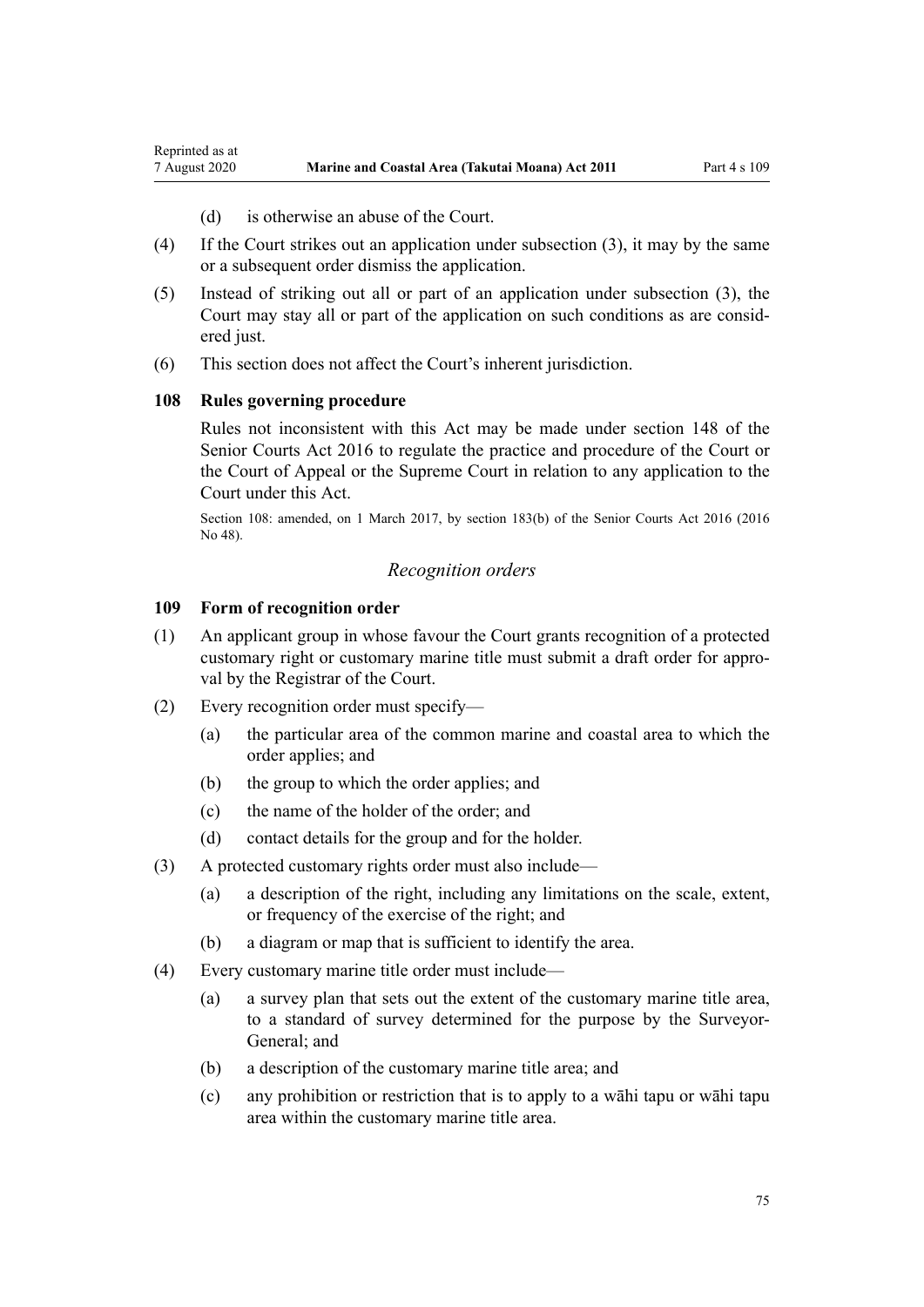# <span id="page-75-0"></span>**110 Requirements for notification of orders**

- (1) Not later than 5 working days after a recognition order has been sealed, the Registrar of the Court must provide a copy of it to—
	- (a) the responsible Minister; and
	- (b) the chief executive.
- (2) The responsible Minister must—
	- (a) publish a minute of the sealed order, including any wāhi tapu conditions, in the *Gazette*; and
	- (b) send a copy of the sealed order to—
		- (i) the local authorities that have statutory functions in the area of the common marine and coastal area to which the order applies; and
		- (ii) any local authorities with statutory functions in an area adjacent to the area of the common marine and coastal area to which the order applies; and
		- (iii) the Minister of Conservation; and
		- (iv) the Minister of Māori Affairs; and
		- (v) each person who appeared on the application; and
		- (vi) any other person that the Court directs.
- (3) If a customary marine title order includes recognition of wāhi tapu or wāhi tapu areas, the responsible Minister must—
	- (a) publicly notify the conditions; and
	- (b) give written notice of the conditions to—
		- (i) the customary marine title group; and
		- (ii) Heritage New Zealand Pouhere Taonga.

Section 110(3)(b)(ii): amended, on 20 May 2014, by [section 107](http://legislation.govt.nz/pdflink.aspx?id=DLM4005646) of the Heritage New Zealand Pouhere Taonga Act 2014 (2014 No 26).

#### **111 Recognition order may be varied or cancelled**

- (1) The Court may—
	- (a) vary a recognition order, including—
		- (i) varying any of the matters referred to in [section 109\(2\);](#page-74-0) and
		- (ii) varying or cancelling a protected customary right or customary marine title that has been delegated or transferred under [section 53](#page-41-0) or  $60(3)$ ; or
	- (b) cancel a recognition order.
- (2) However, the Court may vary a recognition order only if the requirements of [section 51](#page-39-0) or [58,](#page-44-0) as the case requires, are met by the variation.
- (3) In the case of a variation, the variation—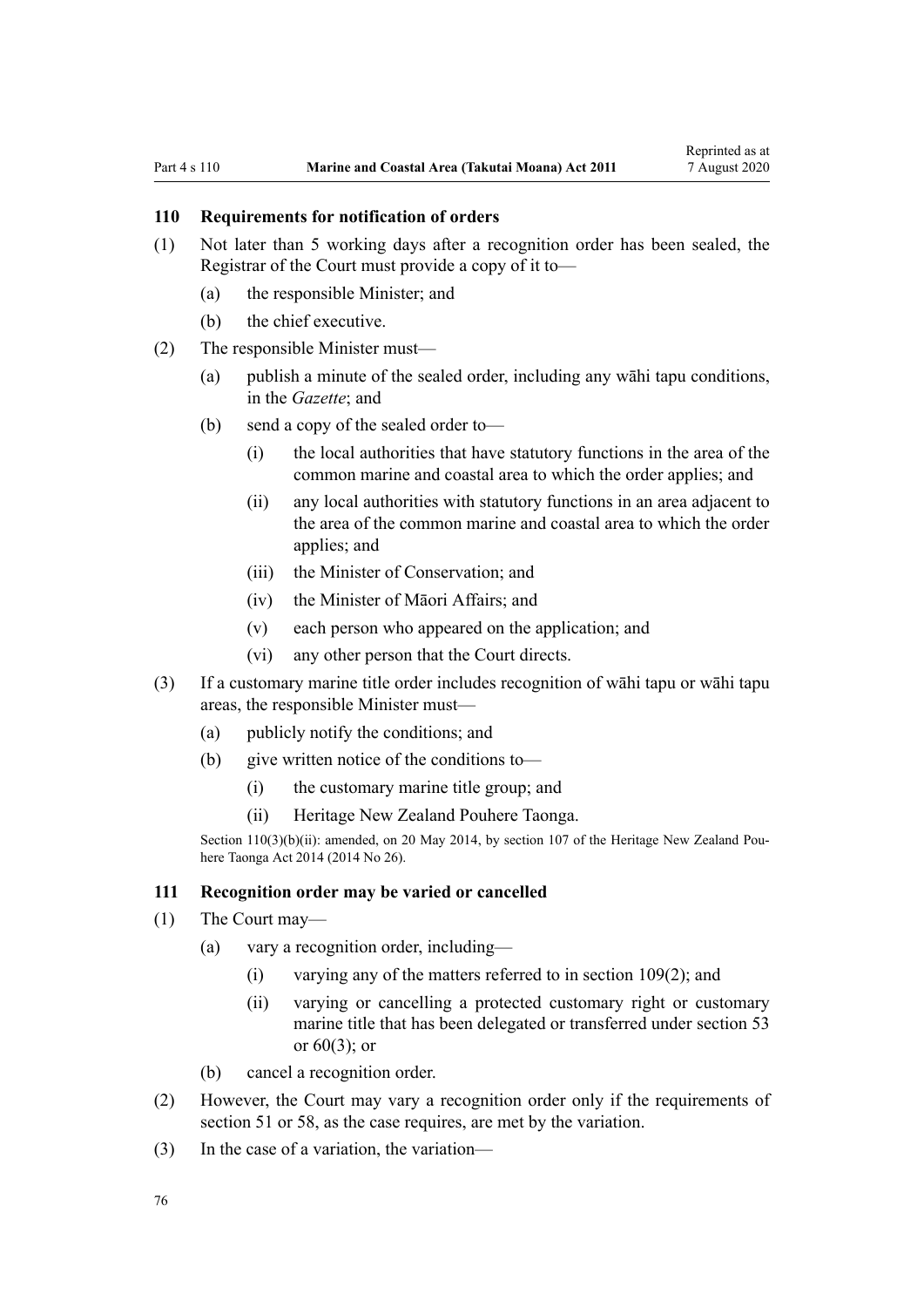- (a) must not have the effect of depriving the group to which the order applied before variation of the benefits of the order; but
- (b) does not preclude the transfer or delegation of a right in accordance with tikanga.
- (4) An application for variation or cancellation of a recognition order may be made only by—
	- (a) the holder of the order; or
	- (b) a representative of the group to which the order applies, if the holder—
		- (i) has ceased to exist; or
		- (ii) being a natural person, has died or no longer has legal capacity.
- (5) The Court must not vary or cancel the order unless it is satisfied that—
	- (a) the applicant is authorised to apply for the variation or cancellation by the group to which the order applies; and
	- (b) the applicant has given sufficient notice of the application to that group; and
	- (c) there has been sufficient opportunity for that group to consider the application and make its views known to the applicant; and
	- (d) that group has no meritorious objections to the application that would require the Court to decline the application.
- (6) [Sections 101 to 108](#page-71-0) apply, with necessary modifications, to an application under this section.
- (7) [Sections 110](#page-75-0) and [113](#page-77-0) apply, with the necessary modifications, to the sealing and notification of a variation to, or cancellation of, a recognition order under this section.

# *Appeal rights*

# **112 Right of appeal against decision of Court**

- (1) A party to a proceeding under this subpart who is dissatisfied with a decision of the Court may appeal to the Court of Appeal on a matter of fact or law.
- (2) In relation to a proceeding under this subpart, the Crown—
	- (a) may lodge an appeal on a matter of fact or law (whether or not it was a party to the proceedings in the Court) and must be treated as a party to the appeal; or
	- (b) may apply to be an intervener in the proceedings.
- (3) An appeal made under this section must be commenced by notice of appeal, given in accordance with the [Court of Appeal \(Civil\) Rules 2005](http://legislation.govt.nz/pdflink.aspx?id=DLM319745).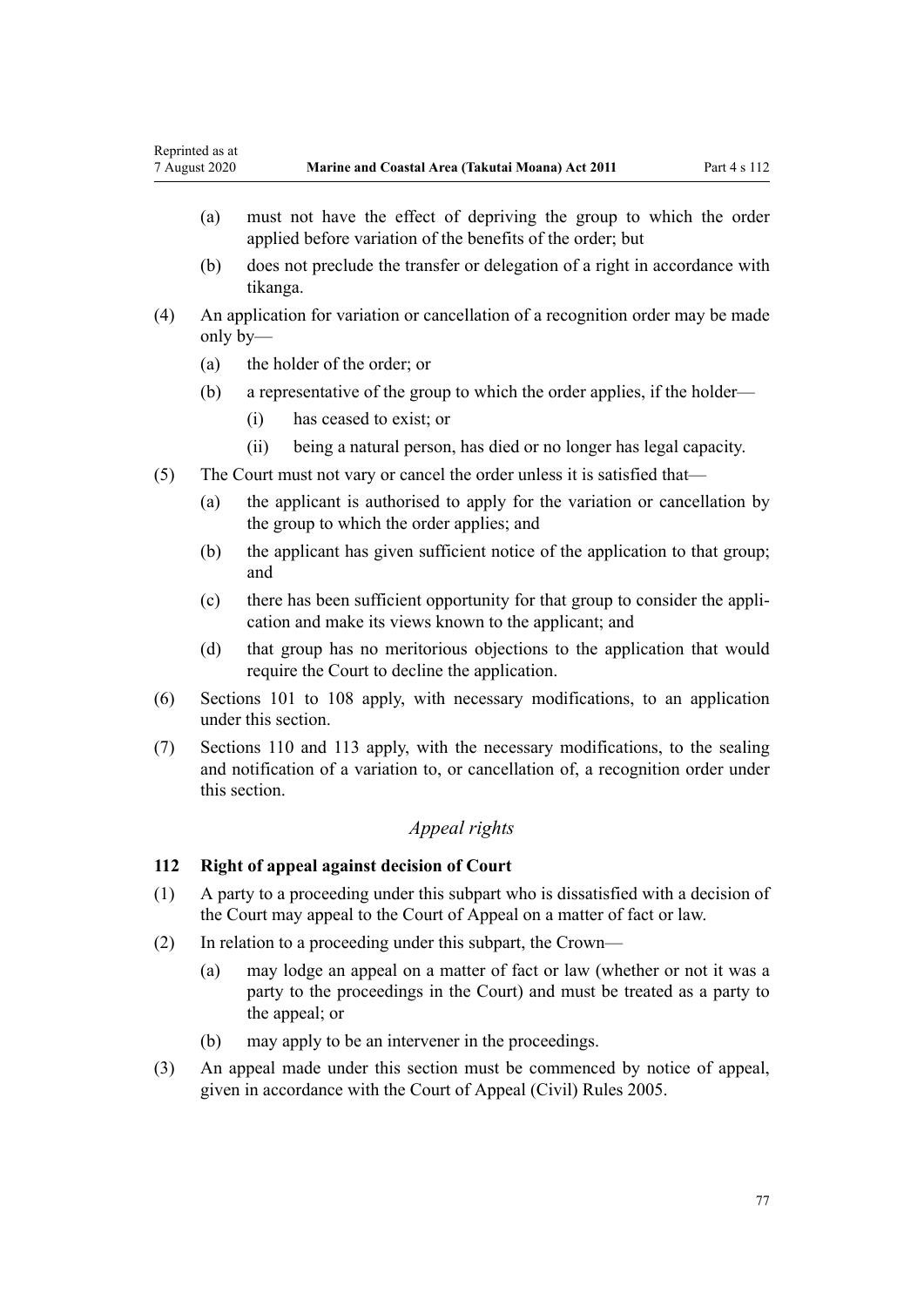# *Sealing of recognition orders*

# <span id="page-77-0"></span>**113 Orders sealed by Court**

A recognition order must be sealed—

- (a) on the application of the applicant group; but
- (b) not before the expiry of the appeal period or the disposal of any appeal.

Subpart 3—Marine and coastal area register

### **114 Marine and coastal area register**

- (1) The chief executive must keep a marine and coastal area register (the **register**) as a permanent record of—
	- (a) recognition orders, including those varied or cancelled; and
	- (b) agreements brought into effect, including those varied or cancelled; and
	- (c) planning documents registered in accordance with [section 86\(2\)](#page-64-0); and
	- (d) notices given under [section 57](#page-43-0) of any controls imposed by the Minister of Conservation under [section 56.](#page-43-0)
- (2) The chief executive must enter a document on the register without delay after—
	- (a) receiving it under [section 86](#page-64-0), [97](#page-70-0), or [110](#page-75-0); or
	- (b) an agreement is brought into force under [section 96\(1\).](#page-69-0)
- (3) The chief executive may only enter a document on the register if he or she is satisfied that the document meets all the requirements for registration.
- (4) No compensation is payable by the Crown for any loss or damage arising from the operation of this section.

#### **115 Requirements for keeping register**

- (1) The register must be held in the safe custody of the chief executive.
- (2) The register may be kept—
	- (a) in an electronic, electromagnetic, optical, digital, or photographic system or process; or
	- (b) as a paper record; or
	- (c) by other means for recording, reproducing, copying, or storing information; or
	- (d) in any combinations of these processes, systems, or means.

### **116 Inspection and copying**

(1) All orders and other documents contained in the register must be available for public inspection and copying, and copies may be supplied to any person upon request on payment of the prescribed fee (if any).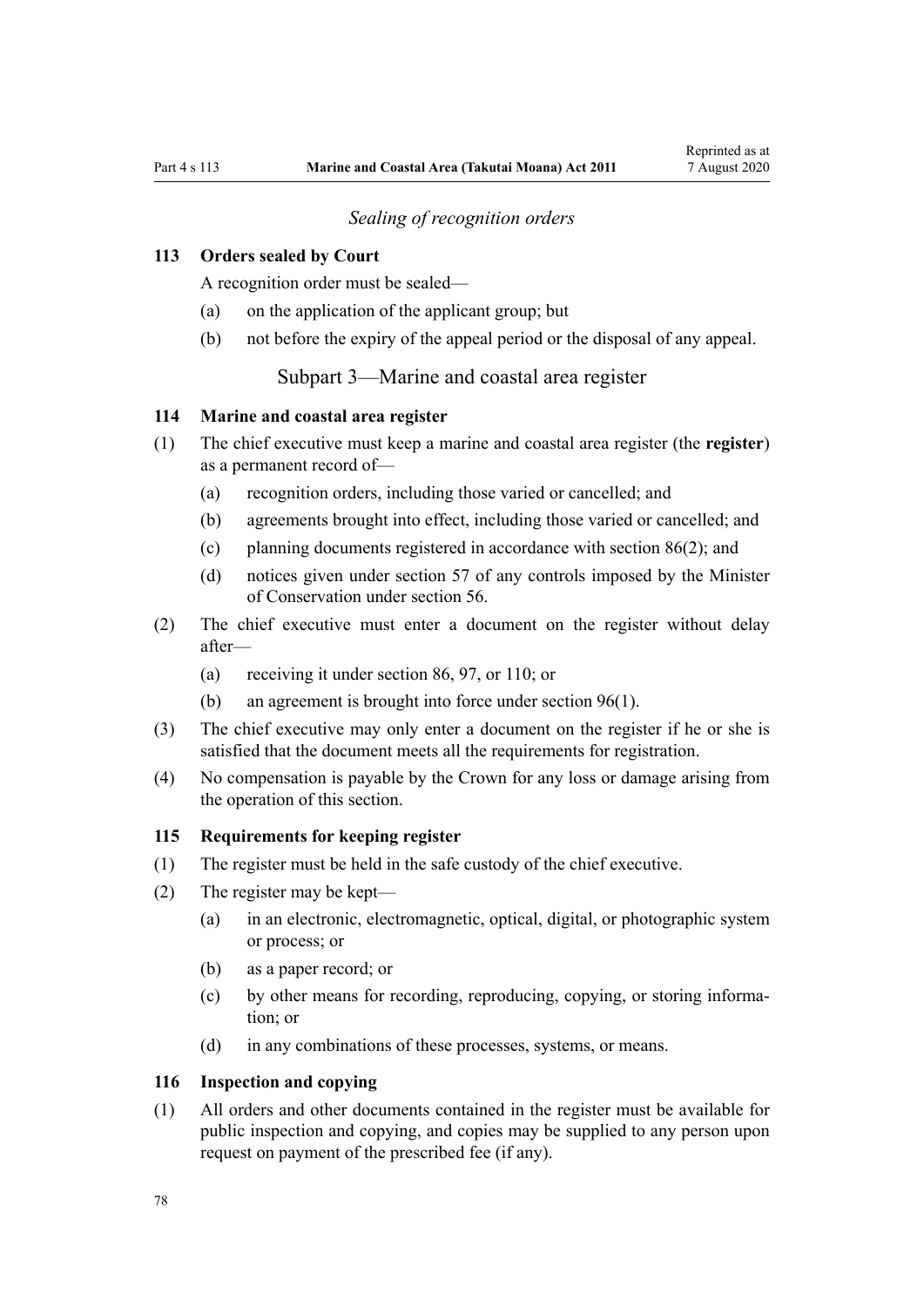- (2) The right to inspect and copy orders and other documents includes the right to receive,—
	- (a) in the case of an order or other document that is a paper record, a paper copy of the order or other document; and
	- (b) in the case of an instrument recorded by a process, system, or means other than as a paper record, a paper document that records the content of the instrument.

### **117 Application of Privacy Act 1993**

<span id="page-78-0"></span>Reprinted as at

The register is a public register within the meaning of [section 58](http://legislation.govt.nz/pdflink.aspx?id=DLM297424) of the Privacy Act 1993.

Subpart 4—Regulations and miscellaneous matters

# *Regulations and bylaws*

## **118 Regulations for administrative purposes**

- (1) The Governor-General may, by Order in Council, make regulations for any of the following purposes:
	- (a) prescribing the duties of the chief executive in relation to the register:
	- (b) providing for the appointment of wardens under [section 80,](#page-60-0) the qualification for appointment, the terms of those appointments (including the responsibility of the customary marine title group for their funding), and the termination of such appointments:
	- (c) prescribing additional functions of wardens appointed under [section 80](#page-60-0), being functions that are reasonably incidental to the functions specified in that section:
	- (d) prescribing any duties or powers to be exercised by wardens for the purpose of performing their functions:
	- (e) prescribing the means (including, without limitation, identity cards or badges, or both) by which wardens are to be identified:
	- (f) giving directions relating to the management of wardens by a customary marine title group whose customary marine title order includes prohibitions and restrictions in respect of a wāhi tapu or wāhi tapu area:
	- (g) prescribing the steps that a regional council must or may take in undertaking an inquiry under [section 19\(2\)](#page-20-0):
	- (h) prescribing the fees payable, or the methods or rates by which fees are to be assessed, for—
		- (i) the consideration and processing of applications made, or actions taken, under [sections 34 to 45:](#page-28-0)
		- (ii) decisions made under [Schedule 2:](#page-92-0)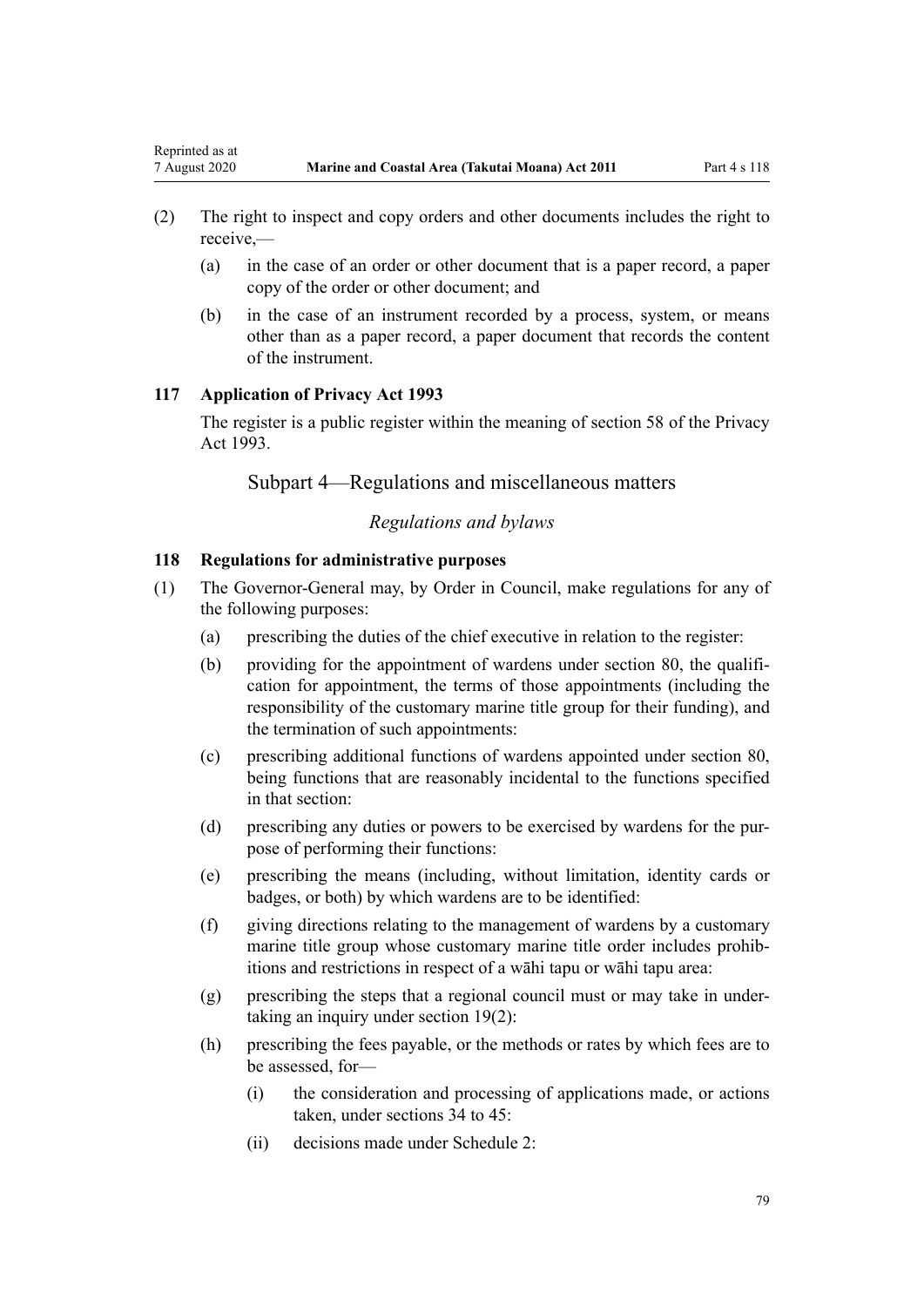(iii) public inspection and copying of documents on the register:

- <span id="page-79-0"></span>(i) prescribing the information that must be included in applications made under [subpart 1](#page-69-0) or [2:](#page-70-0)
- (j) prescribing the information that the chief executive may require for the purposes of [section 114:](#page-77-0)
- (k) providing for any other matters contemplated by this Act or necessary for giving it full effect.
- (2) Regulations made under subsection (1) must be made on the advice of the Minister of Justice, after consultation with the responsible Minister who must consult with the customary marine title groups that appear to the Minister to be likely to be affected by the regulations.

# **119 Minister of Conservation to perform residual management functions**

- (1) The Minister of Conservation may perform a managerial or administrative function provided for or contemplated by this Act or by any regulations or bylaws made under section 120 or [121](#page-80-0) in respect of the common marine and coastal area but only if, and to the extent that, the same or similar function is not conferred on the local authority or other person with responsibility for the relevant part of the common marine and coastal area in which the function is to be performed.
- (2) Nothing in this section or in any regulations or bylaws made under section 120 or [121](#page-80-0) limits any power conferred under an enactment on a local authority or any other person that may be exercised in respect of the common marine and coastal area.
- (3) In performing and exercising the functions, duties, and powers under this section and under sections 120 and [121,](#page-80-0) the Minister of Conservation must act consistently with the purpose stated in [section 4](#page-8-0).

### **120 Regulations for management of common marine and coastal area**

- (1) The Governor-General may, by Order in Council made on the recommendation of the Minister of Conservation, make regulations for all or any of the following purposes:
	- (a) the safety and protection of members of the public who exercise rights of access or navigation in or over the common marine and coastal area or any specified part of that area:
	- (b) the preservation or protection of the natural environment of the common marine and coastal area or any specified part of that area:
	- (c) prohibiting or regulating the construction or use of structures in the common marine and coastal area or any specified part of that area, and providing for the removal or destruction of those structures: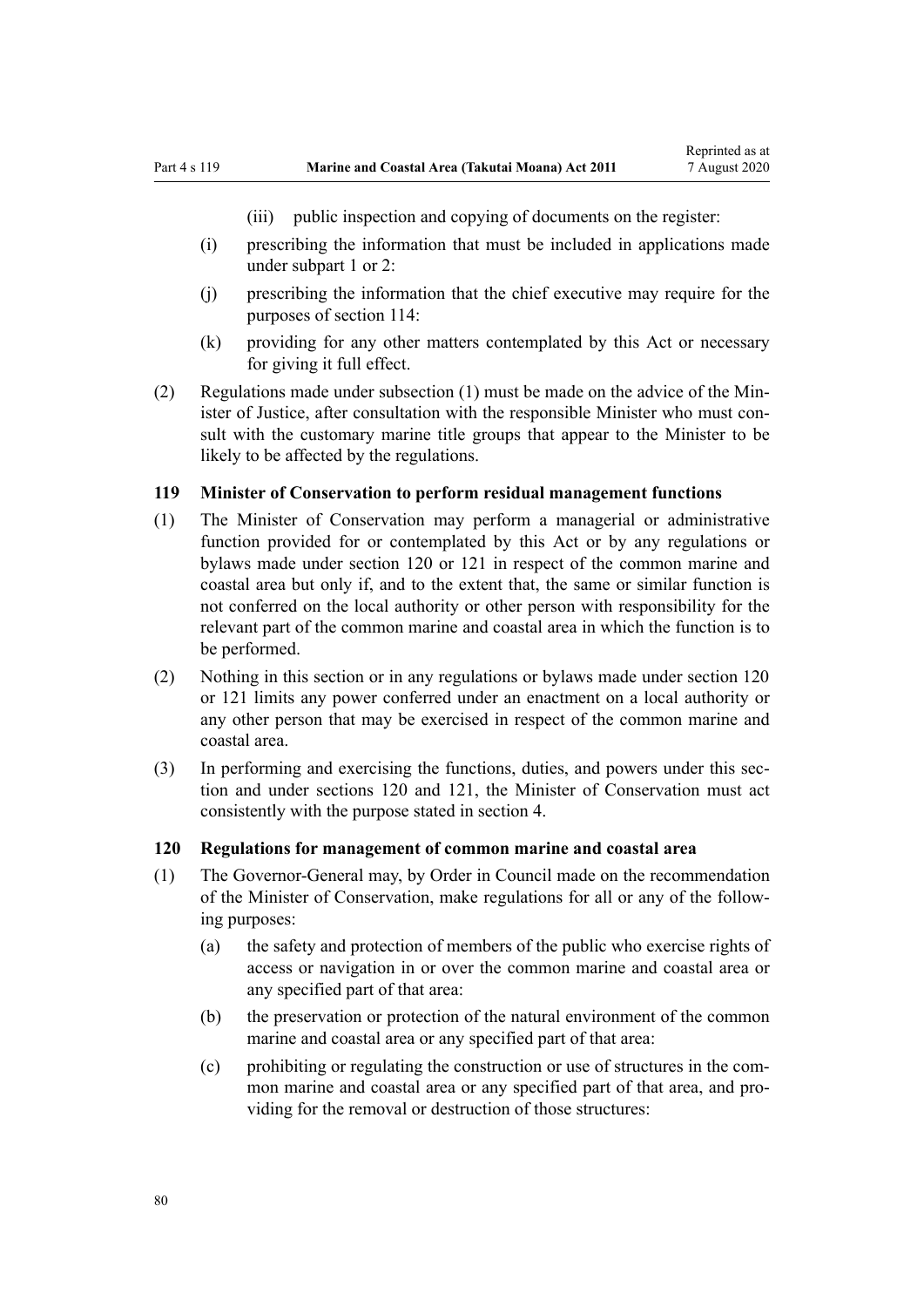- <span id="page-80-0"></span>(d) prohibiting or regulating the placing or deposit of objects in the common marine and coastal area or any specified part of that area, and providing for the removal or destruction of those objects:
- (e) prescribing offences punishable on conviction by a fine not exceeding \$5,000 in any one case:
- (f) providing for any other matters contemplated by this Part, necessary for its administration, or necessary for giving it full effect.
- (2) The Minister of Conservation must not make a recommendation under subsection (1) unless satisfied that—
	- (a) the proposed regulations are necessary for the proper management of the common marine and coastal area or of the specified part to which the proposed regulations relate; and
	- (b) the objectives of the proposed regulations cannot be, or are not being, achieved under an existing enactment.

Section 120(1)(e): amended, on 1 July 2013, by [section 413](http://legislation.govt.nz/pdflink.aspx?id=DLM3360714) of the Criminal Procedure Act 2011 (2011 No 81).

# **121 Bylaws**

- (1) The Minister of Conservation may, by notice in the *Gazette*, make bylaws for any specified part of the common marine and coastal area for all or any of the following purposes:
	- (a) prohibiting or regulating the use or parking of vehicles in a specified part of the common marine and coastal area:
	- (b) regulating the use or mooring of vessels in the specified part of a common marine and coastal area:
	- (c) prohibiting the hovering or landing of any aircraft, as defined in [section](http://legislation.govt.nz/pdflink.aspx?id=DLM214692) [2](http://legislation.govt.nz/pdflink.aspx?id=DLM214692) of the Civil Aviation Act 1990, over or in a specified part of the common marine and coastal area:
	- (d) prescribing fines, not exceeding \$500 in any one case, for the breach of any bylaws made under this section.
- (2) The Minister of Conservation must not make any bylaws under subsection (1) unless satisfied that—
	- (a) the proposed bylaws are necessary for the proper management of the specified part of the common marine and coastal area to which the proposed bylaws relate; and
	- (b) the objectives of the proposed bylaws cannot be, or are not being, achieved under an existing enactment.

# **122 Persons breaching regulations or bylaws may be directed to stop**

(1) If a person in the common marine and coastal area is engaging in an activity that the Director-General or a delegate of the Director-General has reasonable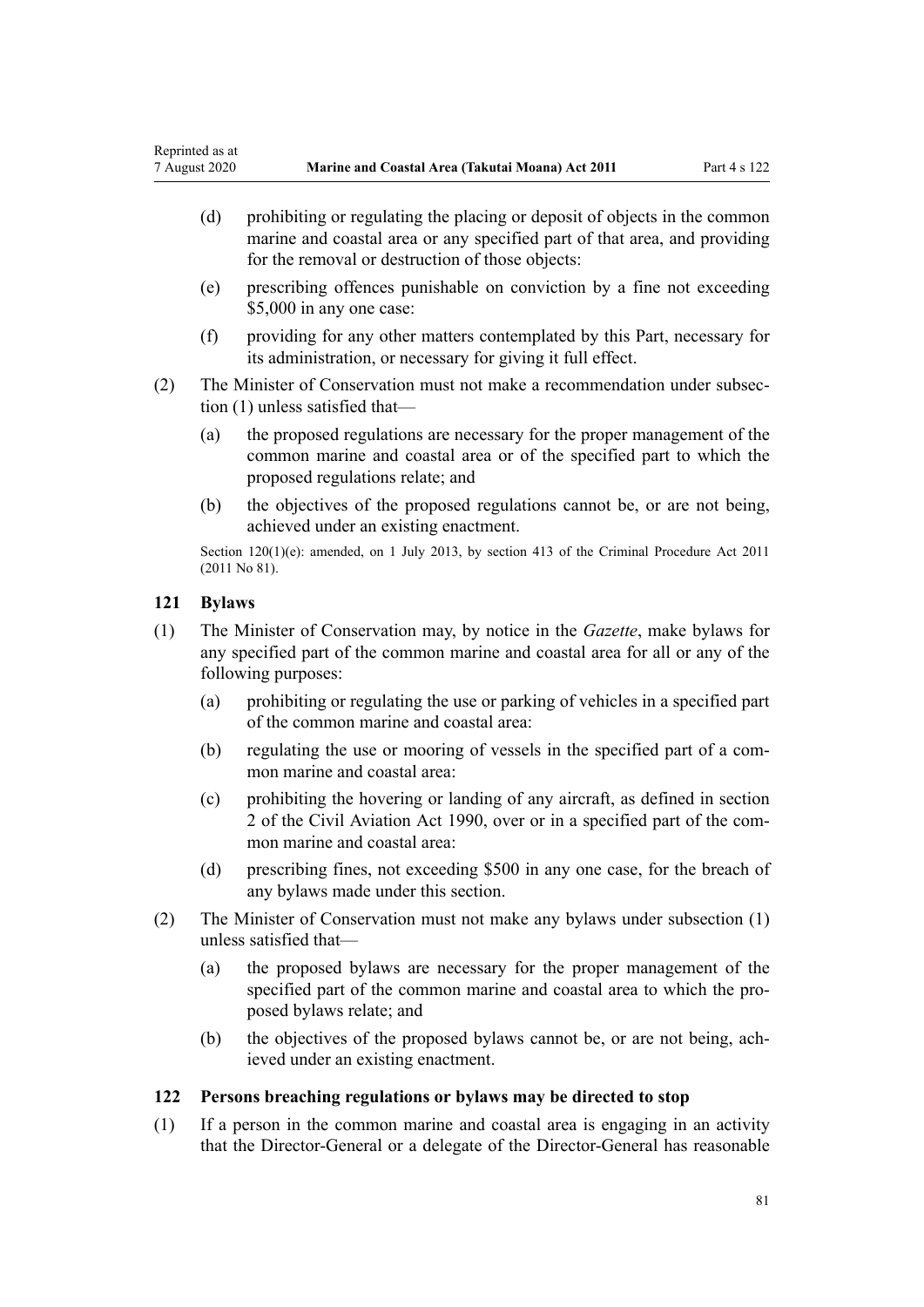grounds to believe constitutes a breach of any regulations made under [section](#page-79-0) [120](#page-79-0) or any bylaws made under [section 121](#page-80-0), the Director-General or the delegate may direct the person to stop that activity.

- (2) If the Director-General or a delegate of the Director-General has reasonable grounds to believe that the use or the location of a vehicle, vessel, or other moveable thing in the common marine and coastal area constitutes a breach of any regulations made under [section 120](#page-79-0) or any bylaws made under [section 121](#page-80-0), the Director-General or the delegate may—
	- (a) take charge, or authorise another person to take charge, of the vehicle, vessel, or thing for the purpose of moving it or preparing it for movement; and
	- (b) move, or authorise another person to move, the vehicle, vessel, or thing to another location.
- (3) A person who intentionally fails to comply with a direction given under subsection (1) commits an offence and is liable on conviction to imprisonment for a term not exceeding 3 months or to a fine not exceeding \$5,000 or to both.
- (4) Every person who fails to comply with a direction given under subsection (1) may be arrested without warrant by any constable.
- (5) The Director-General may from time to time, either generally or particularly, delegate the power conferred by subsection (1) or (2) to any of the following persons:
	- (a) a warranted officer within the meaning of the [Conservation Act 1987](http://legislation.govt.nz/pdflink.aspx?id=DLM103609):
	- (b) employees of local authorities.
- (6) Subsection (5) does not limit [clauses 2 to 4](http://legislation.govt.nz/pdflink.aspx?id=LMS356992) of Schedule 6 of the Public Service Act 2020, and those sections apply with any necessary modifications to any delegation under subsection (5).
- (7) Before a delegate exercises a power under subsection (1) or (2), the delegate must produce his or her warrant of appointment or other evidence of his or her authority.

Section 122(3): amended, on 1 July 2013, by [section 413](http://legislation.govt.nz/pdflink.aspx?id=DLM3360714) of the Criminal Procedure Act 2011 (2011 No 81).

Section 122(6): amended, on 7 August 2020, by [section 135](http://legislation.govt.nz/pdflink.aspx?id=LMS176959) of the Public Service Act 2020 (2020 No 40).

# *Local Acts*

# **123 Relationship between local Acts and this Act**

- (1) If a provision of a local Act is inconsistent with a provision of this Act, the provision of this Act prevails.
- (2) Despite subsection (1), to the extent that there is any conflict between this Act and the following Acts, those Acts prevail over this Act: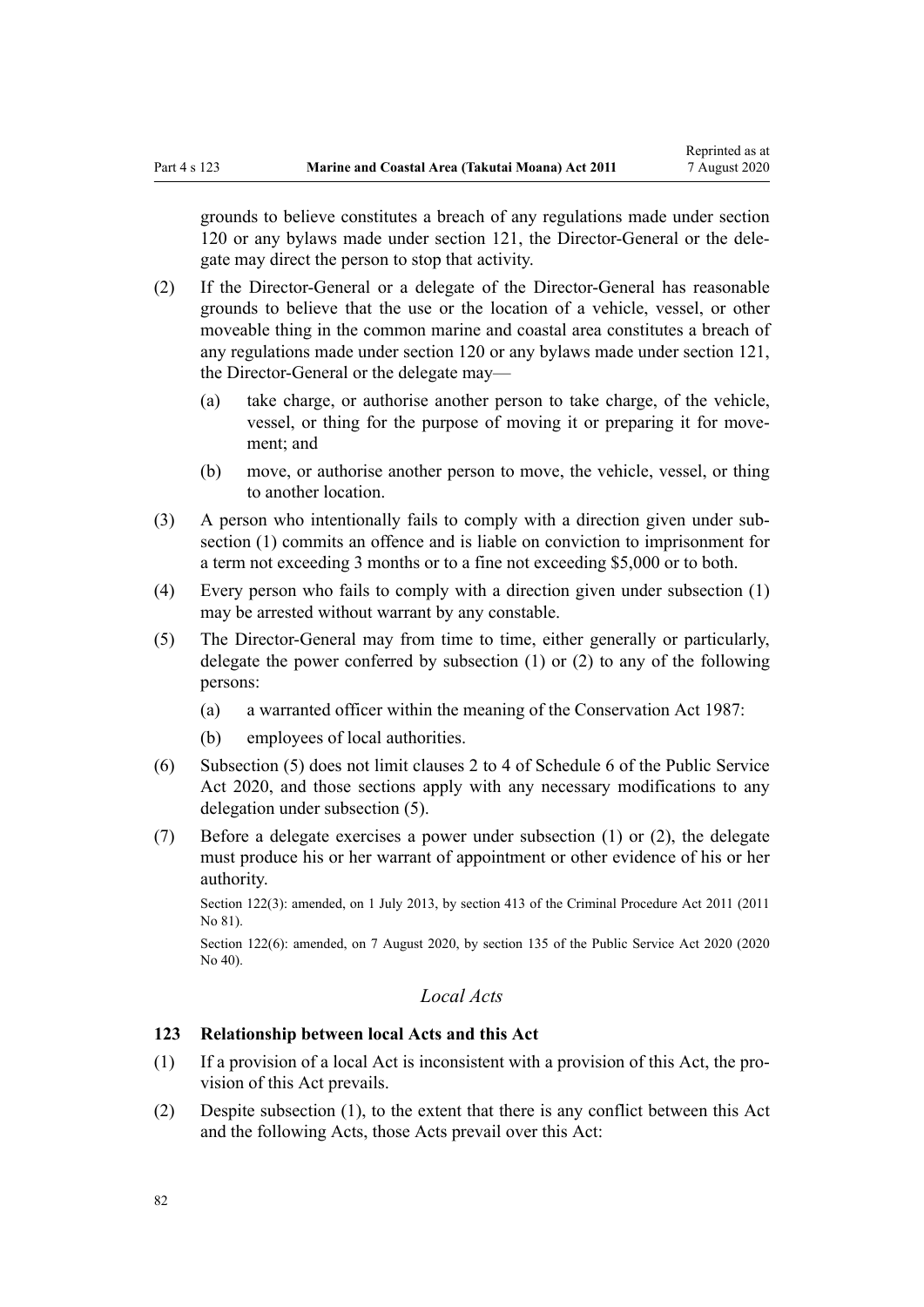- (a) the [Timaru Harbour Board Act 1876 Amendment Act 1881](http://legislation.govt.nz/pdflink.aspx?id=DLM15371):
- (b) the [Timaru Harbour Board Reclamation and Empowering Act 1980:](http://legislation.govt.nz/pdflink.aspx?id=DLM74774)
- (c) the [Wellington Harbour Board and Wellington City Council Vesting and](http://legislation.govt.nz/pdflink.aspx?id=DLM78106) [Empowering Act 1987.](http://legislation.govt.nz/pdflink.aspx?id=DLM78106)

### *References*

### **124 References to public foreshore and seabed**

- (1) On and after the commencement of this Act, a reference in any instrument to the public foreshore and seabed is taken to be a reference to the common marine and coastal area unless on the facts of any particular case the relevant part of the public foreshore and seabed is excluded from the common marine and coastal area by or under this Act.
- (2) Subsection (1) does not apply to any document filed, served, or issued in any proceeding commenced under, or in reliance on, the [Foreshore and Seabed Act](http://legislation.govt.nz/pdflink.aspx?id=DLM319838) [2004](http://legislation.govt.nz/pdflink.aspx?id=DLM319838).

### *Transitional arrangements*

# **125 Pending proceedings under Foreshore and Seabed Act 2004**

- (1) On the commencement of this Act, all applications made under the [Foreshore](http://legislation.govt.nz/pdflink.aspx?id=DLM319838) [and Seabed Act 2004](http://legislation.govt.nz/pdflink.aspx?id=DLM319838) to the Māori Land Court for customary rights orders and not finally determined under that Act before the commencement of this Act must, without further authority than this section, be transferred to the High Court.
- (2) The High Court must treat applications transferred under subsection (1) as if they were applications made under [subpart 2](#page-70-0) for orders recognising protected customary rights.
- (3) The High Court—

Reprinted as at

- (a) must give priority to applications transferred under this section ahead of any applications made under [subpart 2](#page-70-0):
- (b) may deem any of the steps that are required for a proceeding under the [High Court Rules 2016](http://legislation.govt.nz/pdflink.aspx?id=DLM6959800) to have been met by the applications transferred under this section:
- (c) may give directions to applicants to take such steps that, in the opinion of the High Court, are necessary to enable the proceedings to be completed.
- (4) An application made under [section 33](http://legislation.govt.nz/pdflink.aspx?id=DLM320263) of the Foreshore and Seabed Act 2004 for a finding that a group would have held territorial customary rights is to be treated by the High Court as an application under [subpart 2](#page-70-0) for an order recognising customary marine title.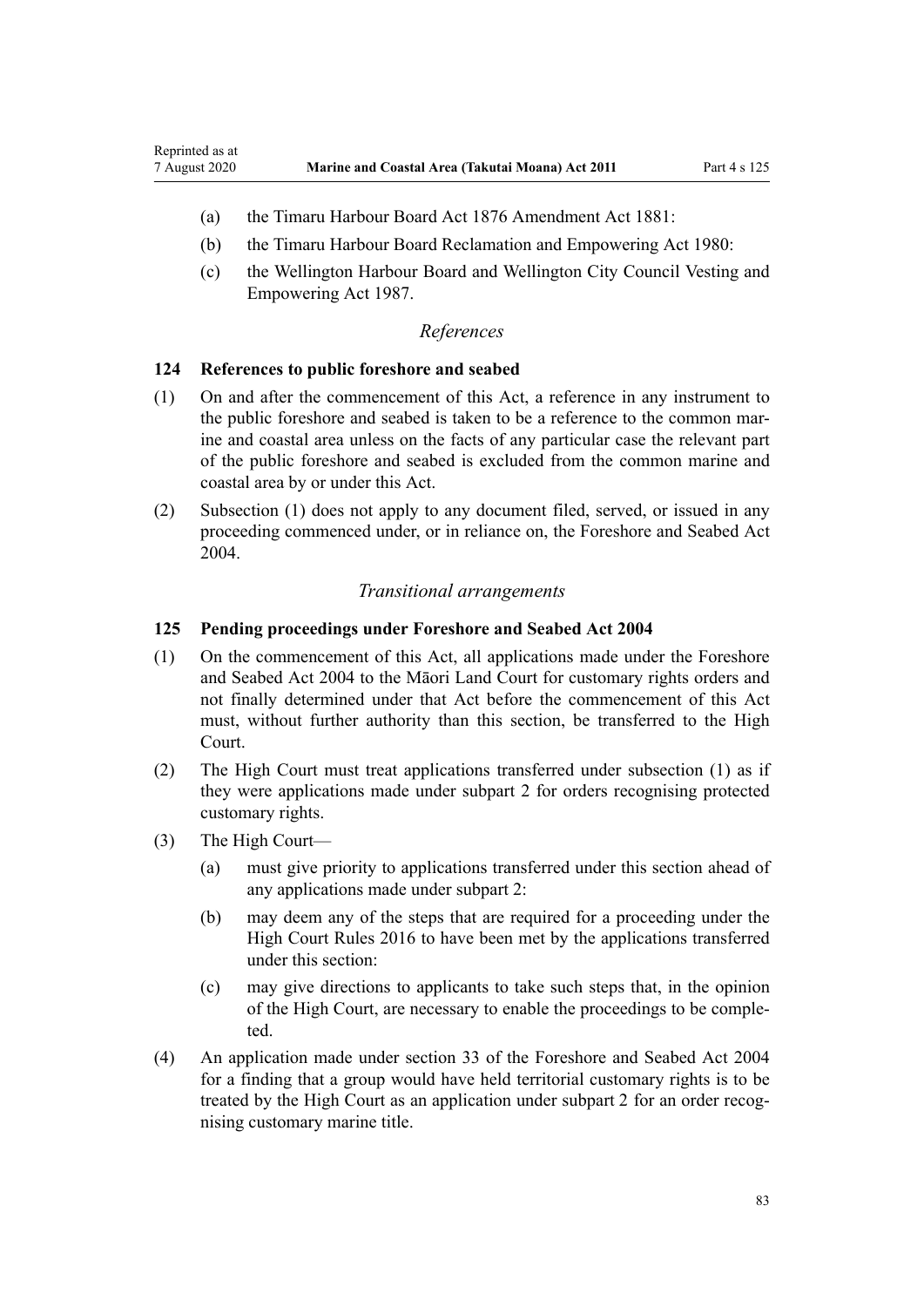<span id="page-83-0"></span>Section 125(3)(b): amended, on 18 October 2016, by [section 183\(c\)](http://legislation.govt.nz/pdflink.aspx?id=DLM5759564) of the Senior Courts Act 2016 (2016 No 48).

# *Notices*

#### **126 Giving of notices**

- (1) If a notice or other document is to be given or served on a person under this Act, it must be given in writing—
	- (a) by personal service; or
	- (b) by registered post addressed to the person at the person's usual or last known place of business or residence; or
	- (c) by service on the person's lawyer or another person authorised to act on behalf of that person; or
	- (d) by registered post to that other person; or
	- (e) by electronic transmission to the person or that person's lawyer or another person authorised to act on behalf of that person, including transmission by fax, electronic mail, or electronic data transfer.
- (2) A notice or document sent by post or registered post is deemed to have been given or received 7 days after the date on which it was posted, unless the person to whom it was sent proves that, other than through that person's fault, the notice or document was not received.

# *Amendments to other enactments*

#### **127 Amendment to section 7 of Conservation Act 1987**

- (1) This section amends the [Conservation Act 1987.](http://legislation.govt.nz/pdflink.aspx?id=DLM103609)
- (2) [Section 7](http://legislation.govt.nz/pdflink.aspx?id=DLM104251) of the Conservation Act 1987 is amended by inserting the following subsection after subsection (1A):
- (1B) In the case of land that is foreshore within the common marine and coastal area, the Minister may declare, by notice in the *Gazette* describing the land, that the land is held for conservation purposes.

### **128 Consequential amendments to other enactments**

The enactments specified in [Schedule 3 a](#page-98-0)re amended in the manner specified in that schedule.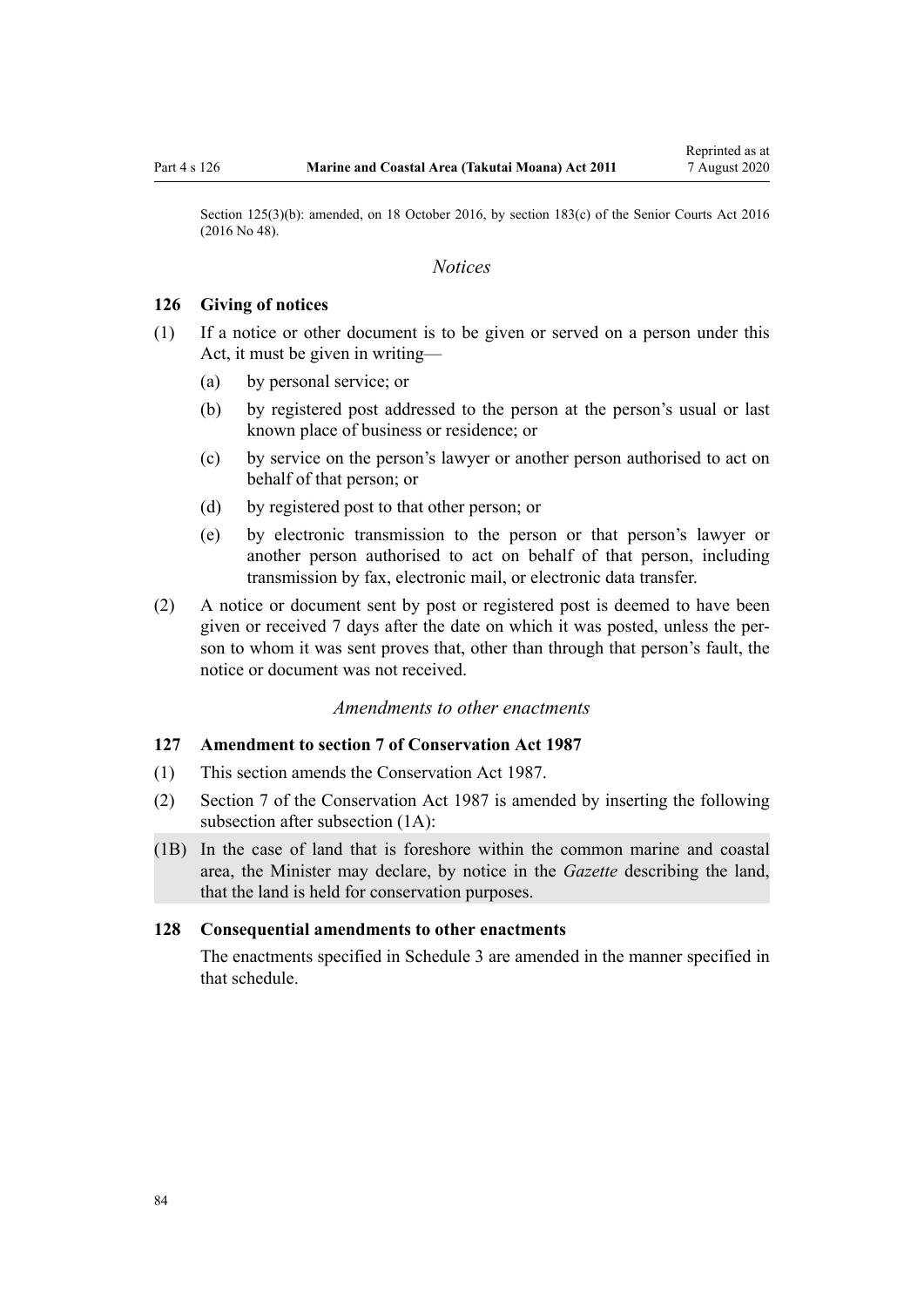# **Schedule 1**

# <span id="page-84-0"></span>**Resource consents and controls in protected customary rights area**

[ss 55\(5\)](#page-42-0), [56\(5\)](#page-43-0)

# **Part 1**

# **Matters relevant to applications**

# **1 Determination of adverse effects**

In determining whether a proposed activity will, or is likely to, have an adverse effect on the exercise of a protected customary right, a consent authority must consider the following matters:

- (a) the effects of the proposed activity on a protected customary right; and
- (b) the area that the proposed activity would have in common with the relevant protected customary rights area; and
- (c) the degree to which the proposed activity must be carried out to the exclusion of other activities; and
- (d) the degree to which the exercise of a protected customary right must be carried out to the exclusion of other activities; and
- (e) whether an alternative location or method would avoid, remedy, or mitigate any adverse effects of the proposed activity on the exercise of the protected customary right; and
- (f) whether any conditions could be included in a resource consent for the proposed activity that would avoid, remedy, or mitigate any adverse effects of the proposed activity on the exercise of the protected customary right.

# **2 Written approval**

- (1) This clause applies if—
	- (a) a protected customary rights group gives written approval under [section](#page-42-0) [55\(2\)](#page-42-0) for a resource consent for a proposed activity; and
	- (b) the proposed activity, if carried out under the resource consent, would have the effect of preventing, in whole or in part, the exercise of a protected customary right.
- (2) The protected customary rights group must acknowledge in writing that the resource consent, if granted, would have the effect described in subclause  $(1)(b)$ .
- (3) Both the written approval given under [section 55\(2\)](#page-42-0) and the written acknowledgement required by subclause (2)—
	- (a) form part of the application for the resource consent for the proposed activity; and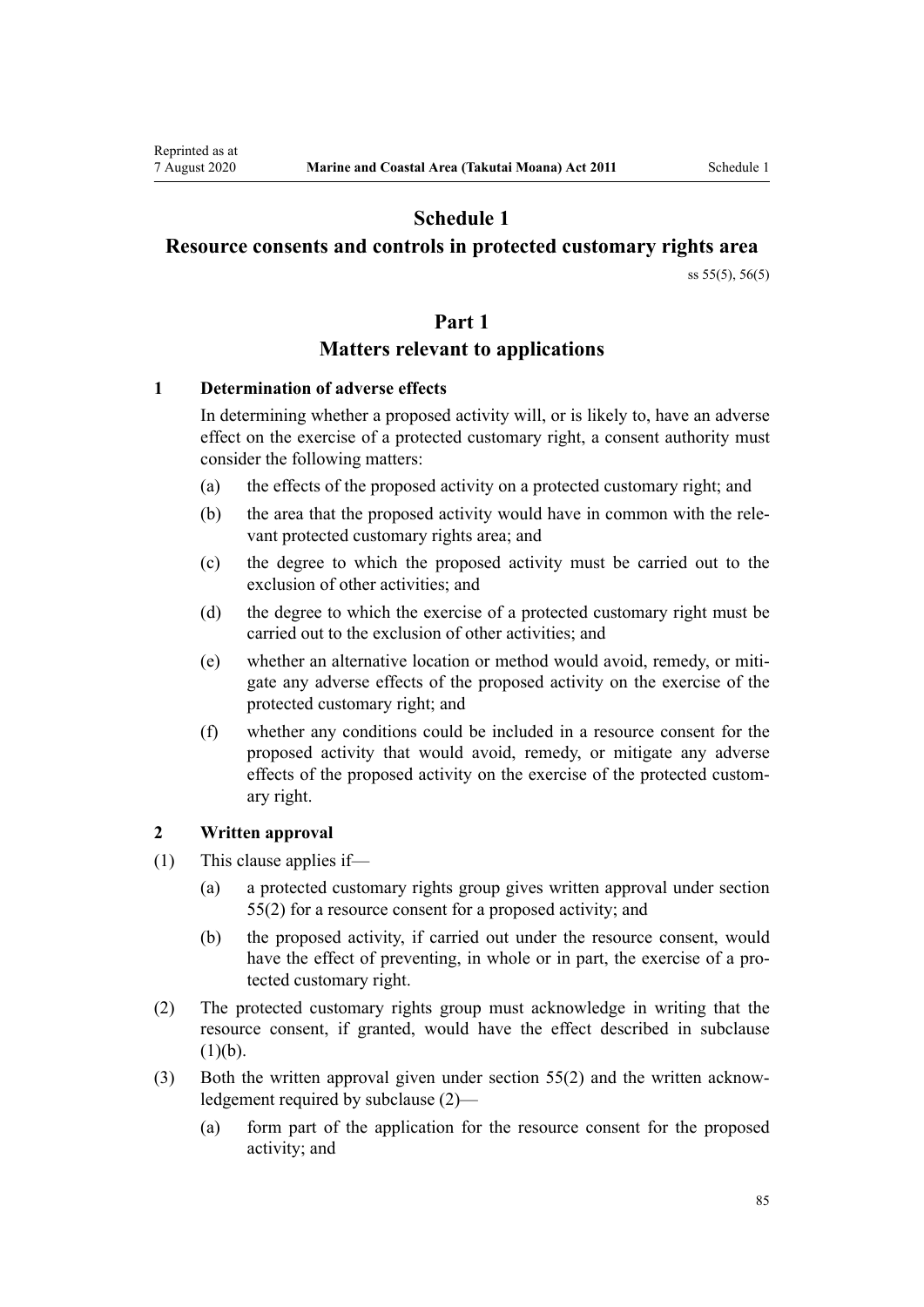(4) An approval given by a protected customary rights group is not able to be revoked.

# **3 Process if grant of resource consent has effect of cancelling protected customary right**

- (1) If the effect of carrying out an activity under a resource consent granted in the circumstances contemplated by [clause 2](#page-84-0) would be permanently to cancel a protected customary rights order or agreement, in whole or in part,—
	- (a) the protected customary rights group must apply, as the case requires,—
		- (i) to the High Court under [section 111](#page-75-0) to vary or cancel the order; or
		- (ii) to the responsible Minister to vary or cancel an agreement; and
	- (b) a decision by the consent authority to grant a resource consent for the proposed activity is of no effect until the application referred to in paragraph (a) has been—
		- (i) determined by the High Court under [section 111](#page-75-0) and all appeal rights have been pursued, and registered under [section 114;](#page-77-0) or
		- (ii) agreed to by the responsible Minister as if it were an application for an agreement to which [sections 95](#page-69-0), [96](#page-69-0), and [114](#page-77-0) apply.
- (2) If the High Court or the responsible Minister, as the case requires, declines an application to cancel a protected customary rights order, the relevant resource consent must be treated as if it were declined by the consent authority.

# **4 Assessment of effects of exercise of protected customary rights**

- (1) An enforcement officer authorised in writing for the purpose by a local authority may do any of the following for the purpose of assessing the effects on the environment of the exercise of a protected customary right:
	- (a) carry out surveys, investigations, tests, or measurements:
	- (b) take samples of any water, air, soil, or vegetation:
	- (c) enter or re-enter land (except a dwelling house).
- (2) These powers may be exercised—
	- (a) at any reasonable time; and
	- (b) with or without assistance, vehicles, appliances, machinery, or equipment reasonably necessary for the purpose.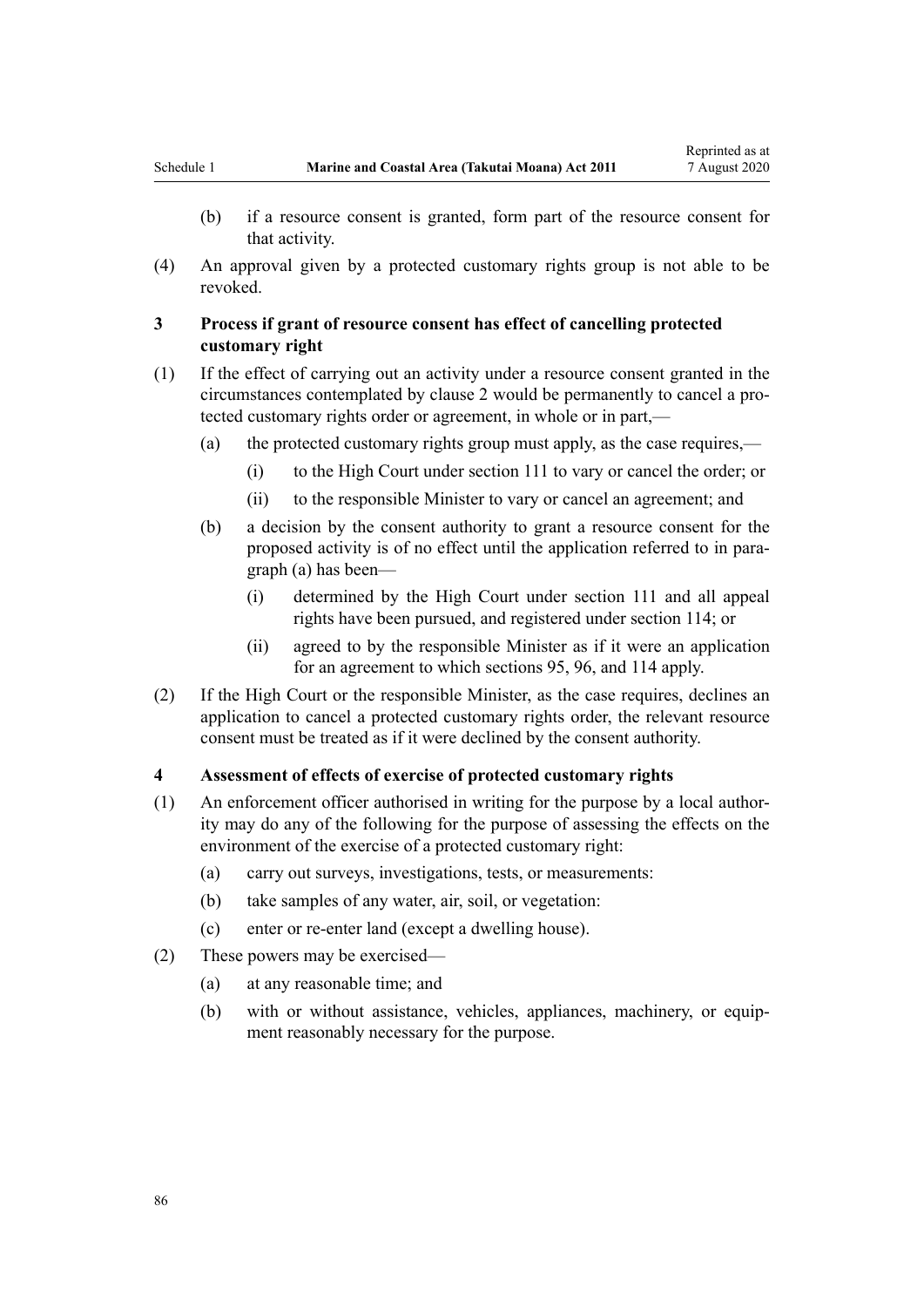# **Part 2**

# <span id="page-86-0"></span>**Controls on exercise of protected customary rights**

# *Power to impose controls*

## **5 Power to impose controls**

- (1) The Minister of Conservation may impose controls (including terms, standards, and restrictions) on the exercise of a protected customary right, but only if the Minister considers that—
	- (a) the exercise of a protected customary right has, or may have, a significant adverse effect on the environment; and
	- (b) the controls—
		- (i) will not prevent the exercise of the right; and
		- (ii) are reasonable and, in the circumstances, not unduly restrictive; and
		- (iii) are necessary to avoid, remedy, or mitigate any significant adverse effects of the exercise of the right on the environment.
- (2) However, the Minister of Conservation must not impose controls on the exercise of a protected customary right under subclause (1) unless the Minister—
	- (a) has received a copy of an adverse effects report under [clause 12](#page-90-0) or carried out his or her own adverse effects assessment and completed a report on that assessment; and
	- (b) has consulted with the relevant protected customary rights group and the Minister of Māori Affairs.
- (3) The Minister may seek any other relevant information and views before imposing controls.
- (4) The Minister of Conservation must not undertake an assessment under this clause if, before he or she has begun an assessment, the relevant regional council notifies the Minister of Conservation under [clause 9](#page-88-0) that it is carrying out an adverse effects assessment of the protected customary right in accordance with [clause 8.](#page-87-0)
- (5) The Minister of Conservation must give written notice of his or her decision to carry out an adverse effects assessment under this clause not later than 5 working days after making that decision to—
	- (a) the relevant regional council; and
	- (b) the relevant protected customary rights group.

#### **6 Matters relevant to consideration**

The Minister of Conservation, when considering whether to impose controls on the exercise of a protected customary right,—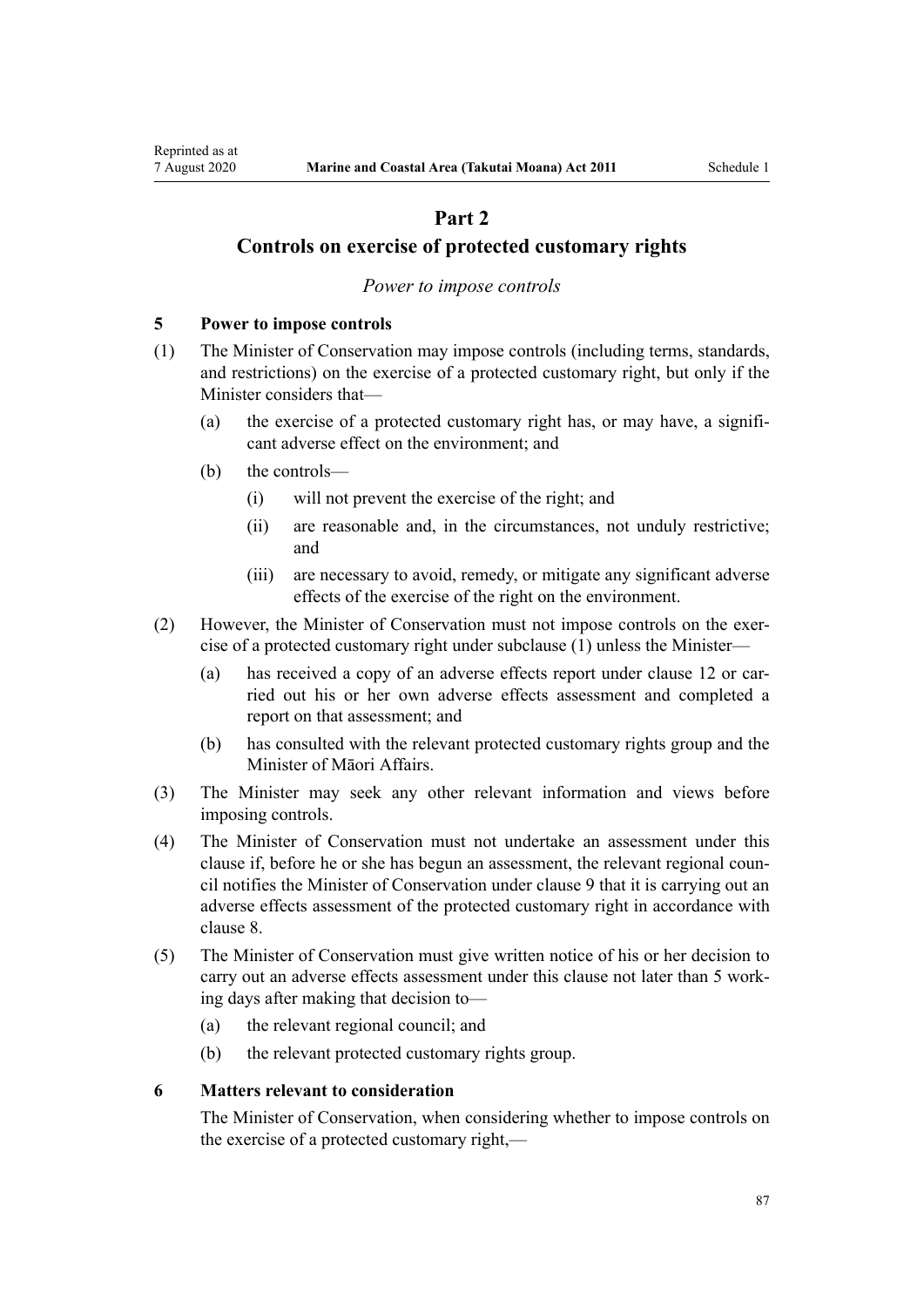- <span id="page-87-0"></span>(a) must have regard to—
	- (i) the effects on the environment of exercising the right; and
	- (ii) any adverse effects report received by the Minister in relation to the exercise of the right; and
	- (iii) the views expressed by the persons with whom the Minister has consulted; and
	- (iv) any other relevant information and views that the Minister has received; and
- (b) may have regard to—
	- (i) any relevant national policy statement:
	- (ii) the New Zealand coastal policy statement:
	- (iii) the relevant regional policy statement or proposed regional policy statement:
	- (iv) any relevant plan or proposed plan.

# **7 Timing and giving of notice**

The Minister of Conservation must—

- (a) decide whether to impose controls on the exercise of a protected customary right no later than 60 working days after—
	- (i) receiving an adverse effects report on the matter from the regional council; or
	- (ii) giving notice under clause  $5(5)$  that the Minister will be carrying out his or her own assessment; and
- (b) give written notice of his or her decision, and the reasons for it, to—
	- (i) the relevant regional council; and
	- (ii) the relevant protected customary rights group; and
	- (iii) the Minister of Māori Affairs; and
	- (iv) the chief executive.

## *Adverse effects assessment and reporting*

#### **8 Adverse effects assessment**

- (1) For the purpose of imposing controls on the exercise of a protected customary right under this Part, a regional council must, if directed by the Minister of Conservation at any time, and may of its own initiative in the circumstances set out in subclause (3),—
	- (a) carry out an adverse effects assessment of the effects on the environment of exercising a protected customary right in its region; and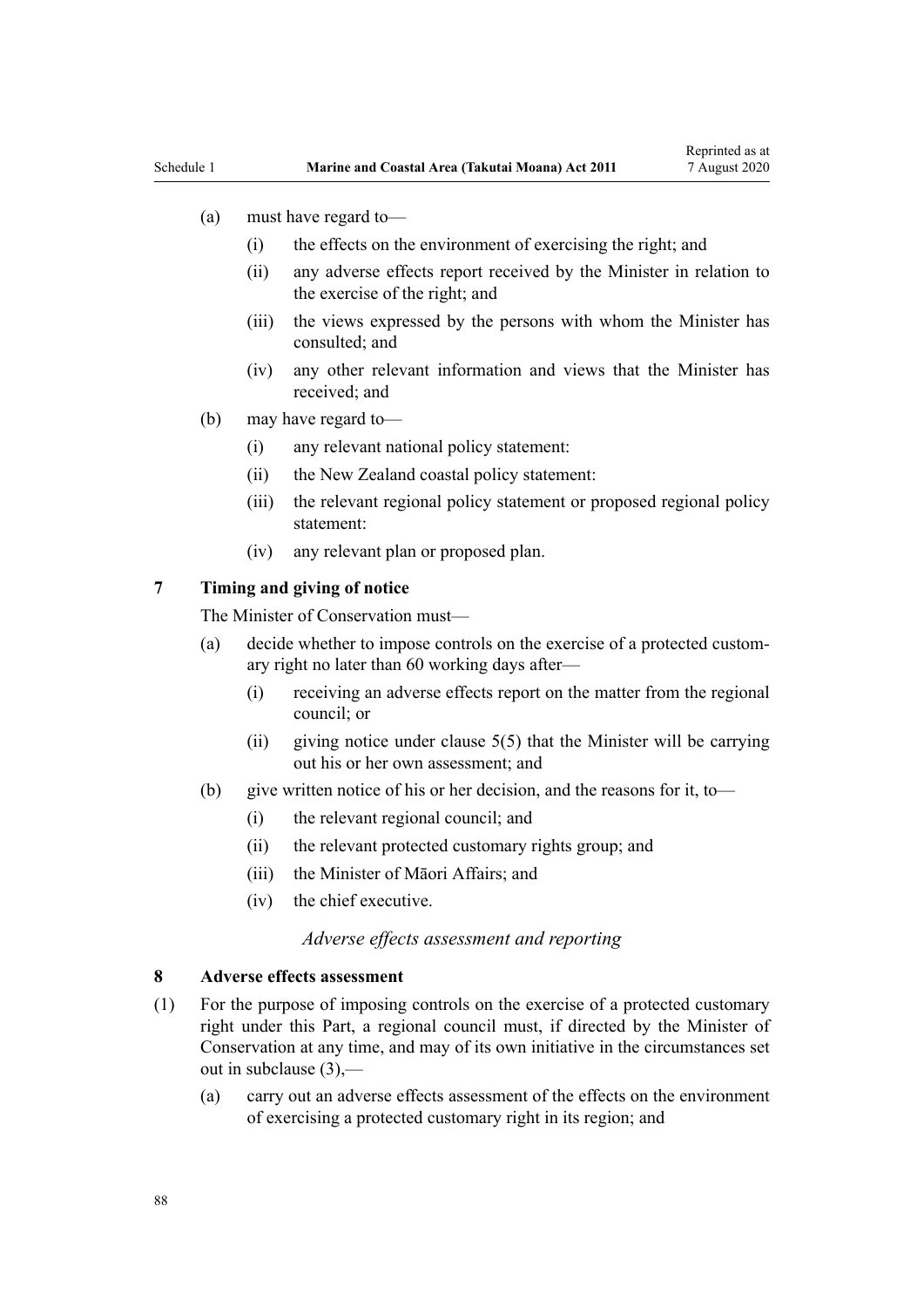- (b) complete, and give to the Minister, an adverse effects report based on that assessment.
- (2) If a regional council is directed under subclause (1), it must begin the adverse effects assessment not later than 5 working days after receiving the direction.
- (3) If a regional council has not been notified by the Minister of Conservation that the Minister intends to carry out his or her own adverse effects assessment, the regional council may, of its own initiative, carry out an adverse effects assessment of, and prepare an adverse effects report on, the exercise of the protected customary right.
- (4) However, the regional council may only carry out an assessment if—
	- (a) it begins the assessment, for any reason, not later than 20 working days after a protected customary rights order or an agreement is registered under [section 114;](#page-77-0) or
	- (b) at any time after the expiry of the 20 working day period referred to in paragraph (a), it considers that the effects of exercising the protected customary right on the environment are, or are likely to be, materially different from those effects considered when, whichever is the later,—
		- (i) the controls were last imposed; or
		- (ii) the controls were last reviewed under this schedule.

# **9 Notification**

<span id="page-88-0"></span>Reprinted as at

- (1) A regional council must give written notice regarding an adverse effects assessment in relation to the exercise of a protected customary right if—
	- (a) it decides to carry out an adverse effects assessment under clause  $8(3)$ ; or
	- (b) in the period between the date that the relevant protected customary rights order or an agreement is registered and 20 working days after that date, it decides not to carry out an adverse effects assessment; or
	- (c) it is directed by the Minister of Conservation under [clause 8\(1\)](#page-87-0) to begin an adverse effects assessment.
- (2) The written notice must be given to the Minister of Conservation and the relevant protected customary rights group.
- (3) Written notice given under subclause (1) must be given—
	- (a) for an assessment required by the Minister of Conservation under [clause](#page-87-0) [8\(1\)](#page-87-0), not later than 5 working days after receiving a direction from the Minister:
	- (b) for an assessment under clause  $8(4)(a)$  or (b), not later than 5 working days after deciding to carry out an adverse effects assessment: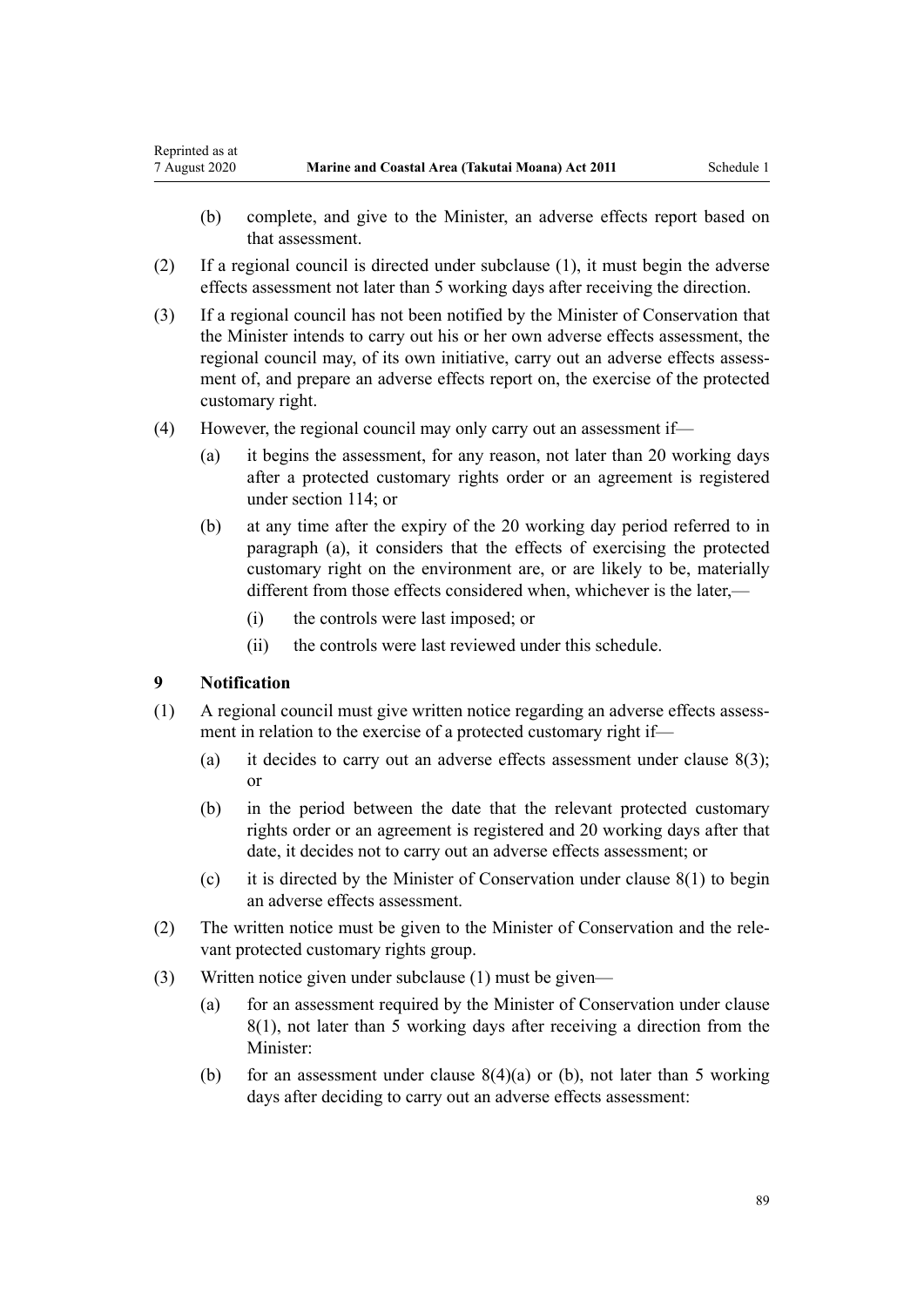(c) for a decision referred to in subclause  $(1)(b)$ , not later than 25 working days after the protected customary rights order or agreement is registered.

# **10 Process and relevant considerations for adverse effects assessment**

A regional council, in carrying out an adverse effects assessment under this Part,—

- (a) must seek the views of the relevant protected customary rights group; and
- (b) may seek any other relevant information; and
- (c) must have regard to—
	- (i) the effects on the environment of the exercise of a protected customary right; and
	- (ii) any relevant information and views it has received; and
- (d) may have regard to—
	- (i) any relevant national policy statement:
	- (ii) the New Zealand coastal policy statement:
	- (iii) its regional policy statement or proposed regional policy statement:
	- (iv) any relevant plan or proposed plan.

### **11 Adverse effects report**

- (1) A regional council must complete its adverse effects assessment and adverse effects report no later than 40 working days after giving notice of the assessment under [clause 9](#page-88-0).
- (2) The regional council must include in that report—
	- (a) details of the protected customary right and the effects on the environment of its exercise; and
	- (b) an outline of the information received and any views expressed by the relevant protected customary rights group; and
	- (c) whether it considers that the exercise of the protected customary right has, or may have, a significant adverse effect on the environment; and
	- (d) its recommendations (if any) to the Minister of Conservation on any controls it considers the Minister of Conservation should impose under [clause 5\(1\);](#page-86-0) and
	- (e) the reasons for any recommendations.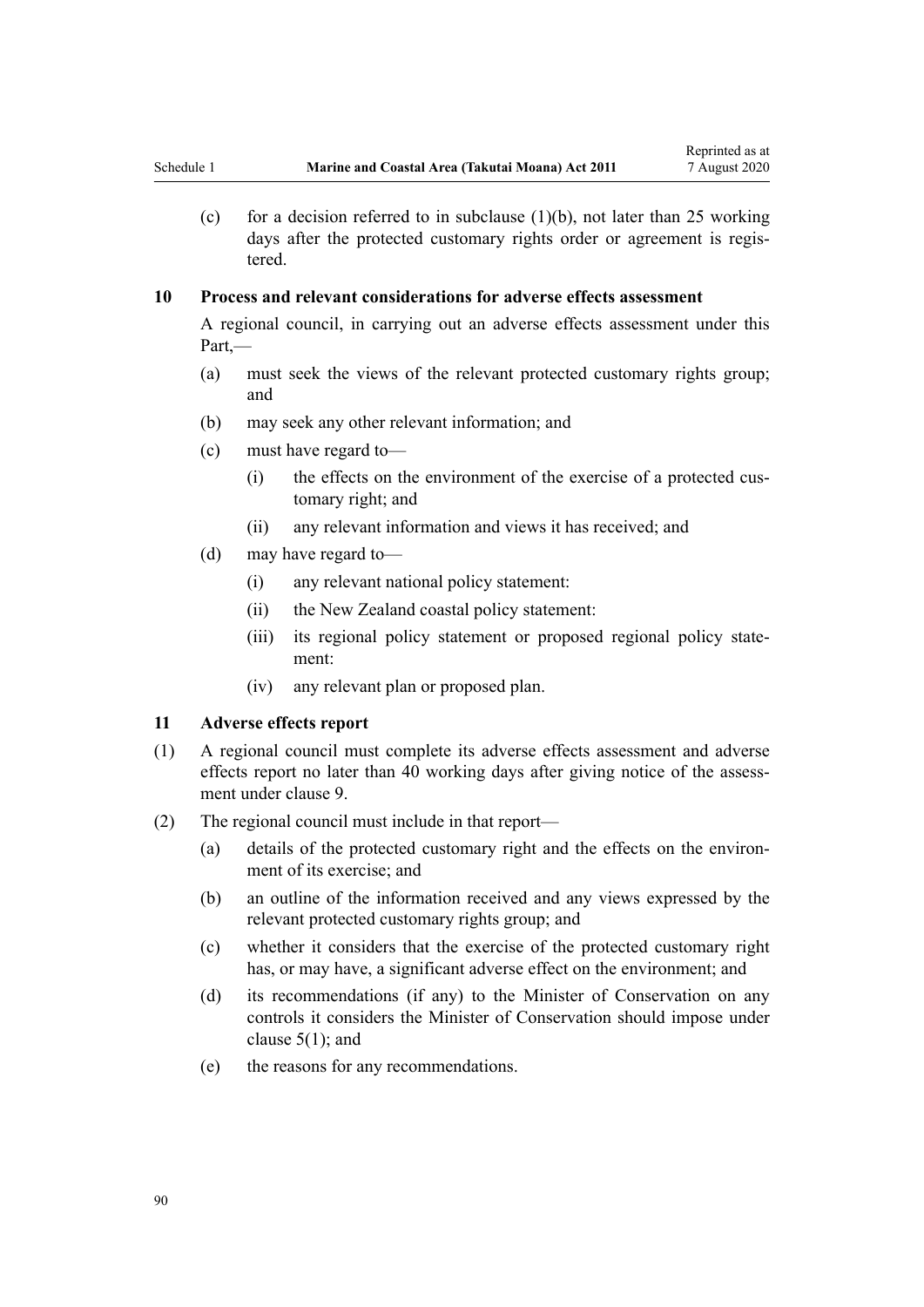# <span id="page-90-0"></span>**12 Report to Minister of Conservation and protected customary rights group**

No later than 5 working days after completing an adverse effects report, a regional council must give a copy to the Minister of Conservation and the relevant protected customary rights group.

# *Review of controls*

# **13 Review**

The Minister of Conservation may—

- (a) review, in accordance with clauses 14 and 15, controls imposed on the exercise of a protected customary right; and
- (b) after reviewing the controls,—
	- (i) confirm them; or
	- (ii) revoke them; or
	- (iii) revoke them and impose new controls (which may include some or all of the reviewed controls).

# **14 Procedure for review**

- (1) If the Minister of Conservation reviews controls under clause 13, he or she must either—
	- (a) request the regional council—
		- (i) to carry out an adverse effects assessment; and
		- (ii) prepare an adverse effects report under [clauses 8 to 12](#page-87-0); or
	- (b) notify the regional council that the Minister will carry out an adverse effects assessment under [clause 5\(5\)](#page-86-0).
- (2) Clauses 5 to  $7-$ 
	- (a) apply (with all necessary changes) to a review of controls imposed by the Minister of Conservation; and
	- (b) are to be read, in relation to a review, as if all references in those clauses to controls imposed by the Minister of Conservation on the exercise of a protected customary right were references to controls on that right imposed or confirmed by the Minister after a review.

# **15 Timing of review**

- (1) The Minister of Conservation—
	- (a) may review the controls imposed on the exercise of a protected customary right at any time; and
	- (b) must carry out a review of those controls if the protected customary rights group requests a review in writing.
- (2) A protected customary rights group may request a review only if—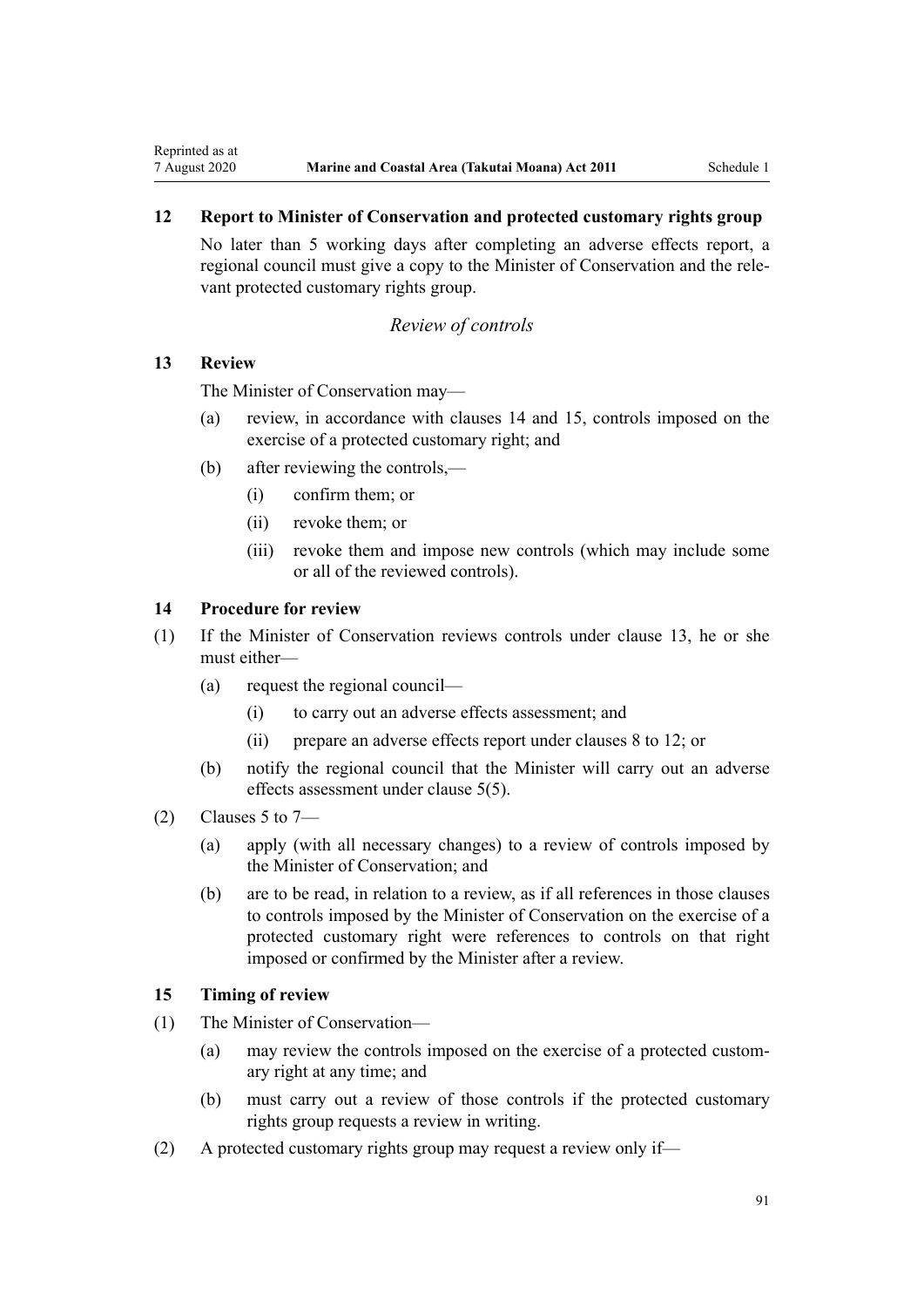- (a) at least 2 years have passed since the controls were imposed or since they were last reviewed; or
- (b) the protected customary rights group considers, on reasonable grounds, that the effects of the exercise of a protected customary right on the environment are, or are likely to be, materially different from those effects considered when, whichever is the later,—
	- (i) the controls were last imposed; or
	- (ii) the controls were last reviewed under this Part of this schedule.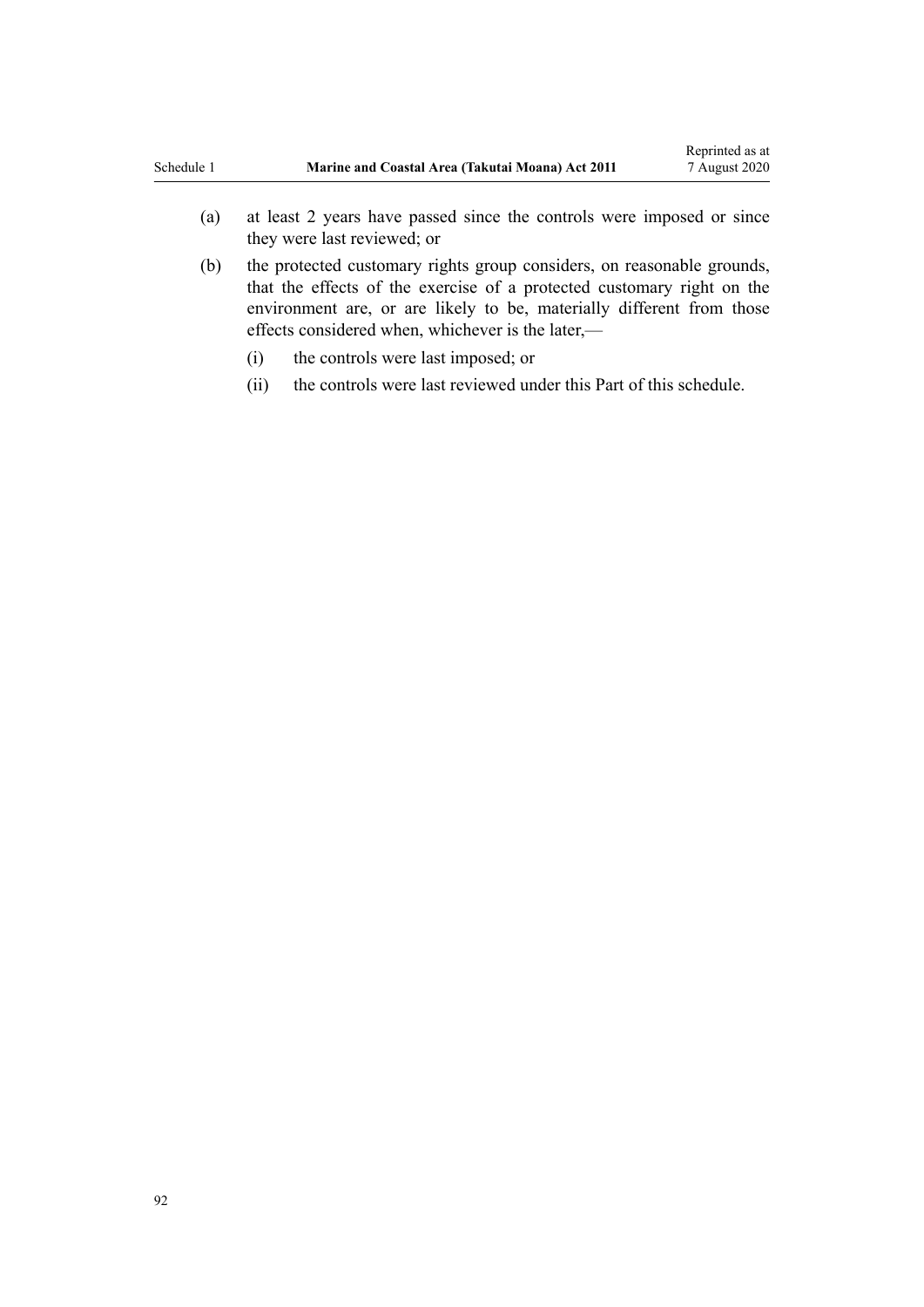# **Schedule 2**

# <span id="page-92-0"></span>**Process by which certain new activities in customary marine title area become deemed accommodated activities**

[ss 63,](#page-48-0) [65](#page-51-0)

# **Part 1**

# **Deemed accommodated infrastructure**

- 1 Prior to an application being lodged under the [Resource Management Act 1991](http://legislation.govt.nz/pdflink.aspx?id=DLM230264) for any resource consents for proposed infrastructure (within the meaning of section  $65(1)(a)$  in a customary marine title area, the proposed infrastructure may become a deemed accommodated activity in accordance with this Part.
- 2 Any person listed in paragraph (b) of the definition of accommodated infrastructure in [section 63](#page-48-0) may apply to the Minister for Land Information to declare a proposed infrastructure to be a deemed accommodated activity. In this Part, **Minister** means the Minister of Land Information.
- 3 In applying under this Part, the applicant must provide to the Minister the following information:
	- (a) a survey and a plan that—
		- (i) shows the customary marine title area where the proposed infrastructure is to be constructed; and
		- (ii) must meet the requirements of the [Cadastral Survey Act 2002](http://legislation.govt.nz/pdflink.aspx?id=DLM141994) as if it were a cadastral survey within the meaning of that Act; and
	- (b) a detailed description of the proposed infrastructure, including all of the relevant resource consents that will be applied for in support of the proposed infrastructure; and
	- (c) a detailed description of the purpose for which the proposed infrastructure is to be used; and
	- (d) why the applicant considers that the proposed infrastructure complies with section  $65(1)(a)(iii)$ ; and
	- (e) an assessment of all practicable alternative locations (within or outside the coastal marine area), and reasons why the proposed infrastructure cannot practicably be constructed in any location outside of the customary marine title area; and
	- (f) a description of the negotiations that have already taken place with the customary marine title group and, on the basis of those negotiations, reasons why the applicant considers it cannot reasonably obtain the permission of that group for the proposed infrastructure.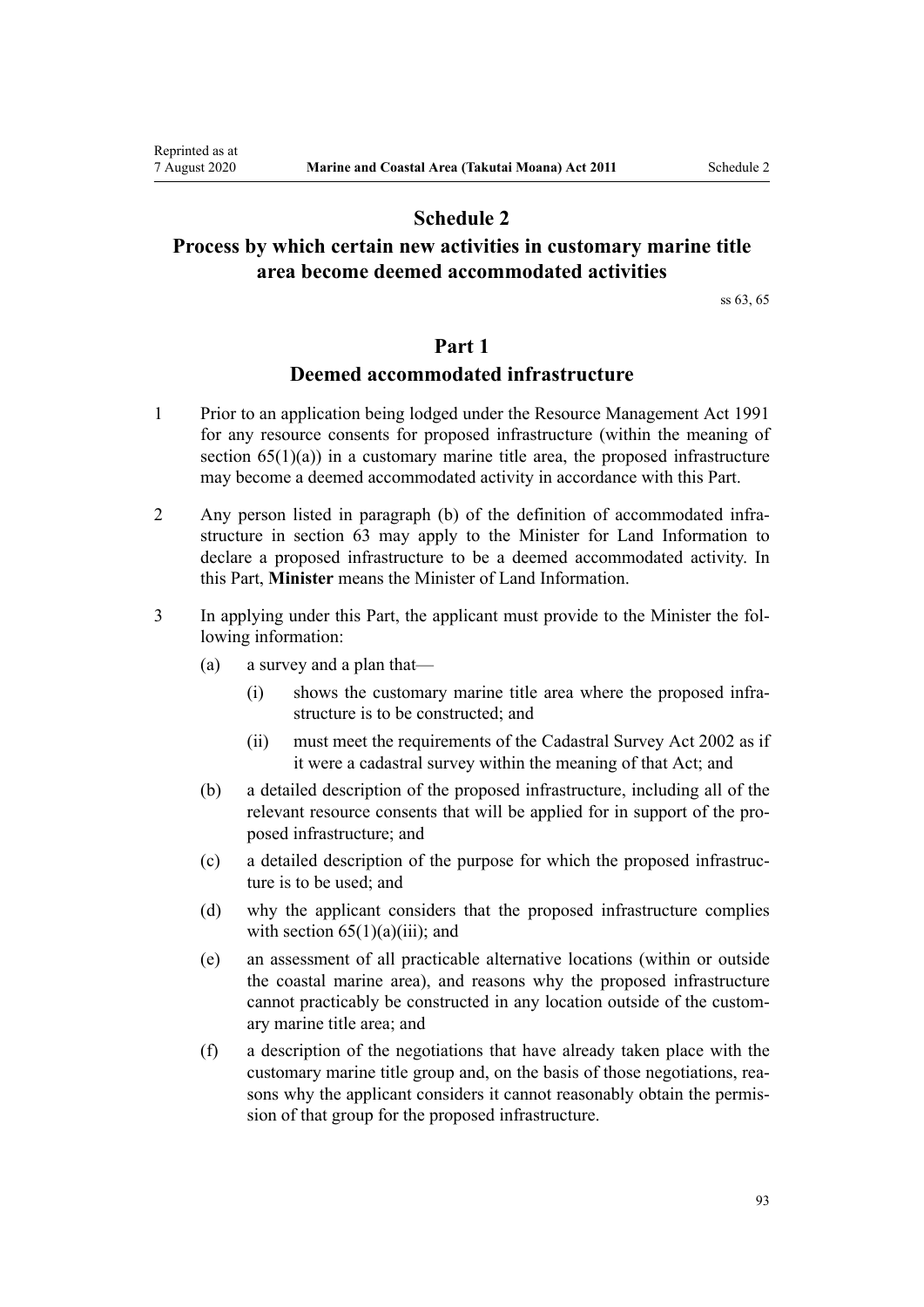- <span id="page-93-0"></span>4 Upon receipt of an application under clause 3, the Minister must consider and decide to—
	- (a) make an initial decision on whether there is sufficient information to demonstrate that all of those requirements and criteria have been adequately addressed; or
	- (b) seek more information from the applicant; or
	- (c) decline the application on the basis that—
		- (i) insufficient information has been provided; or
		- (ii) the proposed infrastructure does not meet all or any of the requirements and criteria set out in [clause 3.](#page-92-0)
- 5 For the avoidance of doubt, a decision under clause 4(a) is not a substantive decision of the Minister in favour of the classification of the proposed infrastructure as a deemed accommodated activity. It is merely a decision that there is sufficient information for the Minister to consider the matter further with the relevant customary marine title group.
- 6 After making a decision under clause 4(a) that there is sufficient information (or after receiving further information under clause 4(b)), the Minister must, before determining the application,—
	- (a) provide to the customary marine title group a copy of the application and any further information received from the applicant; and
	- (b) invite the customary marine title group to identify appropriate compensation for the removal of its RMA permission right or conservation permission right and any other affected right associated with the customary marine title for the proposed infrastructure, in the event that it does not wish to agree to the construction of the proposed infrastructure going ahead; and
	- (c) negotiate in good faith with the customary marine title group in an attempt to compensate for the waiver of its permission rights with respect to the application.
- 7 This clause applies if, after a period of 3 months,—
	- (a) the customary marine title group fails to respond to any invitation issued under clause 6; or
	- (b) the customary marine title group refuses to negotiate with the Minister; or
	- (c) the Minister and the group do not agree to waive the permission rights.
- 8 If clause 7 applies, the Minister must consider the application and any material provided by the customary marine title group and any other relevant information and make a decision on—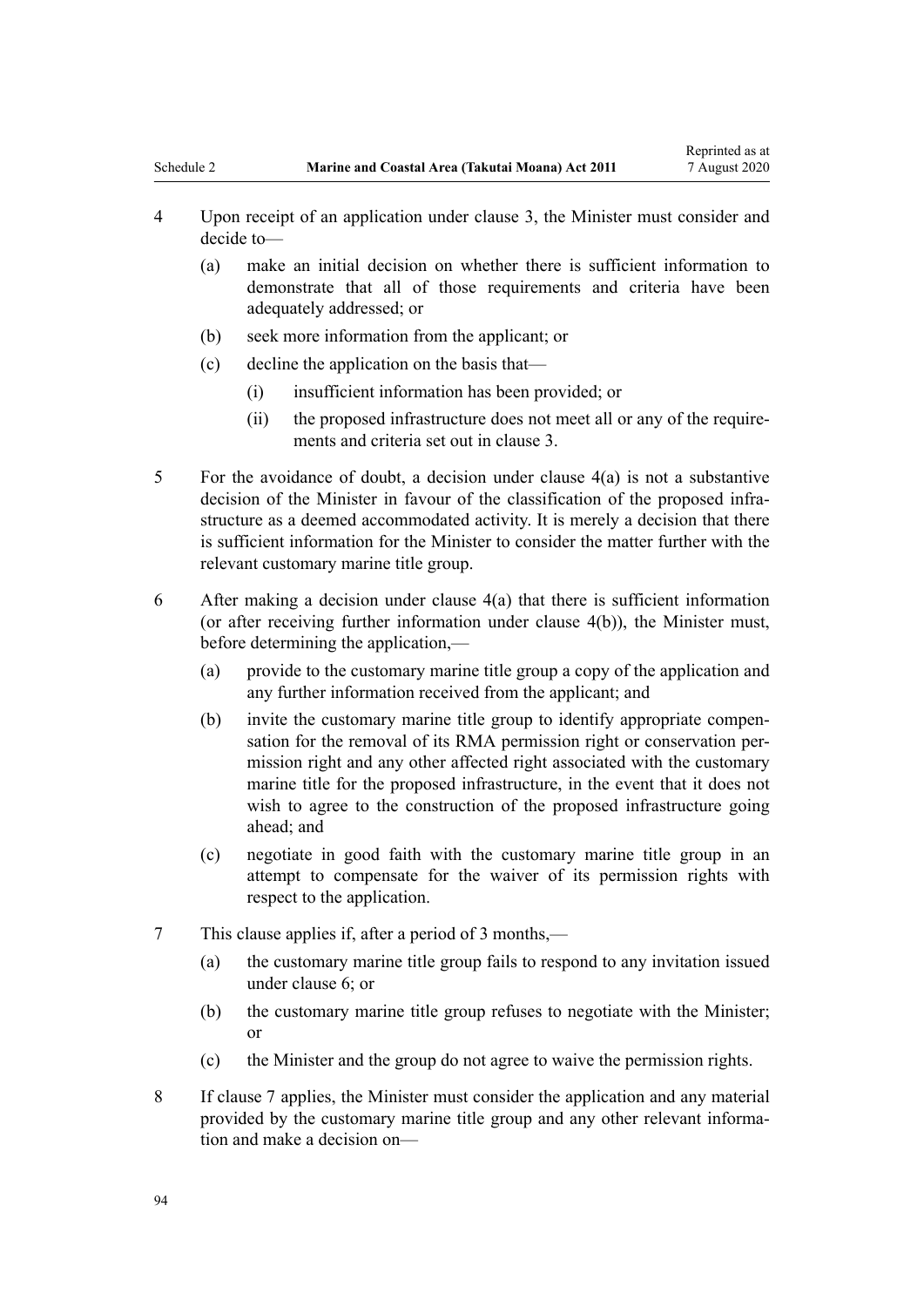- (a) whether to waive the customary marine title group's permission rights; and
- (b) whether there are any other affected rights associated with the customary marine title; and
- (c) what compensation to provide; and

Reprinted as at

- (d) whether to classify the matter as a deemed accommodated activity under [section 64](#page-50-0).
- 9 In making his or her decision under [clause 8,](#page-93-0) the Minister must consider whether the matters set out in [clause 3](#page-92-0) have been adequately addressed and, without limiting his or her consideration, the Minister may not agree to waive the permission rights if the Minister is satisfied that the information provided under [clause 3\(d\) and \(e\)](#page-92-0) does not justify waiver.
- 10 If the customary marine title group agrees to waive the permission rights, or a decision is made by the Minister under [clause 8](#page-93-0) to waive the permission rights, then the proposed infrastructure will become a deemed accommodated activity, except that—
	- (a) the waiver of the RMA permission right will operate only for the particular resource consents applied for with respect to the proposed infrastructure (and only as far as the proposed infrastructure is defined in the *Gazette* notice set out in clause 11); and
	- (b) the waiver of the permission rights will not otherwise take away the legal effect of the customary marine title order or agreement, except as the customary marine title group expressly agrees otherwise or the Minister decides otherwise; and
	- (c) the waiver of the permission rights will only apply to the activity that is the subject of an application under [clause 3](#page-92-0) and, unless expressly provided otherwise, it will not prevent the customary marine title group from exercising its permission rights under a customary marine title order or agreement within the same area for any other resource consent application not included in the *Gazette* notice published under clause 11; and
	- (d) the customary marine title order or agreement will still be a relevant matter for the consent authority when considering the resource consents necessary for the deemed accommodated activity under the [Resource](http://legislation.govt.nz/pdflink.aspx?id=DLM230264) [Management Act 1991.](http://legislation.govt.nz/pdflink.aspx?id=DLM230264)
- 11 If a proposed infrastructure becomes a deemed accommodated activity under clause 10, the Minister must cause a notice to be published in the *Gazette* giving—
	- (a) a description of the deemed accommodated activity, including a detailed description of the proposed infrastructure and all resource consents that will be applied for as part of the proposed infrastructure; and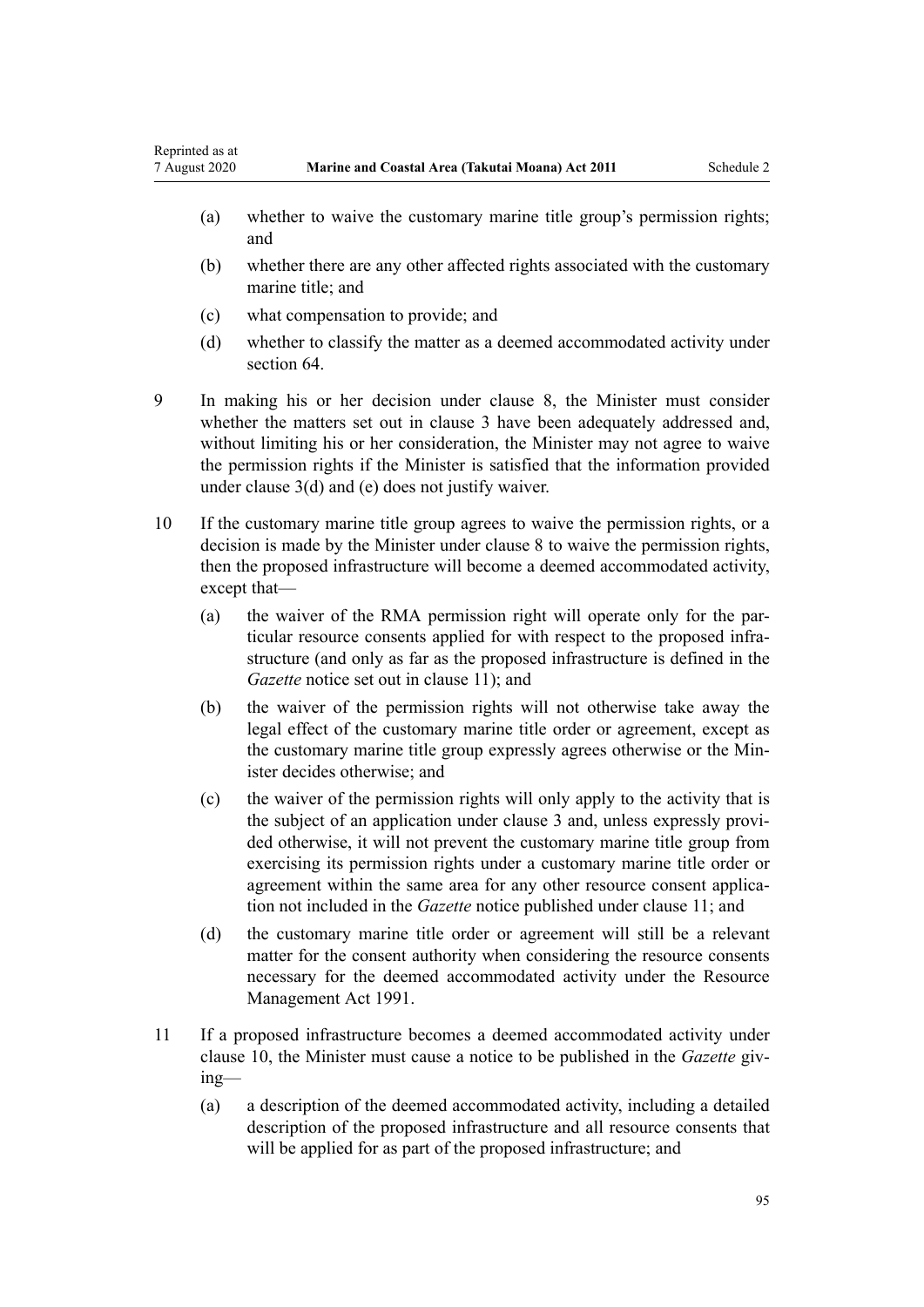- <span id="page-95-0"></span>(b) a description of the customary marine title area and rights that are affected; and
- (c) a description of the purpose for which the infrastructure is to be used.
- 12 The Minister must serve a copy of the *Gazette* notice on the customary marine title group and the relevant regional council.

# **Part 2 New minerals-related activities**

# **13 Definitions**

In this Part,—

**activity** means any activity—

- (a) that is necessary for, or reasonably related to, prospecting, exploration, mining operations, or mining under either or both of the following:
	- (i) a privilege in respect of petroleum:
	- (ii) a privilege to which [section 84\(1\)](#page-63-0) applies; and
- (b) that is to commence in a customary marine title area after the effective date; and
- (c) for which a resource consent is to be sought

**activity agreement** means an agreement of the kind described in clause 15 between the title holder and the permit holder

**permit holder** means the person seeking the resource consent for the activity.

# **14 Permit holder may request title holder to negotiate activity agreement**

- (1) A permit holder may serve a notice on the relevant customary marine title group stating that the permit holder intends to negotiate an activity agreement with the group.
- (2) A notice served under subclause (1) must specify—
	- (a) the area affected by the proposed activity; and
	- (b) the purpose for which resource consent is to be sought; and
	- (c) the proposed programme of work for the activity, including the type and duration of work to be carried out and the likely adverse effect on the customary marine title area and on the customary marine title group; and
	- (d) the compensation and safeguards against any likely adverse effects proposed; and
	- (e) the type of privilege held by the permit holder.

### **15 Contents of activity agreement**

(1) An activity agreement may make provision for the following matters: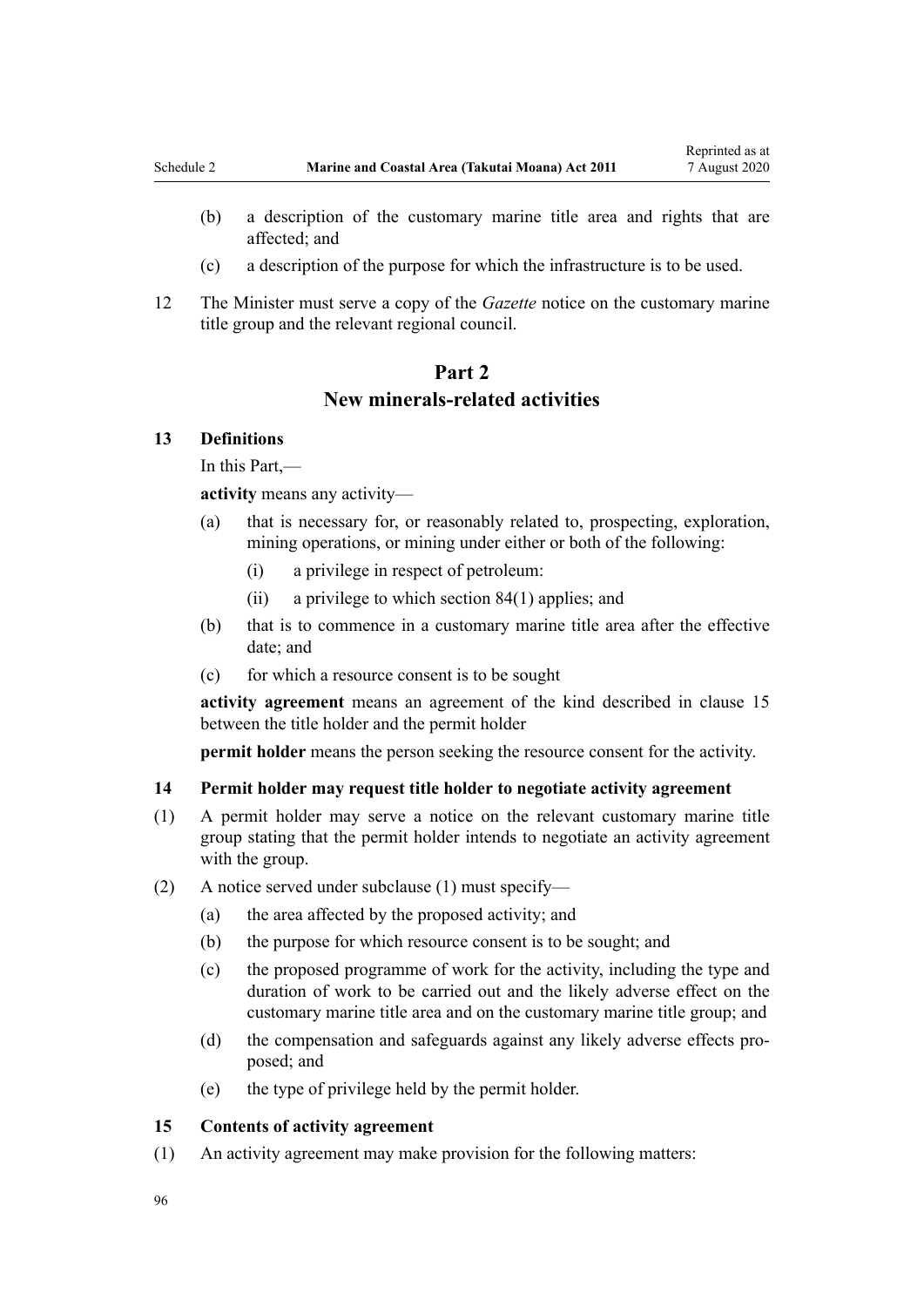- <span id="page-96-0"></span>(a) the periods during which the permit holder is to undertake the activity in the customary marine title area:
- (b) the parts of the customary marine title area on or in which the permit holder may undertake the activity:
- (c) the kinds of activity that may be undertaken in the customary marine title area:
- (d) the conditions to be observed by the permit holder in undertaking the activity in the customary marine title area:
- (e) the action to be taken by the permit holder in order to protect the environment:
- (f) the compensation to be paid to the customary marine title group as a consequence of the permit holder undertaking the activity in the customary marine title area:
- (g) the manner of resolving any dispute arising in connection with the activity agreement:
- (h) any other matters that the parties to the arrangement may agree to include in the activity agreement.
- (2) In considering whether to agree to an activity agreement, the customary marine title group may have regard to any matters it considers relevant.

# **16 Requests for appointment of arbitrator**

- (1) The permit holder may serve a written notice on the customary marine title group requesting the group to agree to the appointment of an arbitrator if—
	- (a) the permit holder and the group are unable to agree on an activity agreement; and
	- (b) a period of at least 60 days has expired since the day on which notice was served under [clause 14\(1\)](#page-95-0).
- (2) The customary marine title group and the permit holder may agree to the appointment of any person as arbitrator.

# **17 Appointment of arbitrator in default of agreement**

- (1) The permit holder or the customary marine title group may apply to the chief executive of the department responsible for the administration of the [Crown](http://legislation.govt.nz/pdflink.aspx?id=DLM242535) [Minerals Act 1991](http://legislation.govt.nz/pdflink.aspx?id=DLM242535) for the appointment of an arbitrator if—
	- (a) the customary marine title group and the permit holder are unable to agree on the appointment of an arbitrator; and
	- (b) a period of at least 30 days has expired since the day on which notice was served under clause 16(1).
- (2) Every application must be accompanied by any prescribed fee.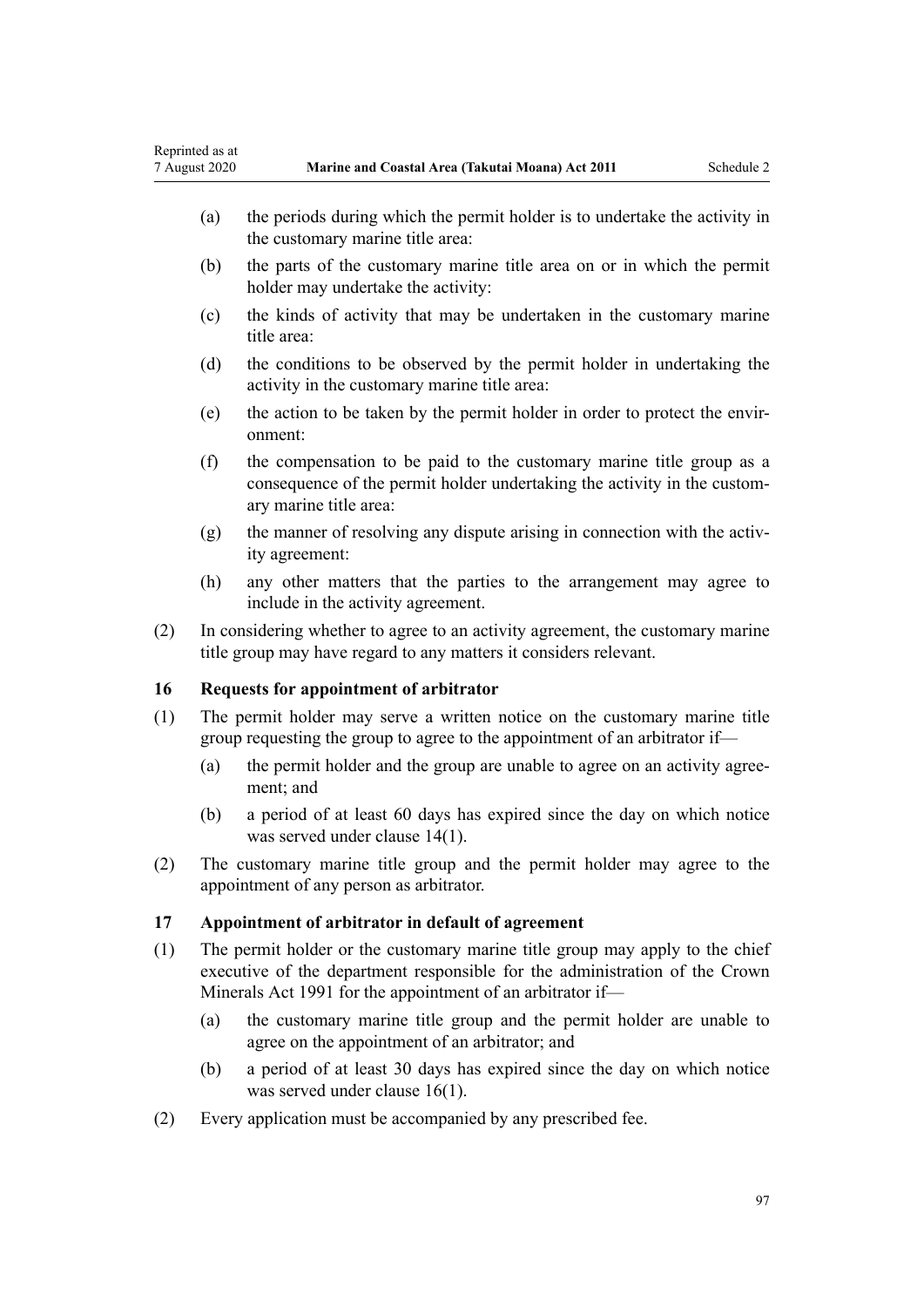(3) On receipt of an application the chief executive must as soon as practicable appoint an arbitrator.

### **18 Arbitration**

- (1) If an arbitrator is appointed under [clause 16\(2\)](#page-96-0) or [17\(3\),](#page-96-0) the arbitrator must conduct an arbitration in accordance with the [Arbitration Act 1996](http://legislation.govt.nz/pdflink.aspx?id=DLM403276), and the provisions of that Act (other than those relating to the appointment of arbitrators) apply to the arbitration as if—
	- (a) this clause were an arbitration agreement; and
	- (b) the matters specified in paragraphs (a) to (g) of clause  $15(1)$  were matters in dispute that the customary marine title group and the permit holder had agreed to submit to arbitration.
- (2) The arbitrator's award must determine the basis on which the activity is to proceed, on reasonable conditions.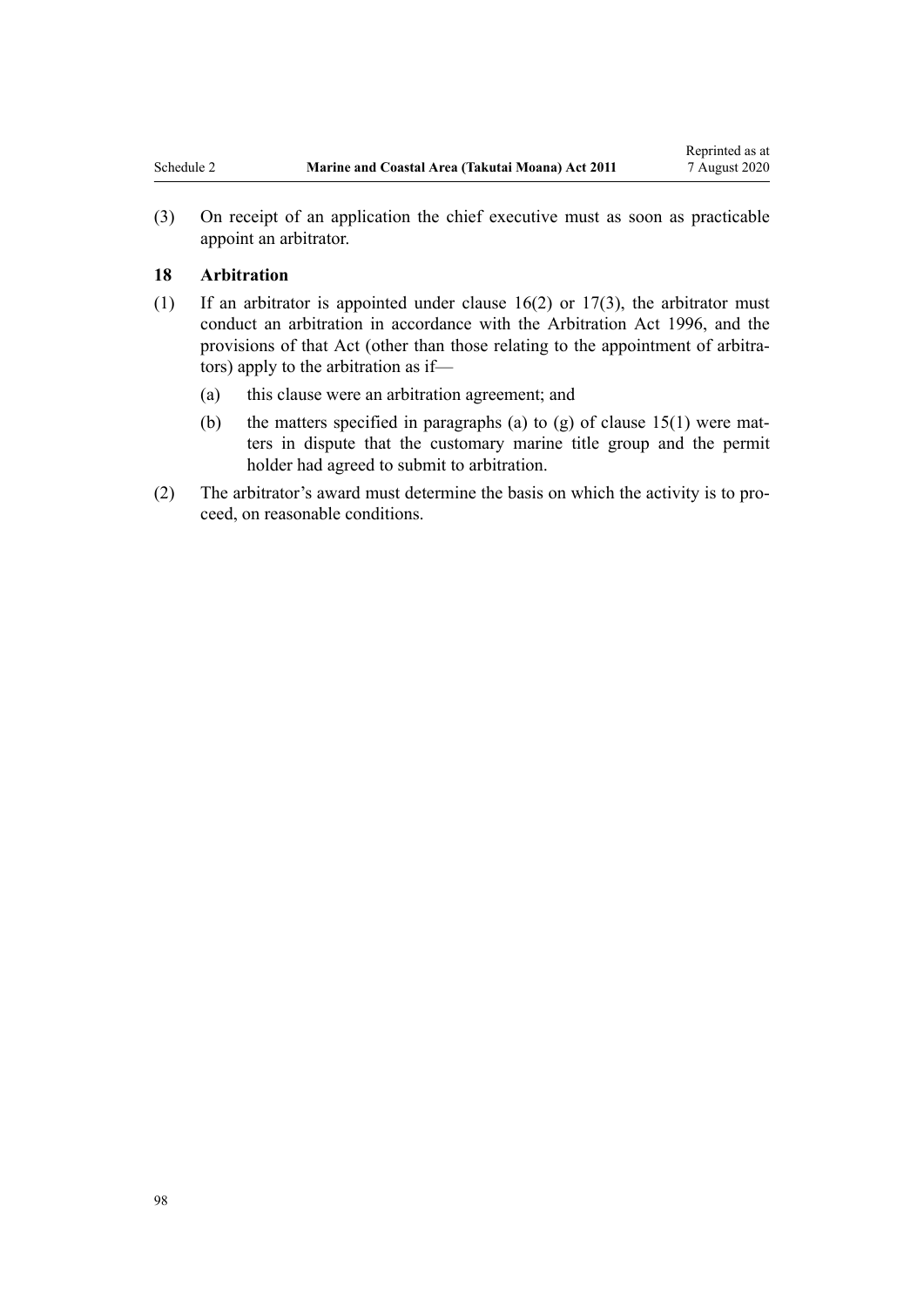# <span id="page-98-0"></span>**Schedule 3 Enactments consequentially amended**

[s 128](#page-83-0)

# **Part 1**

# **Acts amended**

### **Conservation Act 1987 (1987 No 65)**

[Section 2\(1\):](http://legislation.govt.nz/pdflink.aspx?id=DLM103616) insert in their appropriate alphabetical order:

**common marine and coastal area** has the meaning given in section 9(1) of the Marine and Coastal Area (Takutai Moana) Act 2011

**customary marine title area** has the meaning given in section 9(1) of the Marine and Coastal Area (Takutai Moana) Act 2011

**planning document** has the meaning given in section 9(1) of the Marine and Coastal Area (Takutai Moana) Act 2011

[Section 7\(1\)](http://legislation.govt.nz/pdflink.aspx?id=DLM104251) and (1A): omit "or foreshore" in each place it appears.

[Section 17H](http://legislation.govt.nz/pdflink.aspx?id=DLM104613): add:

(5) When reviewing any part of a conservation management strategy, the Director-General must take into account the matters set out in any planning documents lodged with the Director-General under section 90 of the Marine and Coastal Area (Takutai Moana) Act 2011 that are relevant to the strategy.

[Section 17I:](http://legislation.govt.nz/pdflink.aspx?id=DLM104615) add:

(5) When amending any part of a conservation management strategy, the Director-General must take into account the matters set out in any planning documents lodged with the Director-General under section 90 of the Marine and Coastal Area (Takutai Moana) Act 2011 that are relevant to the strategy.

[Section 24\(7C\)](http://legislation.govt.nz/pdflink.aspx?id=DLM104699): add "or under section 39 or 43 of the Marine and Coastal Area (Takutai Moana) Act 2011" after "1991".

[Section 26ZS\(1\)\(ab\)](http://legislation.govt.nz/pdflink.aspx?id=DLM106043): repeal and substitute:

(ab) the Marine and Coastal Area (Takutai Moana) Act 2011:

[Section 39\(7\):](http://legislation.govt.nz/pdflink.aspx?id=DLM106641) omit "all foreshore and seabed" and substitute "any marine and coastal area".

#### **Crown Minerals Act 1991 (1991 No 70)**

[Section 2\(1\):](http://legislation.govt.nz/pdflink.aspx?id=DLM242543) definition of **access arrangement**: repeal and substitute:

**access arrangement** and **arrangement** means an arrangement to permit access to land—

(a) entered into by way of arrangement or determined by an arbiter in accordance with this Act; and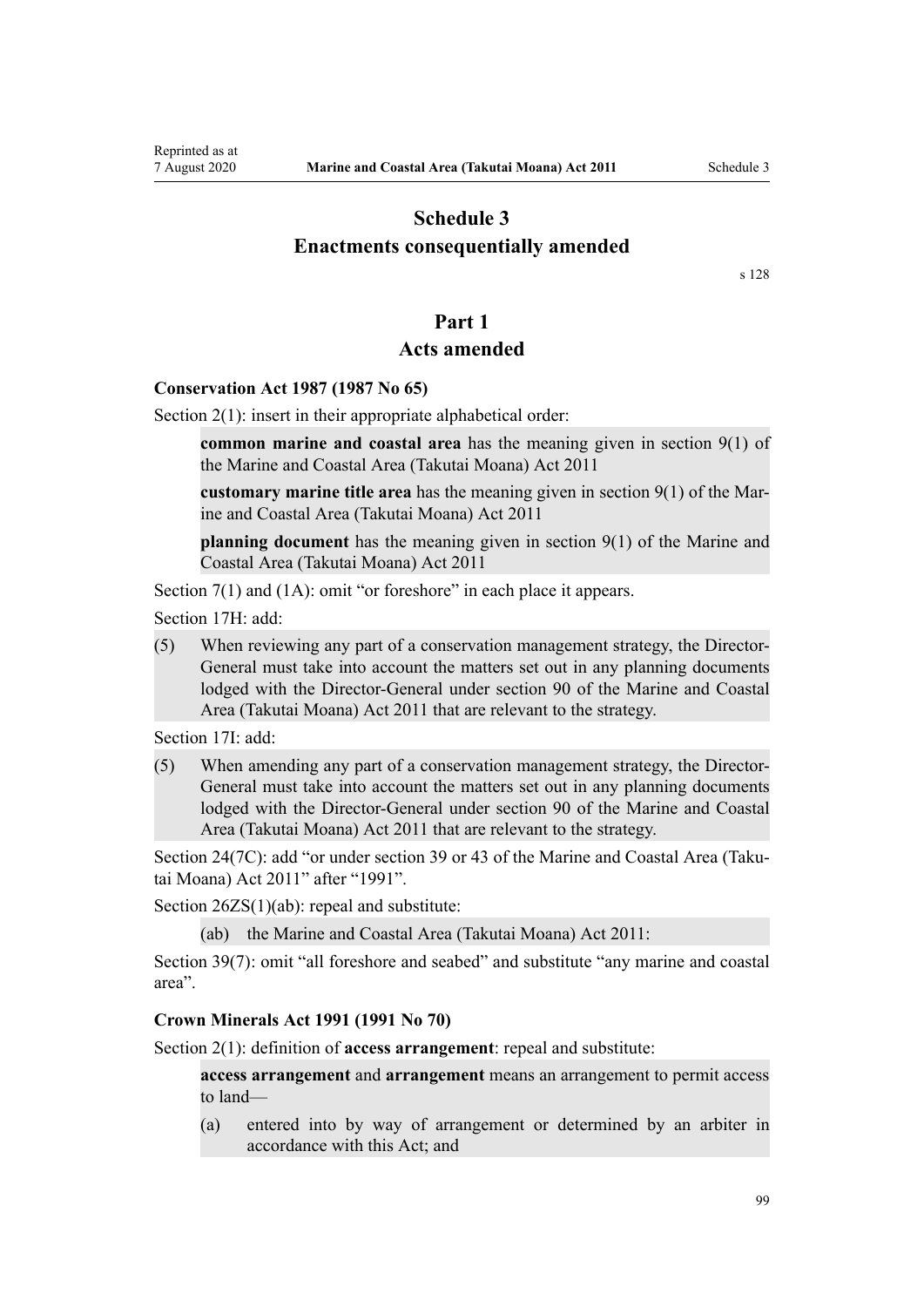## **Crown Minerals Act 1991 (1991 No 70)***—continued*

- (b) between a person desiring to carry out mineral-related activities and either—
	- (i) the owner (and occupier, if any) of the land; or
	- (ii) in the case of land in the common marine and coastal area that is not a customary marine title area, the appropriate Minister

[Section 2\(1\):](http://legislation.govt.nz/pdflink.aspx?id=DLM242543) definition of **public foreshore and seabed**: repeal.

[Section 2\(1\):](http://legislation.govt.nz/pdflink.aspx?id=DLM242543) insert in their appropriate alphabetical order:

**coastal marine area** has the meaning given in section 2(1) of the Resource Management Act 1991

**common marine and coastal area** has the meaning given in section 9(1) of the Marine and Coastal Area (Takutai Moana) Act 2011

**customary marine title agreement** has the meaning given to **agreement** in section 9(1) of the Marine and Coastal Area (Takutai Moana) Act 2011

**customary marine title group** has the meaning given in section 9(1) of the Marine and Coastal Area (Takutai Moana) Act 2011

**customary marine title order** has the meaning given in section 9(1) of the Marine and Coastal Area (Takutai Moana) Act 2011

[Section 2\(2\)](http://legislation.govt.nz/pdflink.aspx?id=DLM242543): insert "or land in the common marine and coastal area" after "Crown land".

[Section 2\(2\)\(b\)](http://legislation.govt.nz/pdflink.aspx?id=DLM242543): omit "Crown land is public foreshore and seabed" and substitute "land is part of the common marine and coastal area".

[Section 25\(1A\):](http://legislation.govt.nz/pdflink.aspx?id=DLM246328) repeal and substitute:

- (1A) The Minister may not grant an exploration permit or a mining permit under this section in respect of minerals that are privately owned, except in the case of minerals owned by customary marine title groups,—
	- (a) as provided for by section 83(2) of the Marine and Coastal Area (Takutai Moana) Act 2011; and
	- (b) subject to section 84 of that Act.

[Section 32\(7\):](http://legislation.govt.nz/pdflink.aspx?id=DLM246341) add "except in the case of minerals owned by customary marine title groups, as provided for in section 83(2) of the Marine and Coastal Area (Takutai Moana) Act 2011 and subject to section 84 of that Act".

[Section 49\(3\)](http://legislation.govt.nz/pdflink.aspx?id=DLM246396): omit "the owner and occupier" and substitute "each owner and occupier, and any customary marine title group".

[Section 49\(3\):](http://legislation.govt.nz/pdflink.aspx?id=DLM246396) omit "every owner and every occupier of the land" and substitute "each person or group whose consent is required".

[Section 49\(4\)](http://legislation.govt.nz/pdflink.aspx?id=DLM246396): insert "or customary marine title group" after "occupier".

[Section 50](http://legislation.govt.nz/pdflink.aspx?id=DLM246397): add: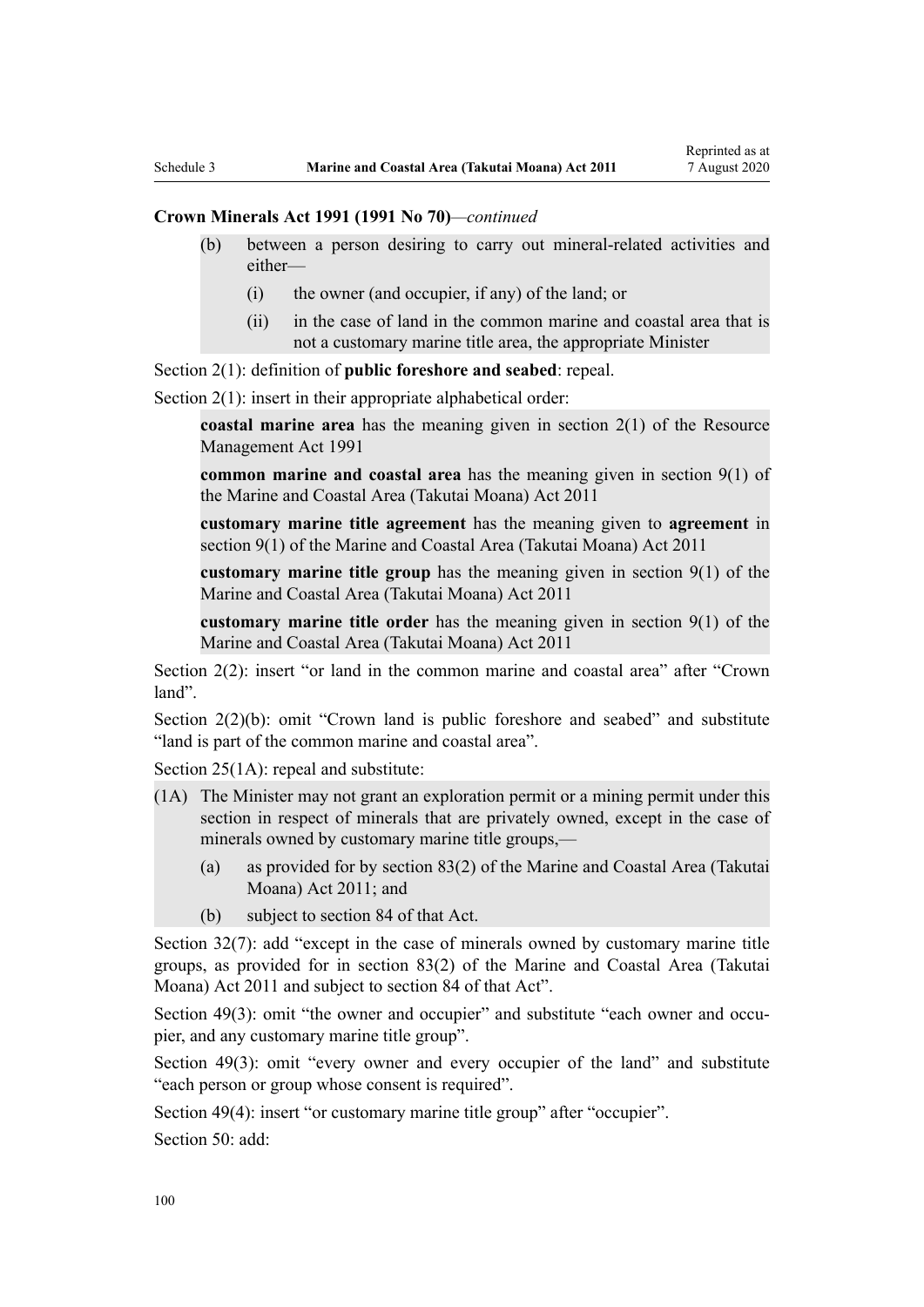### **Crown Minerals Act 1991 (1991 No 70)***—continued*

(2) This section does not apply in the case of entry onto land that is in the common marine and coastal area.

[Section 53](http://legislation.govt.nz/pdflink.aspx?id=DLM246703): add:

- (3) Subsection (2) does not apply if the permit relates to land in the common marine and coastal area, but if the permit relates to land described in Schedule 4, the permit holder may exercise the permit only—
	- (a) in respect of land that is not subject to a customary marine title order or agreement; and
	- (b) in accordance with an access agreement agreed in writing between the permit holder and the appropriate Minister.

[Section 54](http://legislation.govt.nz/pdflink.aspx?id=DLM246704): add:

- (3) Subsection (2) does not apply if the permit relates to land in the common marine and coastal area, but if the permit relates to land described in Schedule 4, the permit holder may exercise the permit only—
	- (a) in respect of land that is not subject to a customary marine title order or agreement; and
	- (b) in accordance with an access agreement agreed in writing between the permit holder and the appropriate Minister.

[Section 55](http://legislation.govt.nz/pdflink.aspx?id=DLM246706): add:

(3) Land within the common marine and coastal area is deemed, for the purpose of subsection (2), not to be within any of the classes of land described in that subsection.

Heading to [section 61:](http://legislation.govt.nz/pdflink.aspx?id=DLM246714) add "**and land in common marine and coastal area**".

[Section 61\(1\)](http://legislation.govt.nz/pdflink.aspx?id=DLM246714): add "or the common marine and coastal area".

[Section 61\(1A\)](http://legislation.govt.nz/pdflink.aspx?id=DLM246714): insert "or land of the common marine and coastal area" after "1977)".

### **Fisheries Act 1996 (1996 No 88)**

[Section 2\(1\):](http://legislation.govt.nz/pdflink.aspx?id=DLM394199) insert the following definitions in their appropriate alphabetical order:

**customary marine title group** has the meaning given in section 9(1) of the Marine and Coastal Area (Takutai Moana) Act 2011

**planning document** has the meaning given in section 9(1) of the Marine and Coastal Area (Takutai Moana) Act 2011

**protected customary right** has the meaning given in section 9(1) of the Marine and Coastal Area (Takutai Moana) Act 2011

**protected customary rights order** and **agreement** have the meanings given in section 9(1) of the Marine and Coastal Area (Takutai Moana) Act 2011

[Section 11\(2\)\(c\):](http://legislation.govt.nz/pdflink.aspx?id=DLM395397) repeal and substitute: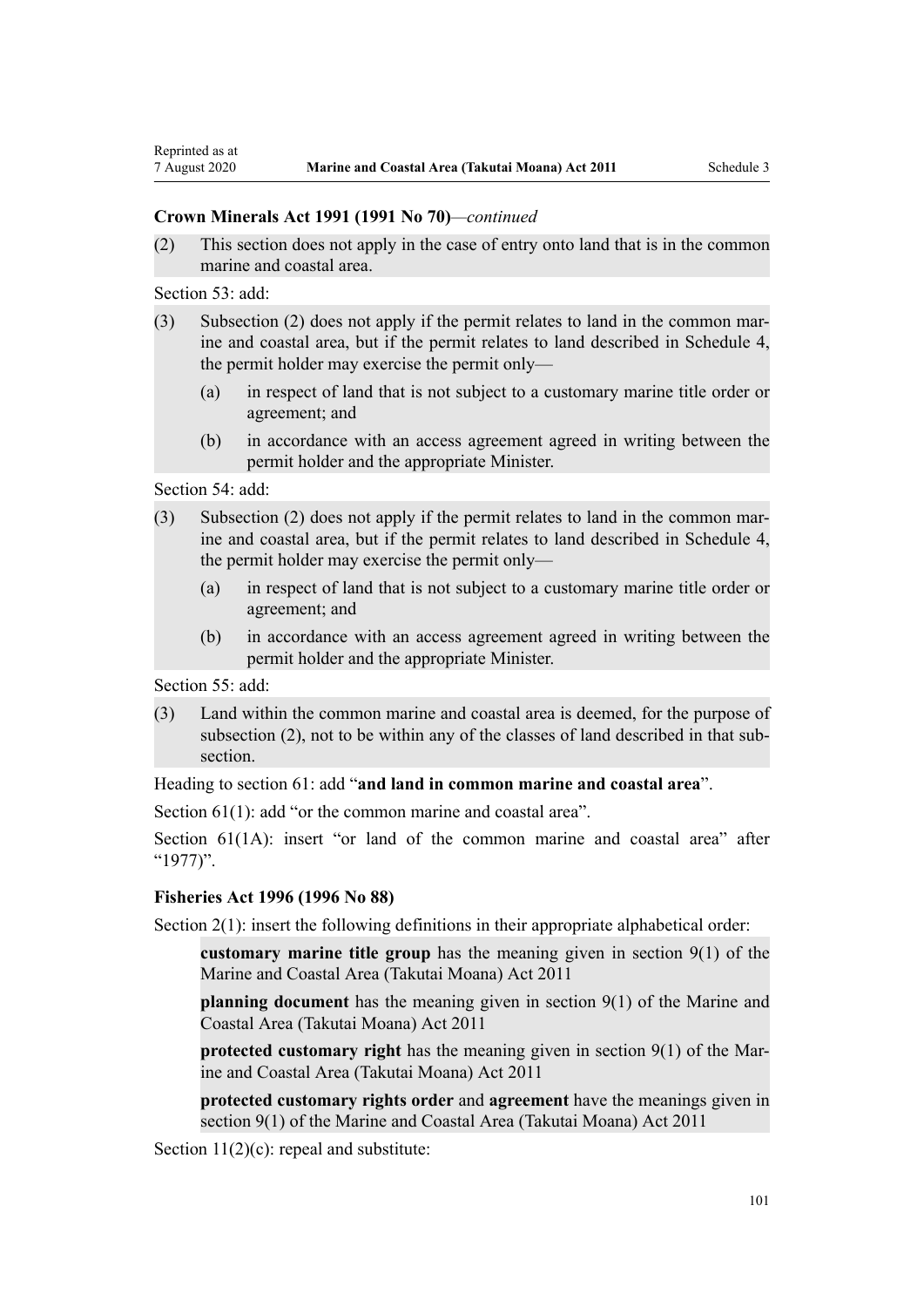# **Fisheries Act 1996 (1996 No 88)***—continued*

- (c) sections 7 and 8 of the Hauraki Gulf Marine Park Act 2000 (for the Hauraki Gulf as defined in that Act); and
- (d) a planning document lodged with the Minister of Fisheries by a customary marine title group under section 91 of the Marine and Coastal Area (Takutai Moana) Act 2011—

Heading to [section 89B](http://legislation.govt.nz/pdflink.aspx?id=DLM396920): omit "**customary rights orders**" and substitute "**protected customary rights**".

[Section 89B\(a\)](http://legislation.govt.nz/pdflink.aspx?id=DLM396920): omit "customary rights order under the Foreshore and Seabed Act 2004" and substitute "protected customary rights order or an agreement".

[Section 89B\(b\):](http://legislation.govt.nz/pdflink.aspx?id=DLM396920) omit "customary rights order" and substitute "protected customary rights order or an agreement".

[Section 186ZB:](http://legislation.govt.nz/pdflink.aspx?id=DLM398342) repeal and substitute:

# **186ZB Subpart does not apply to fish farming under protected customary rights order or agreement**

This subpart does not apply to fish farming undertaken in accordance with a protected customary rights order or an agreement.

## **Forest and Rural Fires Act 1977 (1977 No 52)**

Definition of **fire safety margin** in [section 2\(1\):](http://legislation.govt.nz/pdflink.aspx?id=DLM442952) omit "(other than land administered by the Minister of Conservation pursuant to section 9A of the Foreshore and Seabed Endowment Revesting Act 1991)" and substitute "other than the common marine and coastal area or any reclaimed land that is subject to subpart 3 of Part 2 of the Marine and Coastal Area (Takutai Moana) Act 2011 (as defined in section 29(1) of that Act)".

Paragraph (a)(v) and (va) of the definition of **state area** in [section 2\(1\):](http://legislation.govt.nz/pdflink.aspx?id=DLM442952) repeal and substitute:

- (v) the common marine and coastal area (as defined in section  $9(1)$  of the Marine and Coastal Area (Takutai Moana) Act 2011; and
- (va) reclaimed land vested in the Crown under section 30 or 31 of that Act; and

#### **Hauraki Gulf Marine Park Act 2000 (2000 No 1)**

[Section 33\(2\)\(c\)](http://legislation.govt.nz/pdflink.aspx?id=DLM53174): omit "foreshore and seabed that is land owned by the Crown" and substitute "the common marine and coastal area".

Heading to [section 38:](http://legislation.govt.nz/pdflink.aspx?id=DLM53180) omit "**Crown-owned**".

Heading to [section 39:](http://legislation.govt.nz/pdflink.aspx?id=DLM53181) omit "**Crown-owned land**" and substitute "**land with protected status**".

[Schedule 1:](http://legislation.govt.nz/pdflink.aspx?id=DLM53199) omit "Foreshore and Seabed Act 2004".

[Schedule 1:](http://legislation.govt.nz/pdflink.aspx?id=DLM53199) insert in its appropriate alphabetical order: "Marine and Coastal Area (Takutai Moana) Act 2011".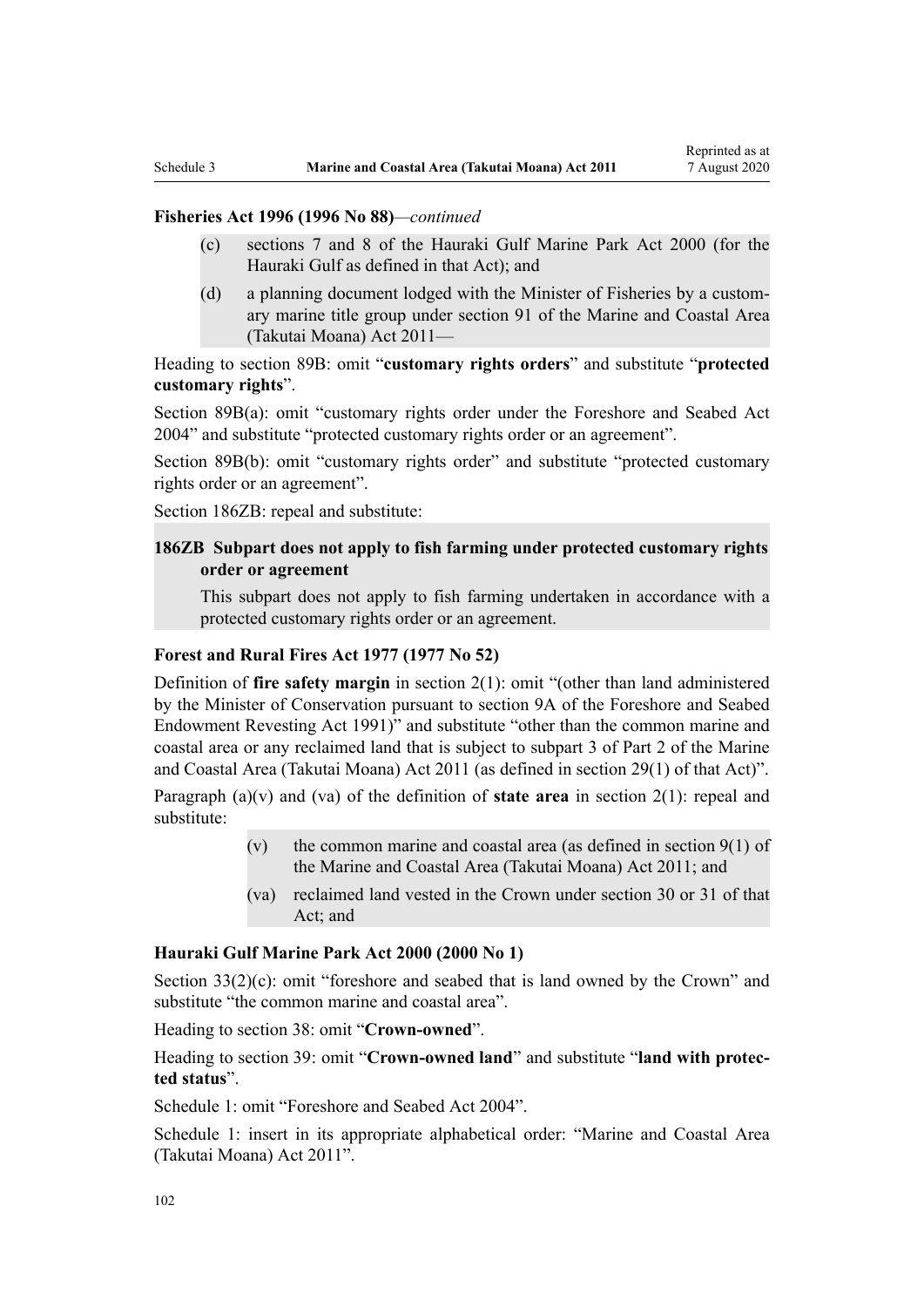#### **Historic Places Act 1993 (1993 No 38)**

[Section 2](http://legislation.govt.nz/pdflink.aspx?id=DLM300516): insert in their appropriate alphabetical order:

**customary marine title area** has the meaning given in section 9(1) of the Marine and Coastal Area (Takutai Moana) Act 2011

**planning document** has the meaning given in section 9(1) of the Marine and Coastal Area (Takutai Moana) Act 2011

[Section 14](http://legislation.govt.nz/pdflink.aspx?id=DLM300610): insert after subsection  $(3A)$ :

(3B) The Trust must comply with section 89 of the Marine and Coastal Area (Takutai Moana) Act 2011.

[Section 20](http://legislation.govt.nz/pdflink.aspx?id=DLM300622): insert after subsection  $(6A)$ :

(6B) In determining an appeal in respect of a decision made under section  $14(1)(a)$ or (b) that relates to a customary marine title area, the Court must have particular regard to any planning documents lodged with the New Zealand Historic Places Trust under section 89 of the Marine and Coastal Area (Takutai Moana) Act 2011 that are relevant to an archaeological site within the customary marine title area.

#### **Local Government Act 1974 (1974 No 66)**

[Section 345\(1A\):](http://legislation.govt.nz/pdflink.aspx?id=DLM420626) repeal and substitute:

(1A) To avoid doubt, this section does not apply to the common marine and coastal area within the meaning of the Marine and Coastal Area (Takutai Moana) Act 2011.

## **Local Government (Rating) Act 2002 (2002 No 6)**

[Section 5](http://legislation.govt.nz/pdflink.aspx?id=DLM132004): insert in their appropriate alphabetical order:

**common marine and coastal area** has the meaning given in section 9(1) of the Marine and Coastal Area (Takutai Moana) Act 2011

**customary marine title area** has the meaning given in section 9(1) of the Marine and Coastal Area (Takutai Moana) Act 2011

**structure** has the meaning given in section 9(1) of the Marine and Coastal Area (Takutai Moana) Act 2011

[Schedule 1:](http://legislation.govt.nz/pdflink.aspx?id=DLM133512) Part 1: clause 2(b) and (c): repeal.

[Schedule 1:](http://legislation.govt.nz/pdflink.aspx?id=DLM133512) Part 1: insert after clause 22:

- 23 The common marine and coastal area, including any customary marine title area, within the meaning of the Marine and Coastal Area (Takutai Moana) Act 2011.
- 24 The bed of Te Whaanga Lagoon in the Chatham Islands.
- 25 Structures that are—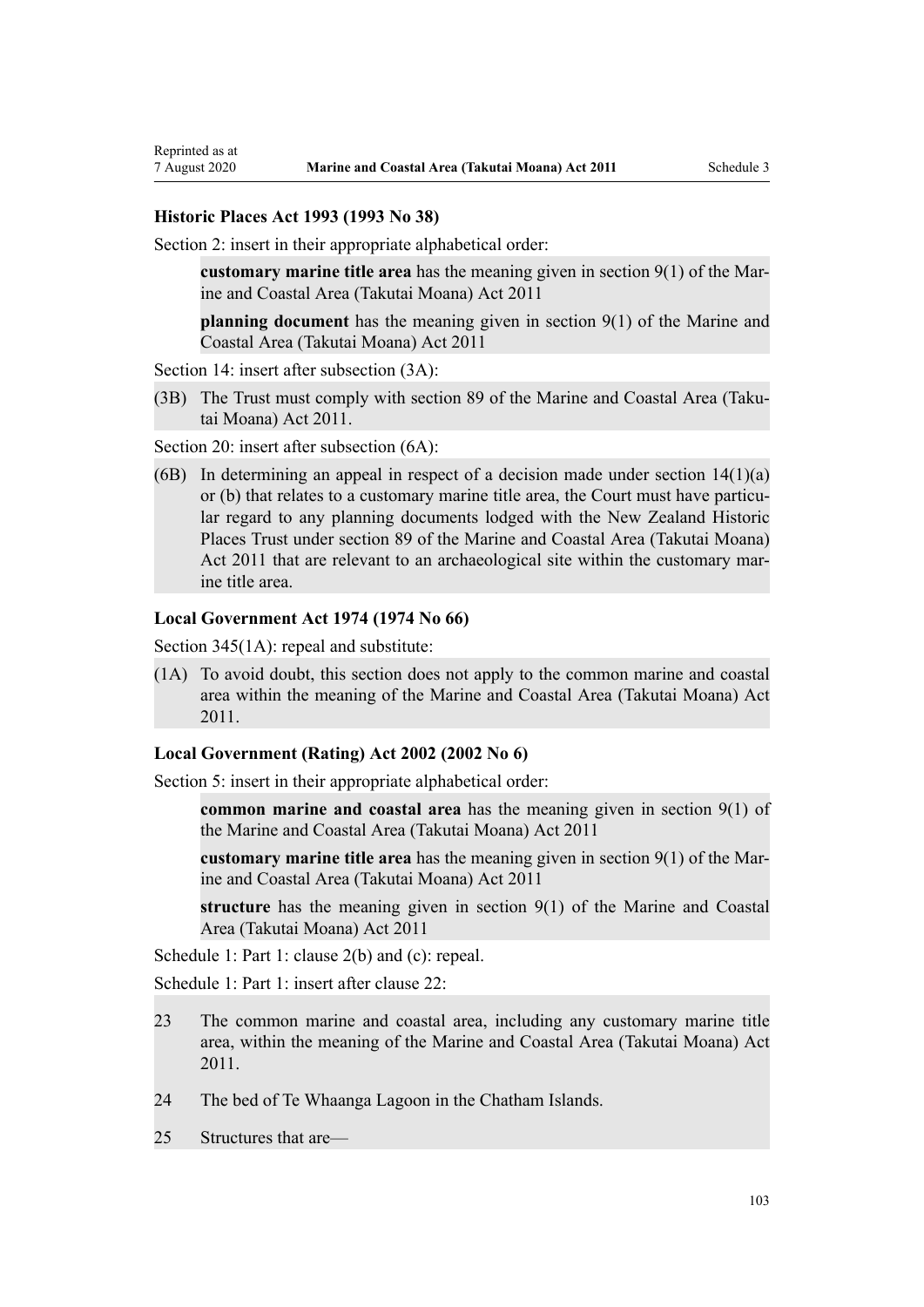#### **Local Government (Rating) Act 2002 (2002 No 6)***—continued*

- (a) fixed to, or under, or over any part of the common marine and coastal area; and
- (b) owned, or deemed to be owned, by the Crown under section 18 or 19 of the Marine and Coastal Area (Takutai Moana) Act 2011.

# **New Zealand Railways Corporation Act 1981 (1981 No 119)**

[Section 2\(1\):](http://legislation.govt.nz/pdflink.aspx?id=DLM57011) insert in its appropriate alphabetical order:

**common marine and coastal area** has the same meaning as in section 9(1) of the Marine and Coastal Area (Takutai Moana) Act 2011

Paragraph (a) of the definition of **railway** in section 2(1): insert "or forming part of the common marine and coastal area" after "the Reserves Act 1977".

[Section 24](http://legislation.govt.nz/pdflink.aspx?id=DLM57642): insert after paragraph (a):

(ab) occupy, use, or manage any railway that is located in the common marine and coastal area:

[Section 117\(1\):](http://legislation.govt.nz/pdflink.aspx?id=DLM58268) insert "or of the common marine and coastal area" after "a public reserve".

### **Protected Objects Act 1975 (1975 No 41)**

New section 11A: insert after [section 11:](http://legislation.govt.nz/pdflink.aspx?id=DLM432422)

# **11A Taonga tūturu found in customary marine title area**

If taonga tūturu are found in a part of the common marine and coastal area for which a customary marine title order has been awarded under the Marine and Coastal Area (Takutai Moana) Act 2011, section 82 of that Act applies to that finding instead of section 11 of this Act, except to the extent that section 11 is expressly applied by section 82 of that Act.

#### **Public Works Act 1981 (1981 No 35)**

[Section 2](http://legislation.govt.nz/pdflink.aspx?id=DLM45433): insert in its appropriate alphabetical order:

**common marine and coastal area** has the meaning given in section 9(1) of the Marine and Coastal Area (Takutai Moana) Act 2011

Definition of **Government work** in section 2: omit "public foreshore and seabed" and substitute "common marine and coastal area".

Definition of **public foreshore and seabed** in section 2: repeal.

[Section 52\(1\)\(b\)](http://legislation.govt.nz/pdflink.aspx?id=DLM46307): omit "public foreshore and seabed" and substitute "common marine" and coastal area".

[Section 52\(3\)\(b\)](http://legislation.govt.nz/pdflink.aspx?id=DLM46307): omit "public foreshore and seabed" and substitute "common marine and coastal area".

[Section 165\(1\):](http://legislation.govt.nz/pdflink.aspx?id=DLM47750) insert: "or any land situated in the common marine and coastal area" after "Crown land or public reserve".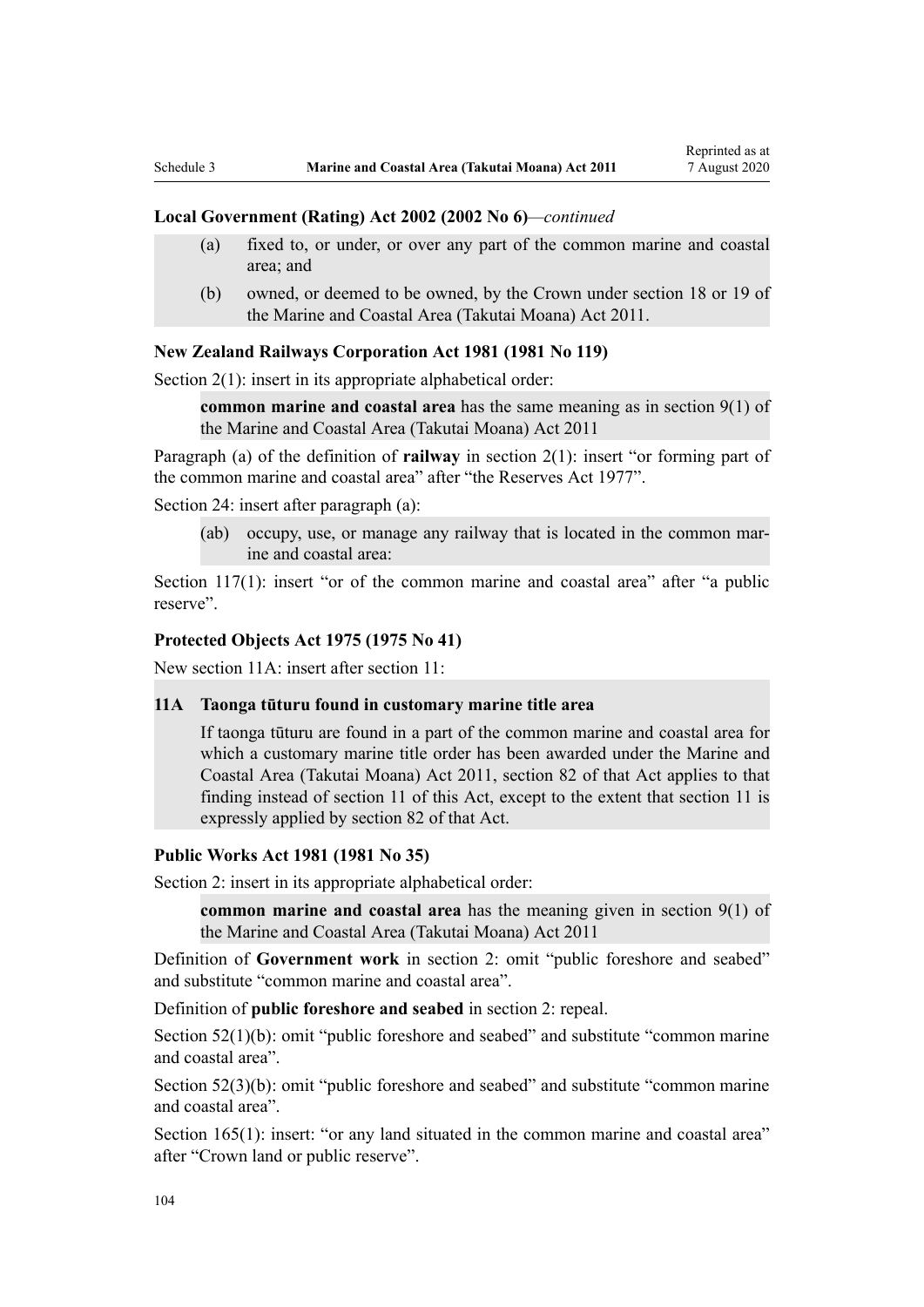# **Resource Management Act 1991 (1991 No 69)**

Definitions of **access rights**, **board**, **customary rights order**, **foreshore and seabed reserve**, **holder**, **management plan**, **public foreshore and seabed**, and **recognised customary activity** in [section 2\(1\):](http://legislation.govt.nz/pdflink.aspx?id=DLM230272) repeal.

[Section 2\(1\):](http://legislation.govt.nz/pdflink.aspx?id=DLM230272) insert in their appropriate alphabetical order:

**accommodated activity** has the meaning given in section 9(1) of the Marine and Coastal Area (Takutai Moana) Act 2011

**agreement** has the meaning given in section 9(1) of the Marine and Coastal Area (Takutai Moana) Act 2011

**common marine and coastal area** has the meaning given in section 9(1) of the Marine and Coastal Area (Takutai Moana) Act 2011

**customary marine title area** has the meaning given in section 9(1) of the Marine and Coastal Area (Takutai Moana) Act 2011

**customary marine title group** has the meaning given in section 9(1) of the Marine and Coastal Area (Takutai Moana) Act 2011

**customary marine title order** has the meaning given in section 9(1) of the Marine and Coastal Area (Takutai Moana) Act 2011

**marine and coastal area** has the meaning given in section 9(1) of the Marine and Coastal Area (Takutai Moana) Act 2011

**planning document** has the meaning given in section 9(1) of the Marine and Coastal Area (Takutai Moana) Act 2011

**protected customary right** has the meaning given in section 9(1) of the Marine and Coastal Area (Takutai Moana) Act 2011

**protected customary rights area** has the meaning given in section 9(1) of the Marine and Coastal Area (Takutai Moana) Act 2011

**protected customary rights group** has the meaning given in section 9(1) of the Marine and Coastal Area (Takutai Moana) Act 2011

**protected customary rights order** has the meaning given in section 9(1) of the Marine and Coastal Area (Takutai Moana) Act 2011

**RMA permission right** means the right provided for a customary marine title group by sections 66 and 68 of the Marine and Coastal Area (Takutai Moana) Act 2011

Definition of **affected order holder** in [section 2AA\(2\):](http://legislation.govt.nz/pdflink.aspx?id=DLM2408220) repeal.

Definition of **limited notification** in [section 2AA\(2\)](http://legislation.govt.nz/pdflink.aspx?id=DLM2408220): omit "or affected order holder".

Section  $6(g)$ : repeal and substitute:

 $(g)$  the protection of protected customary rights.

[Section 12\(2\)](http://legislation.govt.nz/pdflink.aspx?id=DLM231949): repeal and substitute: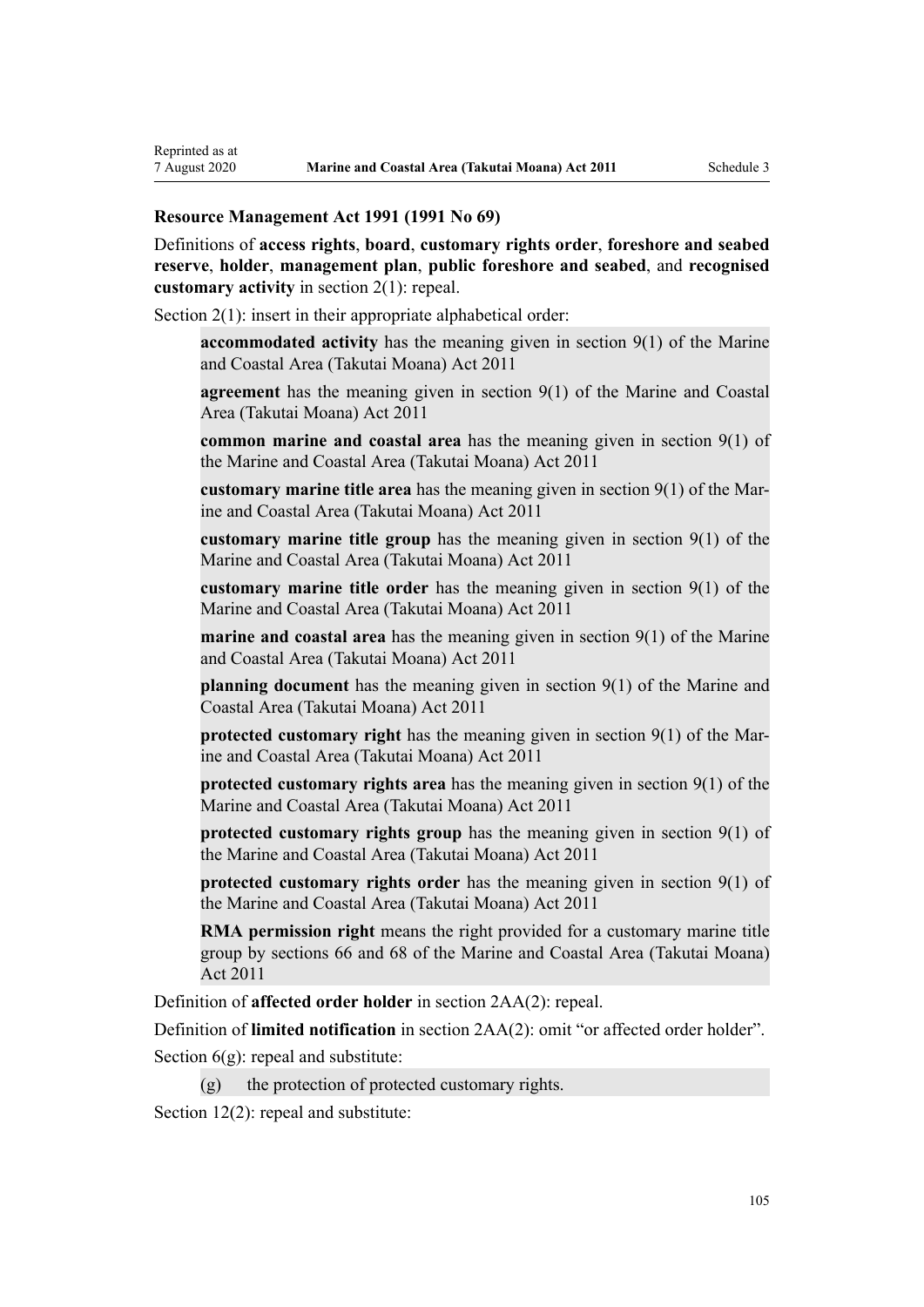- (2) No person may, unless expressly allowed by a national environmental standard, a rule in a regional coastal plan or in any proposed regional coastal plan for the same region, or a resource consent,—
	- (a) occupy any part of the common marine and coastal area; or
	- (b) remove any sand, shingle, shell, or other natural material from that area.

[Section 12A\(1\):](http://legislation.govt.nz/pdflink.aspx?id=DLM231965) repeal and substitute:

- (1) No person may occupy a coastal marine area for the purpose of an aquaculture activity—
	- (a) except in an aquaculture management area provided for in a regional coastal plan; or
	- (b) if that part of the coastal marine area is in the common marine and coastal area, unless expressly authorised by a coastal permit.

Heading above [section 17A:](http://legislation.govt.nz/pdflink.aspx?id=DLM232508) repeal.

[Section 17A](http://legislation.govt.nz/pdflink.aspx?id=DLM232508): repeal.

[Section 17B:](http://legislation.govt.nz/pdflink.aspx?id=DLM232510) repeal.

[Section 28\(e\):](http://legislation.govt.nz/pdflink.aspx?id=DLM232548) repeal.

[Section 28A\(1\)\(c\):](http://legislation.govt.nz/pdflink.aspx?id=DLM232552) omit "recognised customary activity" and substitute "protected customary right".

Section  $29(1)(p)$ : repeal.

Section  $30(1)(d)(ii)$ : repeal and substitute:

(ii) the occupation of space in, and the extraction of sand, shingle, shell, or other natural material from, the coastal marine area, to the extent that it is within the common marine and coastal area:

[Section 33\(2\)](http://legislation.govt.nz/pdflink.aspx?id=DLM232593): omit "board of a foreshore and seabed reserve,".

[Section 35\(2\)\(e\)](http://legislation.govt.nz/pdflink.aspx?id=DLM233009): repeal and substitute:

(e) in the case of a regional council, the exercise of a protected customary right in its region, including any controls imposed on the exercise of that right under Part 3 of the Marine and Coastal Area (Takutai Moana) Act  $2011-$ 

[Section 35\(5\)\(jb\)](http://legislation.govt.nz/pdflink.aspx?id=DLM233009): repeal and substitute:

(jb) in the case of a regional council, records of every protected customary rights order or agreement relating to a part of the common marine and coastal area within its region; and

[Section 37B\(d\)](http://legislation.govt.nz/pdflink.aspx?id=DLM233052): repeal.

[Section 38\(3\)\(c\)](http://legislation.govt.nz/pdflink.aspx?id=DLM233057): repeal.

[Section 58\(d\)](http://legislation.govt.nz/pdflink.aspx?id=DLM233381): omit "in land of the Crown".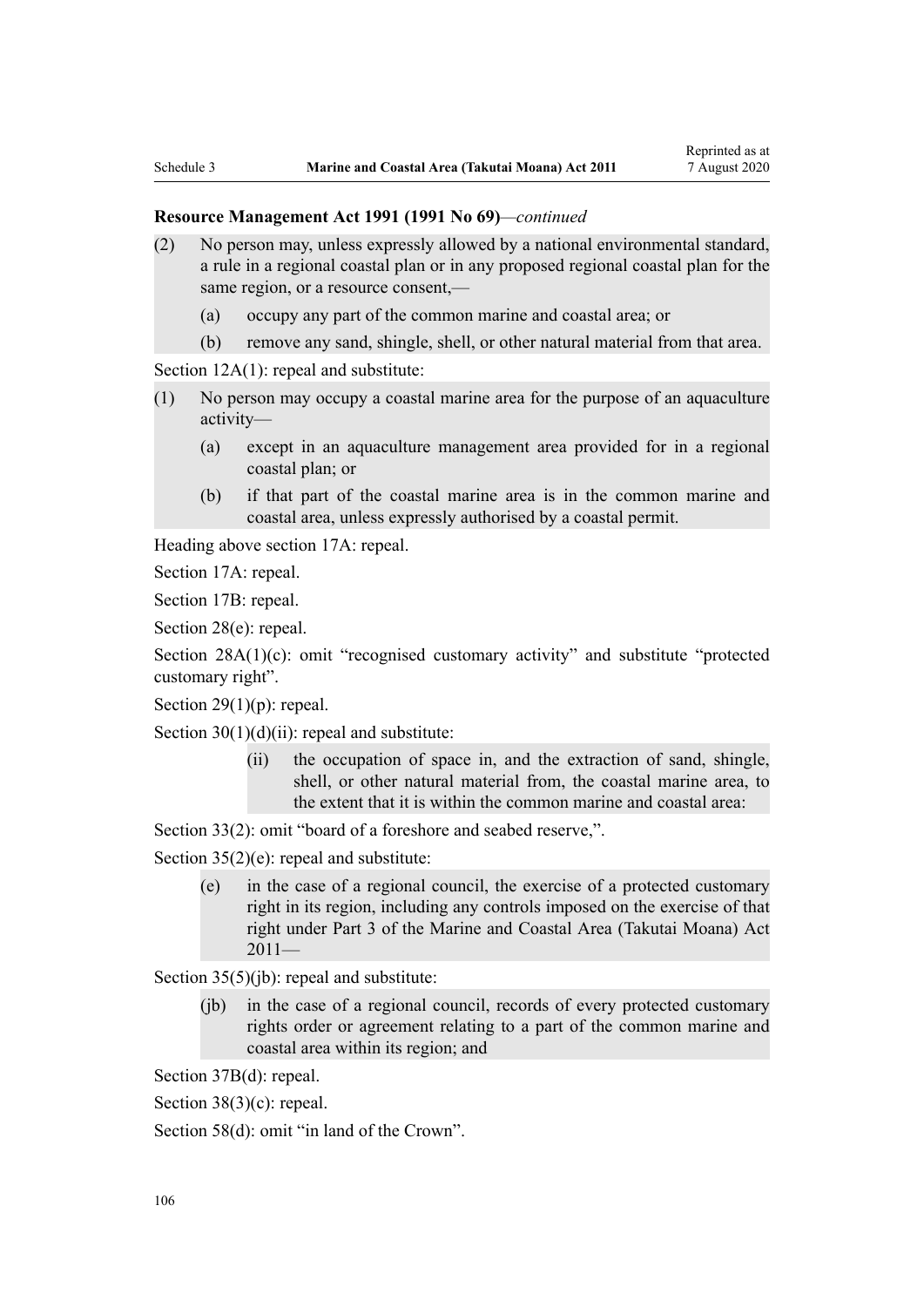### **Resource Management Act 1991 (1991 No 69)***—continued*

[Section 58\(gb\):](http://legislation.govt.nz/pdflink.aspx?id=DLM233381) omit "recognised customary activities" and substitute "protected customary rights".

[Section 61\(2A\):](http://legislation.govt.nz/pdflink.aspx?id=DLM233389) repeal and substitute:

- (2A) When a regional council is preparing or changing a regional policy statement, it must deal with the following documents, if they are lodged with the council, in the manner specified, to the extent that their content has a bearing on the resource management issues of the region:
	- (a) the council must take into account any relevant planning document recognised by an iwi authority; and
	- (b) in relation to a planning document prepared by a customary marine title group under section 85 of the Marine and Coastal Area (Takutai Moana) Act 2011, the council must, in accordance with section 93 of that Act,—
		- (i) recognise and provide for the matters in that document, to the extent that they relate to the relevant customary marine title area; and
		- (ii) take into account the matters in that document, to the extent that they relate to a part of the common marine and coastal area outside the customary marine title area of the relevant group.

Section  $62(1)(b)$ : repeal and substitute:

(b) the resource management issues of significance to iwi authorities in the region; and

[Section 64A\(1\)](http://legislation.govt.nz/pdflink.aspx?id=DLM233610): omit "coastal marine area (relating to land of the Crown in the coastal marine area or land in the coastal marine area vested in the regional council)" and substitute "common marine and coastal area".

[Section 64A\(4A\)](http://legislation.govt.nz/pdflink.aspx?id=DLM233610): repeal and substitute:

(4A) A coastal occupation charge must not be imposed on a protected customary rights group or customary marine title group exercising a right under Part 3 of the Marine and Coastal Area (Takutai Moana) Act 2011.

[Section 66\(2\)\(b\):](http://legislation.govt.nz/pdflink.aspx?id=DLM233620) omit "in land of the Crown".

[Section 66\(2A\):](http://legislation.govt.nz/pdflink.aspx?id=DLM233620) repeal and substitute:

- (2A) When a regional council is preparing or changing a regional plan, it must deal with the following documents, if they are lodged with the council, in the manner specified, to the extent that their content has a bearing on the resource management issues of the region:
	- (a) the council must take into account any relevant planning document recognised by an iwi authority; and
	- (b) in relation to a planning document prepared by a customary marine title group under section 85 of the Marine and Coastal Area (Takutai Moana) Act 2011, the council must, in accordance with section 93 of that Act,—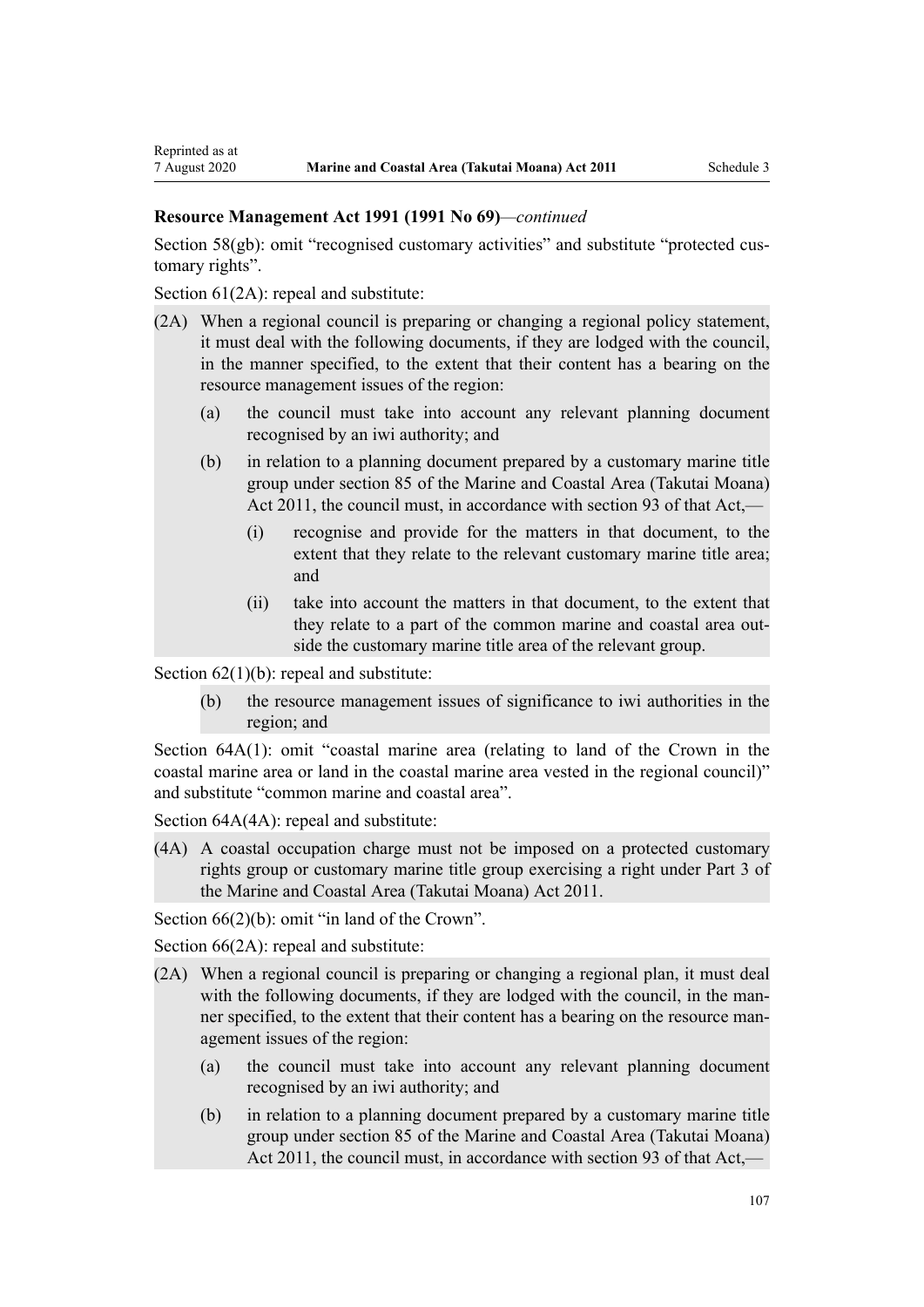#### **Resource Management Act 1991 (1991 No 69)***—continued*

- (i) recognise and provide for the matters in that document, to the extent that they relate to the relevant customary marine title area; and
- (ii) take into account the matters in that document, to the extent that they relate to a part of the common marine and coastal area outside the customary marine title area of the relevant group.

[Section 74\(2A\):](http://legislation.govt.nz/pdflink.aspx?id=DLM233671) repeal and substitute:

(2A) A territorial authority, when preparing or changing a district plan, must take into account any relevant planning document recognised by an iwi authority and lodged with the territorial authority, to the extent that its content has a bearing on the resource management issues of the district.

[Section 79A](http://legislation.govt.nz/pdflink.aspx?id=DLM233815): repeal.

[Section 79B:](http://legislation.govt.nz/pdflink.aspx?id=DLM233818) repeal.

[Section 82A](http://legislation.govt.nz/pdflink.aspx?id=DLM233827): repeal.

Heading above [section 85A](http://legislation.govt.nz/pdflink.aspx?id=DLM233840): omit "*recognised customary activities*" and substitute "*protected customary rights*".

[Section 85A](http://legislation.govt.nz/pdflink.aspx?id=DLM233840): omit "a significant adverse effect on a recognised customary activity carried out under section 17A(2)" and substitute "an adverse effect that is more than minor on a protected customary right carried out under Part 3 of the Marine and Coastal Area (Takutai Moana) Act 2011".

[Section 85B\(1\)](http://legislation.govt.nz/pdflink.aspx?id=DLM233842): omit "If the holder of a customary rights order" and substitute "If a protected customary rights group".

[Section 85B\(2\)\(a\):](http://legislation.govt.nz/pdflink.aspx?id=DLM233842) repeal and substitute:

(a) the effects of the proposed activity on the exercise of a protected customary right; and

[Section 85B\(2\)\(b\):](http://legislation.govt.nz/pdflink.aspx?id=DLM233842) omit "recognised customary activity" and substitute "protected customary right".

[Section 85B\(2\)\(d\):](http://legislation.govt.nz/pdflink.aspx?id=DLM233842) omit "recognised customary activity" and substitute "exercise of a protected customary right".

[Section 85B\(2\)\(e\)](http://legislation.govt.nz/pdflink.aspx?id=DLM233842): omit "recognised customary activity" and substitute "protected customary right".

Section  $87A(2)(a)$ : repeal and substitute:

- (a) the consent authority must grant a resource consent except if—
	- (i) section 106 applies; or
	- (ii) section 55(2) of the Marine and Coastal Area (Takutai Moana) Act 2011 applies; and

[Section 95B\(1\)](http://legislation.govt.nz/pdflink.aspx?id=DLM2416410): omit "or affected order holders" and substitute "an affected protected customary rights group or affected customary marine title group".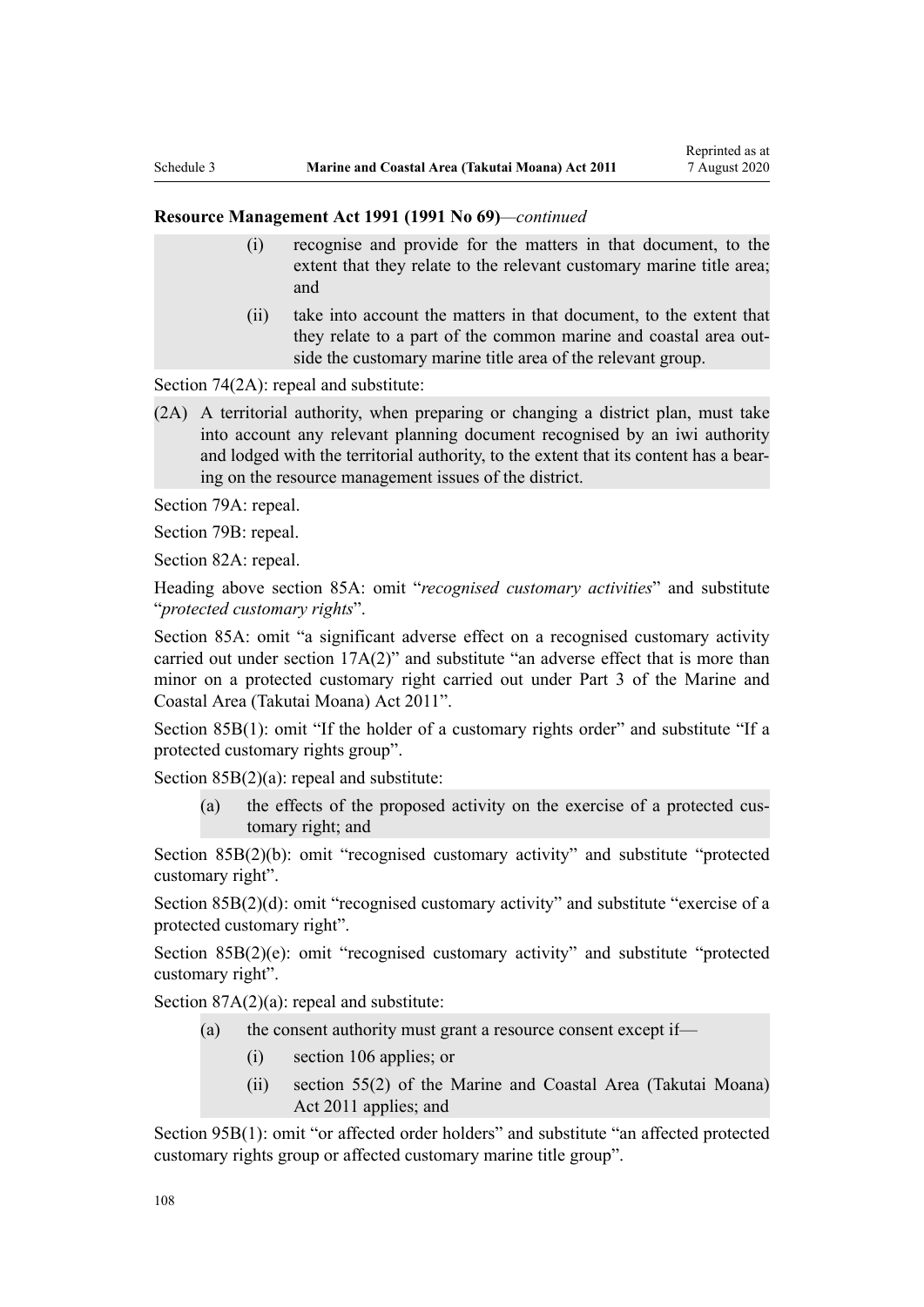[Section 95B\(3\)](http://legislation.govt.nz/pdflink.aspx?id=DLM2416410): omit "any affected order holder" and substitute "an affected protected customary rights group or affected customary title group".

[Section 95B:](http://legislation.govt.nz/pdflink.aspx?id=DLM2416410) add:

Reprinted as at

(4) In subsections (1) and (3), the requirements relating to an affected customary marine title group apply only in the case of applications for accommodated activities.

[Section 95F](http://legislation.govt.nz/pdflink.aspx?id=DLM2416414): repeal and substitute:

### **95F Status of protected customary rights group**

A consent authority must decide that a protected customary rights group is an affected protected customary rights group, in relation to an activity in the protected customary rights area relevant to that group, if—

- (a) the activity may have adverse effects on a protected customary right carried out in accordance with the requirements of Part 3 of the Marine and Coastal Area (Takutai Moana) Act 2011; and
- (b) the protected customary rights group has not given written approval for the activity or has withdrawn approval for the activity in a written notice received by the consent authority before the authority has made a decision under this section.

New section 95G: insert after [section 95F:](http://legislation.govt.nz/pdflink.aspx?id=DLM2416414)

## **95G Status of customary marine title group**

A consent authority must decide that a customary marine title group is an affected customary marine title group, in relation to an accommodated activity in the customary marine title area relevant to that group, if—

- (a) the activity may have adverse effects on the exercise of the rights applying to a customary marine title group under subpart 3 of Part 3 of the Marine and Coastal Area (Takutai Moana) Act 2011; and
- (b) the customary marine title group has not given written approval for the activity in a written notice received by the consent authority before the authority has made a decision under this section.

[Section 104:](http://legislation.govt.nz/pdflink.aspx?id=DLM234355) insert after subsection  $(2A)$ :

- (2B) When considering a resource consent application for an activity in an area within the scope of a planning document, a consent authority must have regard to any resource management matters set out in that planning document.
- (2C) Subsection (2B) applies until such time as the regional council, in the case of a consent authority that is a regional council, has completed its obligations in relation to its regional planning documents under section 93 of the Marine and Coastal Area (Takutai Moana) Act 2011.

Section  $104(3)(c)(iv)$ : repeal and substitute: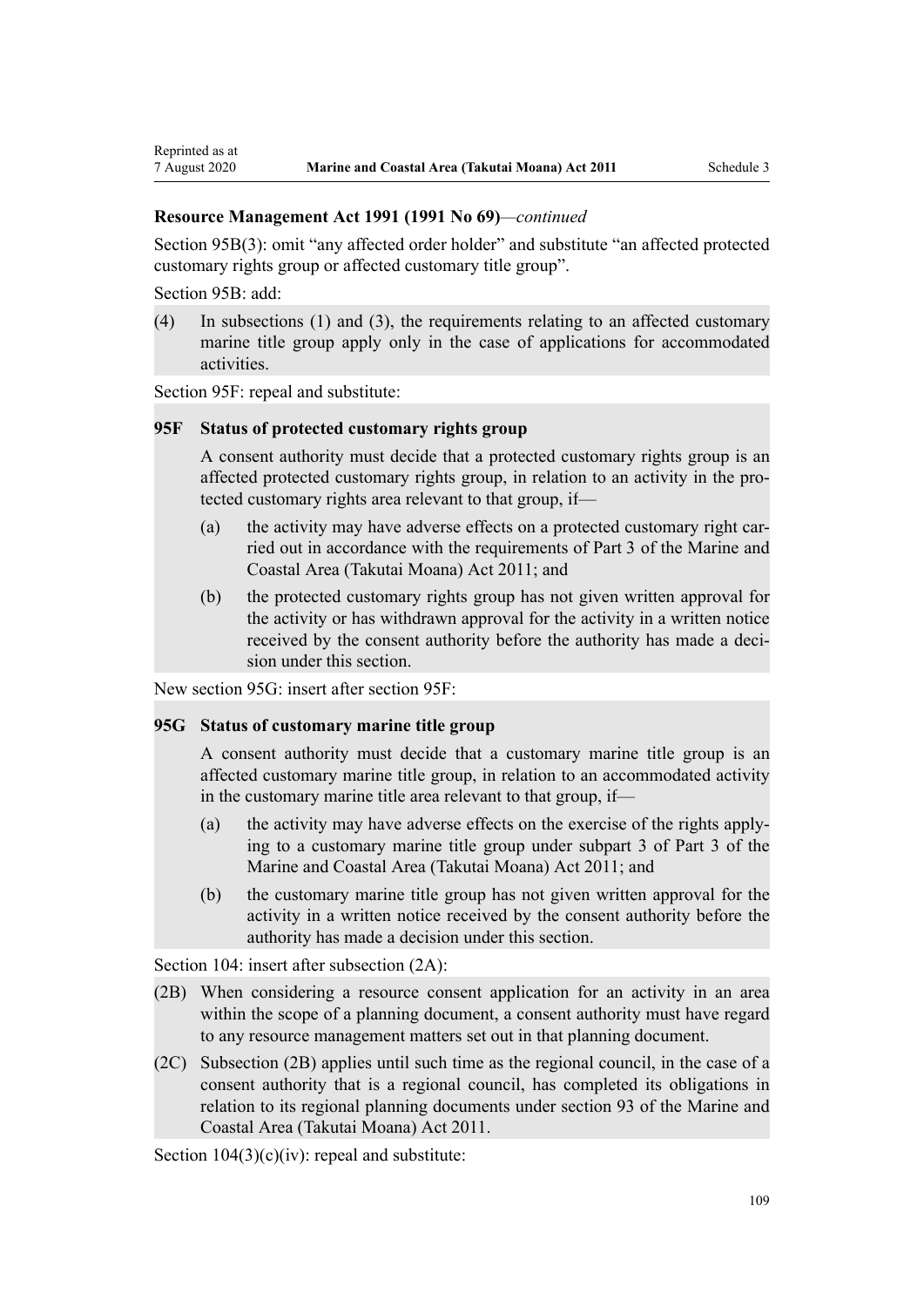- (iv) wāhi tapu conditions included in a customary marine title order or agreement:
- (v) section 55(2) of the Marine and Coastal Area (Takutai Moana) Act 2011:

[Sections 107A to 107D:](http://legislation.govt.nz/pdflink.aspx?id=DLM234801) repeal.

[Section 108\(2\)\(h\)](http://legislation.govt.nz/pdflink.aspx?id=DLM234810): omit "coastal marine area (relating to land of the Crown in the coastal marine area or land in the coastal marine area vested in the regional council)" and substitute "common marine and coastal area".

[Section 116](http://legislation.govt.nz/pdflink.aspx?id=DLM234865): add:

(6) If a resource consent is granted for an activity in a part of the common marine and coastal area where a customary marine title order or agreement is in effect, section 68(1) of the Marine and Coastal Area (Takutai Moana) Act 2011 applies.

Section  $122(5)(c)$ : omit "which is land of the Crown or land vested in a regional council".

[Section 152\(1\)](http://legislation.govt.nz/pdflink.aspx?id=DLM235468): omit "The Governor-General may, by Order in Council, on the advice of the Minister, in respect of any specified part of the coastal marine area, direct that a consent authority shall not grant a coastal permit in respect of any land of the Crown in that specified part which would authorise the holder of the permit (if granted) to—" and substitute "The Governor-General may, by Order in Council, on the advice of the Minister, direct that a consent authority must not grant a coastal permit, in respect of a specified part of the marine and coastal area (other than in respect of any specified freehold land) that would, if granted, authorise the permit holder—".

[Section 152\(4\)](http://legislation.govt.nz/pdflink.aspx?id=DLM235468): repeal and substitute:

(4) The Minister shall not advise the making of an Order in Council under subsection (1) or (2) unless the Minister considers that there is, or is likely to be, in respect of any area to which it is proposed that the Order in Council relate, competing demands for the use of that area for all or any of the activities referred to in subsection (1).

[Section 156:](http://legislation.govt.nz/pdflink.aspx?id=DLM235484) omit "in respect of any land of the Crown".

[Section 165H:](http://legislation.govt.nz/pdflink.aspx?id=DLM236036) omit "vested in the Crown or a regional council in a coastal marine area" and substitute "in the common marine and coastal area".

Heading to section 237A: omit and substitute "**Vesting of land in common marine and coastal area or bed of lake or river**".

[Section 237A\(1\)\(b\):](http://legislation.govt.nz/pdflink.aspx?id=DLM237276) repeal and substitute:

(b) show any part of the allotment that is in the coastal marine area as part of the common marine and coastal area.

Section  $237A(2)$ : omit "or subsection  $(1)(b)$ ".

[Section 237G](http://legislation.govt.nz/pdflink.aspx?id=DLM237291): repeal and substitute: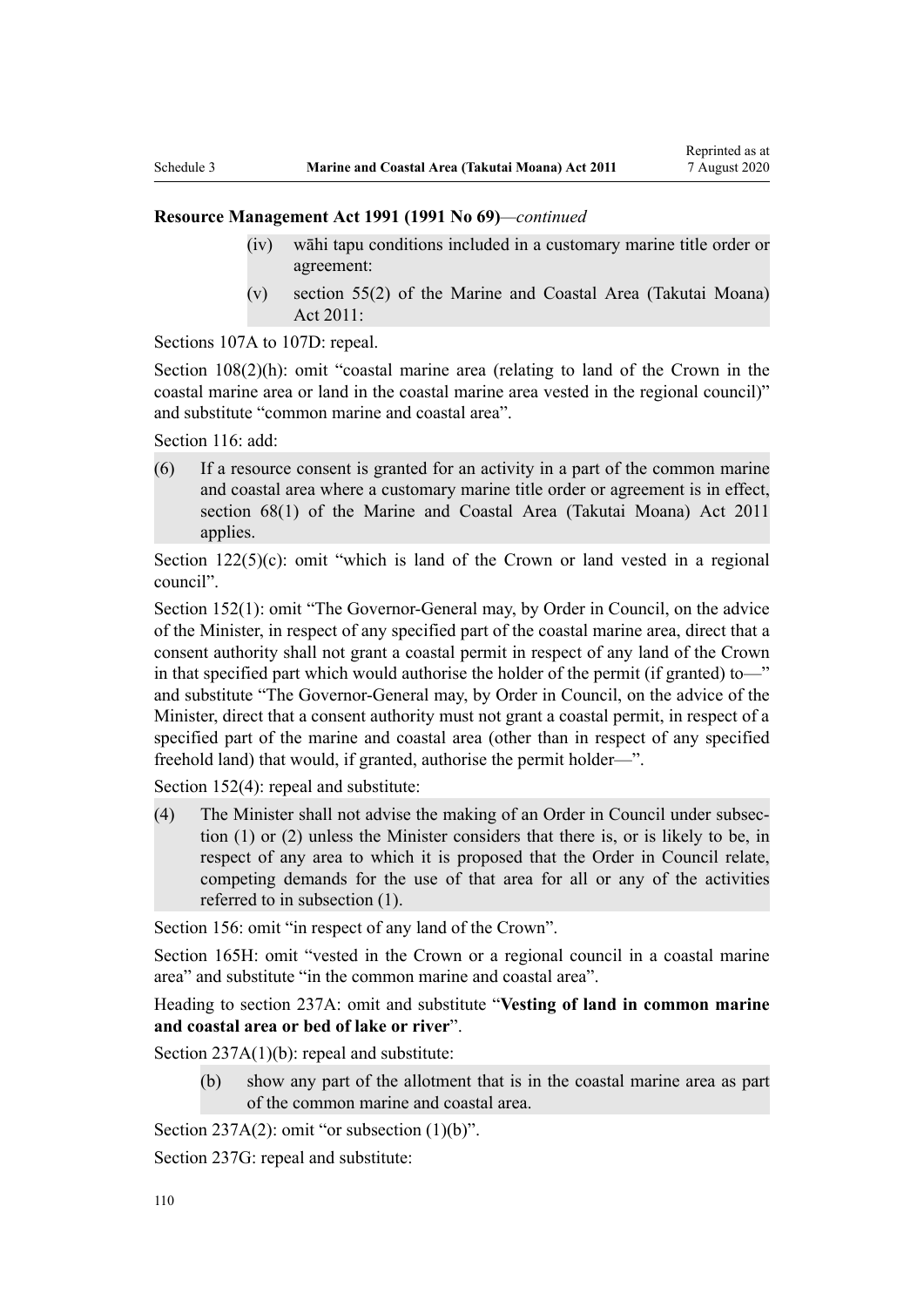#### **237G Compensation**

- (1) This section applies if—
	- (a) the bed of a river or lake—
		- (i) is vested in the Crown in accordance with section  $237A(1)(a)$ ; and
		- (ii) adjoins, or would adjoin if it were not for an esplanade reserve, any allotment of 4 hectares or more when land is subdivided; or
	- (b) land that is within the coastal marine area—
		- (i) becomes part of the common marine and coastal area in accordance with section  $237A(1)(b)$ ; and
		- (ii) adjoins, or would adjoin if it were not for an esplanade reserve, any allotment of 4 hectares or more created when land is subdivided.
- (2) In the case of land referred to in subsection (1)(a), the Crown or territorial authority, as the case may be, must pay compensation to the registered proprietor of that land, unless the registered proprietor agrees otherwise.
- (3) In the case of land referred to in subsection (1)(b), the Crown must pay compensation to the registered proprietor of that land, unless the registered proprietor agrees otherwise.

[Section 239\(1\)\(c\):](http://legislation.govt.nz/pdflink.aspx?id=DLM237600) repeal and substitute:

- (c) any land or any part of the bed of a river (not being part of the coastal marine area) or lake, shown on the survey plan as land to be vested in the territorial authority or the Crown, shall vest in the territorial authority or the Crown, as the case may be, free from all interests in land, including any encumbrances (without the necessity of an instrument of release or discharge or otherwise); and
- (d) to avoid doubt, any land shown on the survey plan as land in the coastal marine area becomes part of the marine and coastal area.

[Section 239\(3\)](http://legislation.govt.nz/pdflink.aspx?id=DLM237600): repeal and substitute:

(3) Any land vested in the Crown vests under the Land Act 1948 unless this Act provides otherwise.

Heading to [section 293A:](http://legislation.govt.nz/pdflink.aspx?id=DLM238254) repeal and substitute "**Determinations on recognition orders and agreements made under Marine and Coastal Area (Takutai Moana) Act 2011**".

[Section 309\(4\):](http://legislation.govt.nz/pdflink.aspx?id=DLM238505) omit "recognised customary activity carried out in accordance with section  $17A(2)$ " and substitute "protected customary right".

[Section 309\(5\)](http://legislation.govt.nz/pdflink.aspx?id=DLM238505): omit "337" and substitute "331", and omit "recognised customary activity" and substitute "protected customary right".

Section  $332(1)(c)$ : omit "; or".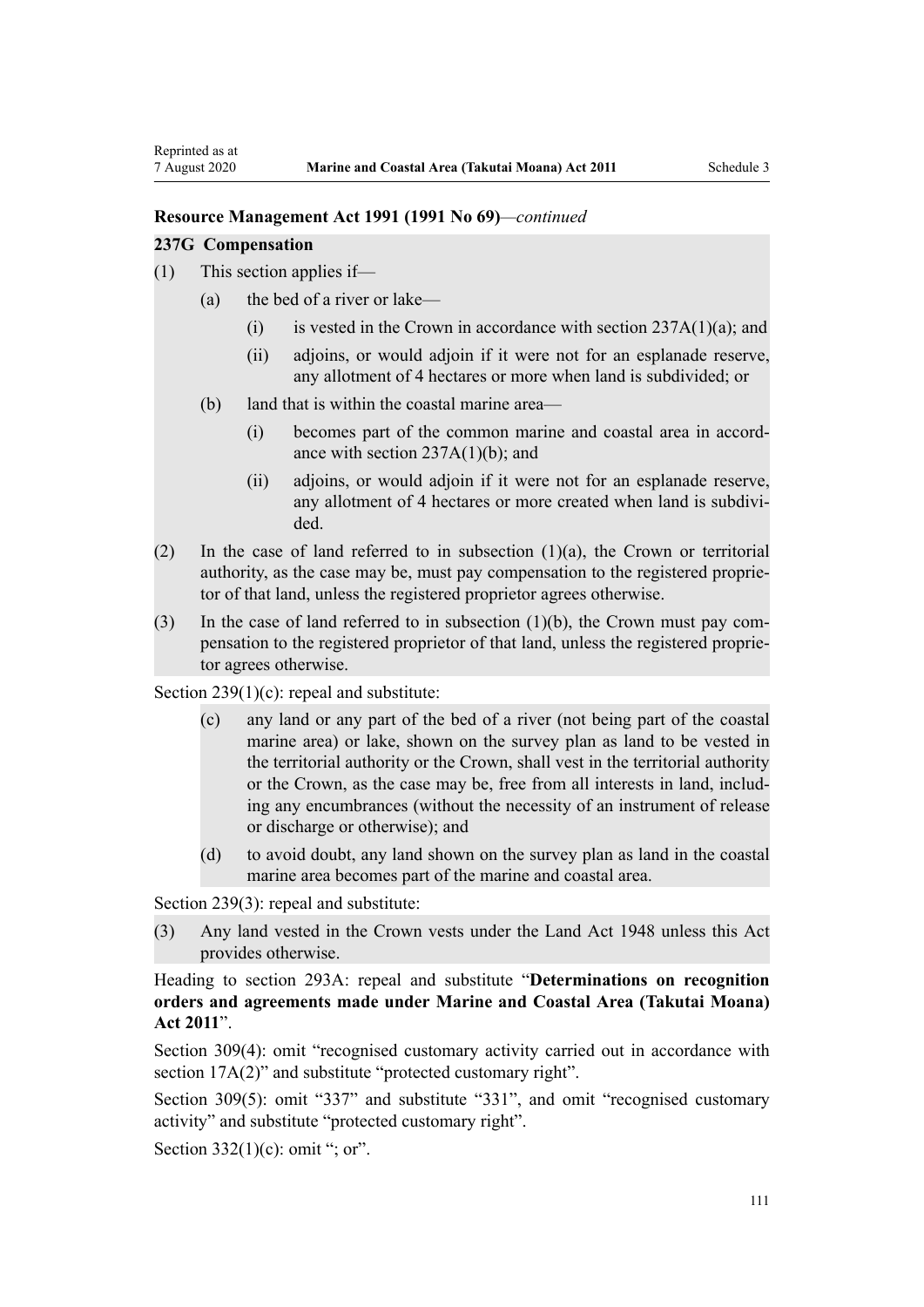Section  $332(1)(d)$ : repeal.

[Section 333\(1A\):](http://legislation.govt.nz/pdflink.aspx?id=DLM239027) repeal.

[Section 354\(3\)](http://legislation.govt.nz/pdflink.aspx?id=DLM239318): repeal and substitute:

- (3) Any person may use or occupy any part of the common marine and coastal area without obtaining consent, unless consent must be obtained under—
	- (a) this Act; or
	- (b) any other enactment; or
	- (c) any instrument or order made under an enactment.

[Section 355\(1\)](http://legislation.govt.nz/pdflink.aspx?id=DLM239322): repeal.

[Section 355\(3\):](http://legislation.govt.nz/pdflink.aspx?id=DLM239322) omit: "Without limiting section 355AA, the relevant Minister" and substitute "The Minister of Lands".

[Section 355\(3\)](http://legislation.govt.nz/pdflink.aspx?id=DLM239322): insert "that forms part of a riverbed or lakebed that is not within the coastal marine area and" after "reclaimed land".

[Section 355\(6\)](http://legislation.govt.nz/pdflink.aspx?id=DLM239322): repeal and substitute:

(6) For the purposes of this section, references to land that forms part of a riverbed or lakebed include land which was part of that bed before it was reclaimed.

[Section 355AA](http://legislation.govt.nz/pdflink.aspx?id=DLM239326): repeal.

[Section 355AB:](http://legislation.govt.nz/pdflink.aspx?id=DLM239328) repeal.

Section  $360(1)(c)$ : repeal and substitute:

- (c) prescribing the amount, methods for calculating the amount, and circumstances and manner in which holders of resource consents are liable to pay for—
	- (i) the occupation of the coastal marine area, to the extent that it is within the common marine and coastal area; and
	- (ii) the occupation of the bed of any river or lake that is land of the Crown; and
	- (iii) the extraction of any sand, shingle, shell, and other natural materials from an area described in subparagraph (i) or (ii); and
	- (iv) the use of geothermal energy:

[Schedule 1:](http://legislation.govt.nz/pdflink.aspx?id=DLM240686) clause  $2(2)(c)$ : repeal and substitute:

(c) any customary marine title group in the region.

[Schedule 1:](http://legislation.govt.nz/pdflink.aspx?id=DLM240686) clause 3(1)(e): repeal and substitute:

(e) any customary marine title group in the area.

[Schedule 1:](http://legislation.govt.nz/pdflink.aspx?id=DLM240686) clause  $5(4)(f)$ : omit "; and".

[Schedule 1:](http://legislation.govt.nz/pdflink.aspx?id=DLM240686) clause 5(4)(g): repeal.

[Schedule 1:](http://legislation.govt.nz/pdflink.aspx?id=DLM240686) clause  $20(4)(f)$ : omit "; and".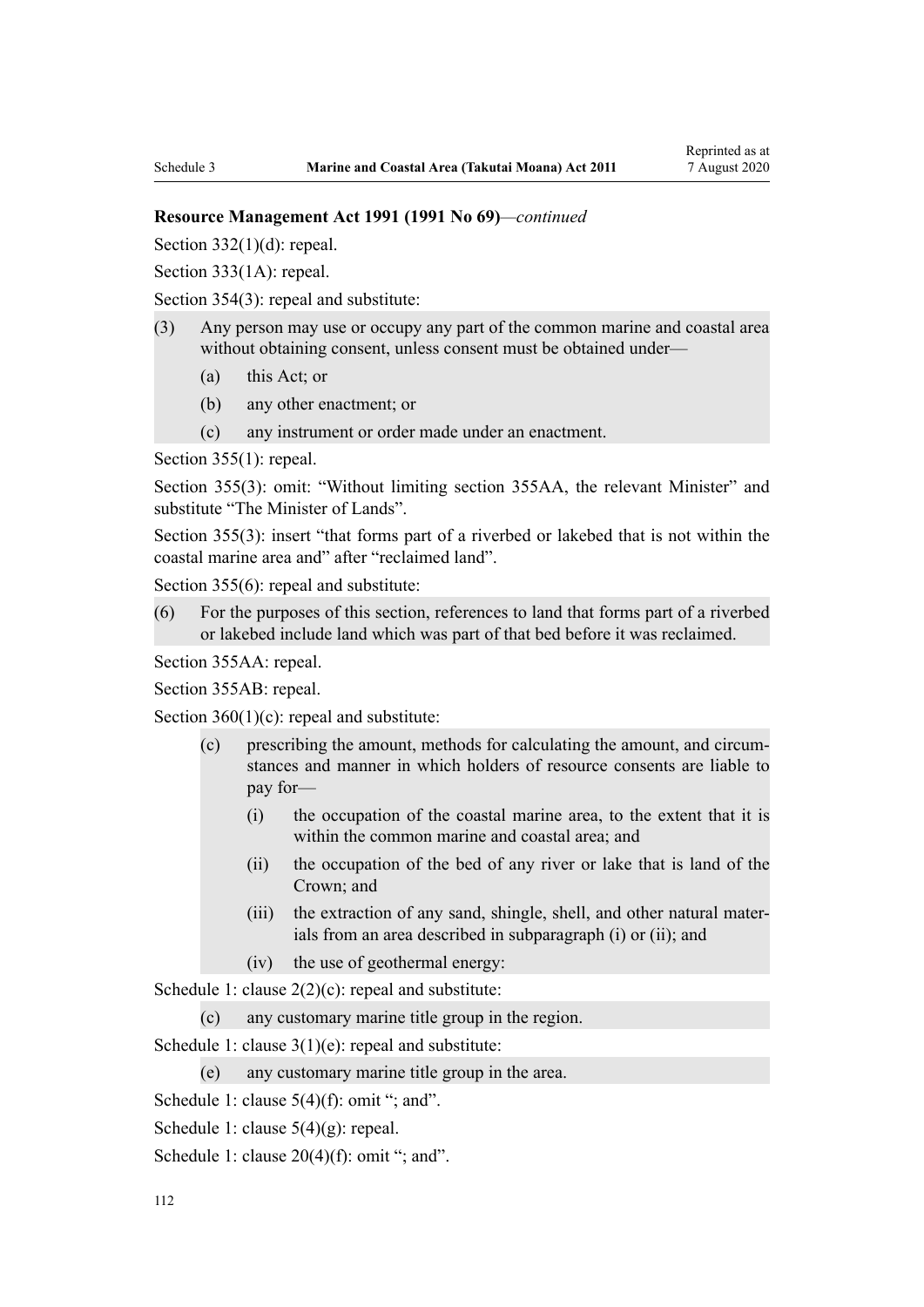[Schedule 1:](http://legislation.govt.nz/pdflink.aspx?id=DLM240686) clause 20(4)(g): repeal.

[Schedule 4:](http://legislation.govt.nz/pdflink.aspx?id=DLM242008) clause 1A: repeal and substitute:

#### **1A Matters to be included in assessment of effects on environment**

An assessment of effects on the environment for the purposes of section 88 must include, in a case where the activity for which a resource consent is sought will, or is likely to, have adverse effects that are more than minor on the exercise of a protected customary right, a description of possible alternative locations or methods for the exercise of the proposed activity (unless written approval for the proposed activity is given by the protected customary rights group).

[Schedule 12:](http://legislation.govt.nz/pdflink.aspx?id=DLM242515) repeal.

### **Te Ture Whenua Maori Act 1993 (1993 No 4)**

[Section 4](http://legislation.govt.nz/pdflink.aspx?id=DLM289897): insert in its appropriate alphabetical order:

**common marine and coastal area** has the meaning given in section 9(1) of the Marine and Coastal Area (Takutai Moana) Act 2011

[Section 4:](http://legislation.govt.nz/pdflink.aspx?id=DLM289897) paragraph (b) of the definition of **land**: omit "public foreshore and seabed" and substitute "common marine and coastal area".

[Section 43\(7\)](http://legislation.govt.nz/pdflink.aspx?id=DLM290907): repeal.

[Section 72\(1\)](http://legislation.govt.nz/pdflink.aspx?id=DLM290961): omit "(other than proceedings under the Foreshore and Seabed Act  $2004$ ".

[Section 98\(3\)\(c\)](http://legislation.govt.nz/pdflink.aspx?id=DLM291203): repeal.

[Section 98\(3A\):](http://legislation.govt.nz/pdflink.aspx?id=DLM291203) repeal.

# **Part 2**

## **Regulations amended**

## **Commodity Levies (Mussel, Oyster, and Salmon) Order 2007 (SR 2007/212)**

[Clause 3](http://legislation.govt.nz/pdflink.aspx?id=DLM443990): insert in its appropriate alphabetical order:

**customary marine title** has the meaning given in section 9(1) of the Marine and Coastal Area (Takutai Moana) Act 2011

Clause  $16(g)(ii)$ : revoke and substitute:

(ii) claims made under section 94 of the Marine and Coastal Area (Takutai Moana) Act 2011 for recognition of a protected customary right or customary marine title; and

### **Marine Mammals Protection Regulations 1992 (SR 1992/322)**

[Regulation 2](http://legislation.govt.nz/pdflink.aspx?id=DLM168290): insert in its appropriate alphabetical order: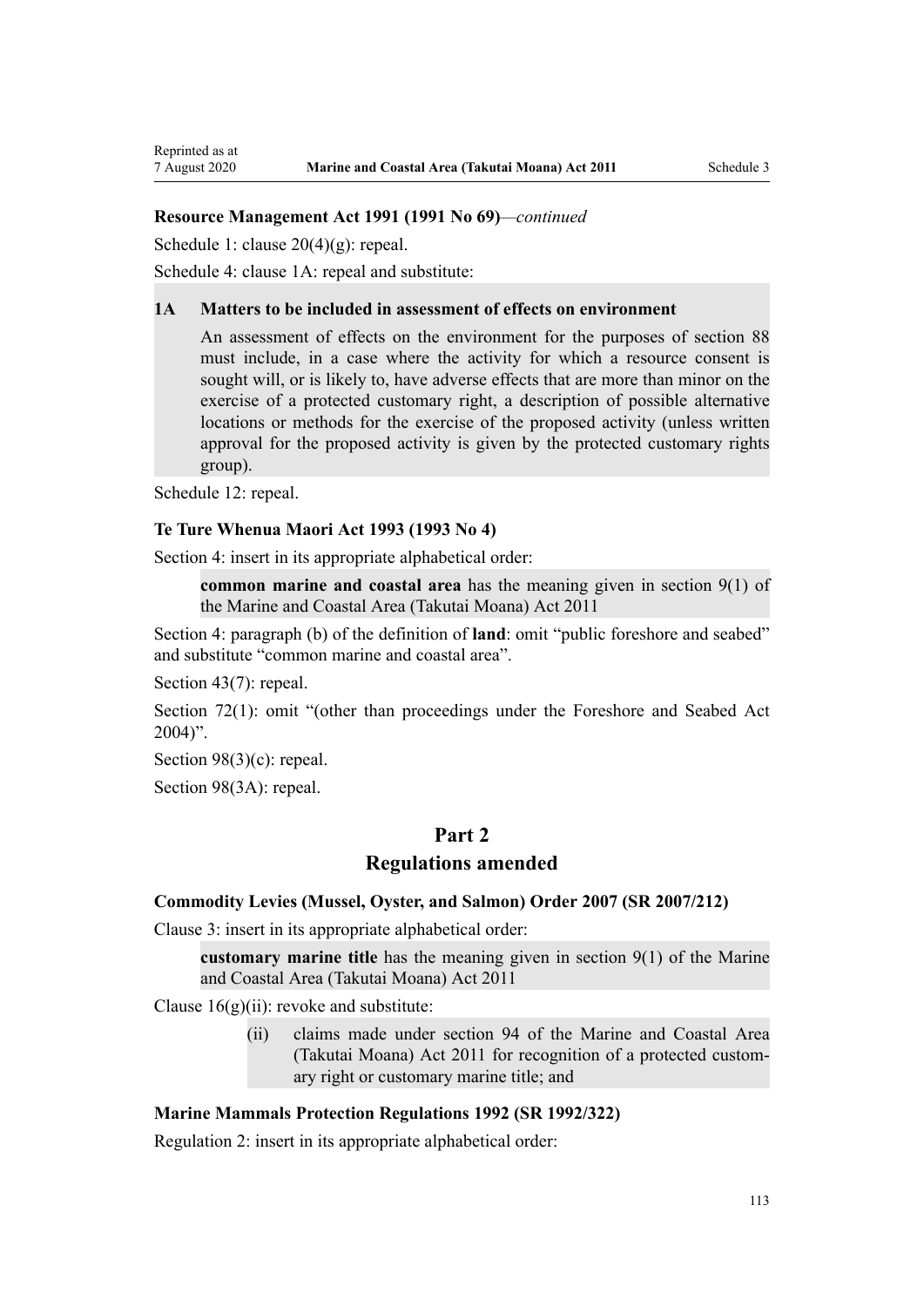## **Marine Mammals Protection Regulations 1992 (SR 1992/322)***—continued*

**customary marine title area** has the meaning given in section 9(1) of the Marine and Coastal Area (Takutai Moana) Act 2011

[Regulation 6](http://legislation.govt.nz/pdflink.aspx?id=DLM168824): add:

(2) Section 76 of the Marine and Coastal Area (Takutai Moana) Act 2011 applies to any application under these regulations for a permit to watch marine mammals within a customary marine title area.

# **Resource Management (Forms, Fees, and Procedure) Regulations 2003 (SR 2003/153)**

[Regulation 10\(2\)\(h\)](http://legislation.govt.nz/pdflink.aspx?id=DLM168828): omit "the holder of a customary rights order who" and substitute "a protected customary rights group that".

[Regulation 10\(2\)](http://legislation.govt.nz/pdflink.aspx?id=DLM168828): insert after paragraph (h):

(ha) a customary marine title group that, in the opinion of the consent authority, may be adversely affected by the grant of a resource consent for an accommodated activity: